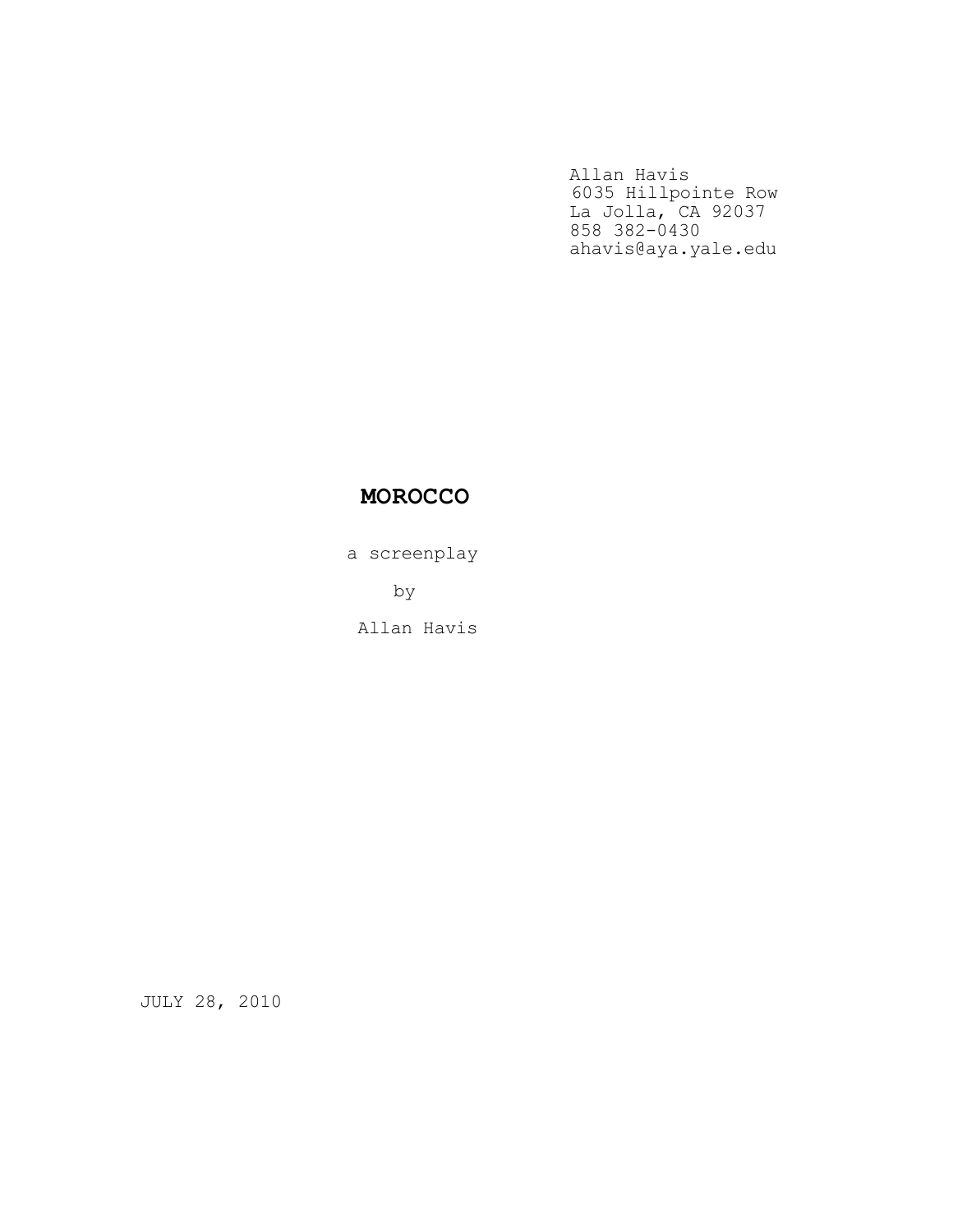#### EXT. FEZ MEDINA. EARLY SPRING MORNING

Arabic music, colorful sounds of the old city, establishing shot of alleys, shops, rooftops, beautiful minarets, and chaotic traffic - a hypnotic kaleidoscope of pedestrians, bicycles, cars, police, buses, trucks, and animals. We hear birds flying overhead and then the call to prayer from one of the minarets. Bleached sunlight casts angular shadows along doors, tiled and stucco walls, and cobblestone roadways.

Many people in contemporary Western dress. Children play in front of a small luxury hotel restaurant. Through the restaurant window, businessmen take their seats at a prominent table. A beautiful waitress attends to them.

EXT. FEZ JAIL.

Unruly men and women argue in front of the jail entrance. A burly guard with strapped pistol enters, yelling at them. Quiet. The guard turns and we see a closer view of the dilapidated stone and mortar jail. The small crowd wants entree but the guard signals to a posted sign in Arabic. Quickly the argument resumes.

COLONEL SAFIR enters and signals to the guard. COLONEL SAFIR is overweight, late fifties, with fiercely chiselled features. He is strikingly handsome in the manner of a predator jackal. He has a brilliant smile that doesn't always convey simple joy.

The guard raises his gun high above the crowd. The silence is now menacing. The Colonel grimaces and, with his eyes, has chastised the guard for resorting to drawing the pistol. A string of mangy cats crosses the Colonel's view. He smiles and lights a cigarette.

EXT. CONSTRUCTION SITE OUTSIDE FEZ.

Workers raise steel beams and pour sand into mixers. This is a large construction and the edifice is halfway towards completion. A peasant sells bread and dried fruits. The foreman reprimands an incompetent worker with a slap to the arm. A crane dominates one side of the building. There is visible confusion among a team high atop the scaffolding. A beam falls from up high, but misses the laborers below.

Two robed Arab fundamentalists hand out literature to some workers on break.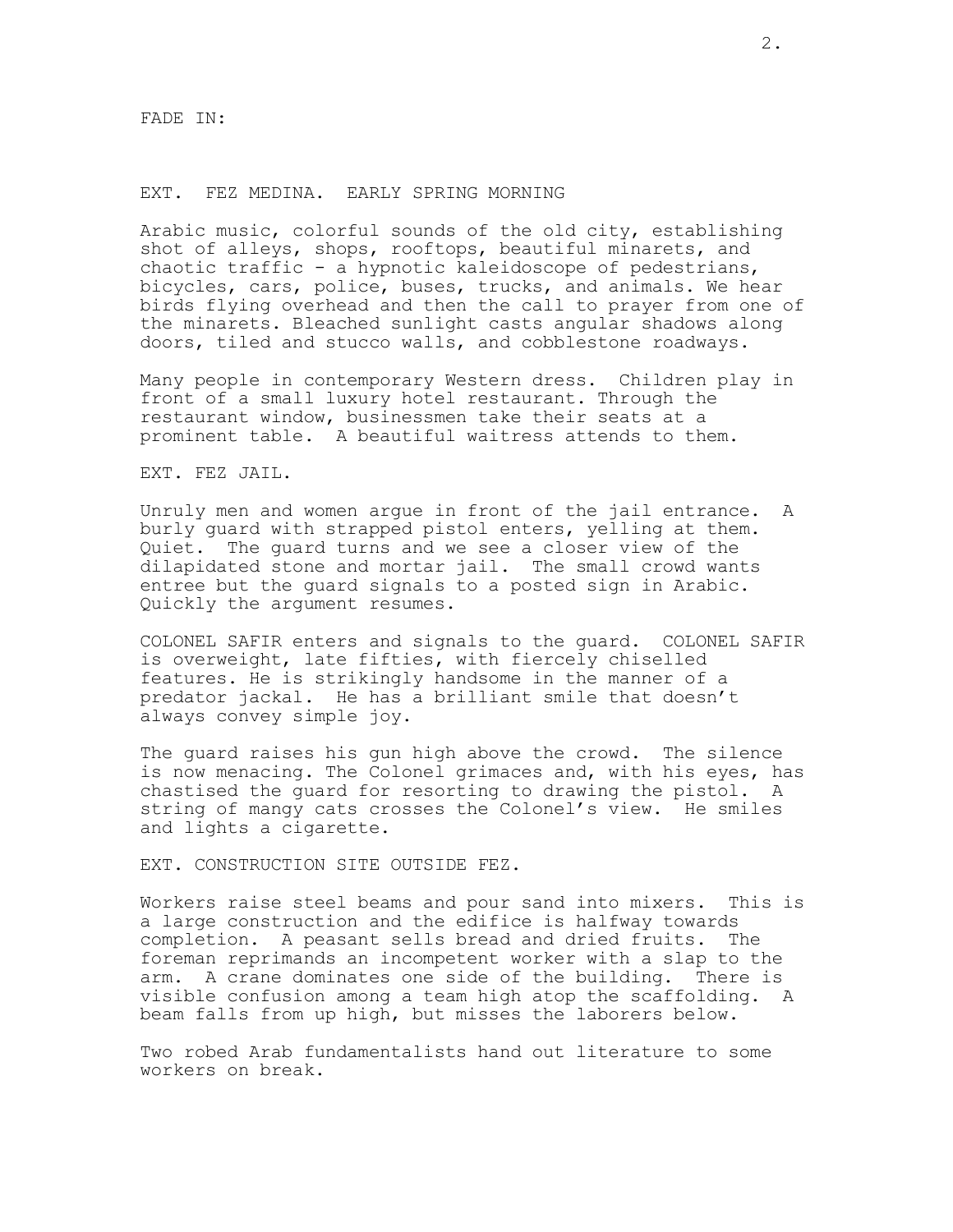The foreman saves them to leave and the fundamentalists exit slowly. Their literature remains at a comfort station.

INT. FEZ RESTAURANT.

A closer look at the sitting businessmen - ETIENNE VITREUX, thorny face, mid-fifties, senior Swiss bank executive fond of neck ascots; a black, affluent CONTRACTOR; an American architect CHARLES KEMPLER, early 40s, lean and handsome behind eyeglasses. KEMPLER checks his watch and reaches for the check.

> BUILDER In truth, it could grow into a situation like Turkey and Egypt.

VITREUX Let's hope not.

KEMPLER You can't compare this government with other Arab states.

VITREUX I agree, Charles. But things are getting very fluid and unpredictable in this part of the world.

KEMPLER We're ahead of schedule and we can redouble security at night and around the parameters.

BUILDER It's your costs, not mine.

VITREUX We're already way over budget. My bank . . .

KEMPLER I know all about your bank.

Kempler tosses down his credit card for the check.

BUILDER

Thank you.

KEMPLER I'm concerned about worker safety.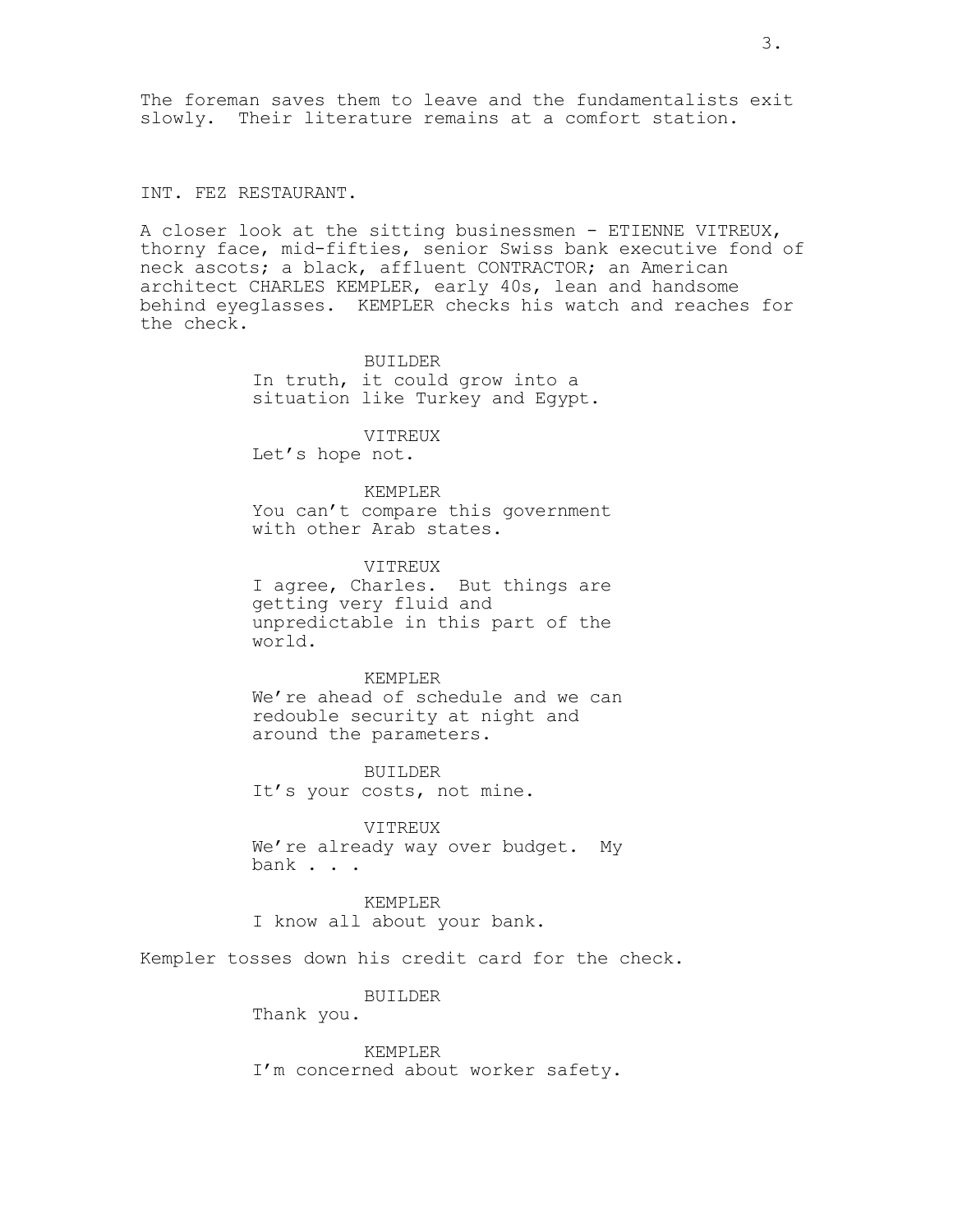BUILDER

I am too, boss.

KEMPLER And morale. Payroll is often late, Mr. Vitreux. They need cash not stupid excuses.

VITREUX So they can get drunk before the end of the week?

KEMPLER Most Moslems don't drink.

VITREUX And most camels don't piss.

The Arab Builder is stoic about the last remark.

INT. JAIL.

Along a twisted corridor, jailed women are washing their hands and faces. They move to a long wooden table and two guards hover nearby. The light is stark. The Colonel walks by with a riding crop under his arm. He acknowledges the women eating at the table. Heat inside the jail is fierce.

The Colonel stops at a cell near the eating facility. He raps at the cell with his crop. A woman, partly disrobed, covers herself although she was trying to cool down. He tosses his cigarette to the floor.

INT. RESTAURANT.

Kempler leaves the table and children outside the door crowd him. He gives them loose coins and is respectful to them.

#### EXT. RESTAURANT

The children follow Kempler to his parked Fiat. He smiles and gestures that no more money will come. A few adult touts are trying to hustle Kempler. He slips into his car and drives in a zig zag dash, avoiding the kids and the touts. One tout smacks the car window. The Fiat honks and avoids hitting a peasant.

EXT. CONSTRUCTION SITE.

Aerial view of Kempler's car approaching the site along a dirt road. He passes a cement truck and workers carting sand and coiled wire. He parks and takes out his cell phone to speed dial.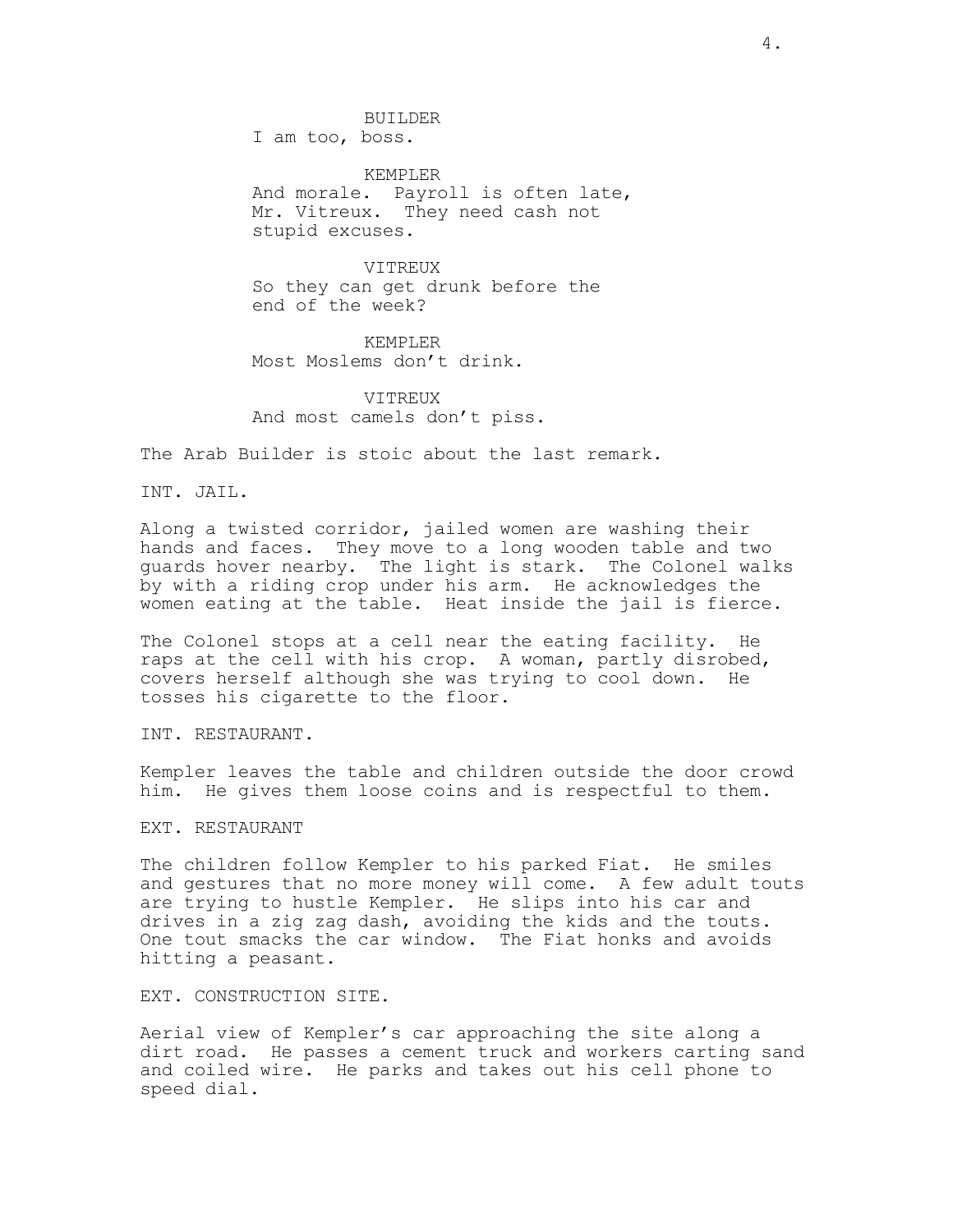### KEMPLER Abril? Come on. Pick up.

INT. COLONEL'S JAIL OFFICE.

Tiny windows with rusted bars frame the shafts of light entering the office. Dank walls are stained by decades of neglect. A picture of King Mohammed VI is seen behind the old wooden desk. The Colonel, seated, makes notes in a ledger. He rises, slowly closes shutters, sees a black Mercedes approaching the jail.

EXT. CONSTRUCTION SITE.

Kempler finds the foreman.

KEMPLER Tout a fait mal. Qu'en ensez-vous? (Completely bad. What do you think?)

The foreman shakes his head showing his disgust with his crew. Kempler hands him cash discreetly and ambles by a worker in a crane. Wind kicks up a dust cloud. Through the din, another worker mimes to Kempler there is a phone call. Kempler goes to shed and is handed a phone. His face contorts at the news conveyed.

EXT. MEDINA.

Aerial view of heavy low clouds over large domed Mosque and the smoke from a tannery factory. Kempler's Fiat is seen at a remote distance.

EXT. JAIL. AN HOUR LATER

Kempler's Fiat rolls to a stop. Two taut guards come out walking a Doberman Pinscher. A shepherd is having trouble with his herd nearby. The Muezzin call to prayer is heard. Guards approach the Fiat. Kempler rolls down his window. He shows papers to one guard.

INT. JAIL.

Kempler is escorted by one guard along a dingy corridor.

INT. COLONEL'S JAIL OFFICE.

Kempler enters. The guard leaves. The Colonel's attention is on his ledger. Kempler's discomfort is loud. The ceiling fan cast shadows on Kempler's face. The Colonel looks up, lights a cigarette, and reaches for a file atop his desk.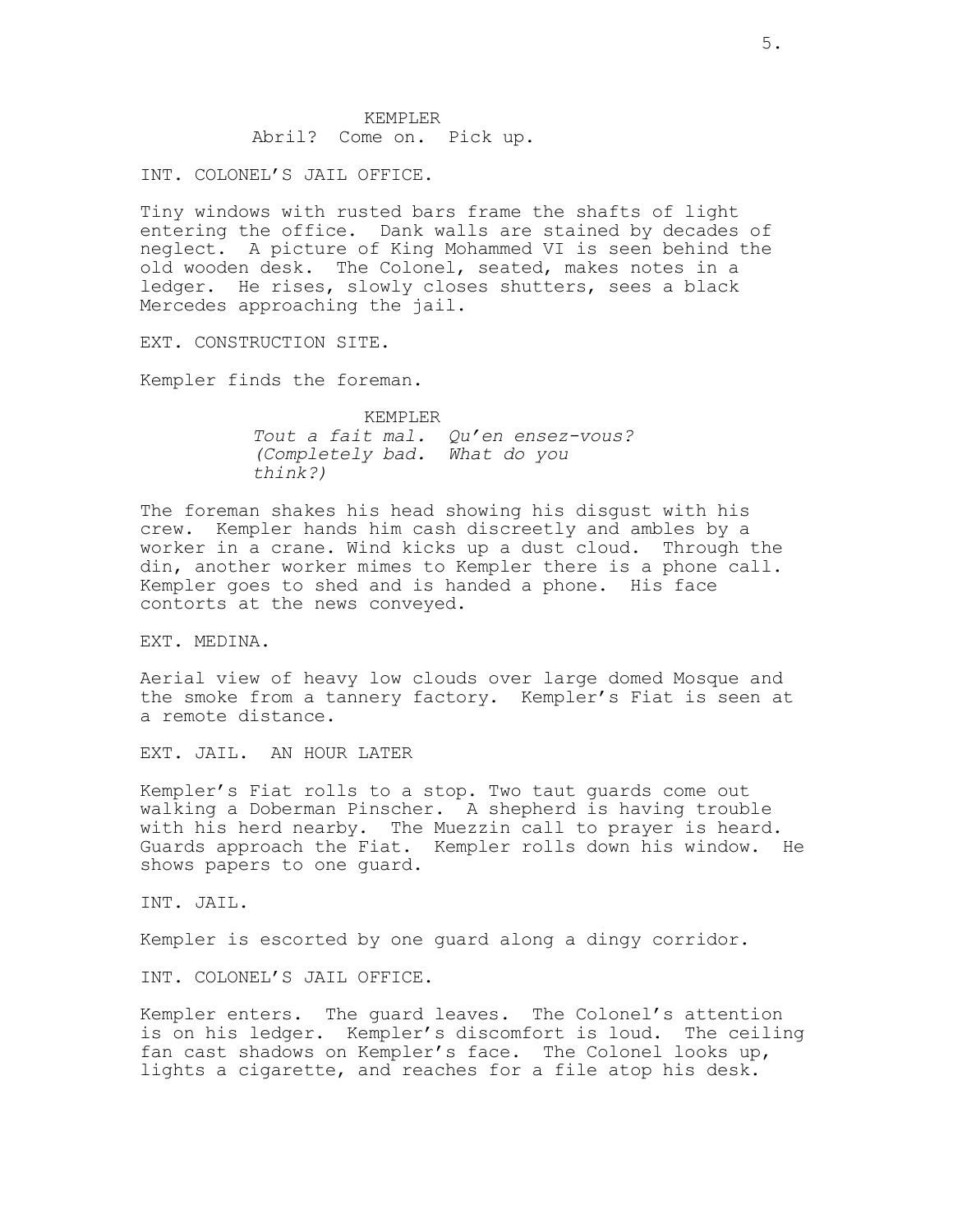Photos from the file spill and the Colonel snatches one BLURRY PHOTO OF A HALF NAKED WOMAN

> COLONEL Is this a picture of your wife?

TWO MORE PHOTOS

KEMPLER I don't understand?

COLONEL Please have a seat.

KEMPLER Is she here?

COLONEL

Yes.

He signals to sit and Kempler sits. Colonel offers a cigarette and Kempler declines.

> COLONEL You are an architect? (Kempler nods) Your wife is a banker?

## KEMPLER

Yes.

COLONEL We treat bankers very well.

KEMPLER How kind of you.

COLONEL Wives sometime misbehave. Je le tiens de bonne source. (I have it on good authority). You speak French?

KEMPLER Are you head of staff?

COLONEL Colonel, yes.

KEMPLER Why was she apprehended?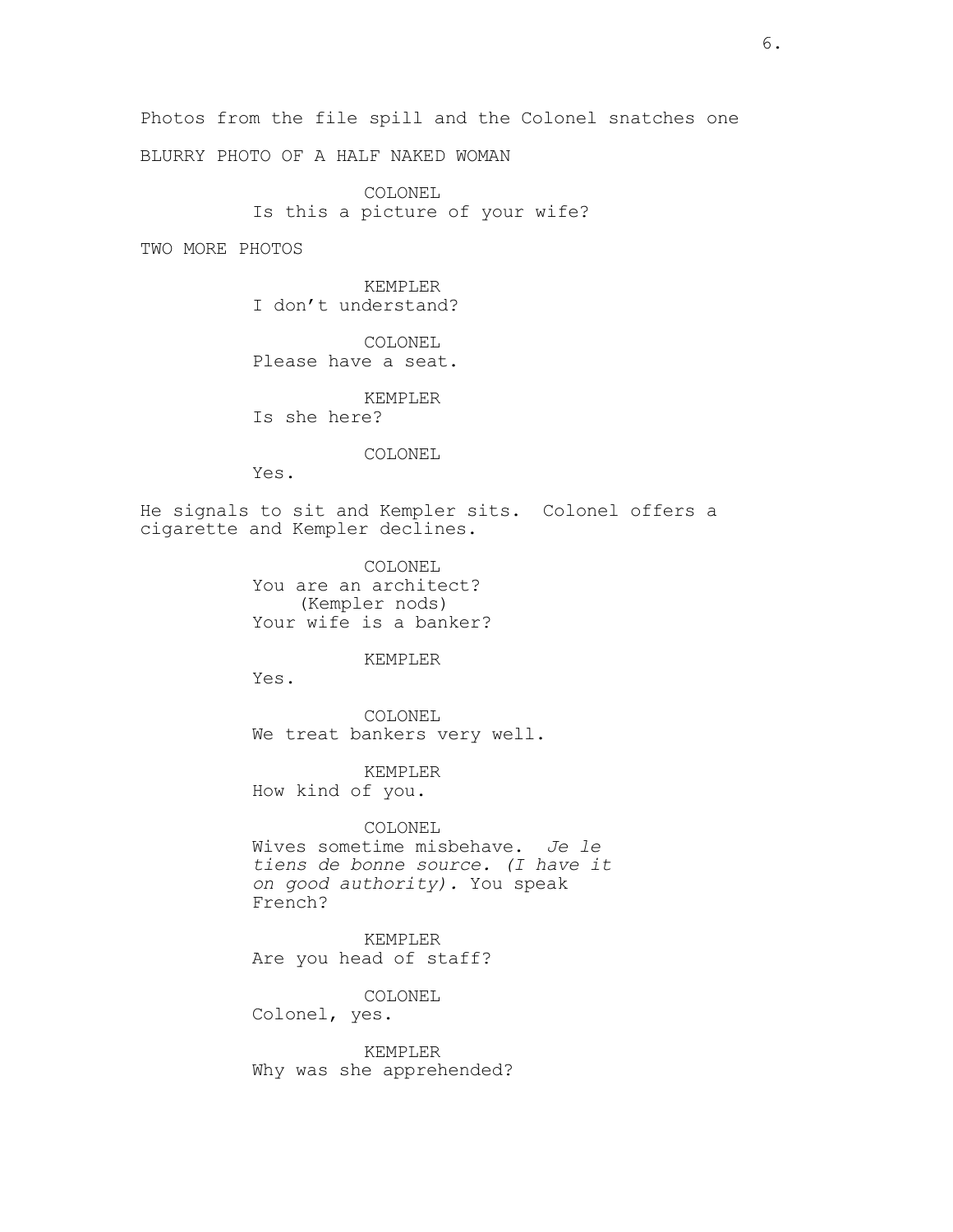COLONEL Prostitution, disorderly conduct, drunkenness. KEMPLER That's absurd. COLONEL And you wish to post bail? Your wife spent last night sleepless. Did you wonder where she was last night? A mouse darts along the wall, catching Kempler's eye. KEMPLER She said she might have to fly to Spain. COLONEL I see. KEMPLER May I see her? COLONEL She's with our medics. KEMPLER Your medics? COLONEL Why are you here in Morocco? KEMPLER My firm's building the industrial park outside your city. My wife's with the affiliate bank. COLONEL Does she dress this way at the office? Do they not pay her enough? (phone rings) Na-on? (yes?) Sho-kun. (Thank you) Your wife has been checked for a contagion. She will be detained. KEMPLER You must let me see her.

7.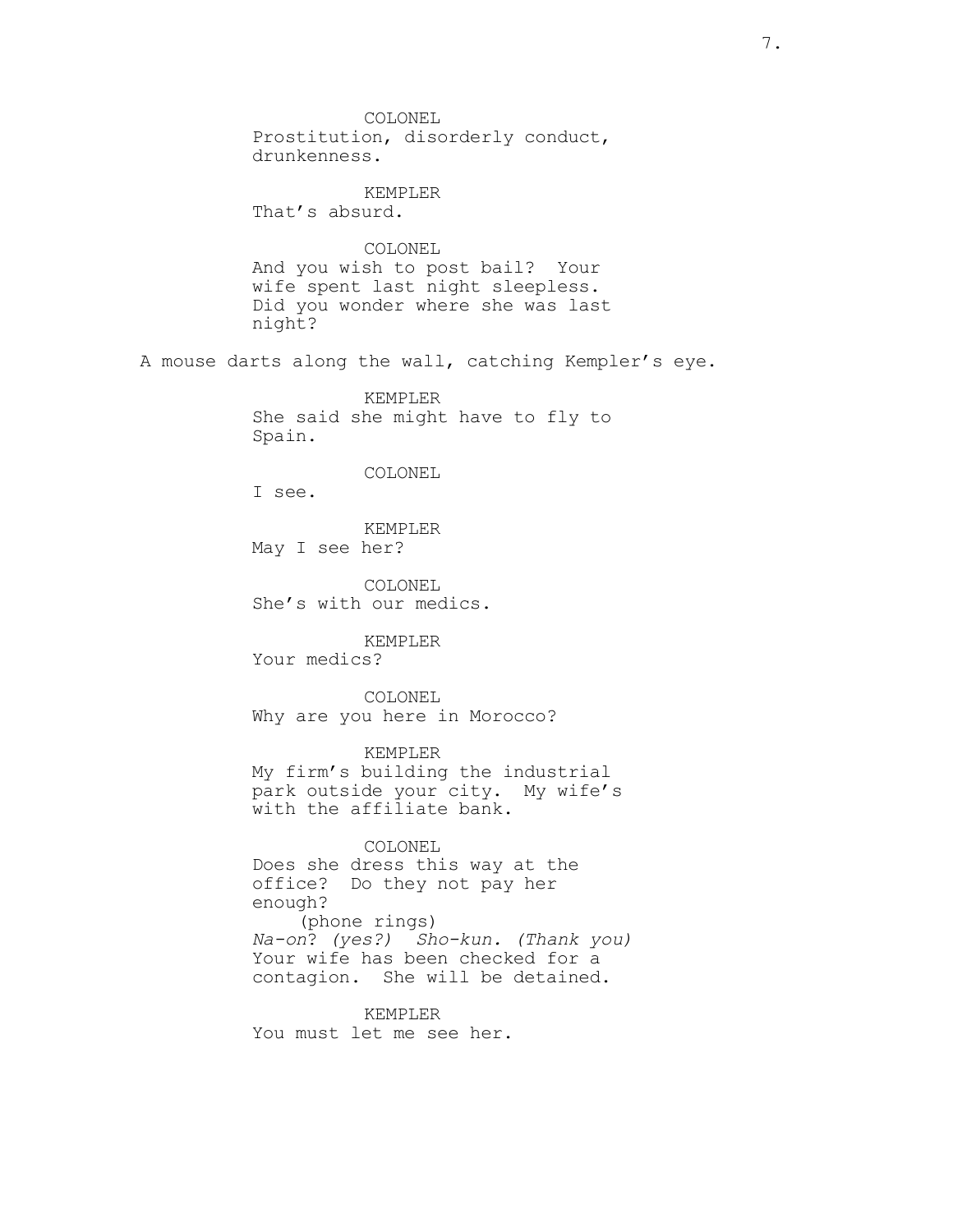COLONEL You should make a friend of me, Mr. Kempler. I am in a position to help. Have a cigarette.

From desk humidor, he offers one to Kempler.

COLONEL You needn't inhale to enjoy. The tobacco is excellent. Almost sweet. I keep them in a humidor. My wife worries. Cancer scares.

Kempler searches his jacket pockets and seems frustrated. He pulls out a leather checkbook and the Colonel rises.

> COLONEL No, no, no. Keep your checks. You're in the company of an honest officer.

A guard enters with a pot of mint tea. Guard leaves.

COLONEL Put aside your checkbook. We will do this the proper way.

### KEMPLER

Fine.

COLONEL Do you play chess? I am quite skillful at the game. And backgammon. Do you play backgammon, Mr. Kempler?

#### KEMPLER

No.

COLONEL Four-handed bridge?

KEMPLER

No.

COLONEL Did you play with little buildings as a boy?

KEMPLER Please, we're wasting time.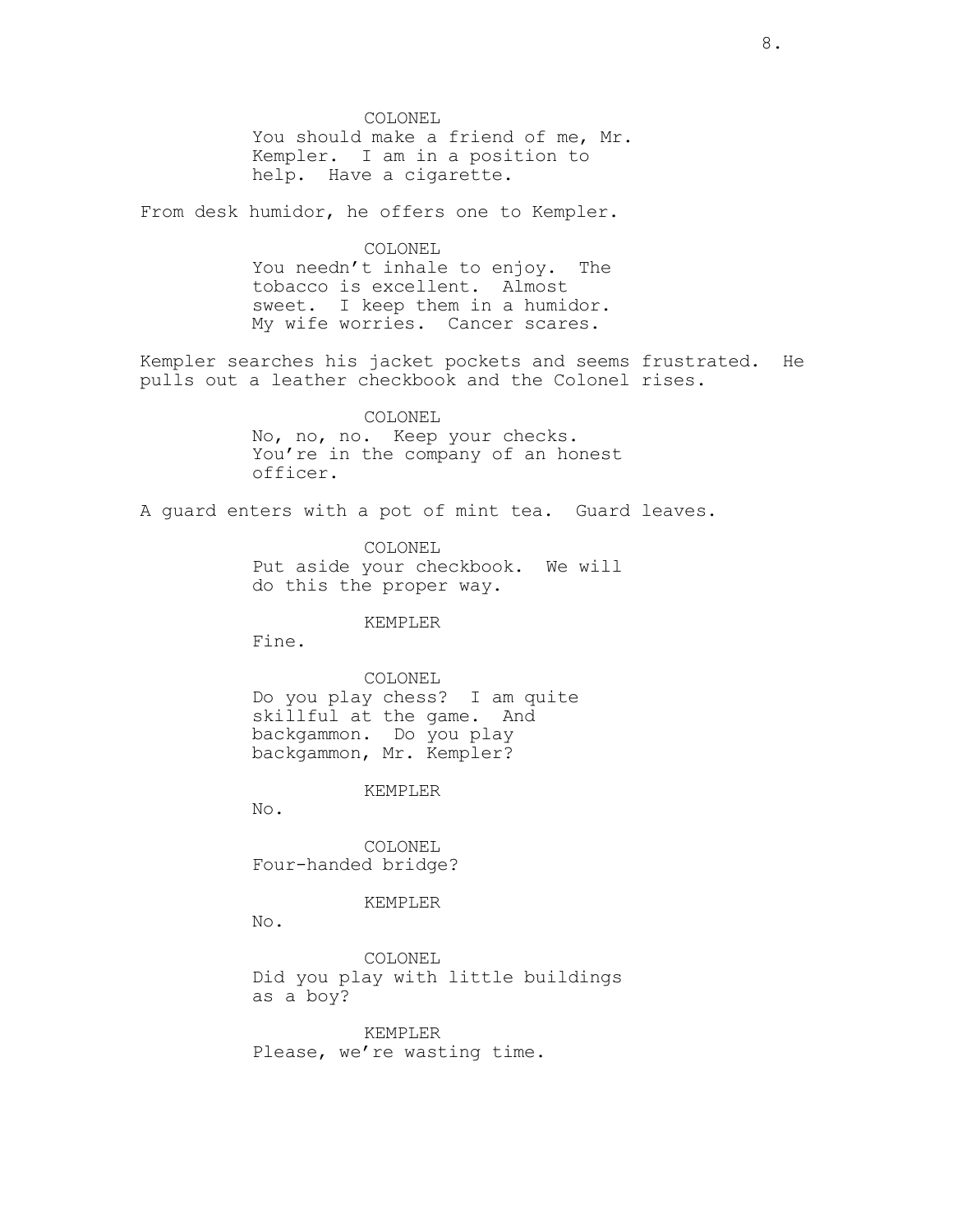COLONEL Yes, I am sorry. How is it that you married a whore?

Kempler stands and puts out his cigarette with insolence.

## KEMPLER I will call the U.S. Consulate.

The room becomes large and wide angled.

COLONEL Thank you for stopping by, Mr. Kempler.

INT. JAIL.

Kempler is escorted out of the jail by one of the guards. Under his stoic countenance, Kempler is burning with anger and pain.

EXT. ROAD NEAR JAIL.

Kempler's car races off from the prison compound and leaves a trail of dust.

INT. HOTEL ROOM. SUNSET

A luxury suite with balcony in the newer section of Fez. From the seventh story, there is a grand view of the old city. The interior walls are bone white with Islamic art.

Kempler, showered, enters in robe from the bathroom. He pours himself a scotch. Mrs. Kempler's jewelry and make-up are seen on the bureau. Her stray clothes are scattered throughout the suite. He picks up her pearl necklace and palms it nervously. He then checks his BlackBerry.

Kempler steps out on the balcony and is transfixed by the golden light of the setting sun over the ancient city.

INT. JAIL. MORNING

Kempler, sunglasses on, passes through the corridor under escort. Imprisoned women notice him, call out to him.

INT. COLONEL'S JAIL OFFICE.

Kempler's entrance disturbs the Colonel during his morning tea. Kempler stands at the doorway. The guard leaves.

> KEMPLER I have a letter from my Ambassador.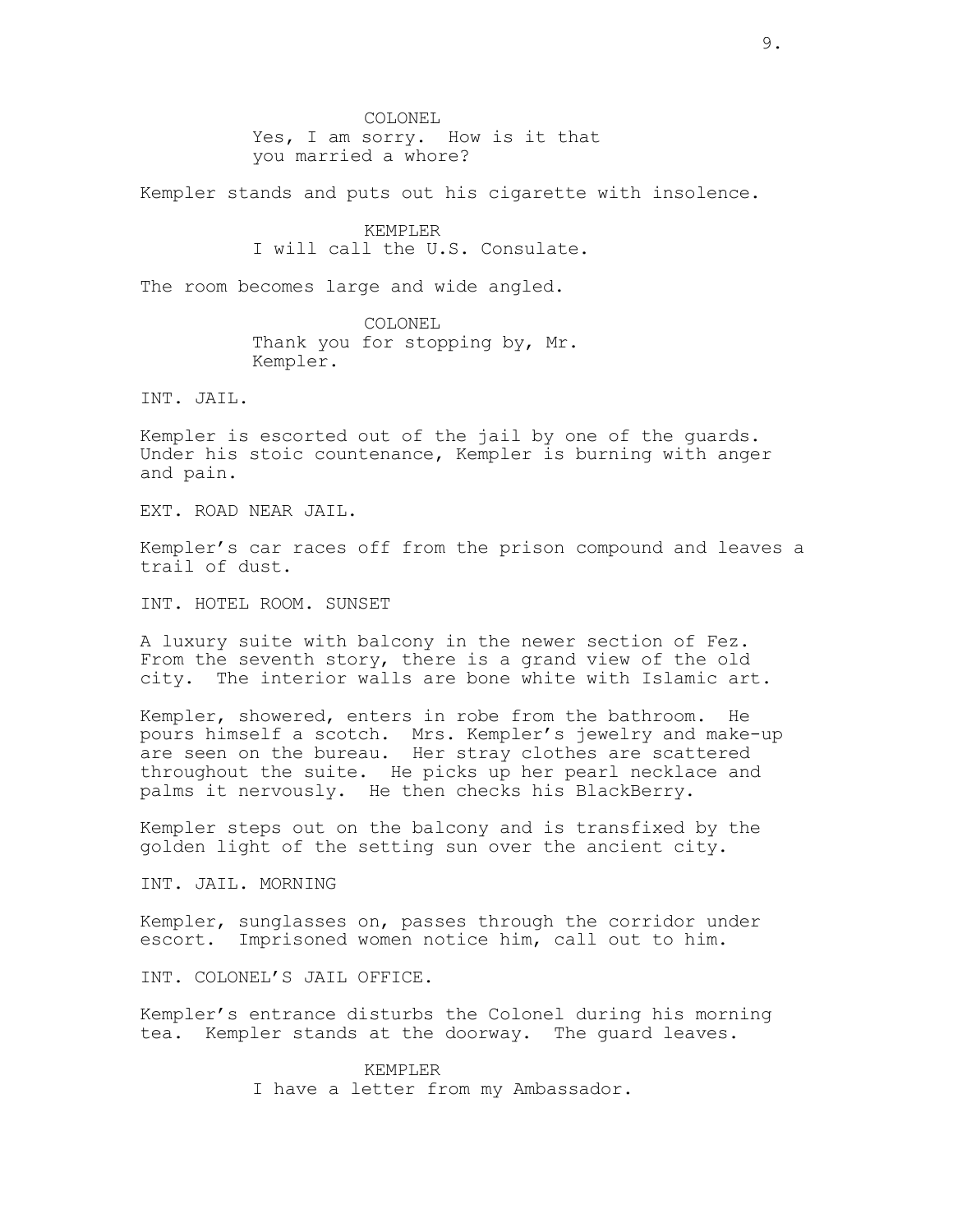After a silence, Kempler takes a step or two to the desk. The Colonel smiles strangely. Kempler hands the letter over. COLONEL Thank you. KEMPLER Damn it, you can read the letter! The Colonel reads the letter and loses his smile. COLONEL But he makes no mention of venereal disease? KEMPLER Venereal disease? COLONEL Syphilis, yes. KEMPLER Either you release her, or let my doctor see her. COLONEL Bring in your doctor. KEMPLER This will cost you your rank? COLONEL Are you Jewish, Mr. Kempler? KEMPLER What? COLONEL What is your religion? KEMPLER I've been overseas for fifteen years and have never seen such idiocy. COLONEL I won't let you flatter me. I'm not a sinister man. Look, here's a picture of my family. KEMPLER You dressed and photographed her. Who are you trying to hurt?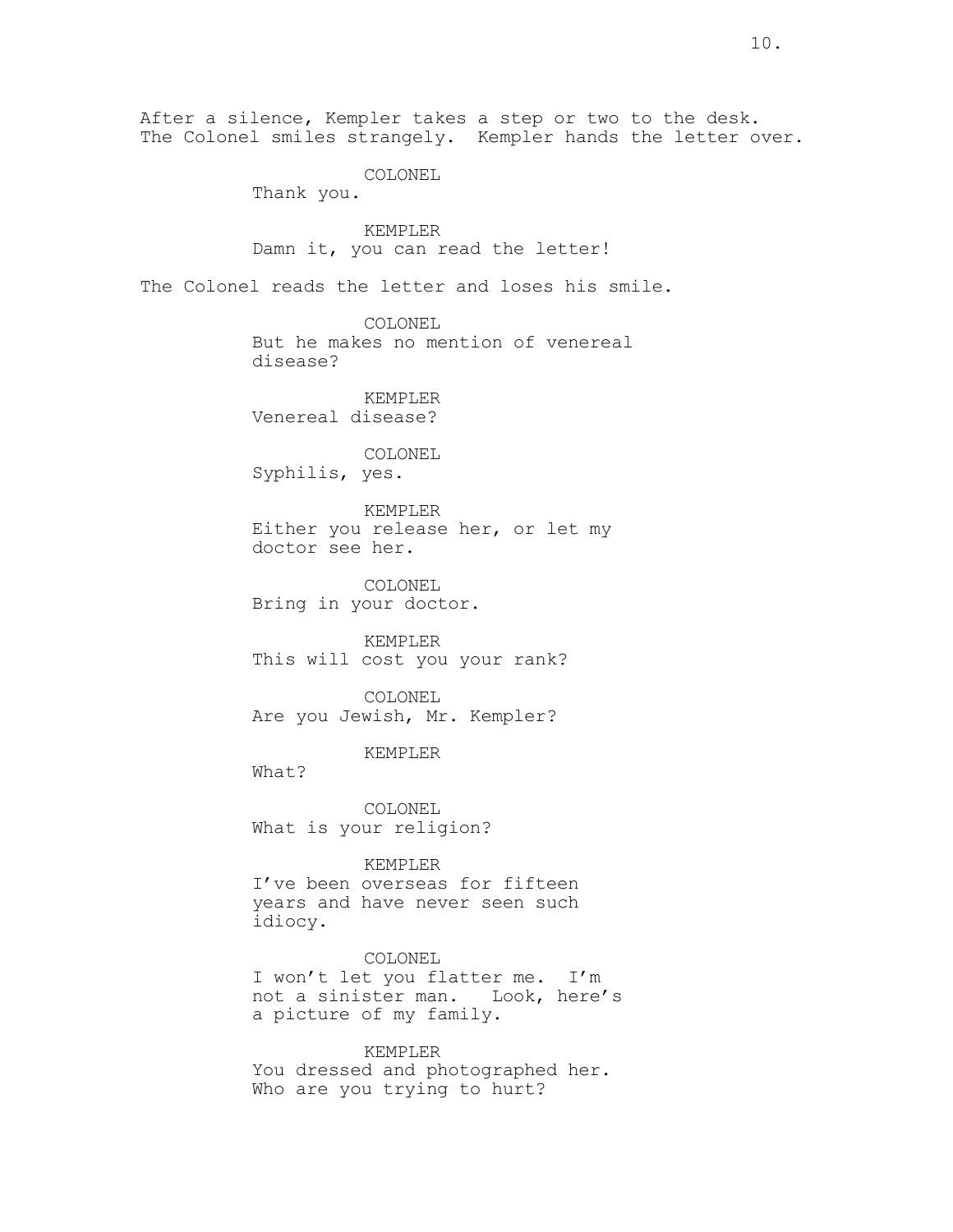A guard comes in and delivers the mail. The Colonel is now distracted by his envelopes. Absentmindedly, he hands a large sack to Kempler. COLONEL I have some of her personal things. Take them with you. She wears contact lenses. Have you a pair of glasses for her? Kempler opens the sack and handles a blouse delicately. KEMPLER Please let me see her for one minute. COLONEL Do you want her free? Do you wish her well? Really, we can straighten this out with remarkable civility. KEMPLER I doubt it. COLONEL I don't want your wife here. I am embarrassed to see you here. I don't want letters from your Embassy. KEMPLER Is it because she works at the bank? It's a powerful bank. Gunfire is heard in the distance. The Colonel gets up and goes to the door. He says something quietly to a guard. KEMPLER Is it my work then? My company's policies are very liberal here. COLONEL What are your company's policies? KEMPLER We hire locally. We pay worker's disability and extensive sick leave.

> COLONEL Are you a generous man, Mr. Kempler?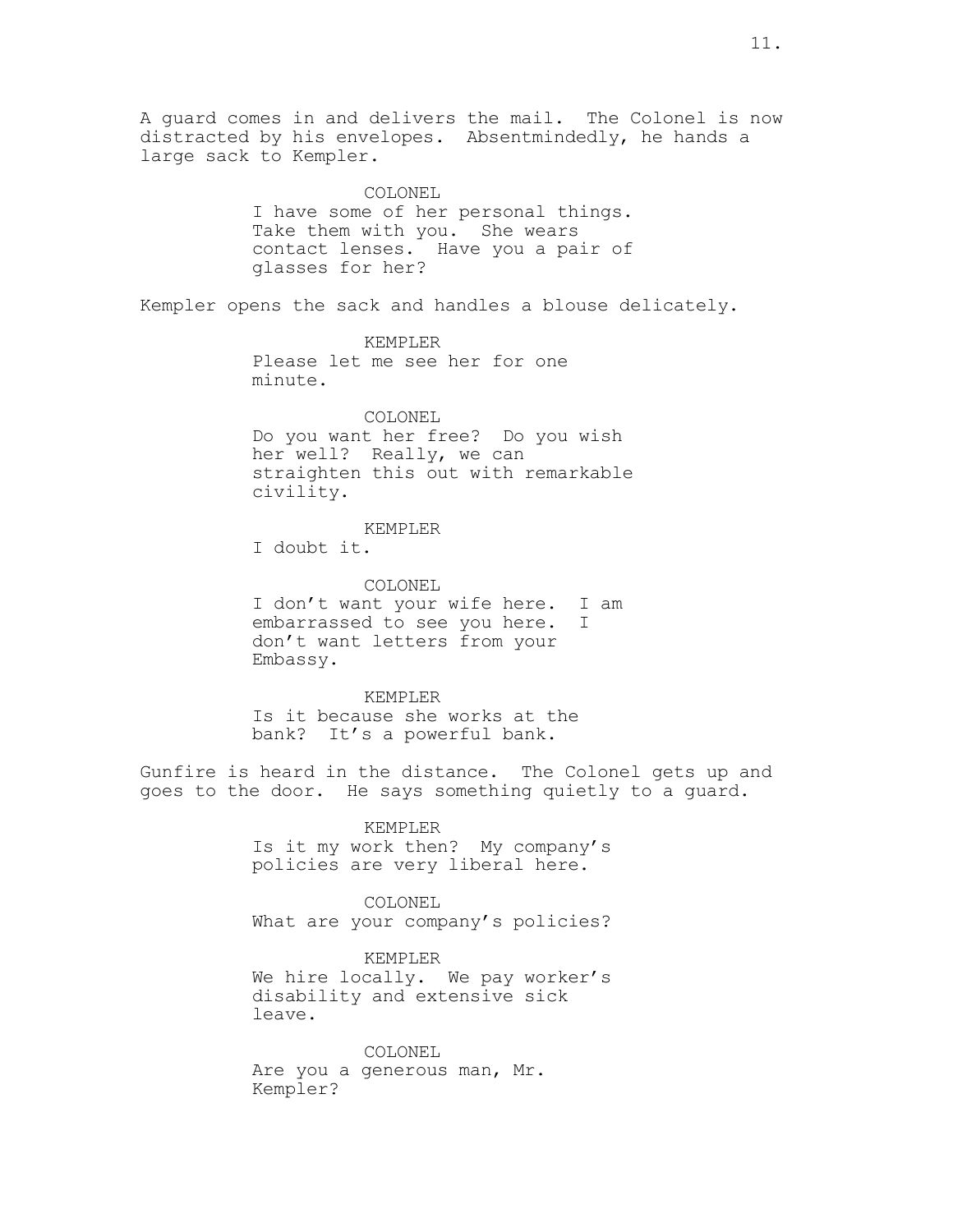#### KEMPLER

I am.

The Colonel looks out the window hearing more gunfire.

COLONEL I am too, Mr. Kempler. Is your firm from New York?

### KEMPLER

Yes.

COLONEL But the names are European. Somehow we're always doing business with America.

A lattice of wood beams are seen through the revolving ceiling fan. A thin stream of light filters in from the shutter and cut by the fan.

> KEMPLER My country has fine relations with Morocco.

> COLONEL Times have changed. Are we in store for American skyscrapers? What beautiful dreams have you for us? Why do architects put bathrooms in the oddest of places?

The Colonel stands and invades Kempler's personal space.

COLONEL Don't be silent with me.

KEMPLER What would you like to hear?

COLONEL Anything you care to say.

KEMPLER You seem to know enough.

COLONEL Go back to your hotel and rehearse.

KEMPLER Rehearse what?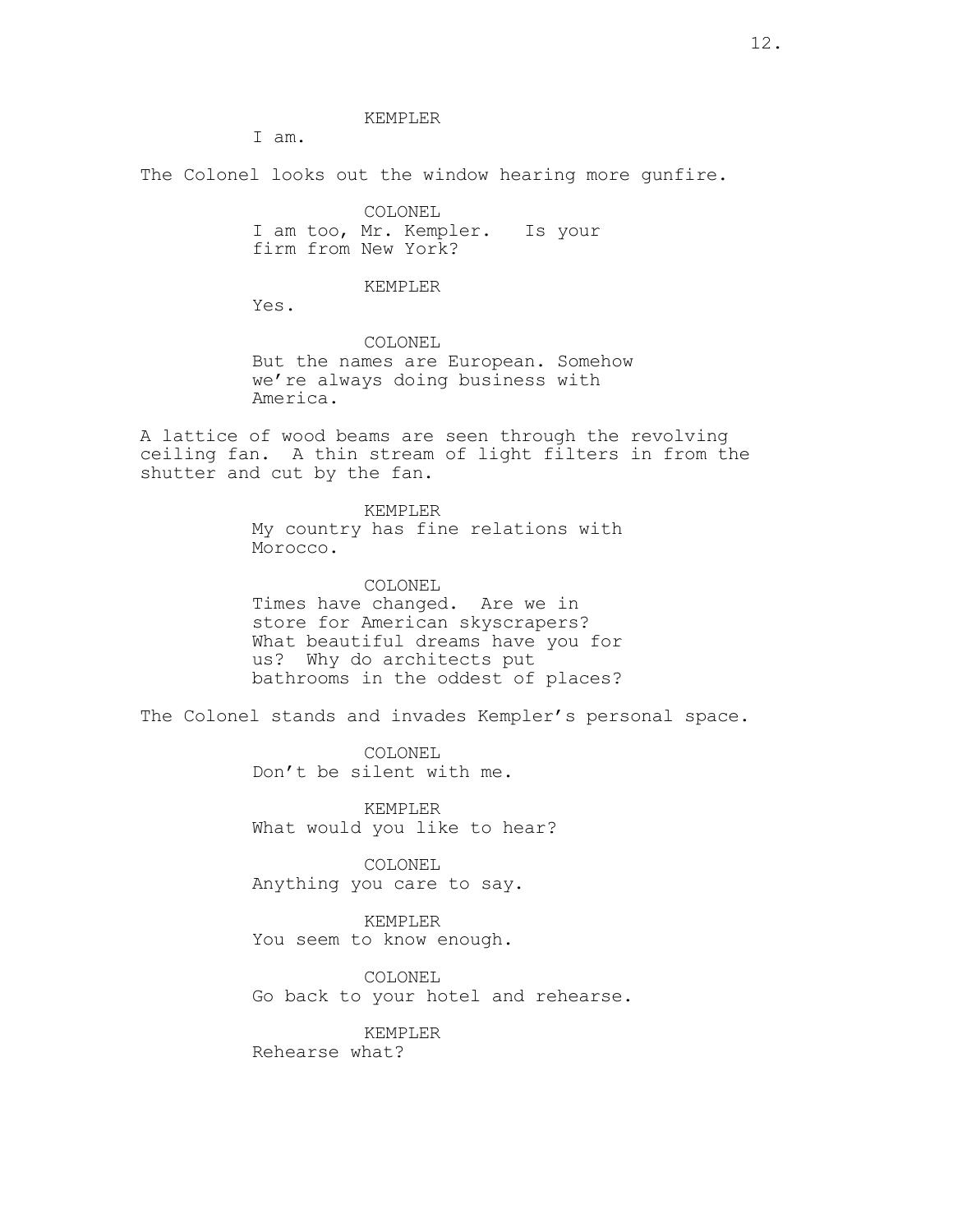COLONEL Stories. Make up a story.

Kempler exits with guard.

EXT. HOTEL RESTAURANT. AFTERNOON

Kempler and his building contractor are having drinks on the terrace.

> BUILDER Everything's legal. I know.

KEMPLER Why would they shut us down?

BUILDER

The principality can change zoning heights at a moment's notice. We paid big money for all of the rights, Charles. There's no one to bribe to fix this today.

KEMPLER Make a few more calls.

BUILDER In Fez, nothing is easy. And you look very pained, my friend.

INT. HOTEL LOBBY. NIGHT

As Kempler enters lobby, a well dressed businessman VICTOR BLEAU rises from a sofa and approaches.

> BLEAU Mr. Kempler?

> > KEMPLER

Yes?

BLEAU Victor Bleau. With your wife's bank. Mr. Vitreux sent me. It's a terrible affair and we liked to help.

KEMPLER Good. We're going to need it.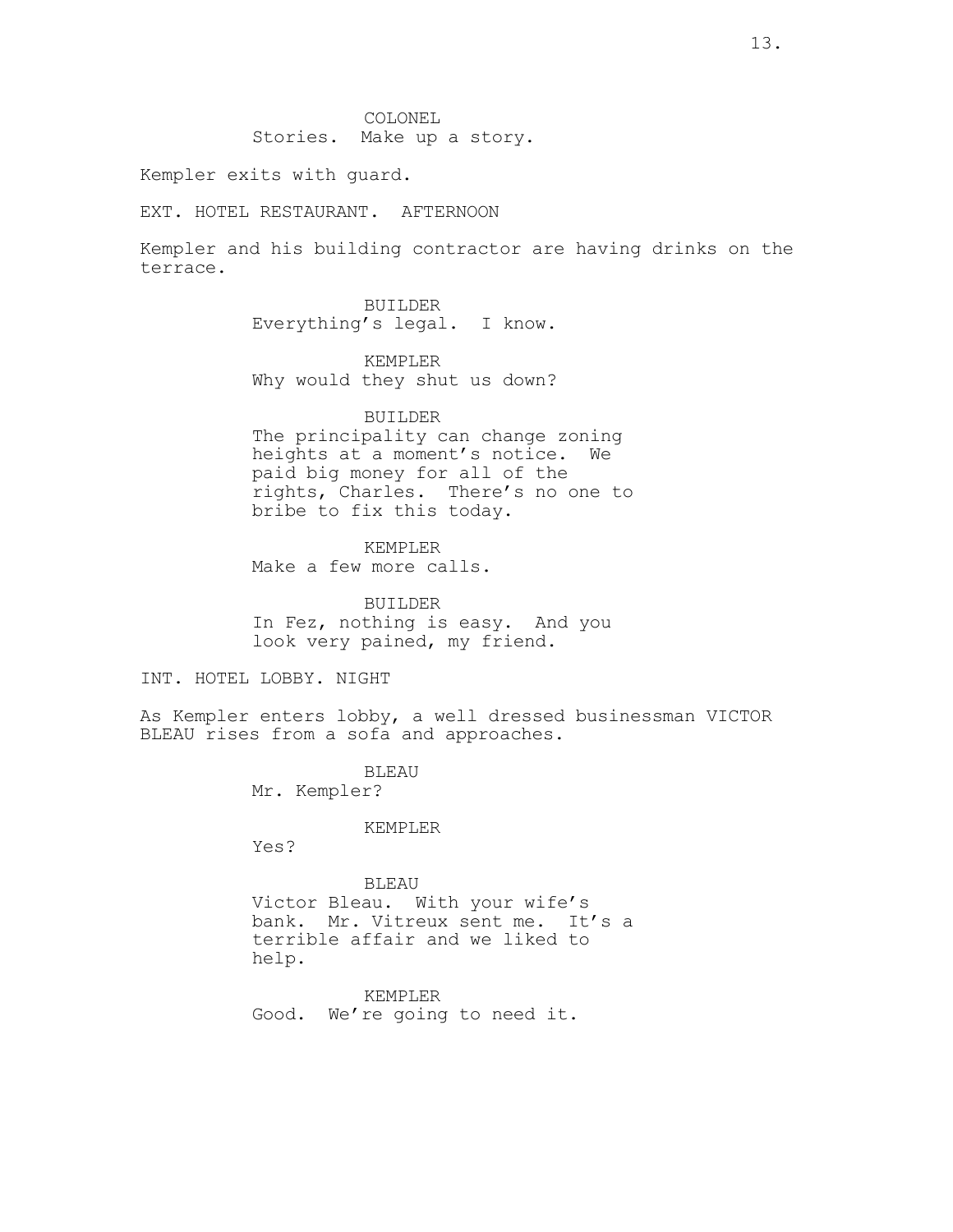INT. JAIL. MORNING

Kempler, lacking sleep, rises from the seat when the Colonel enters. Kempler follows him into his office. No guard is needed to escort Kempler. Kempler has a small bag.

> COLONEL I see you've brought your physician.

KEMPLER And some of her things.

He gives the bag to the Colonel.

COLONEL In a few weeks you'll receive notice of the trial. She' being given penicillin.

KEMPLER What if the doctor says that she is fine?

COLONEL Go home and get some sleep.

KEMPLER I'll wait for the doctor.

COLONEL Go home, Mr. Kempler.

EXT. FEZ MEDINA. NIGHT

A call to prayer is heard. From a passing view of the winding streets below, Kempler comes into view. He is dressed in a suit. He roams past shops, tanneries, and cheep restaurants. Teenagers follow him, thinking they spot an easy tourist. He waves them off.

A merchant with mules, a money changer, beggars all disperse with the Muezzin's call. Kempler stops at a hotel bar with neon Arabic/English letters - Arabesque.

INT. ARABESQUE.

Kempler enters, sees several businessmen at tables and at the bar. Two alluring women in modern dress are at the bar. His attention draws to their short hemlines. One woman looks like his wife's image from the earlier photos from jail. A soldier enters. Kempler sits at the bar and points.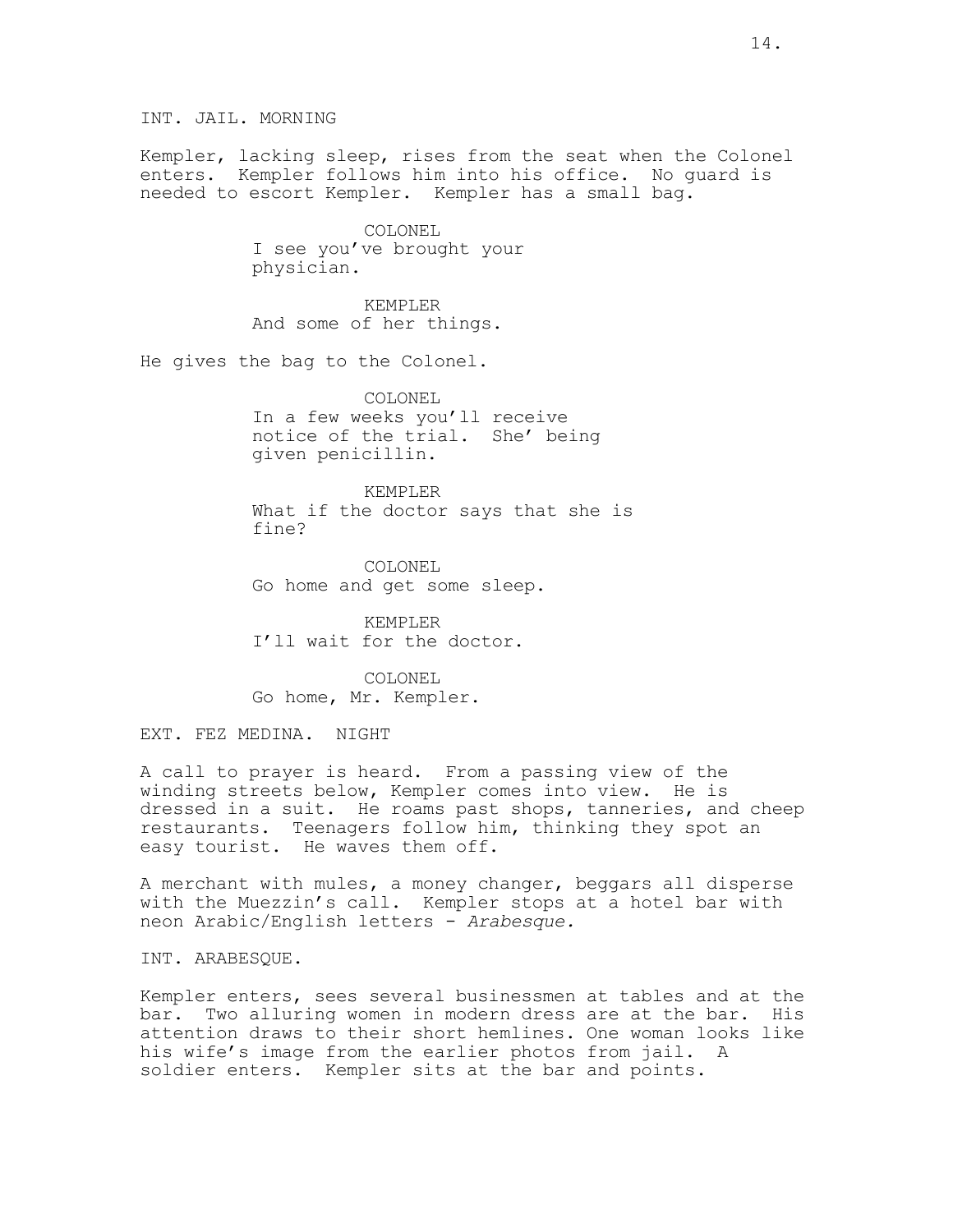#### KEMPLER

Scotch.

Kempler studies the soldier who lingers at the door of the restaurant. The two women pay minor attention to Kempler.

INT. COLONEL'S JAIL OFFICE. NEXT MORNING.

This is the fourth day of Mrs. Kempler's incarceration. The Colonel and Vitreux are in mid conversation.

#### VITREUX

You can see our position.

COLONEL

Yes.

## VITREUX

There aren't enough rewards to go around. And in truth, this woman is indispensable to my bank. Just a few minutes with her.

The Colonel grimaces and turns away. He walks out of his office, Vitreux follows him.

> COLONEL I don't allow the husband, and I don't allow Mohammed himself from barging into my wonderful jail, Mr. Vitreux.

INT. COLONEL'S JAIL OFFICE. AN HOUR LATER

Sunlight fills the office as the Colonel opens the wood shutters. The Colonel sees Vitreux lingering by his Mercedes parked outside. Kempler enters and is not wearing his customary necktie. The Colonel is cleaning his pistol.

> KEMPLER My doctor phoned. He said it's an early infection.

COLONEL Yes, we caught it quickly.

KEMPLER Your medics gave it to her.

COLONEL No, Mr. Kempler.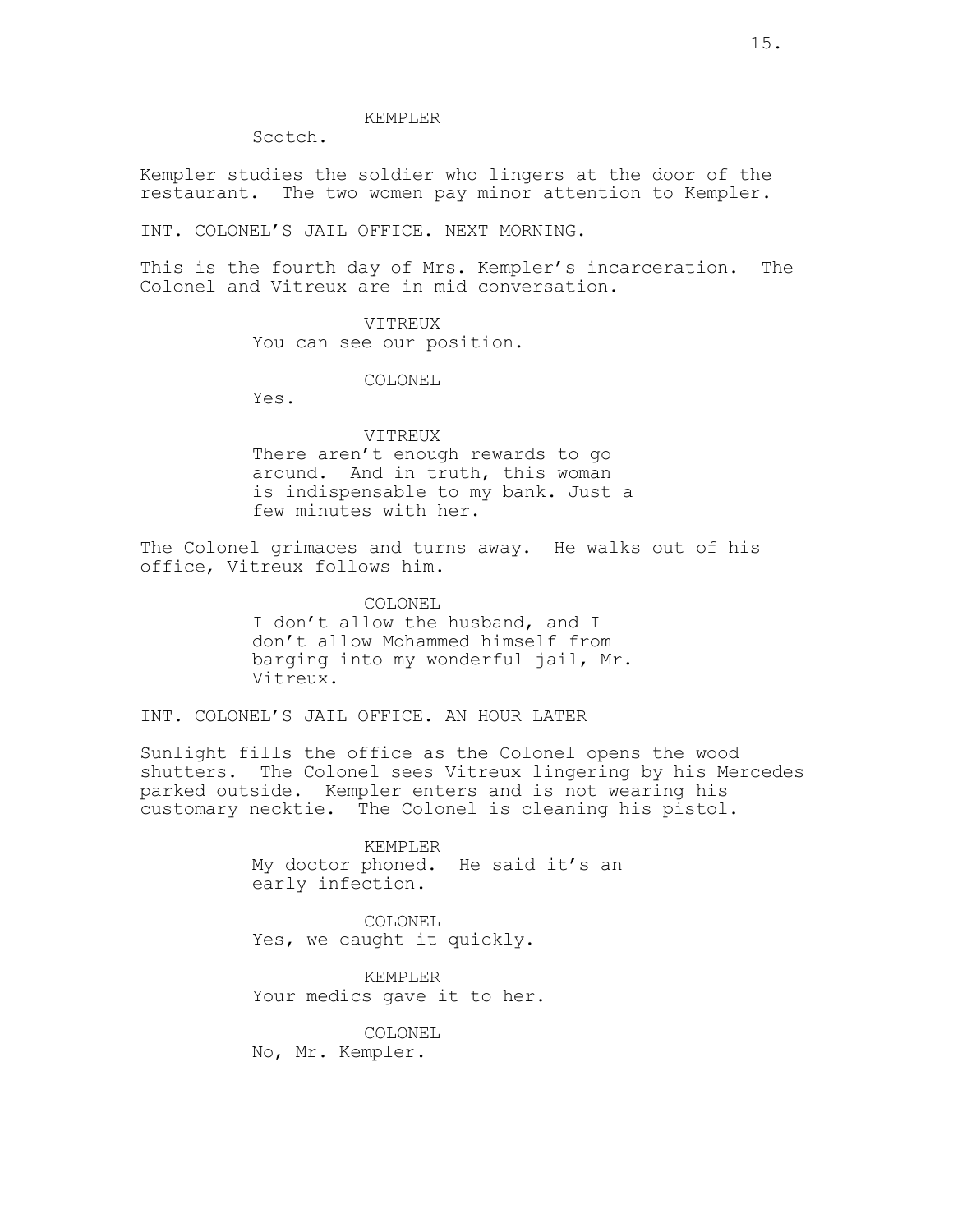KEMPLER You son-of-a-bitch.

Kempler steps towards the Colonel.

COLONEL Let me tell you something, my friend. She's quite beautiful. I'd like to sleep with her myself.

The Colonel chambers his gun and puts it inside his desk drawer. Kempler restrains his anger behind the chair. H

KEMPLER

You're crazy.

COLONEL

Yes.

KEMPLER You find some prosperous Americans and play with their lives.

COLONEL I'm an officer in the King's army.

KEMPLER How did you ever get to be Colonel?

COLONEL I speak English. Sit down please, Mr. Kempler. Your wife's very educated. Our women are hardly schooled.

KEMPLER Your nation's very backward.

COLONEL My nation's based on tradition.

KEMPLER Why snap at my wife?

COLONEL I told you. I like your wife. Tomorrow you may see her.

Kempler's hands drop and rest on the back of the wooden seat. EXT. CONSTRUCTION SITE. AFTERNOON

Kempler, in hard hat, inspects work. The foreman approaches.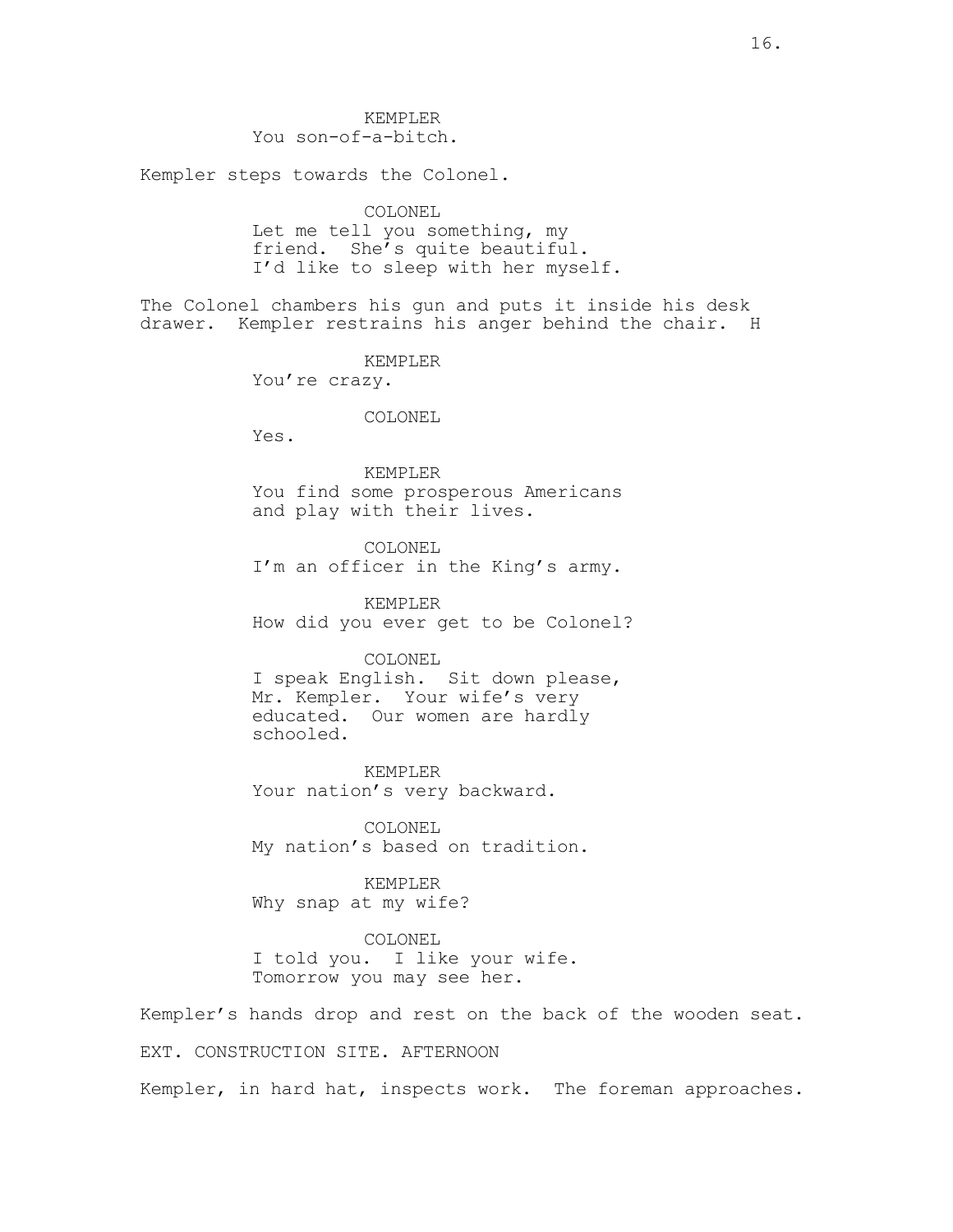FOREMAN Comment ca va? (How are things?)

KEMPLER

Merde.

FOREMAN Ils plaisantaient sur vous (the men are joking about you).

The foreman accosts a worker smoking and pulls the cigarette out of his mouth. The foreman investigates the cigarette tip and sees hashish imbedded at the tip.

FOREMAN

(to Kempler) Hashish.

Kempler walks on as more workers stare.

INT. HOTEL ROOM. NIGHT.

Kempler's on the phone as he swallows two pills with water.

KEMPLER The Embassy isn't doing shit. I'm calling a dozen times a day. The bank is useless too. (Pause) Is he a good attorney? Can he work behind the scenes? I know, I know. It's an Arab game.

He hangs up. Walks out to the balcony.

KEMPLER Screw this country.

EXT. ROAD NEAR JAIL. MORNING

This is the fifth day of Mrs. Kempler's jailing. A caravan of camels block the road. Kempler's Fiat has to stop. Af family herds them from the road. A woman nears Kempler's window. Her weathered face is unveiled and she extends an open palm. Another woman joins her showing primitive jewelry. No sale. He gives them a few coins.

A child jumps atop the car and wipes the windshield with his torn shirt. The child sees the camera on the passenger's seat and mimes to Kempler that it is okay to photograph the child. Since the car cannot move for the moment, Kempler takes a picture of the child. Again, he gives out a few more coins.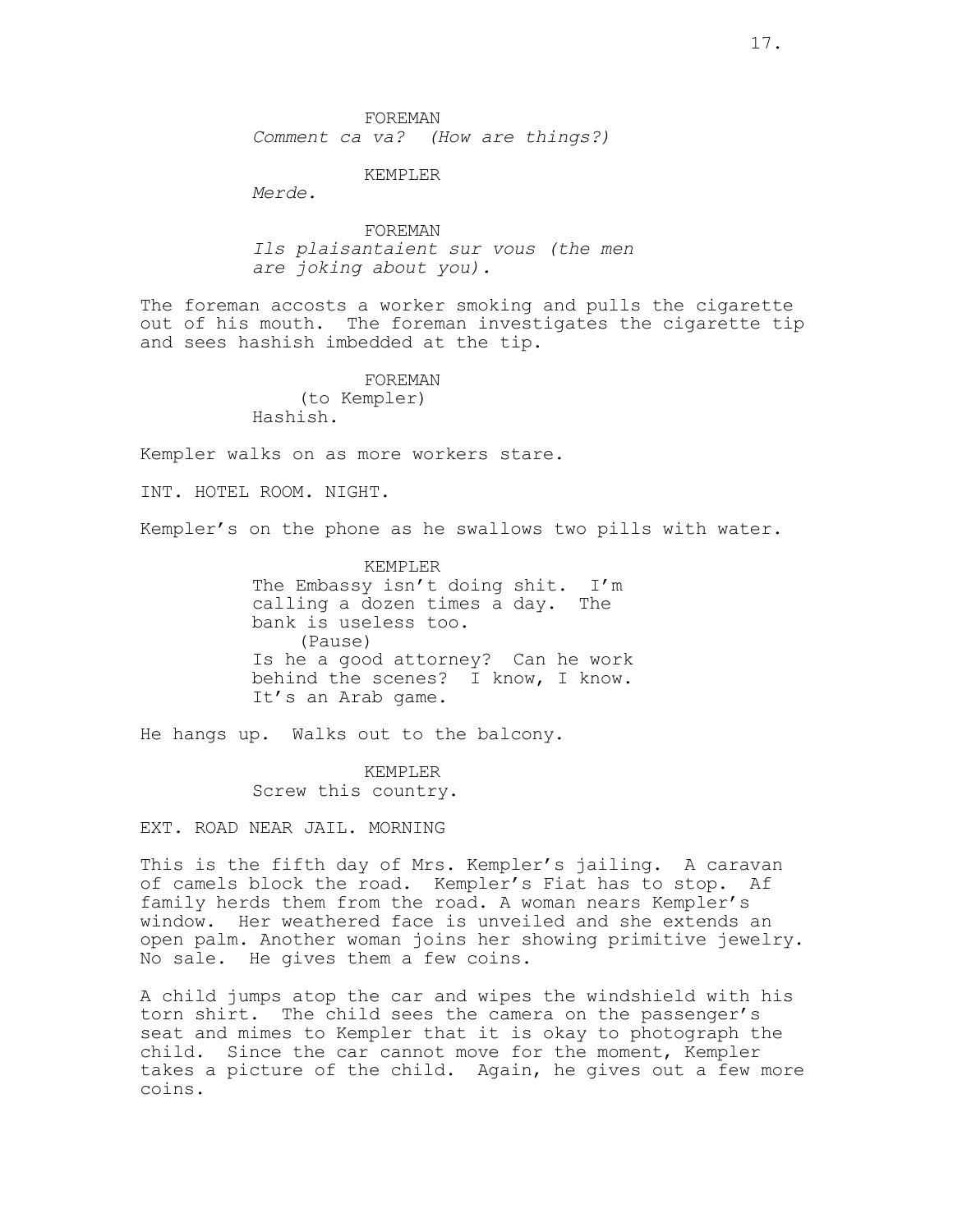INT. COLONEL'S JAIL OFFICE.

The Colonel pours tea. A bird flies into the office from the open window. Kempler is seen standing, with a bouquet of flowers in his hand.

The Colonel approaches Kempler and picks lint off Kempler's jacket. The bird lands on the desk.

> COLONEL I know I made a promise to you yesterday.

He directs Kempler to the corridor where his wife resides. A guard is a few feet away.

> COLONEL Go right ahead, Mr. Kempler.

Kempler follows the guard tentatively down the corridor. Water leaks from exposed pipes, and some of the ceiling bulbs are broken. Electrical wiring hangs overhead. A long shot of this walk shows an absurd image of a well dress man with flowers entering hell.

INT. OUTSIDE MRS. KEMPLER'S CELL.

Kempler's hands hold the bars of the cell. Inside there are three cots, bed pans, a wooden stool and a pitcher of water. An angular medieval window three inches wide, two feet high lets in a shaft of light. There are too many flies and gnats in the air.

ABRIL KEMPLER, mid-30s, sleeps in a fetal position on the cot. Her long, black hair is filthy. Her feet are black. Her natural attractiveness is impossible to see in this dungeon. Her eyeglasses are beside the pitcher.

Kempler's reaction is quiet terror. His whole system is in shock. Another woman, very fat, is resting by the far wall in the same cell. She stares at Kempler.

## KEMPLER

Abril . . .

His wife doesn't respond. She is breathing heavily. Kempler taps the cell's bars with his wedding ring and fist. The guard grabs Kempler's arm and takes his flowers. The guard opens the cell door's slot for the meal tray and tosses the flowers into the cell. He then leads Kempler away.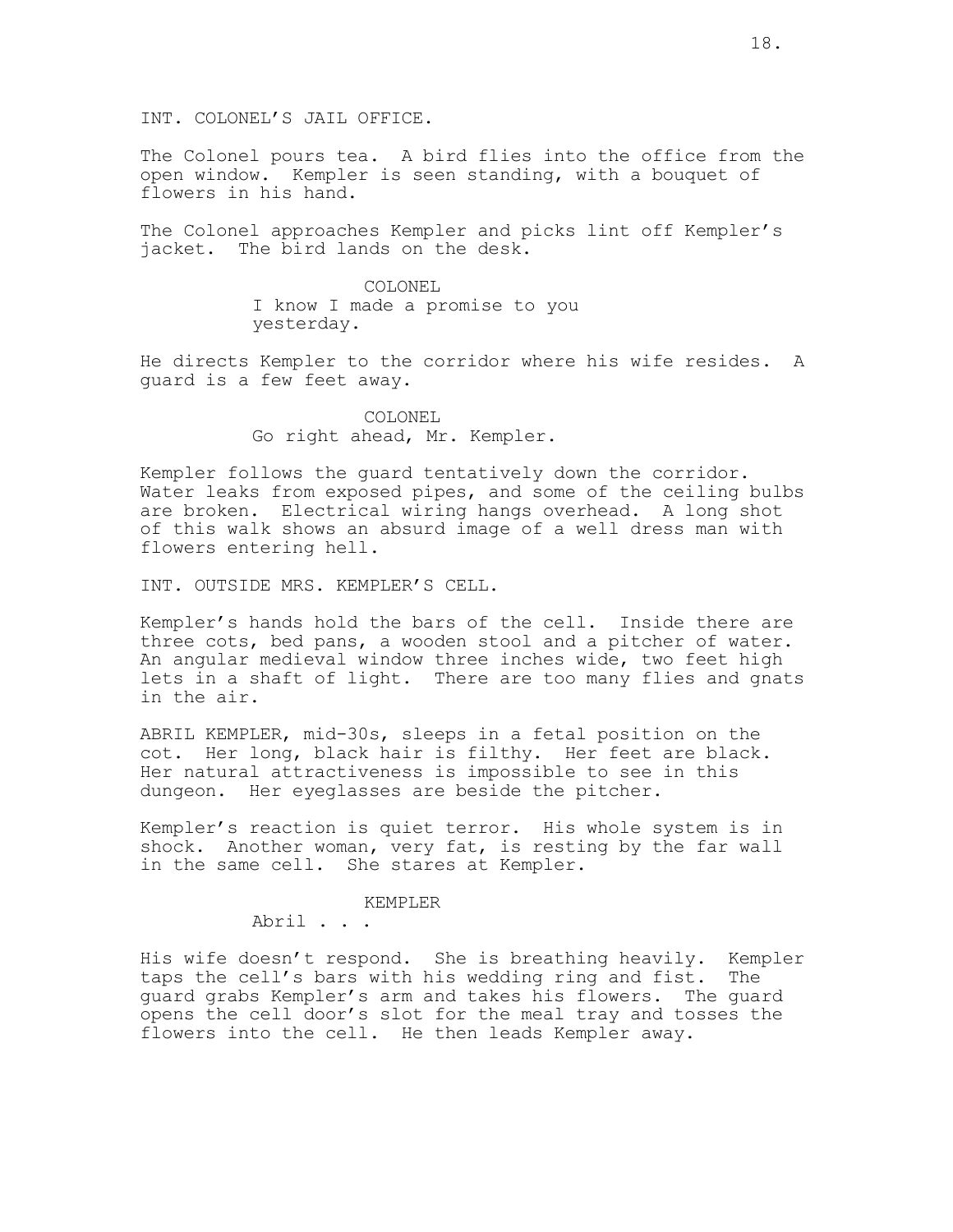The sound of pounding hooves. Kempler and his wife are cantering on horseback. The speed gradually slows to show the quality of a dream and we see a fleeting view of Mrs. Kempler's face. She is vivacious, beautiful, and radiates strong intelligence. The horses climb to the top of the hill and stop. Her hand reaches out to touch his. Kempler smiles at his wife.

EXT. KEMPLER'S OFFICE AT THE CONSTRUCTION SITE. AFTERNOON.

An attache from the U.S. Embassy, in a Peugeot, catches Kempler leaving his makeshift office. CYNTHIA LIPTON, attractive, mid-40s, beeps her car horn.

> LIPTON Mr. Kempler? I've been assigned to your . . .

KEMPLER Where's Henderson?

LIPTON He asked me to . . .

KEMPLER I don't want a third string utility player.

LIPTON I can assure you . . .

KEMPLER What's your name?

LIPTON Cynthia Lipton. From the U.S. Embassy in Rabat. We have an informal office in Fez . . .

Kempler leans into her car window.

KEMPLER

Lipton, my wife's all I have in life. I'm not going to gamble like an asshole. I want her out of that hell hole immediately. Or I want the fucking jail bombed. Tell Henderson and the cowboy Ambassador from Texas.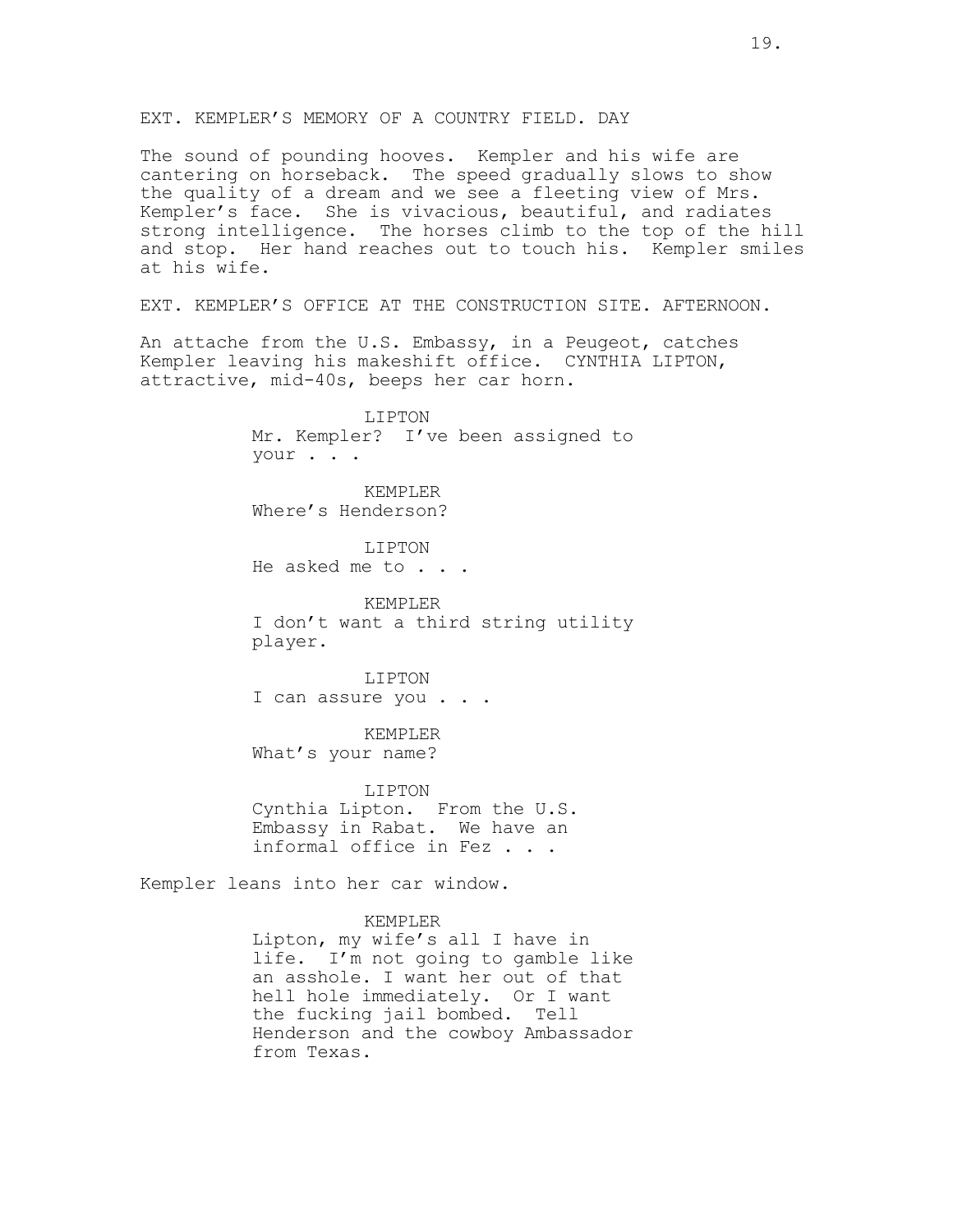LIPTON We're doing everything we can. Please understand the Code of Law is Napoleonic.

#### KEMPLER

Meaning?

LIPTON Guilty until proven innocent. The code comes from the French.

KEMPLER They're fucking molesting her. You know that?

LIPTON Mr. Kempler, no one's molesting her. I personally know this prison.

KEMPLER You don't know shit.

LIPTON Look. She can be released in another three weeks. But you could screw up everything if you don't work in synch with our office.

KEMPLER That's not soon enough.

Kempler pulls away and Lipton is speechless.

INT. VITREUX'S BANK OFFICE. DAY

A very large, posh suite over modern Fez. Bleau sits on the couch as Vitreux looks out the window.

> VITREUX Every new glass building has a stature in front. Is this necessary?

**BLEAU** Morocco has a love of heroes.

VITREUX Bleau, things tend to fray so inexplicably. She really intrigues me. It must be her contempt for all cultural habits. (MORE)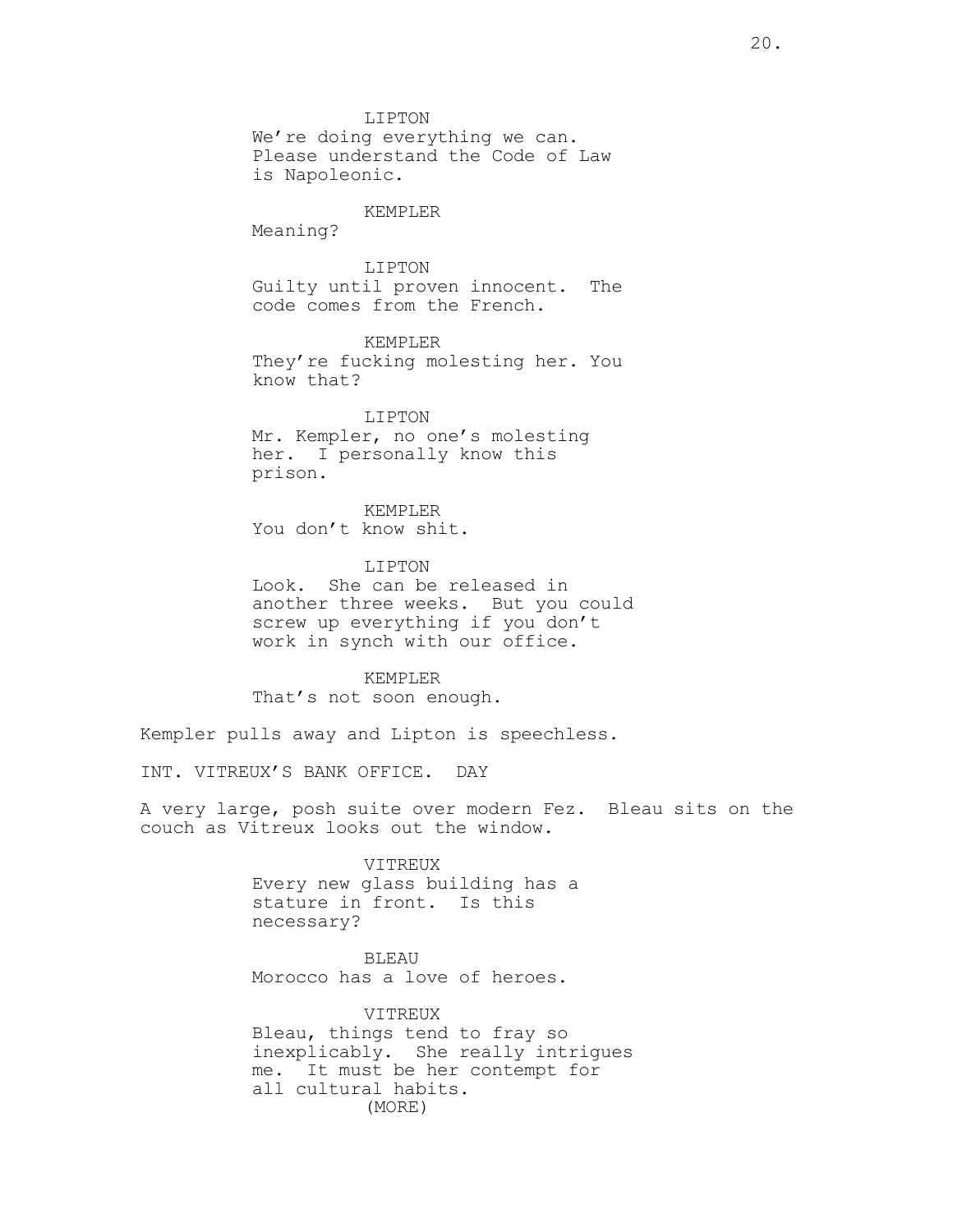Either culture. Here or in Europe. Or perhaps it is her utter rashness about sex. Then I ask myself: Is love worth anything today? VITREUX (cont'd)

BLEAU Love is worth more than a Ferrari.

VITREUX Kempler is such an idiot, and still I feel I have to help him. Because I have to help her.

INT. COLONEL'S JAIL OFFICE. NEXT MORNING.

The Colonel feeds a lizard inside a terrarium along the wall shelf. He hums or sings a melody to the lizard. Without turning his head, the Colonel senses Kempler is in the doorway.

> COLONEL We have the trial date. Twelve dates.

> KEMPLER My wife needs to see a dentist.

COLONEL Yes, Mr. Kempler.

KEMPLER There are insects in her bed. I would appreciate your help.

COLONEL Of course. She'll get another bed.

KEMPLER And paper for the lavatory. Someone from the Embassy is coming shortly and also a magazine journalist.

COLONEL How are things at the Industrial Park?

## KEMPLER

Fine.

COLONEL On schedule? Do you walk around with a little lunch pail? (MORE)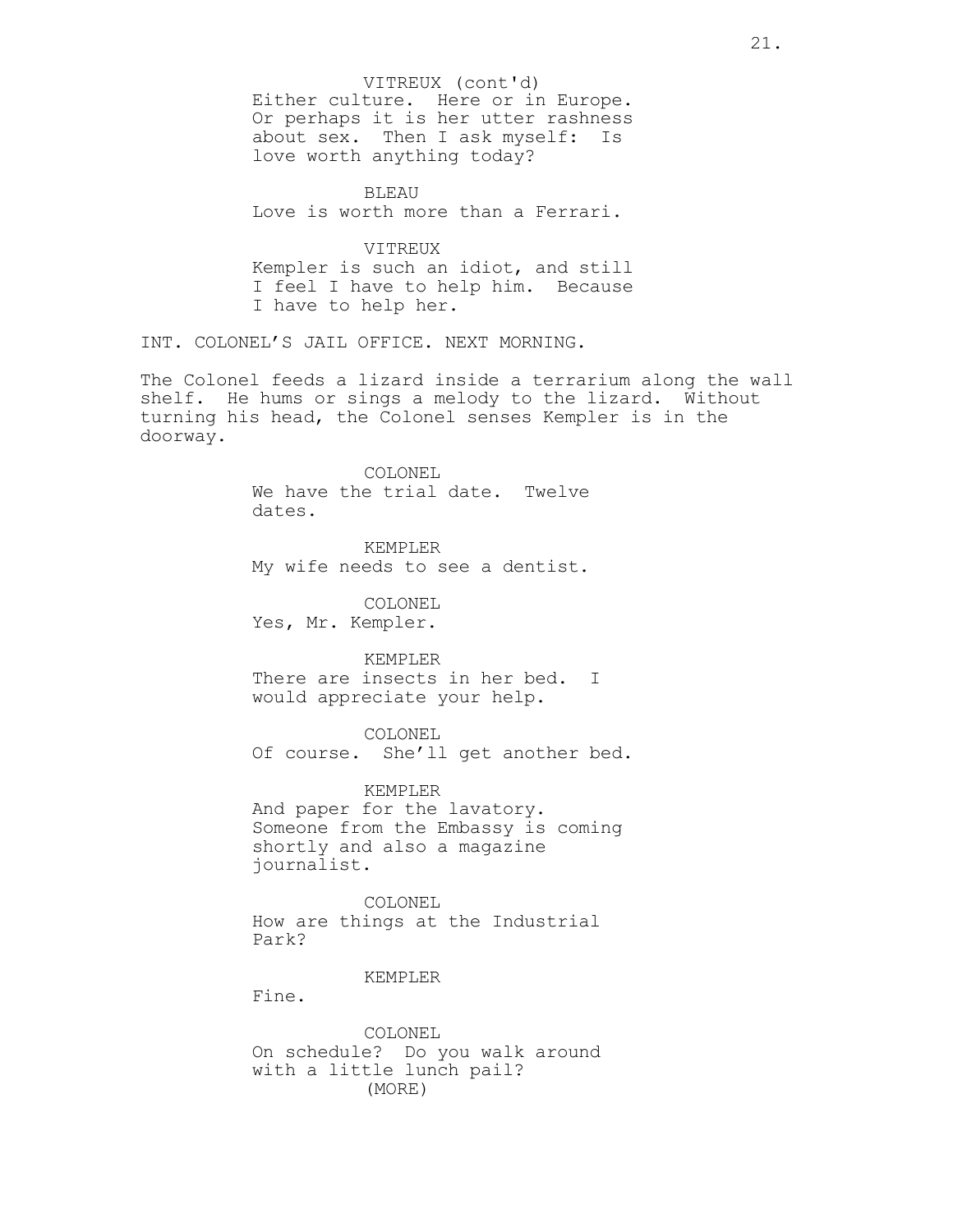When was the last time you slept with Mrs. Kempler? COLONEL (cont'd)

KEMPLER Go to hell. Army life must suit you.

COLONEL It is respectable.

KEMPLER The stench permeates the uniform.

COLONEL It is the King's Army.

KEMPLER How many women do you have locked away?

COLONEL Not as many as Iran.

KEMPLER She's willing to leave the country?

COLONEL And what about you?

KEMPLER After my building is completed.

## COLONEL

There's a reflex in Moroccan life which attempts what I like to call human betterment. Penal life is part of that reflex.

KEMPLER You don't care about these women.

COLONEL But I do. I am a humanitarian.

KEMPLER You're a racist, Colonel.

COLONEL We're all children of Abraham.

Kempler picks up his attache case to go.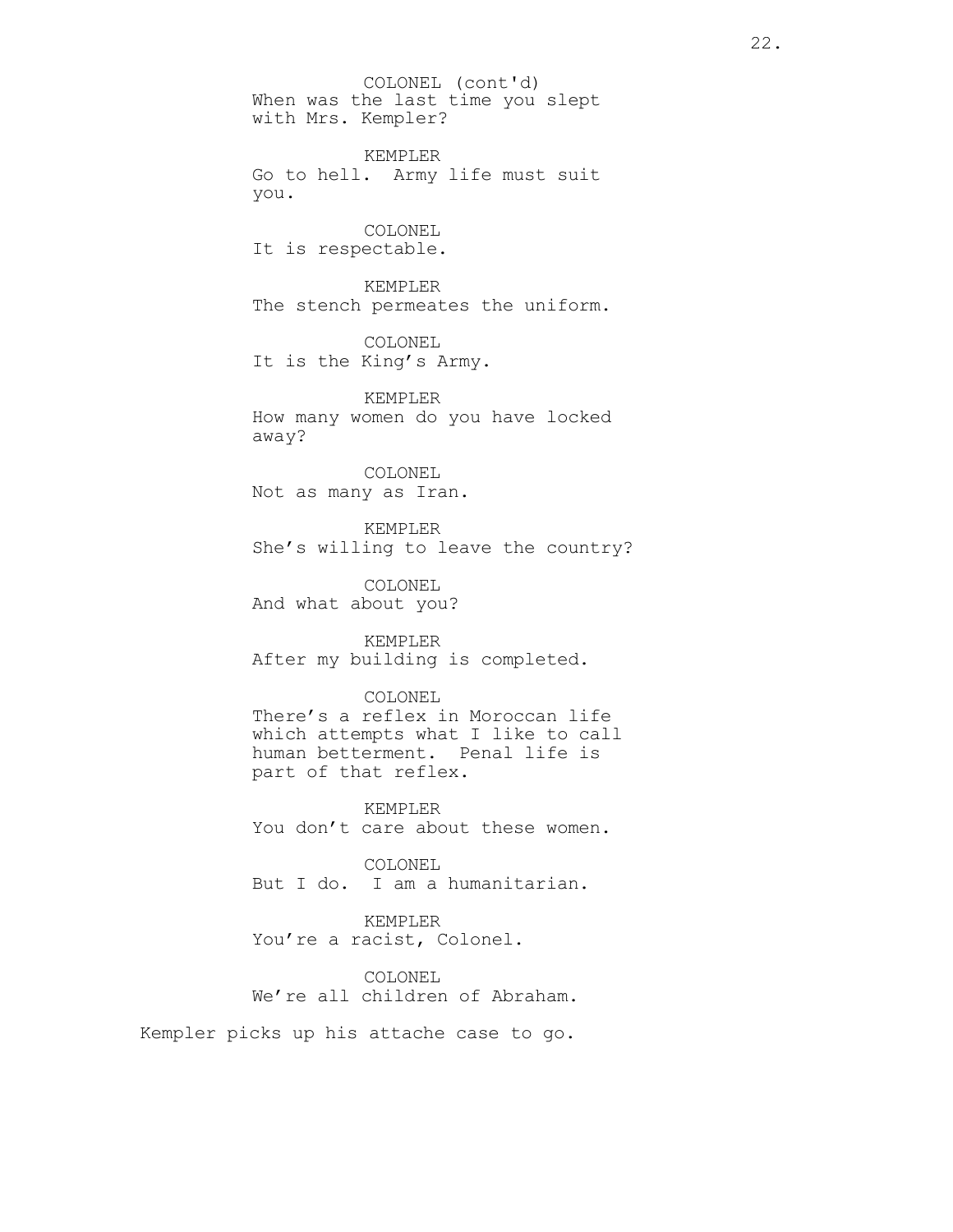COLONEL How do you reconcile yourself spending your talents in the Arab world?

KEMPLER Thank you for your time.

COLONEL Your wife is of Arab descent, Mr. Kempler. Did you know that?

EST. JAIL. NIGHT

The Colonel leaves the prison compound. He climbs into his beat-up jeep and drives off.

INT. COLONEL'S HOME

The Colonel enters, hangs his hat and coat. His children are at the dinner table. His wife, plain and heavy, serves from a large pot the evening meal. He kisses her cheek as his children spark at the sight of their father.

> COLONEL Habiba. (My dear)

CHILDREN Yalla! (Come on!)

He kisses each child's forehead and joins them at the table.

EXT CONSTRUCTION SITE. NIGHT

Kempler obsessively checks details of the construction along a high, free standing wall. Things look wrong to him although he cannot spot the error. He leads with a powerful flashlight. Waving, Kempler acknowledges the night watchmen. There is ample security guarding the construction site.

Kempler finds evidence of tampering with an I-beam at the base of one wall. He marks the error with chalk. He also finds nearby a detonator charge that is clearly out of place. He decides not to touch the detonator and let the security team handle it. One of the guards comes over and Kempler points out the breach.

INT. MRS. KEMPLER'S CELL.

This is the seventh day of her incarceration. The broad hands of the Colonel unlocks the cell.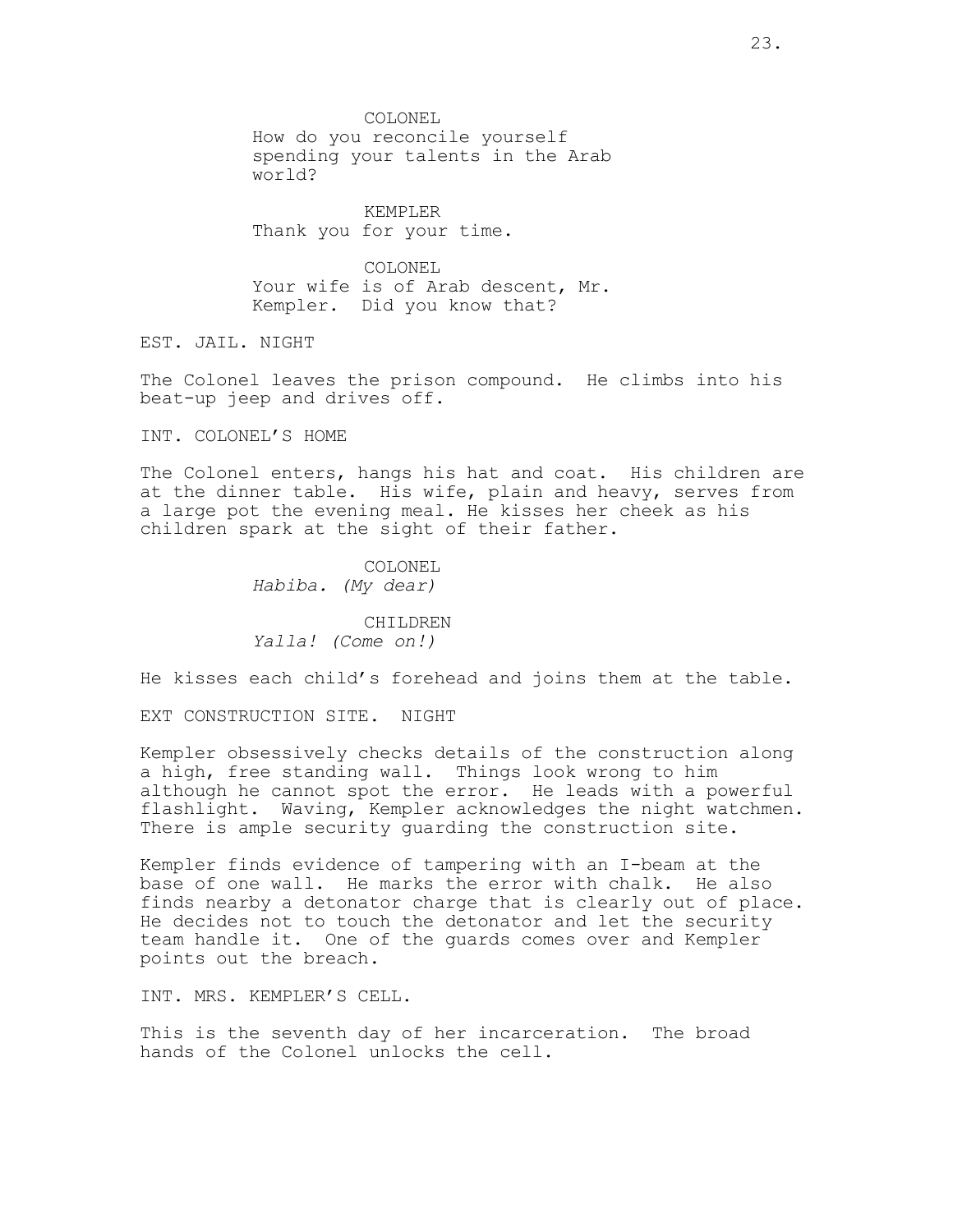She sits under a thin sheet on the cot. Her face, partly in shadow, is puffy and worn. He has a tray of baked cakes and a glass of mint tea.

## COLONEL Sweet breads baked fresh.

He places the tray on the wood stool, and casually sits on the cot, but not quite touching her. Silence. Her cell mate is asleep. Mrs. Kempler's face comes out of shadow and we see all of her features. Her prison gown parts below her legs.

EXT. JAIL ENTRANCE.

Kempler and Vitreux run into each. Two police guards are on duty in the distance. Vitreux spots Kempler first.

#### VITREUX

Hello, Charles. Things are moving too slowly, don't you think?

KEMPLER

I don't know what else to do.

#### VITREUX

The bank's prestige and influence can only go so far in this matter.

#### KEMPLER

The Embassy said today might turn around, but a don't believe a soul anymore. Maybe it's time to bring in a journalist.

VITREUX No, that would be counterproductive. Trust me on this.

KEMPLER Do you know the Colonel?

Vitreux makes a sour face.

INT. COLONEL'S JAIL OFFICE.

Kempler, seated, watches two guards confer with the Colonel. The guards exits.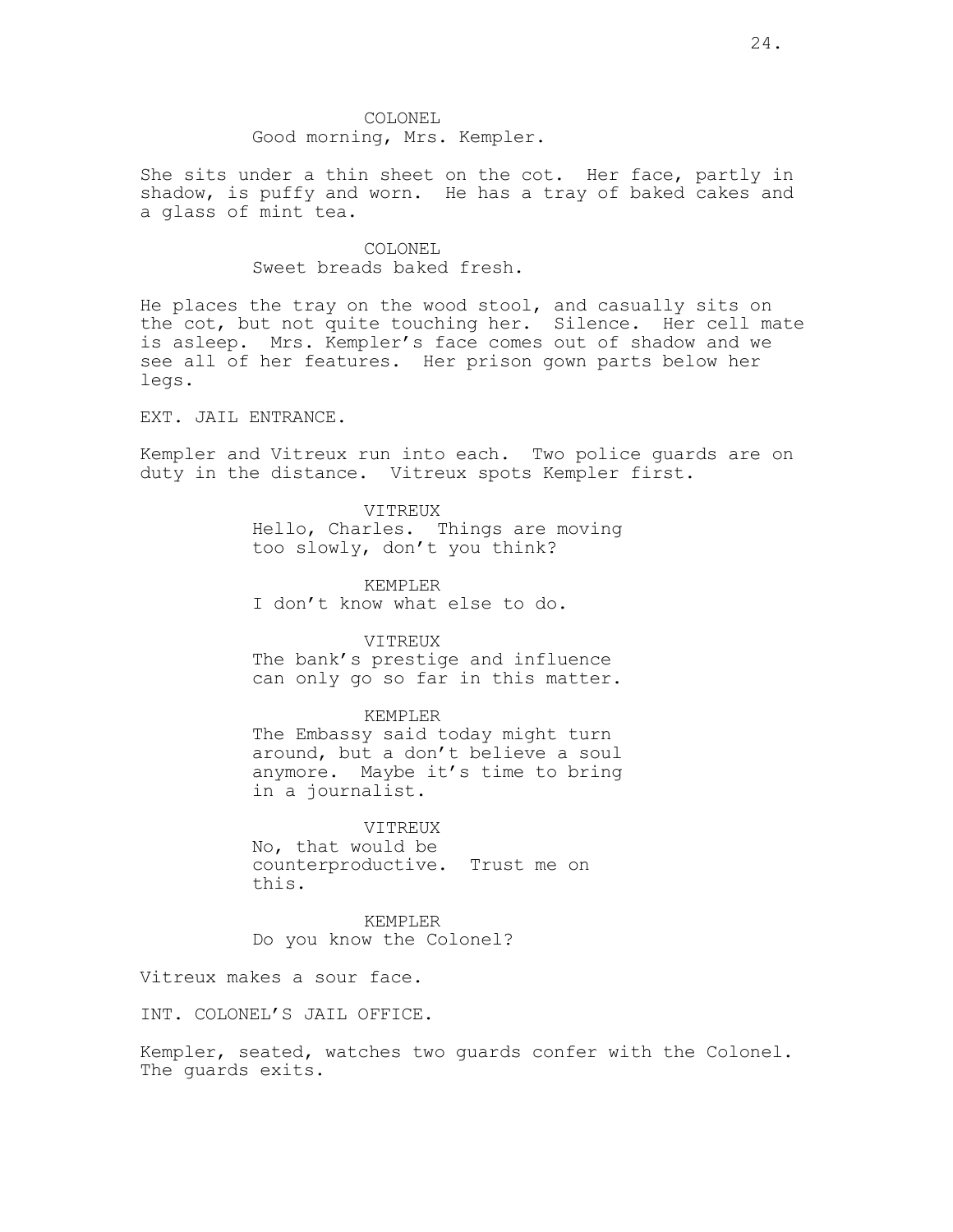KEMPLER

My Ambassador said there will be some developments in a few hours.

COLONEL He's a close acquaintance of the Commissioner. You've used your leverage, Mr. Kempler.

The Colonel washes his hands in a large bowl. The nearby ashtray holds is lit cigarette.

> COLONEL Today your wife confessed.

> > KEMPLER

Confessed?

COLONEL To the charges. Yes. Would you like to read her affidavit? (waves document)

KEMPLER I can imagine how you worded it.

The Colonel hands him the paper and Kempler reads it nervously.

> COLONEL When is ribbon-cutting?

KEMPLER Several months, maybe a year.

COLONEL Please do invite me.

KEMPLER You're on my list.

Kempler stands and drops the confession on the Colonel's desk.

> KEMPLER Aren't you ever given a day off?

COLONEL It's a ten day shift.

Kempler crosses to the door.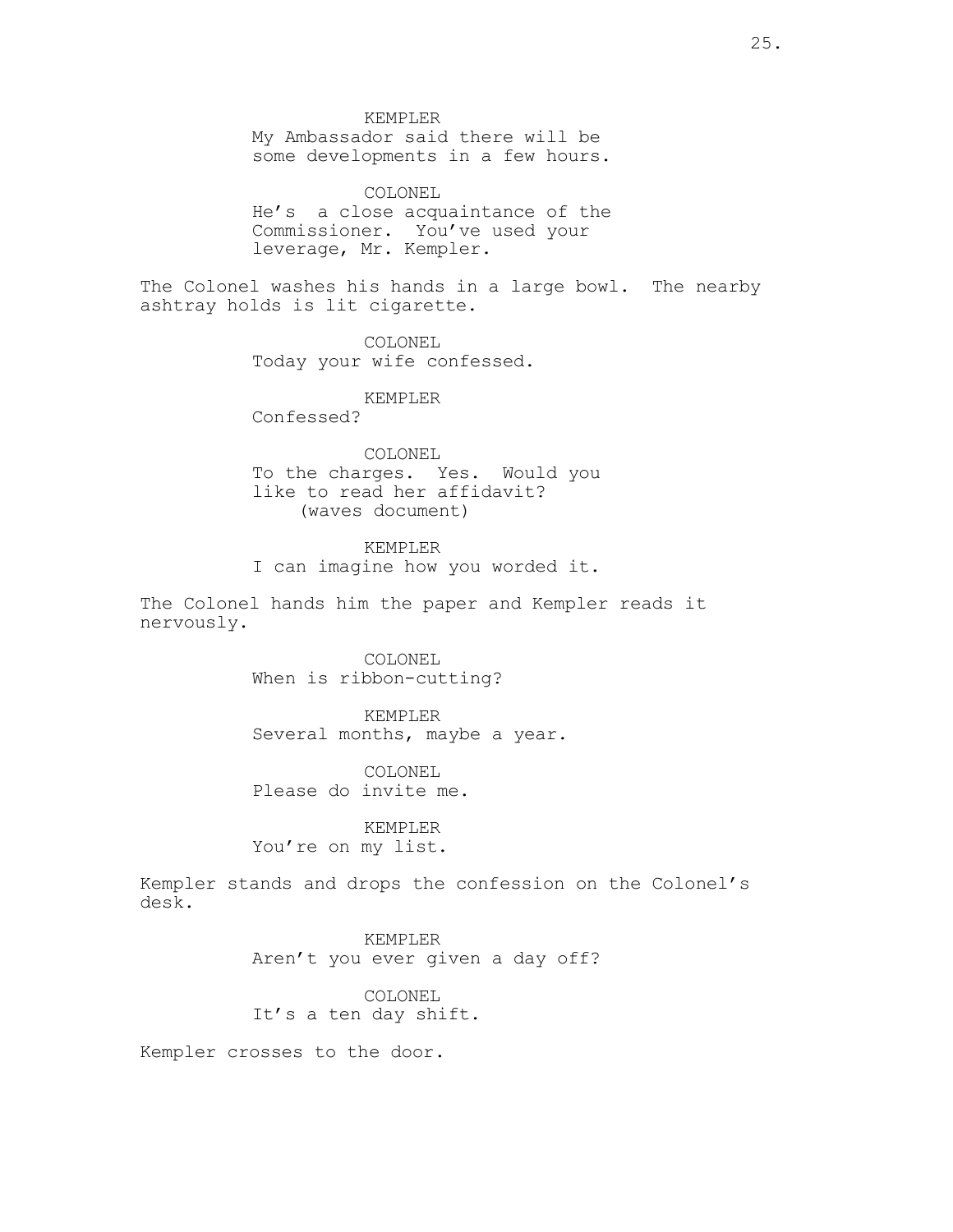KEMPLER You could stand a change of clothes.

COLONEL My wife's to blame, yet she works very hard, Mr. Kempler. Perhaps we could get together some afternoon for tea?

KEMPLER And for a moment you can pretend I'm not a Jew.

COLONEL

For a moment.

There is a warm smile radiating from the Colonel as he signals a guard to escort Kempler out of the jail.

INT. JAIL CELL CORRIDOR

A stunning black woman sings to herself as the Colonel passes her cell. He taps at her cell bars. She doesn't acknowledge him but lowers her volume. He hums the melody of her song as he turns to another cell where two women are arguing. One of the women notice him and stops speaking. The black woman still singing is now heard again.

The Colonel lights a cigarette and continues his stroll. His cell phone, hooked to his pants' belt, rings, but he ignores it. He steps closer to Mrs. Kempler's cell. She is washing her face using a bowl of water. From a safe distance, he watches her with fascination and deep interest.

INT. RESTAURANT. MID-DAY

Kempler lunches with Vitreux and the building contractor.

VITREUX

I've worked late many times with your wife. I know her habits well. And I know how many nights you were away.

KEMPLER Clearly, she shouldn't be working after 5 o'clock in this city.

VITREUX Tell her that.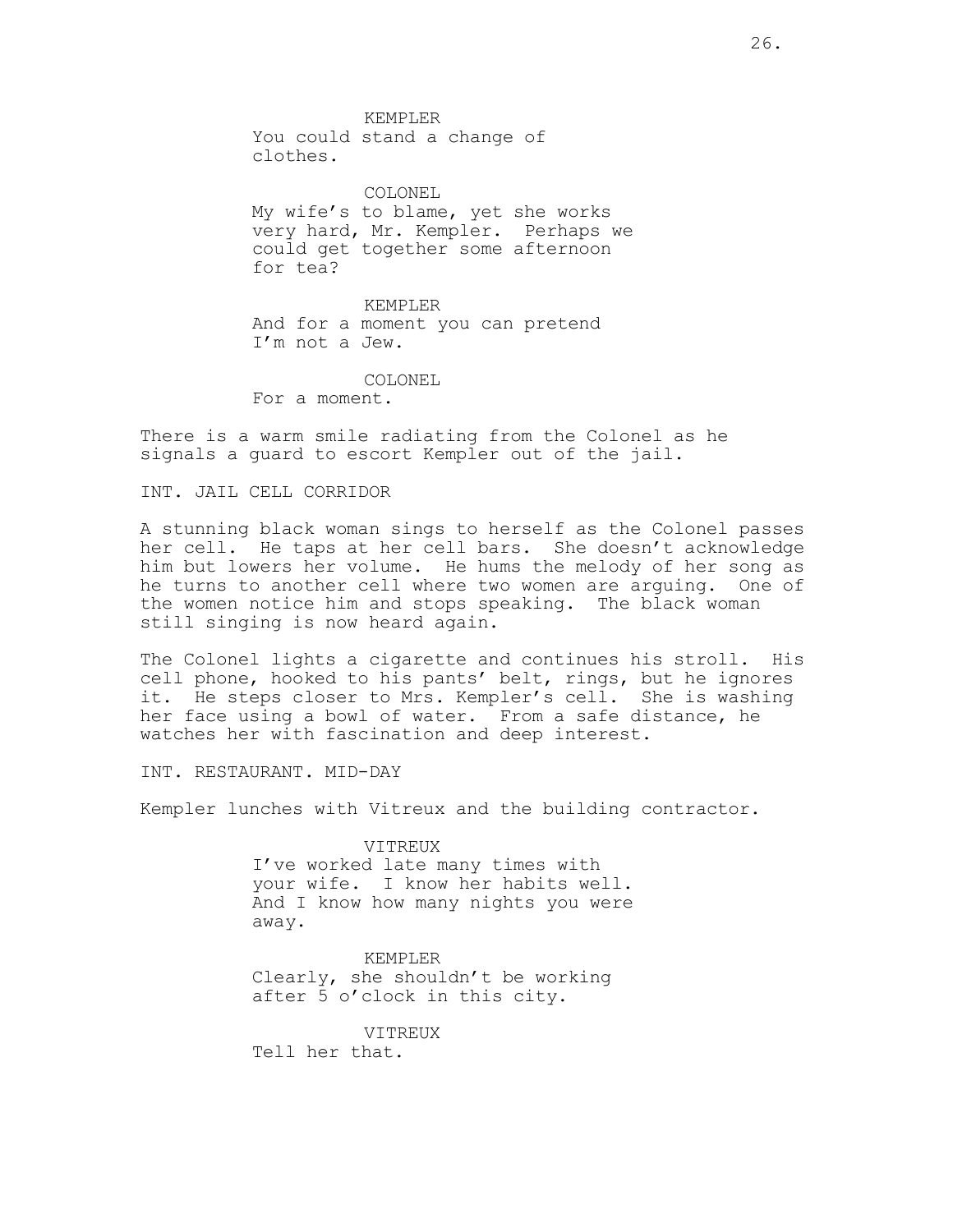KEMPLER You're getting to be a pain in the ass, Vitreux. VITREUX Thank you, Charles. KEMPLER You've show your interest in Abril. BUILDER Gentlemen . . . VITREUX Is that an innuendo? KEMPLER It's more than an innuendo.

Lipton arrives just as Vitreux rises out of his chair in anger.

> VITREUX I don't have to take this crap from you.

LIPTON We've a plan, Mr. Kempler.

KEMPLER (quietly sarcastic) Wonderful.

LIPTON Extradition. A change of venue.

KEMPLER Who cooked this up?

## LIPTON

It's more effective than fighting in their courts. We'll set up everything through New York - your legal residence. Once back in the States, obviously, the charges vanish and you'll just have to pay administrative costs.

VITREUX Count your blessings. Qu-est-ce quil faut faire? (What's to be done?). (MORE)

27.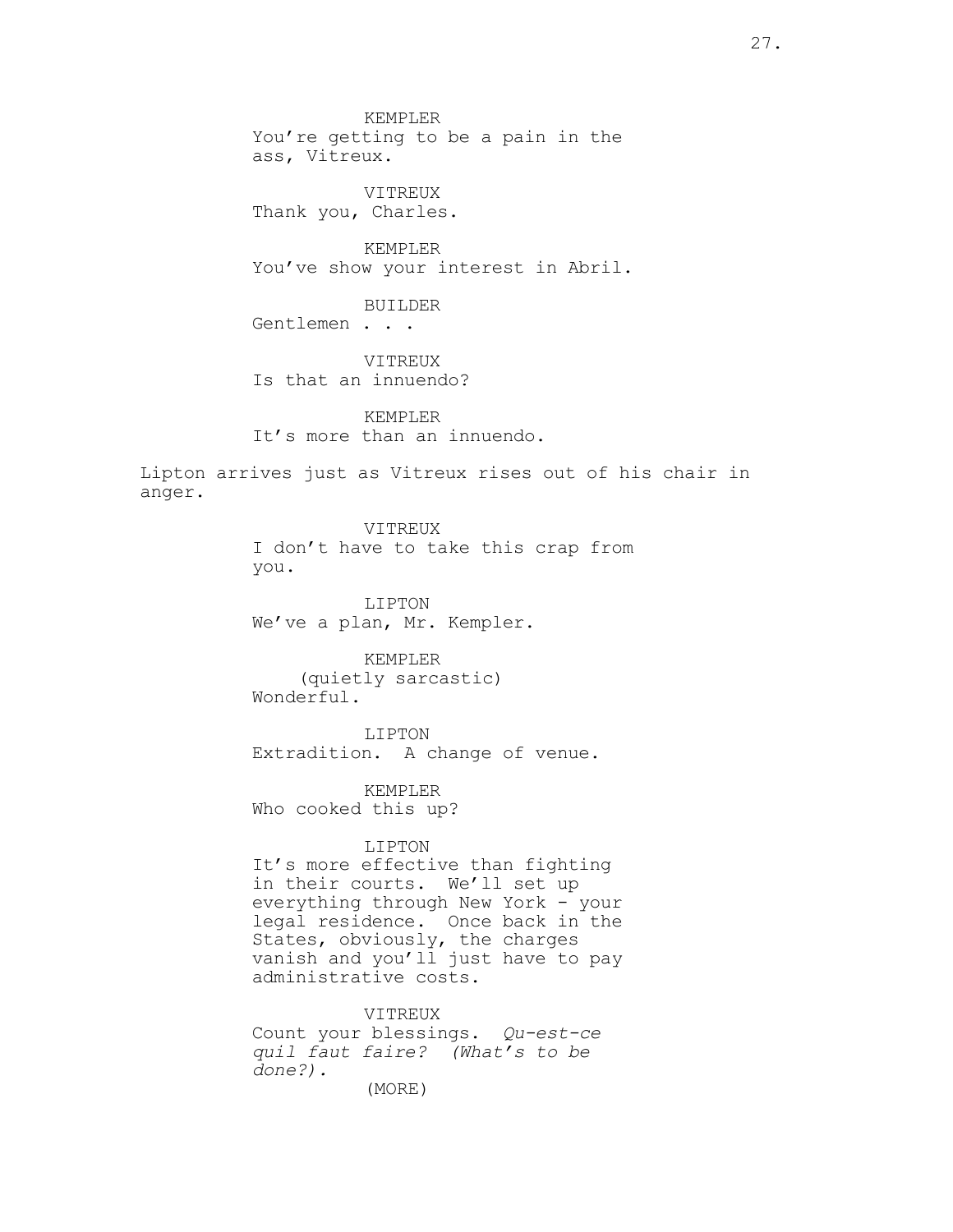Miss Lipton, red dresses don't suit you. Midnight blue is your color. LIPTON And if I were you, I'd lose the ascot. (to Kempler) We'll have her out in a week. KEMPLER Would you bet your job on it? Vitreux leaves the table without excusing himself. LIPTON I don't gamble, Mr. Kempler. BUILDER Very smart. LIPTON I need you to come by the Embassy today for the paperwork. KEMPLER All right. I'll be there in an hour. Lipton smiles and exits. BUILDER Charles, maybe this settles it. Kempler frowns and finishes his drink. BUILDER I know you don't like Vitreux. EXT. MOSQUE IN THE MEDIA. NIGHT Kempler with attache case passes impressive arches of a historic mosque. He sees a congregation kneeling in worship. A member of the mosque accosts him at the gate. Kempler knows he is not allowed to enter. He manages to smile at the Moroccan and Kempler walks away from the mosque. INT. MRS. KEMPLER'S CELL. VITREUX (cont'd)

Cold moon light illuminates her cell. Mrs. Kempler smokes a cigarette. A tiny radio belonging to her cell mate plays an Arabic song. Mrs. Kempler gazes at her cell mate who is disaffected. Footsteps of guards are heard.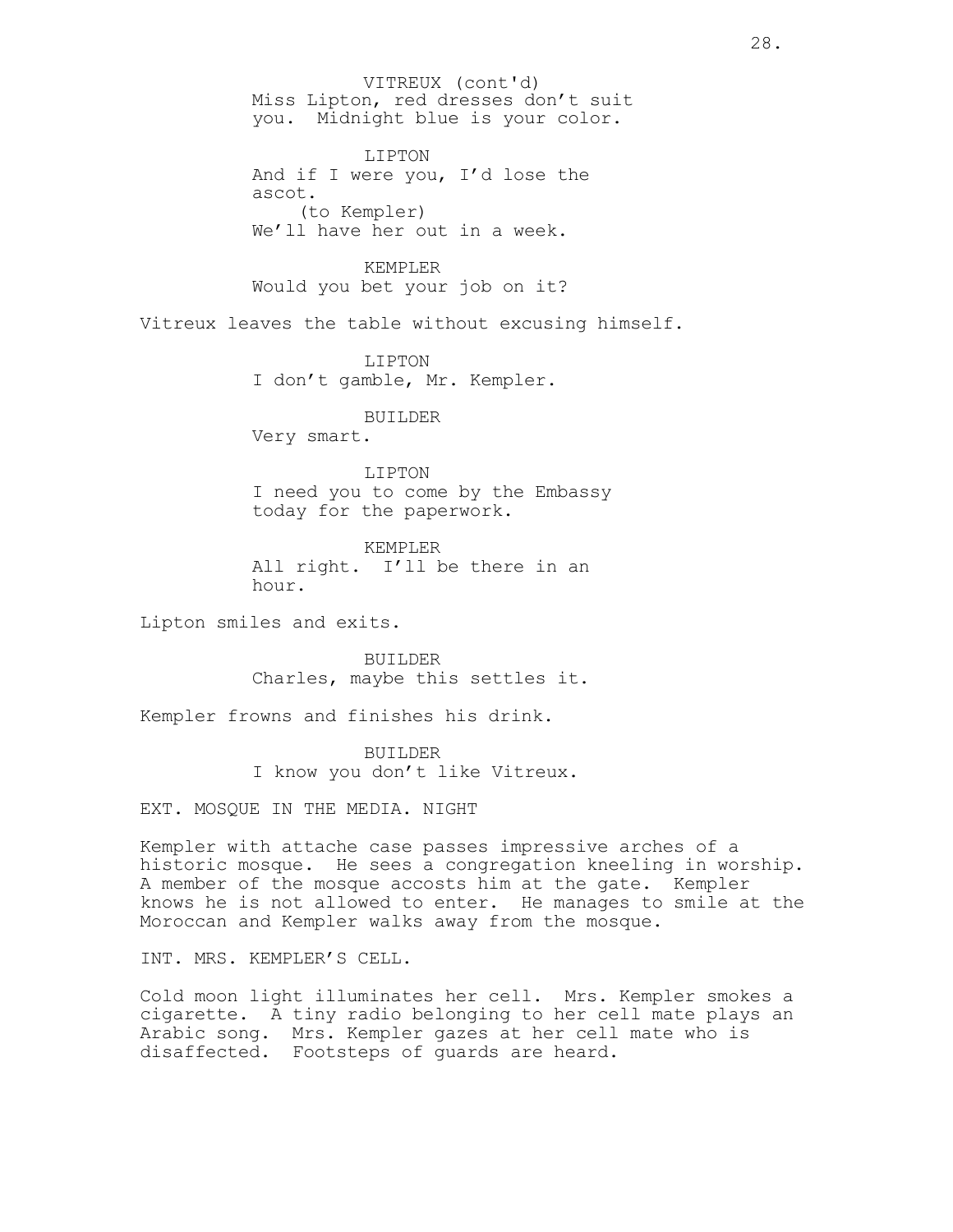The eighth day. Kempler is led to the Colonel's office. Jail workers lay down pipe. Construction noise is loud. Kempler allows himself occasion views of other incarcerated women and this takes a toll on him. He does not pass by his wife's cell.

INT. COLONEL'S JAIL OFFICE.

The Colonel puts down his phone. He sees Kempler sitting in the chair opposite his desk. The Colonel lights a cigarette.

> COLONEL I know you've begun extradition proceedings. (pause) I watch your wife each morning through her prison window. I tap the door, hand her a cigarette or a sweet pastry. She knows me well.

KEMPLER I wish my country could extend to you the same hospitality you've shown us.

COLONEL I never know when you're joking, Mr. Kempler.

Kempler walks to the door, awaiting the guard escort. The guard arrives and takes Kempler to his wife's cell.

INT. MRS. KEMPLER'S CELL.

The guard stands next to Kempler in front of his wife's cell. The cell mate is gone. Mrs. Kempler looks at her husband and Kempler's eyes drop. She stands and walks over to the bars of the little window of the solid door.

> MRS. KEMPLER Charles . . .

INT. COLONEL'S JAIL OFFICE.

With the call to prayer broadcast throughout Fez, the Colonel kneels on a kilem rug to pray.

INT. JAIL CELL CORRIDOR. MORNING

Kempler walks out of the jail. He is expressionless.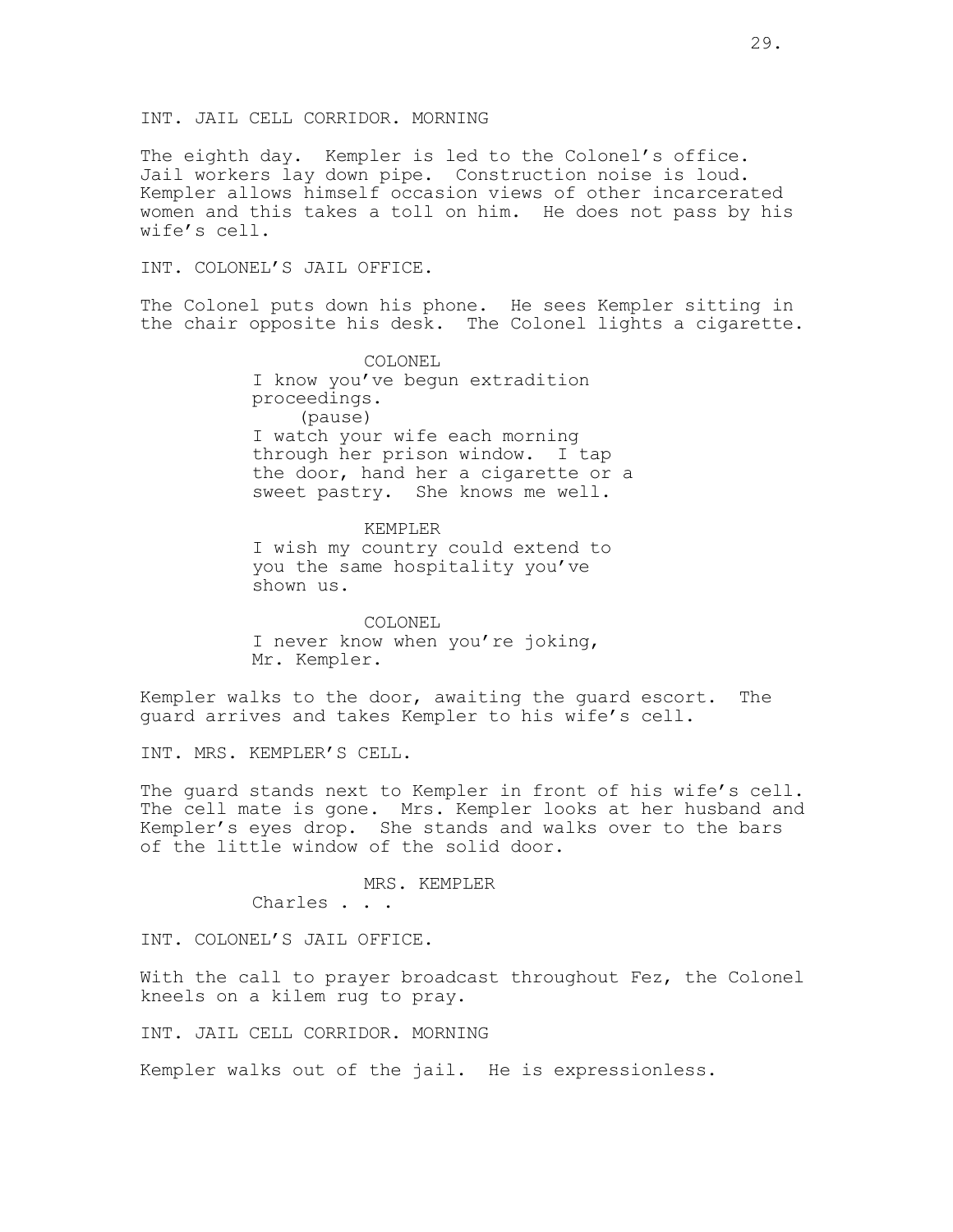#### EXT. CONSTRUCTION SITE. AFTERNOON

Kempler talks to his builder and security team.

KEMPLER I think you have to install higher fencing around the site, add live cameras, and motion detectors in the surround fields. Otherwise, we will see a horrible accident.

The team nod in agreement.

KEMPLER Not next week, but today. Do you understand?

INT. ARABESQUE LOUNGE. NIGHT

Rock music plays as two soldiers drink at the bar. Kempler enters and orders a scotch. He then goes to the men's room.

MEN'S ROOM

Through the mirror, a transvestite in a dress catches Kempler's eye as Kempler stands at the urinal. It only rattles Kempler when the stranger sidles up to him.

# KEMPLER

Arret! (stop it)

The transvestite laughs demurely and steps away from the urinal.

BACK TO SCENE

Three attractive women sit by a corner table as Kempler returns to the room. There is non-verbal exchanges between the women and the two soldiers. Two black African nationals in white linen suits enter and find a table. They spot the three women. One woman crosses to their table. The transvestite finally joins the main room and still stares at Kempler. Kempler, in his discomfort, cannot finish his drink.

INT. KEMPLER'S HOTEL ROOM. NIGHT

The hotel room phone rings. Kempler, who has a drink in his hand, answers it.

KEMPLER

Yes?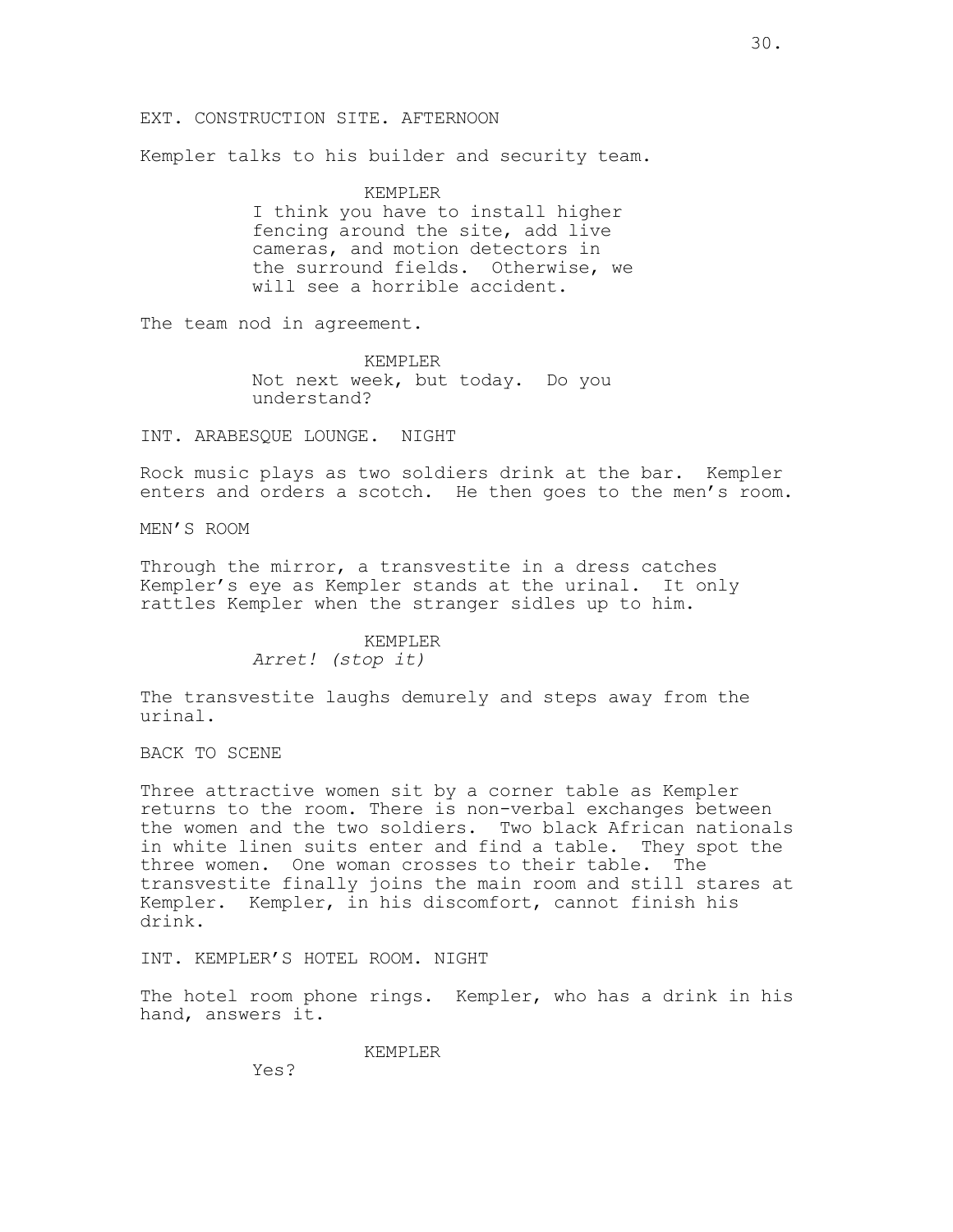LIPTON (O.S.) It's Lipton from the Embassy. A few good things happened over dinner.

KEMPLER (sounding drunk) Are you married? Don't you have a personal life?

LIPTON AT HER EMBASSY DESK

LIPTON No, I work late when it's urgent. I take my job quite seriously.

BACK TO SCENE

KEMPLER I'm sorry to be so rude, but the liquor is talking.

LIPTON (O.S.) Extradition has paid off.

Kempler sees himself in the hotel mirror. INT. COLONEL'S JAIL OFFICE. MORNING The ninth day. Kempler is seated.

> COLONEL I have the medic's report. No allergic reaction. Eating habits are normal. Her blood pressure is good. The dental work begun earlier in the week has been completed. They built a cap around one of the teeth. And that is our report. Any question? (pause) She'll be leaving tomorrow. How about smiling a little?

KEMPLER I am smiling.

COLONEL A celebration drink?

Brings out liquor and two shot glasses from desk.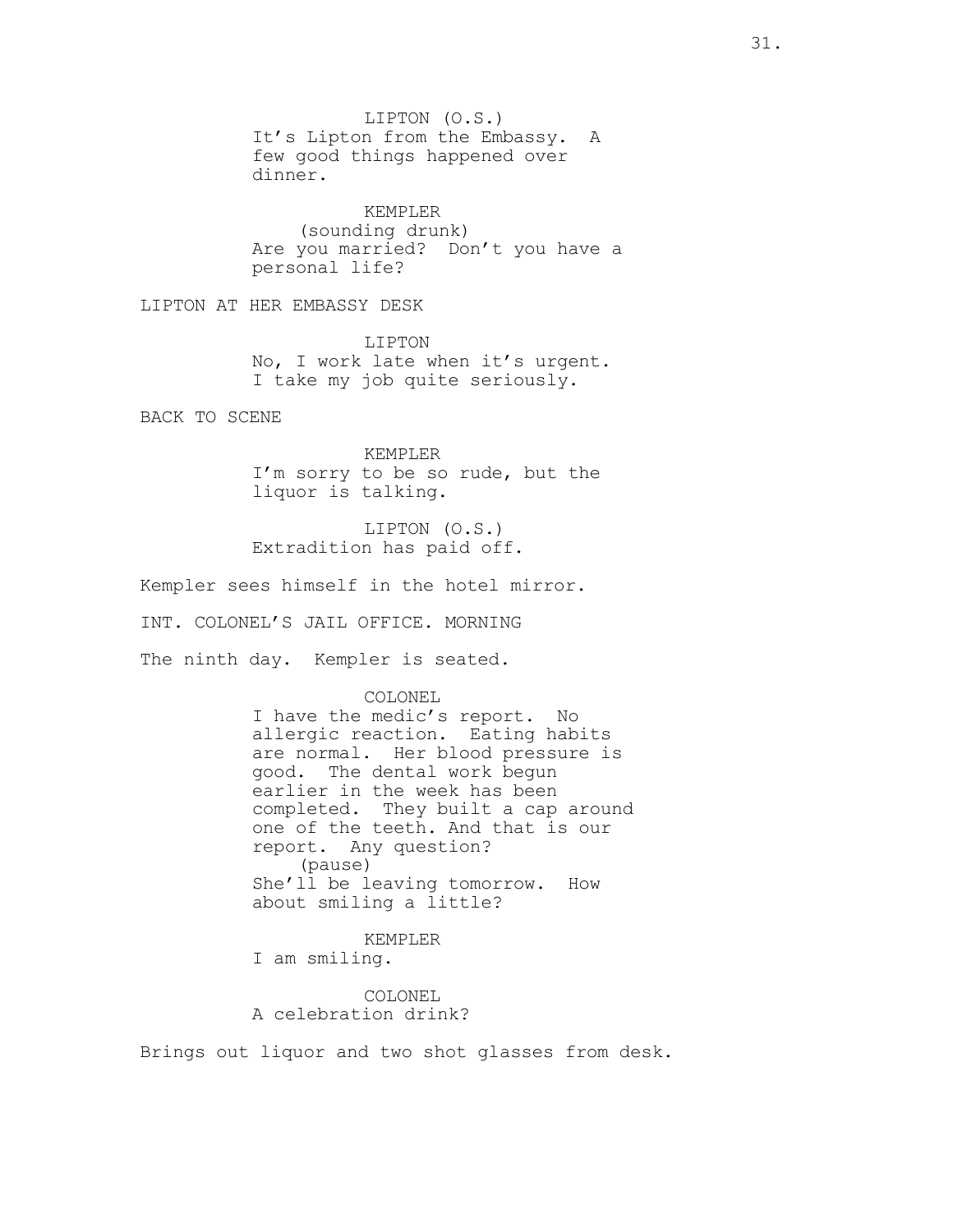COLONEL L'chaim! (to life)

They drink together, the Colonel smiling.

COLONEL Must you look at me every day with dagger eyes?

Kempler doesn't know how to respond.

COLONEL

You make more money than I. You dress very well. Have a wonderfully exciting wife. Travel around the world.

KEMPLER And you can rot in your jail.

COLONEL

Yes, I can rot inside my jail. Full of fugitive women. Half were found on their backs. I am their warden, their shepherd. They have sad lives. You know that, Mr. Kempler. You won't be allowed physical relations for some time. Be patient with her problem. Have you any children? I have six. My oldest is fourteen. He has my features and a temper like the devil. Why did you marry a gentile? Aren't you religious. I'm told that you are.

KEMPLER

No.

COLONEL You get strident like a zealot.

#### KEMPLER

No.

COLONEL Have I created a zealot?

#### KEMPLER

No.

COLONEL Is it good to be a Jew?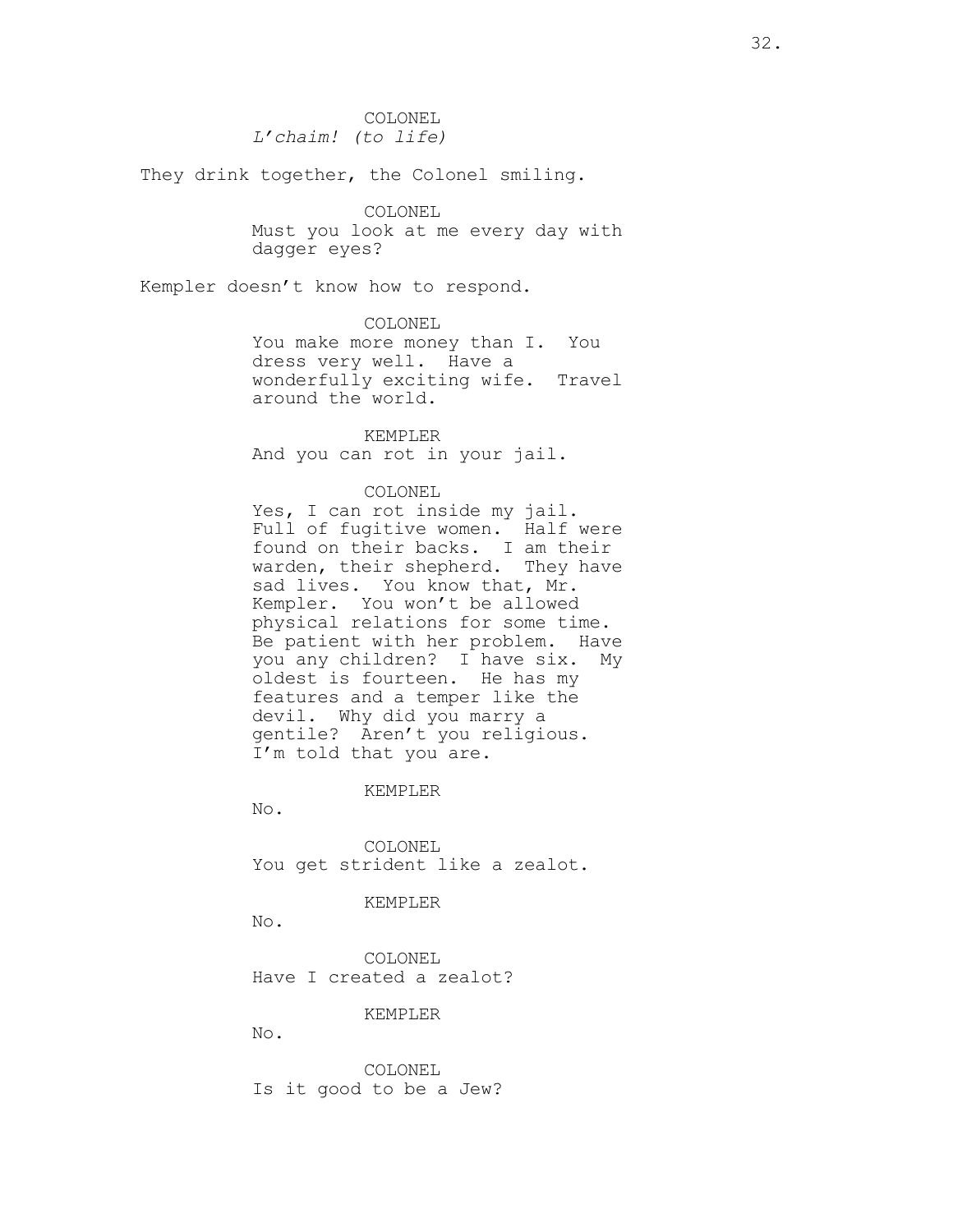KEMPLER

It is.

COLONEL I can only wonder, Mr. Kempler. You seem to tell me so little. Is this secrecy wise?

INT. HOTEL ROOM. NEXT MORNING

Kempler shaves, cuts himself. Applies tissue. Appears anxious.

EXT. FEZ JAIL.

Kempler drives up and parks. Enters jail.

INT. COLONEL'S JAIL OFFICE.

After a long silence, the Colonel acknowledges Kempler.

COLONEL Good day, Mr. Kempler. (silence)) Your wife is waiting for you in the next room.

INT. JAIL HOLDING CHAMBER.

Kempler finds his wife in her evening dress and purse. Her hair is combed plainly. There's a tear in her eye. He embraces her dramatically. A woman attendant watches them. He interlocks fingers with her and he walks his wife out of the jail.

EXT. FEZ-SAISS AIRPORT. THE NEXT DAY

An Iberia jet takes off heading for Malaga, Spain.

EXT. HOTEL TERRACE/ MALAGA, SPAIN. NIGHT

Establishing shot of the Mediterranean resort city. Tall ships, the large historic bullring, the Alcazaba are all in view. The focus moves to the hotel terrace high on the cliff overlooking the sea. The luxury terrace is framed by dinners around a central fountain comprised of cherubic figures.

Kempler, drink in hand, is at the end of the retaining wall glancing at the magnificent view. He is dressed in a white silk suit. He turns to see if his wife approaches.

After a moment, Mrs. Kempler walks over from the hotel foyer. She wears an elegant black backless dress.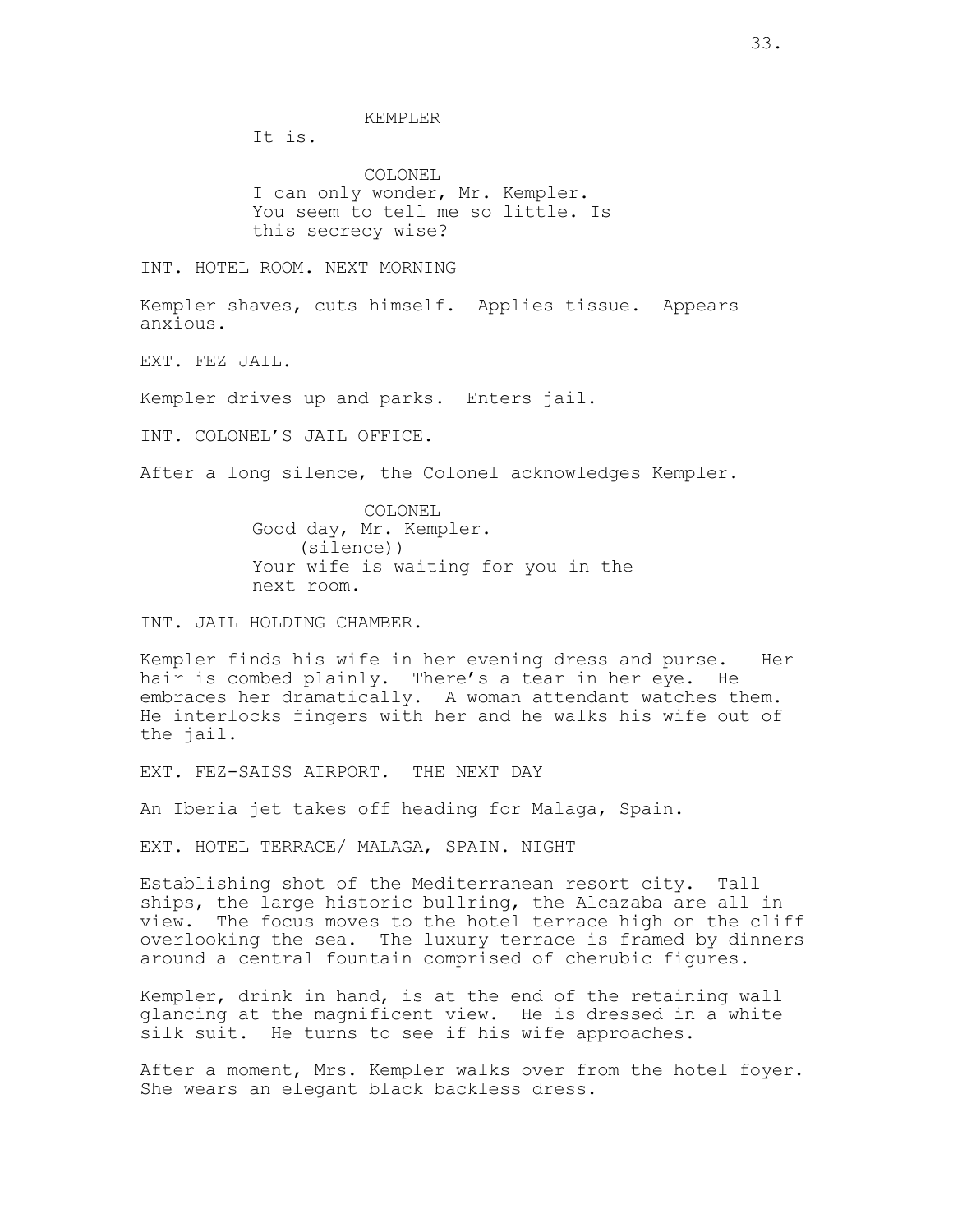Her make-up has transformed her. Her hair is up, her neck like a swan. Her accent is slight, a hint of Spanish and something beyond Europe.

> KEMPLER I've ordered for you. Clams. MRS. KEMPLER And you? KEMPLER Chateaubriand. MRS. KEMPLER Is it cool out? KEMPLER Take my jacket MRS. KEMPLER I'll be all right. What are you drinking. (sips his drink) Vodka? How long are we going to stay? KEMPLER It's up to you.

MRS. KEMPLER Won't you need to get back?

He finishes his drink. A waiter comes by, serves wine and they hold up their wine glasses.

> KEMPLER To good living.

> > MRS. KEMPLER

Cheers.

They touch glasses. Her eyes tear.

KEMPLER What would you like to do tomorrow?

MRS. KEMPLER Tour the gardens at the Alcazaba and . . . (touches tooth) . . . get drunk.

KEMPLER The cap again?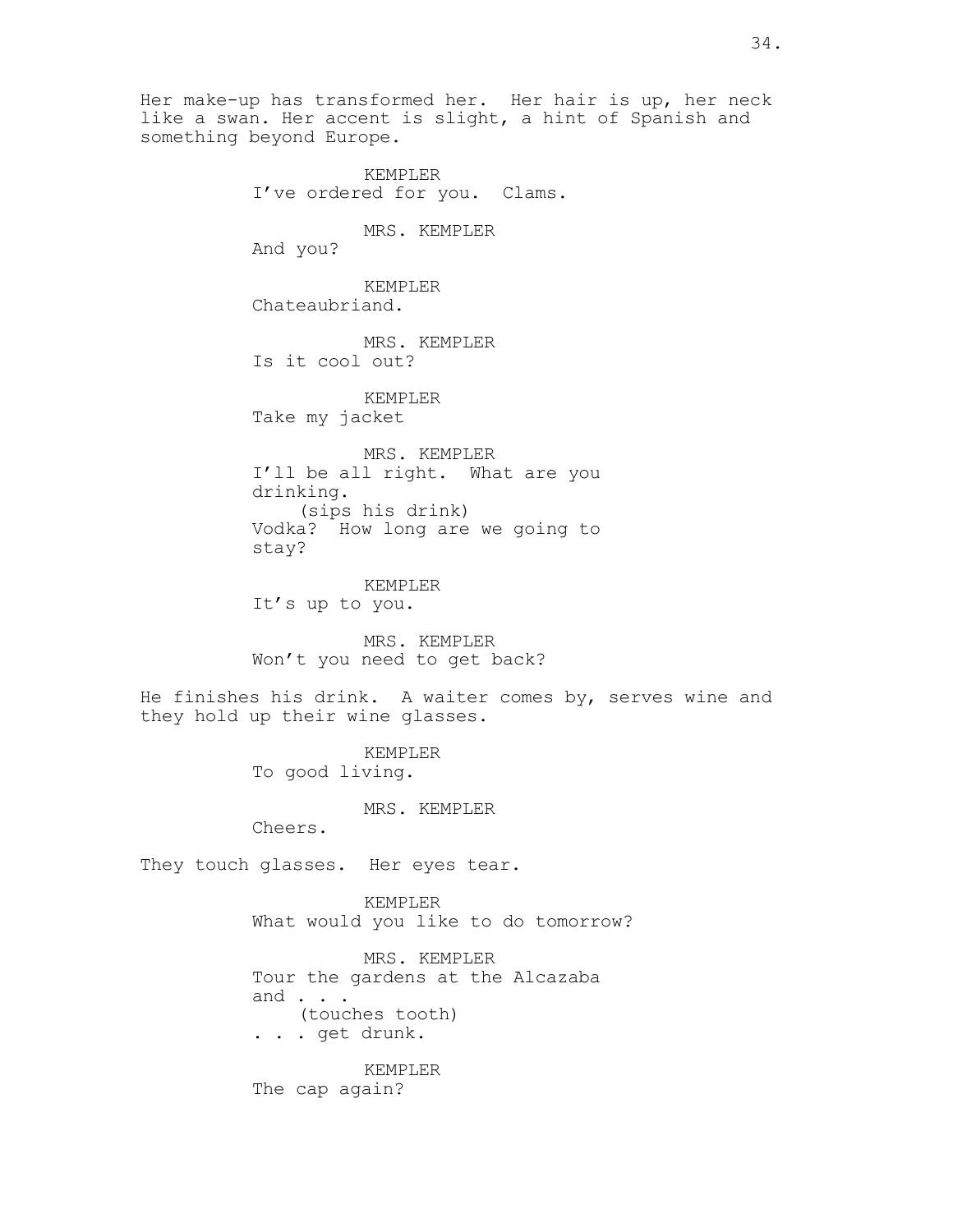MRS. KEMPLER The dental work was done by a gorilla.

They stroll in the vicinity of their table.

KEMPLER Did you hear about your transfer?

MRS. KEMPLER Vitreux will do whatever I say.

KEMPLER We can stay in Europe. I can get a colleague to finish the industrial park.

MRS. KEMPLER Can you really?

A waiter leads them to their table, and serves appetizers. They have an exceptional view of the harbor. Waiters turn on gas lamps which surround the tables.

> KEMPLER How odd that Arabs drink everywhere but in public.

MRS. KEMPLER It's a veiled society.

KEMPLER I'll never forget his odor.

MRS. KEMPLER The Colonel?

KEMPLER His cheap tobacco and dank-mold carpets.

MRS. KEMPLER Cleanliness is seen as a terribly alien characteristic. Unless one is religious.

KEMPLER They all say they're religious. He was a peasant.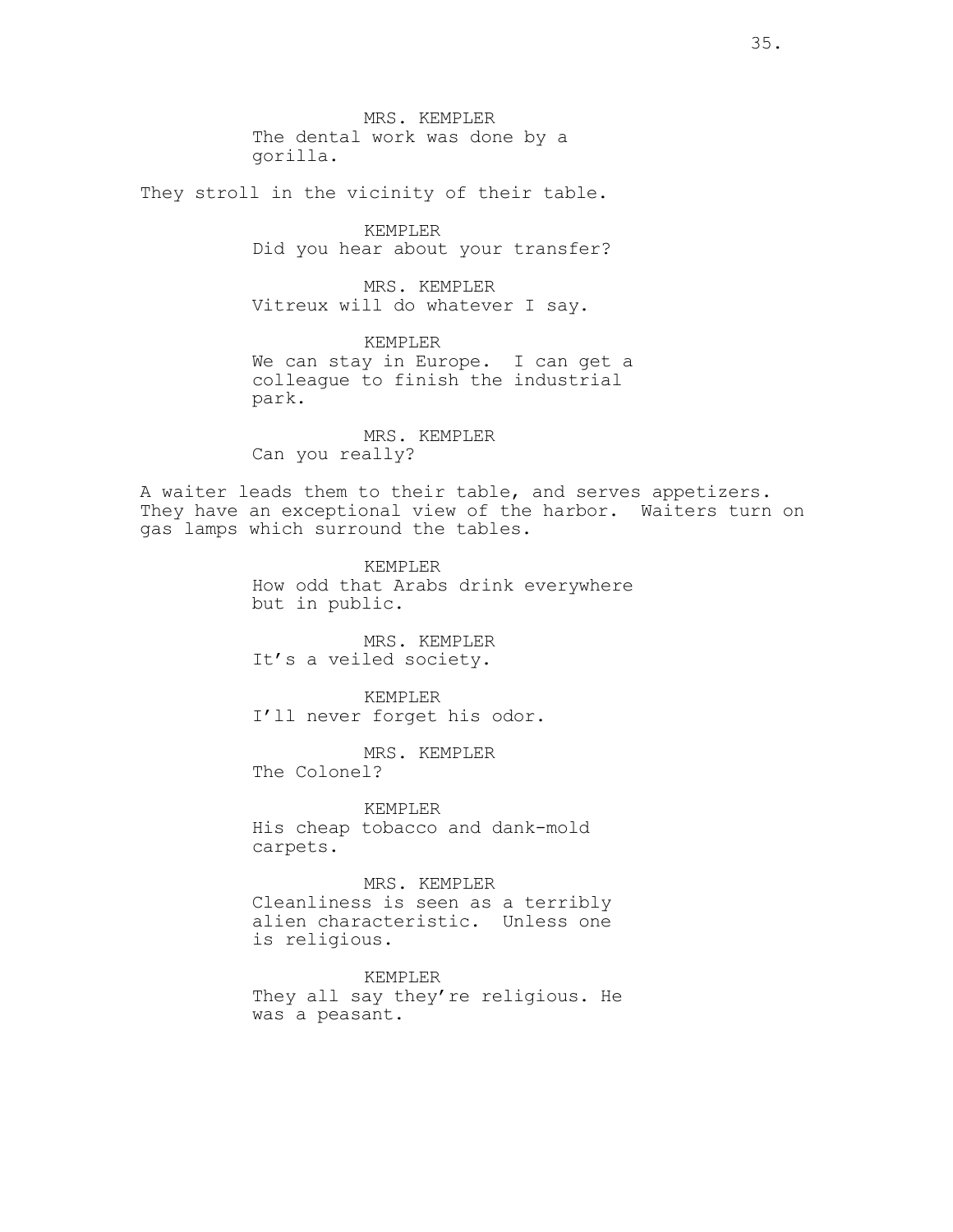MRS. KEMPLER For a peasant, he spoke excellent English. I believe he liked you, Charles.

KEMPLER'S FANTASY/ARABESQUE LOUNGE

Mrs. Kempler is surrounded by three soldiers. The image is not sensational but remains vivid to Kempler.

BACK TO SCENE

KEMPLER Everything you told me about jail feels contradictory.

MRS. KEMPLER My nerves are still jangled.

KEMPLER The photos didn't show an inhibited woman.

MRS. KEMPLER What do they show? Do you think you married a prostitute? I didn't sleep with the Moroccan army. You believe I was instigating?

Kempler says nothing but she senses his "yes".

MRS. KEMPLER To what purpose?

KEMPLER Kicks. How long do you intend to embarrass us?

MRS. KEMPLER What sort of guarantee are you looking for?

KEMPLER Fidelity being outside your vocabulary, any guarantee would last ninety days at best.

She laughs sweetly and runs her finger along his lips.

KEMPLER'S FANTASY/BANK OFFICE AT NIGHT

An attractive woman colleague approaches Mrs. Kempler's desk and they are ready to leave together.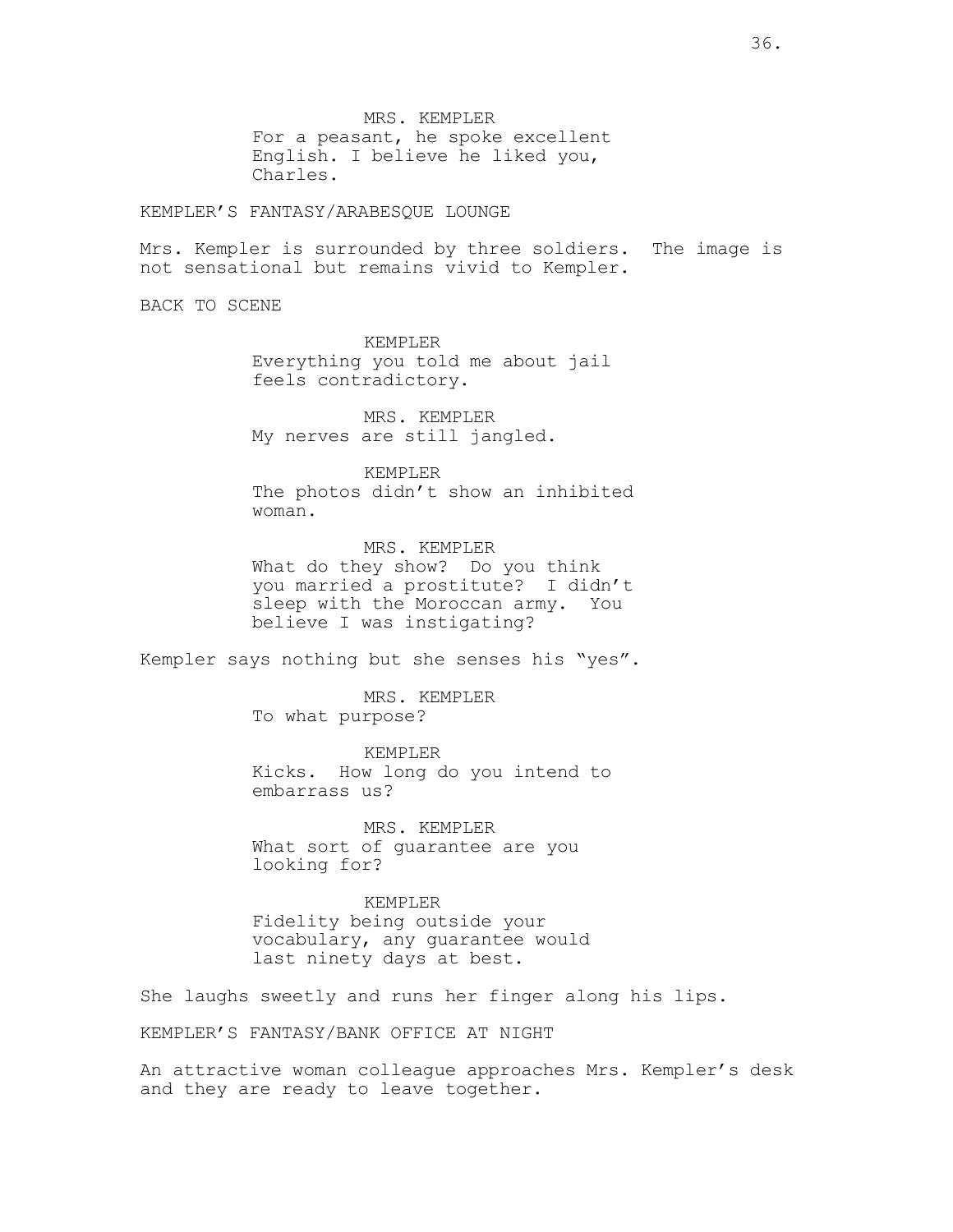KEMPLER Do you know what the Ambassador said? (Texas accent) "Mr. Kempler, wives overseas often need mad money. Does your wife indulge herself after hours?"

Waiter serves entrees.

MRS. KEMPLER Haven't you had an affair in the last year or so?

KEMPLER

No.

MRS. KEMPLER You wouldn't tell me anyway.

KEMPLER You'd know the moment I do. I cannot lie.

KEMPLER'S FANTASY/ARABESQUE LOUNGE

Mrs. Kempler and her female colleague sit at the table. The crowd is mixed, sophisticated and ordinary. One soldier stands alone at the bar glaring at the two women.

BACK TO SCENE

MRS. KEMPLER There was a time when you gave me special attention.

KEMPLER Fatigue is a very human thing.

MRS. KEMPLER Is it really fatigue, Charles? I can't have children. You know that pains me. We can go to all the expensive doctors in the world and still . . .

KEMPLER'S FANTASY/ ARABESQUE LOUNGE

A soldier accosts the two women. Mrs. Kempler waves him away with subdued laughter. He lingers.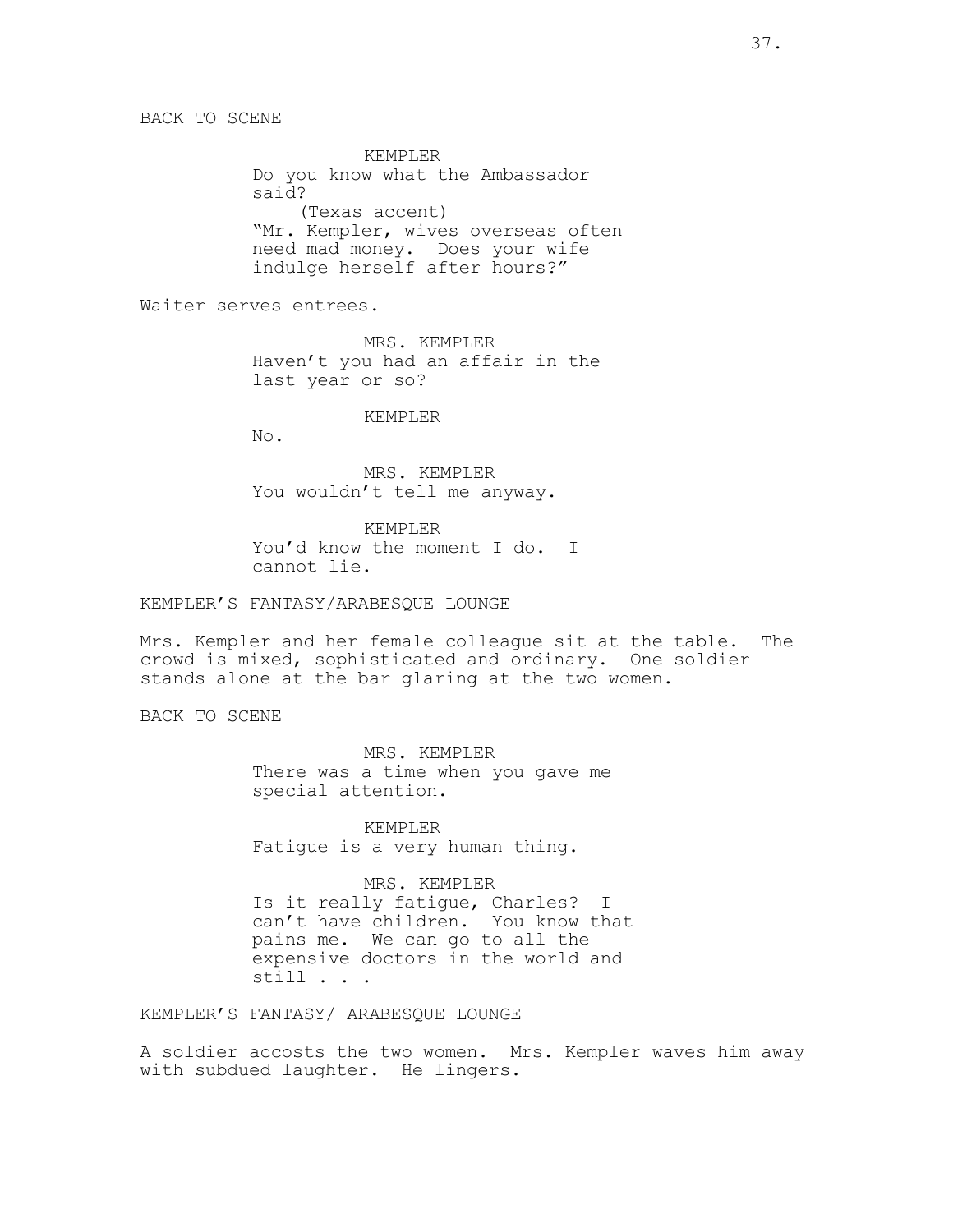Her companion has given too much eye contact to him. His hand falls on her friend's shoulder.

BACK TO SCENE

MRS. KEMPLER Isn't it better that we just spend money on ourselves?

KEMPLER We don't have to.

MRS. KEMPLER What a pity not to be broke and hungry, without a prayer ia all hell. My head's full of nonsense.

She reaches over and kisses him passionately.

MRS. KEMPLER Charles, are you going to make love to me tonight?

KEMPLER Did you speak to the Colonel like that?

MRS. KEMPLER (laughing) Only if you think so.

KEMPLER I told Ralph in my office.

MRS. KEMPLER You told Ralph what? He must have had a good laugh. Wasn't his wife arrested in Paris?

KEMPLER Yes, cocaine.

MRS. KEMPLER You and Ralph ought to start a club. (Silence) Do you want a divorce, Charles?

KEMPLER I'm in love with you.

MRS. KEMPLER I know. Do you think I'm schizophrenic?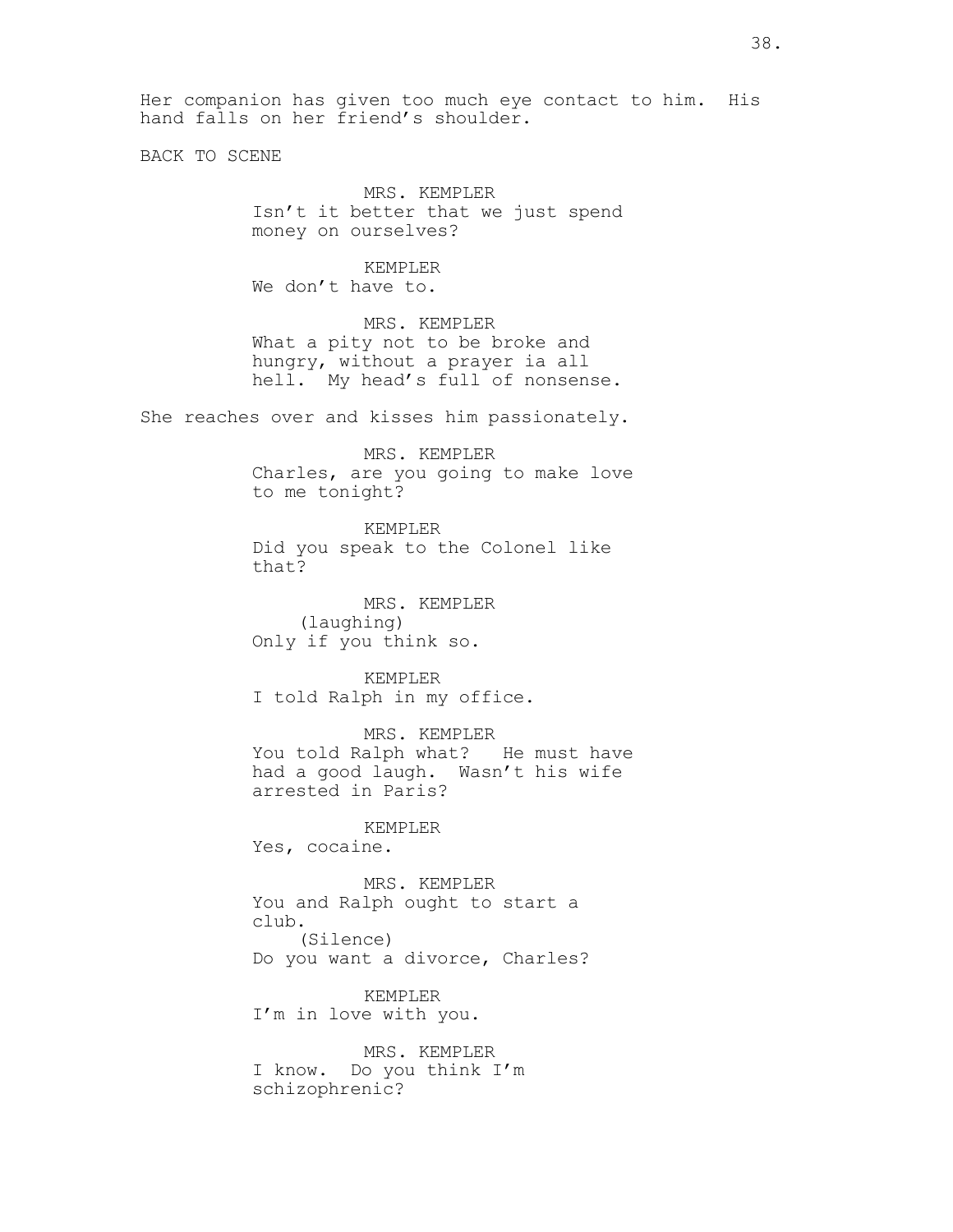A close angle on Kempler's face, attempting to show faith and serenity despite the question posed by his wife.

> KEMPLER How do they let you stay on at the bank?

MRS. KEMPLER I'm very good there.

KEMPLER But they're reserved people.

MRS. KEMPLER

So am I.

KEMPLER And the Pope's Jewish.

MRS. KEMPLER I never know when you're joking, darling.

KEMPLER'S FANTASY/ ARABESQUE LOUNGE

The Colonel enters the lounge, watches Mrs. Kempler as he talks to the soldier. Mrs. Kempler's friend goes to the ladies room. The Colonel takes off his hat, and attempts to light a cigarette for Mrs. Kempler while we hear voice over dialogue from Malaga.

> MRS. KEMPLER (V.O.) Are we candidates for therapy?

KEMPLER (V.O.) Exemplary candidates.

MRS. KEMPLER (V.O.) I'm willing, if you are.

KEMPLER (V.O.) You'd end up sleeping with the psychiatrist.

BACK TO SCENE

KEMPLER You make me cry inside, Abril.

She reaches for his hand touchingly and kisses his cheek.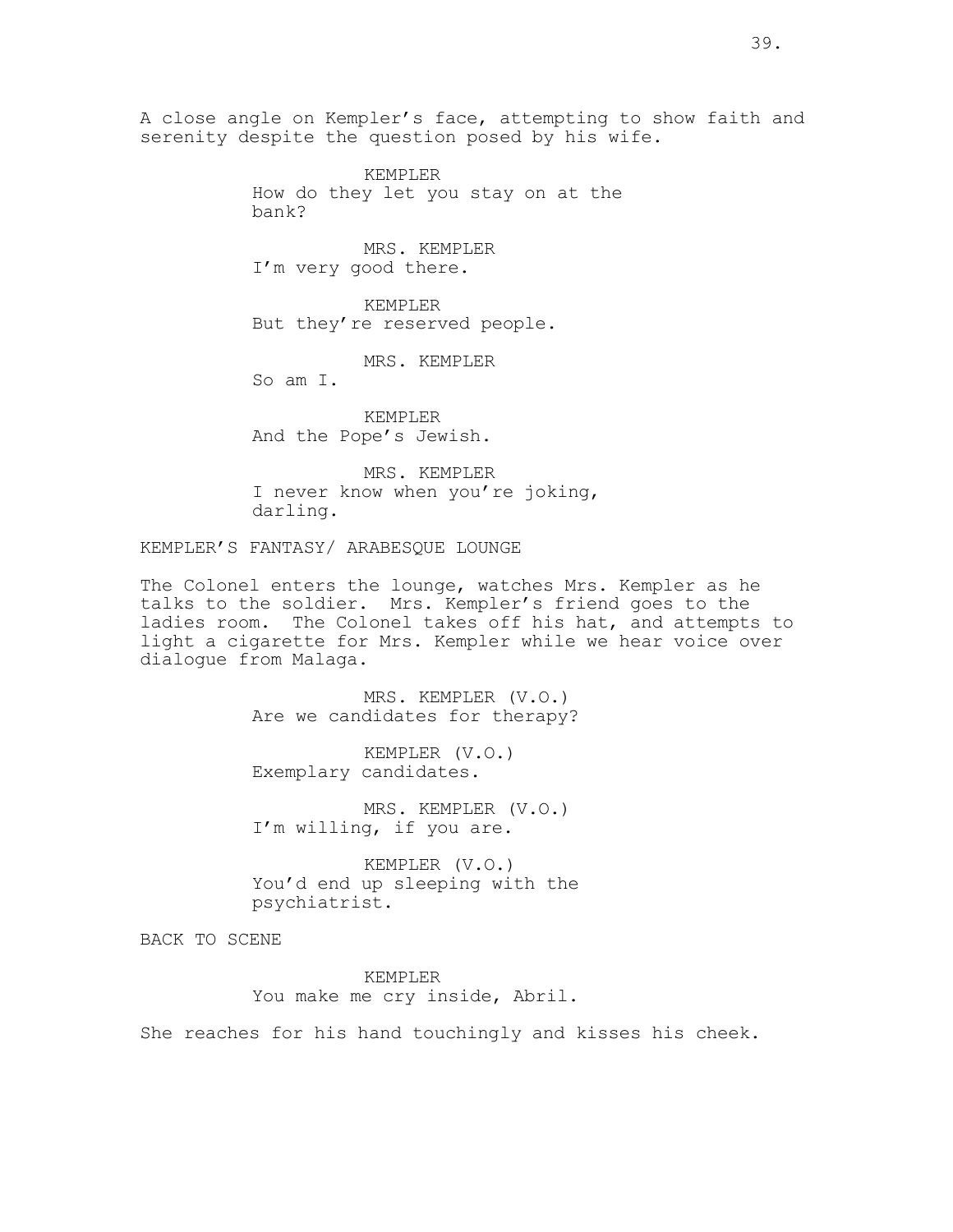MRS. KEMPLER You're very touching when you cry. Can I tell you truth, Charles? You're no longer modern. You're closer to the last century. An architect driven by innovation lives in the past. You're a bit of a relic. An antique. A very vulnerable heart.

KEMPLER You're just as vulnerable.

MRS. KEMPLER

Yes.

KEMPLER Why must we hurt each other?

He returns her kiss and they are tightly embracing.

KEMPLER'S FANTASY/ ARABESQUE LOUNGE

The Colonel joins Mrs. Kempler at her table. The Colonel looks at her wedding ring and gently holds her hand during this vignette.

> MRS. KEMPLER (V.O.) Charles, let the incident fade away or we'll go mad.

BACK TO SCENE

Kempler signals the waiter for the check.

KEMPLER All right. I'll let it go. We win nothing by obsessing.

MRS. KEMPLER You've lost weight too.

KEMPLER Do you pity me?

MRS. KEMPLER Whatever for?

KEMPLER For my masochism.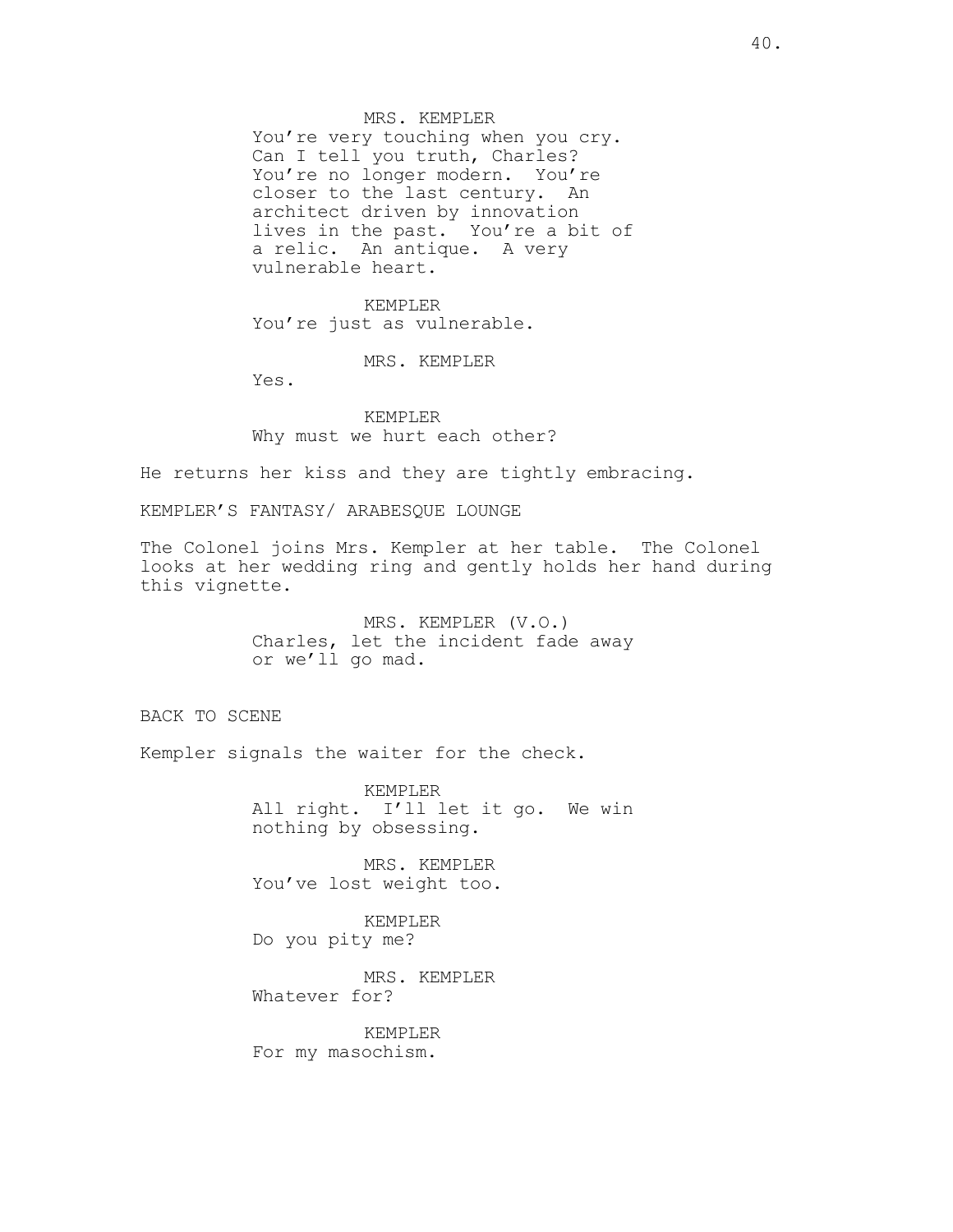MRS. KEMPLER

You?

### KEMPLER

Me.

MRS. KEMPLER No. I don't pity you. I think you're very generous.

KEMPLER Do you love me?

MRS. KEMPLER

Yes.

KEMPLER Should I believe you?

MRS. KEMPLER

Yes.

KEMPLER Is the future bright?

MRS. KEMPLER The future is always bright.

KEMPLER Things in the past forgiven?

MRS. KEMPLER Best they are.

They kiss. Kempler signs the restaurant check to his hotel room and escorts Mrs. Kempler out of the restaurant.

INT. MALAGA HOTEL CORRIDOR.

Kempler and his wife stroll down the corridor and pass two nuns. The incongruity of seeing nuns at this resort make the couple smile.

INT. MALAGA HOTEL ROOM.

Entering, Mrs. Kempler sits at the vanity removing her jewelry. Kempler crosses to the balcony. He sees a Spanish soldier in the distance. Kempler unzips his wife's dress, a prelude to making love.

The phone rings but they ignore it. They undress each other. His eyes are open while his wife moves with eyes shut.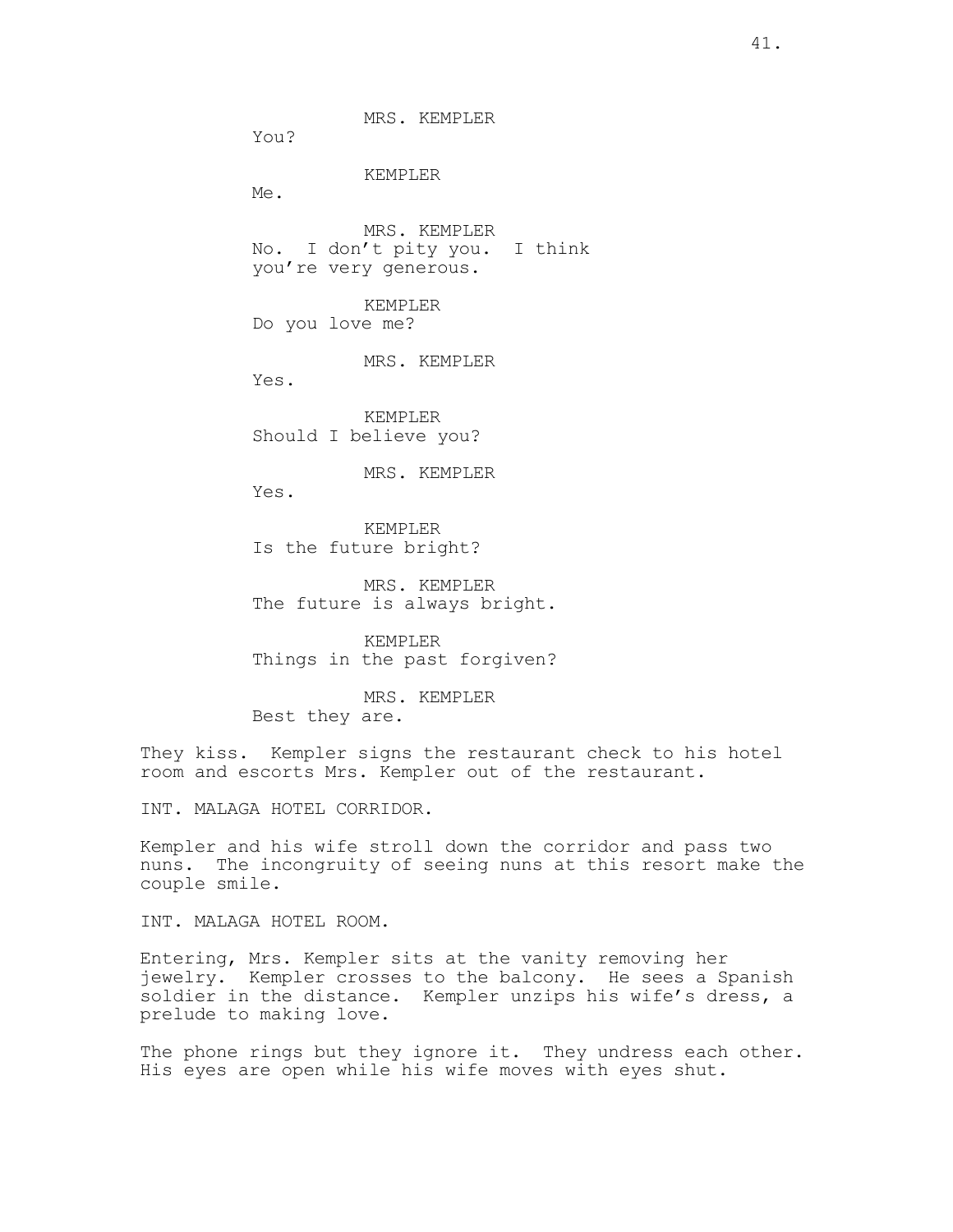They leave the balcony drapes open and they make love with abandon.

TIME TRANSITION

Kempler views his wife's sleeping face up close. She seems at peace and angelic. He imagines her asleep in the jail cell for a fleeting moment. He strokes her hair tenderly. He has found peace inside his heart finally. A gentle breeze blows the balcony drapes into the suite.

INT. MALAGA HOTEL ROOM. MORNING.

As Kempler stirs to wake, his wife completes a phone call from the night stand.

> MRS. KEMPLER Soy bien. Si, si. Manana por la tarde. (I'm fine. Yes, yes. Tomorrow morning then.)

She hangs up, lights a cigarette, walks to the balcony and turns to see that her husband is awake.

> MRS. KEMPLER My father sends his love.

KEMPLER Where is he?

MRS. KEMPLER Granada. Maybe we'll see him.

EXT. MALAGA HOTEL RESTAURANT.

Seated for breakfast, Mrs. Kempler is in a bright cotton print dress with a plunging neckline. Kempler is seen for the first time without a suit or tie. He glances at an open letter with a Moroccan postmark. He puts the letter away and walks to meet her at the table.

> KEMPLER Like our honeymoon.

MRS. KEMPLER Yes. Who is the letter from?

He takes an impromptu photo of her with his BlackBerry.

KEMPLER I got a call from the building site. There was major accident due to sabotage or a bombing.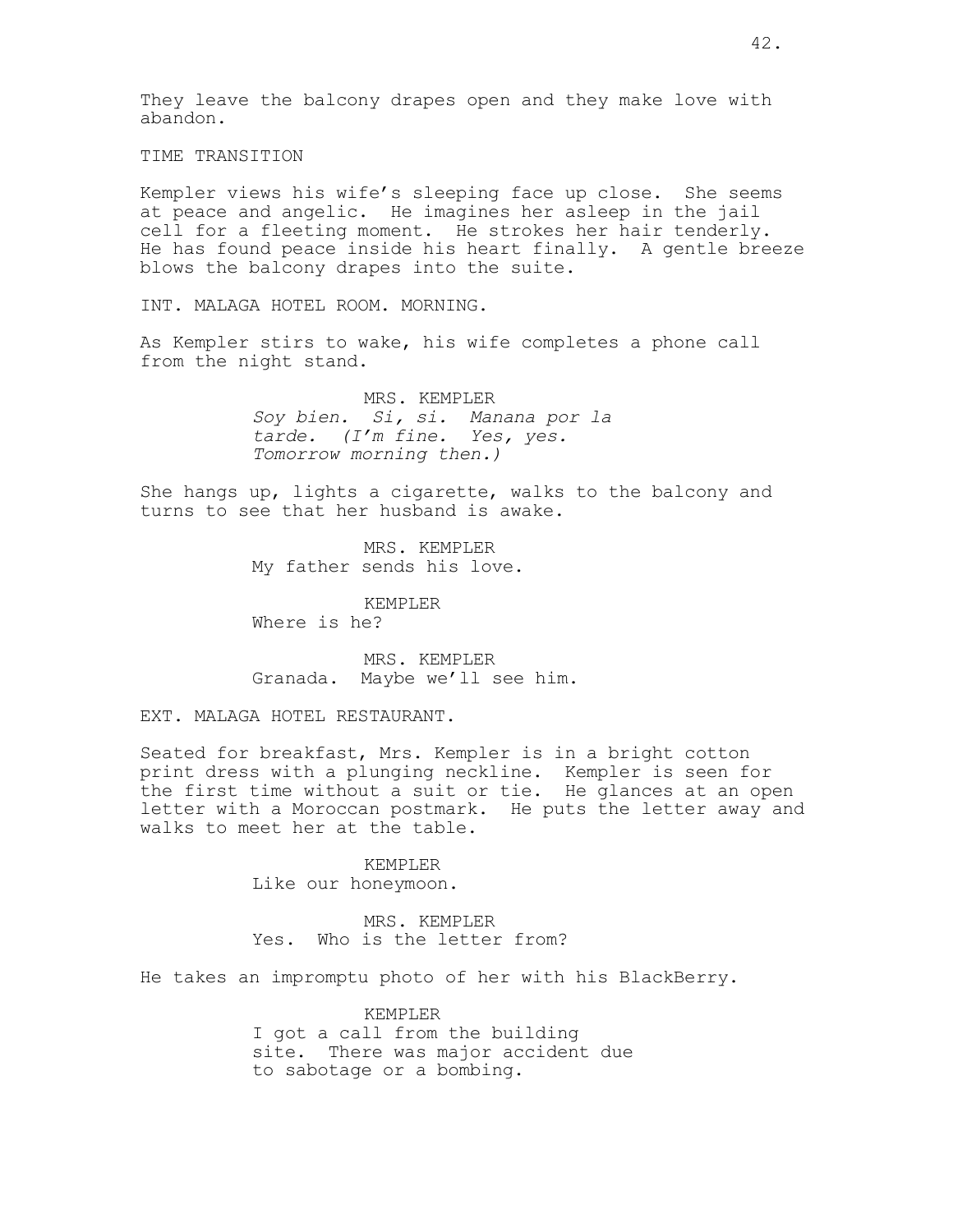MRS. KEMPLER

What?

KEMPLER We had threats for months, Abril, and the other week I had found a detonator out of place.

MRS. KEMPLER Anyone hurt?

KEMPLER Five workers are in the hospital. One man was killed.

MRS. KEMPLER Let your firm handle it, Charles.

KEMPLER

I can't. And if the other laborers get scared, the whole thing fails. I just need a day or two to get everyone focused.

MRS. KEMPLER I'm not going back with you. You realize that?

KEMPLER Of course I do.

Long silence. She looks very uncomfortable.

MRS. KEMPLER And what do I do in the meantime.

KEMPLER You've friends in Marbella and you can see your father too.

MRS. KEMPLER So you're going tonight?

KEMPLER

Tomorrow.

Mrs. Kempler rises, walks aimlessly along the terrace restaurant. The expansive area looks different in daylight, including the harbor. He joins her and embraces her from behind.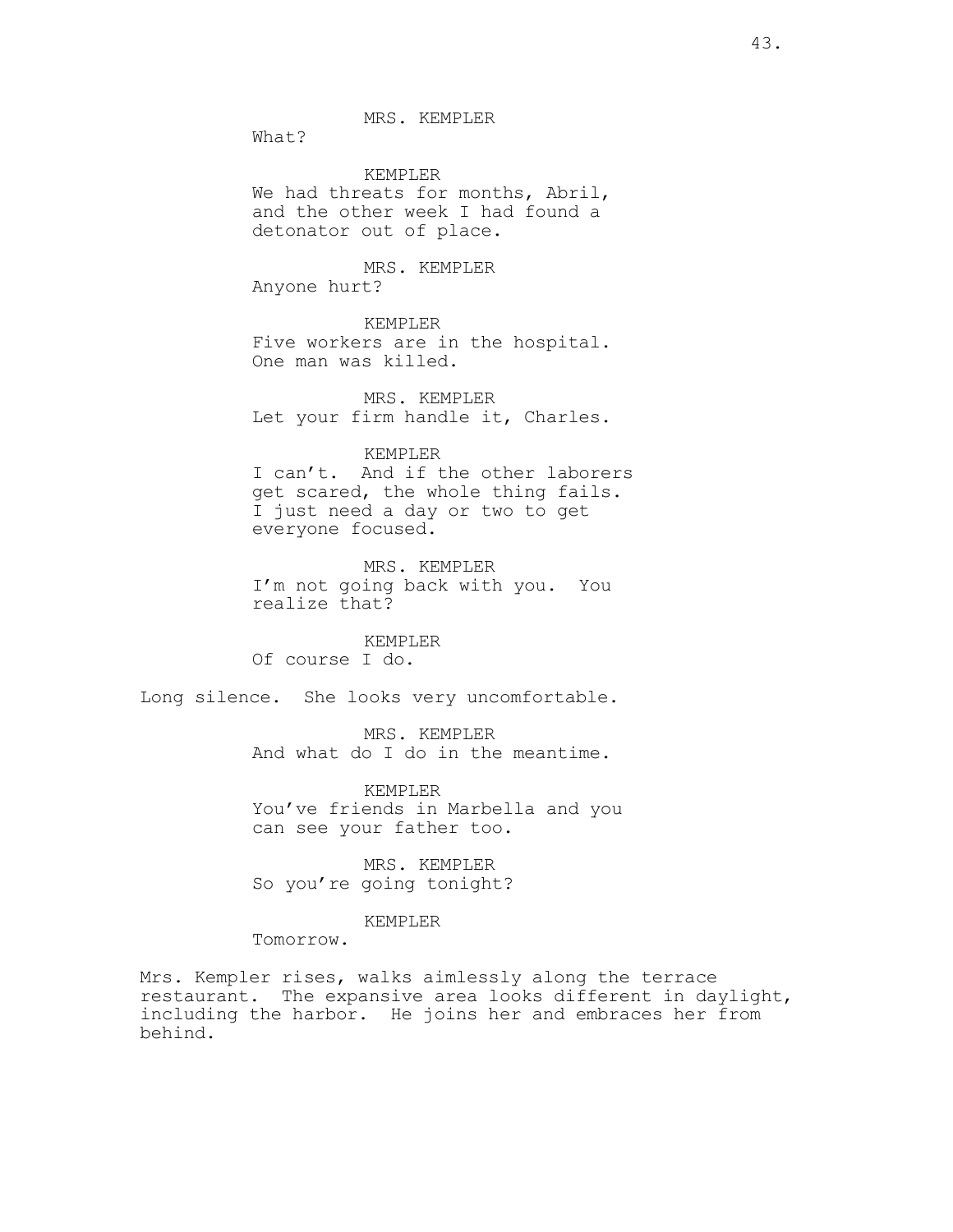KEMPLER

I want to save our marriage as though our lives were at stake.

MRS. KEMPLER And I want to believe you.

# KEMPLER

Do you love me?

MRS. KEMPLER

Yes.

KEMPLER Should I believe you?

MRS. KEMPLER

Yes.

KEMPLER Is the future bright?

MRS. KEMPLER The future is always bright.

KEMPLER Things in the past forgiven?

MRS. KEMPLER Best they are.

They touch hands. Kiss. A waiter comes by with a cordless phone for Kempler.

> KEMPLER I was never shocked.

He turns to the waiter and grabs the phone. She is annoyed by the interruption.

INT. MALAGA AIRPORT

Kempler heads for his plane to Morocco. His attention is drawn to the standing Spanish Army officers on patrol for terrorists.

EXT. CONSTRUCTION SITE OUTSIDE FEZ.

We see the modest damage the construction accident had caused the previous day. Some police and army officers patrol the zone. Suddenly, with few workers in sight, a devastating explosion levels the entire structure. A mushroom cloud hovers above while a raging fire consumes the ground area.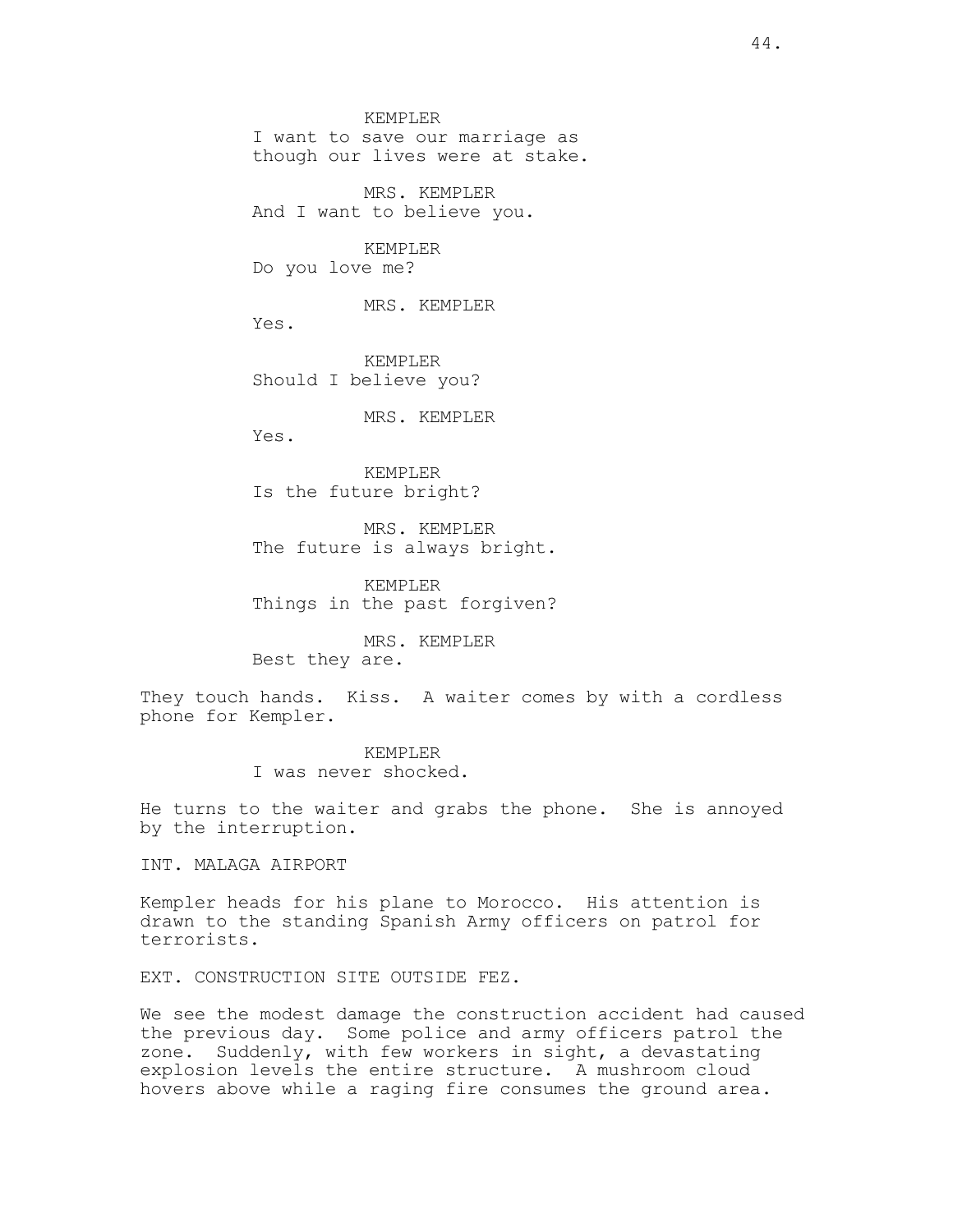INT. MALAGA HOTEL LOBBY.

Mrs. Kempler greets an elderly man who is dressed impeccably well. This is her father. They kiss each other and embrace. They proceed to the bar in the lobby.

> MRS. KEMPLER Papa . . . PAPA Hija . . .

Her father signals to the bartender to attend to them.

MRS. KEMPLER I was about to drive up to see you.

PAPA I'm faster than you. You must know that by now. Look at you! So skinny. What am I going to do with you? Where is your husband?

INT. CUSTOMS GATE AT FEZ-SAISS AIRPORT

Kempler clears customs, although he stands out as one of the few Western businessmen. He checks his BlackBerry.

INT. HOTEL LOBBY.

Mrs. Kempler kisses her father and completes papers for a car rental at the lobby desk. Her father stands.

> PAPA Let me come with you.

MRS. KEMPLER No. I'll be fine.

PAPA It's a stupid idea.

The attendant brings the car to the valet circle just within sight of the desk.

> MRS. KEMPLER (to the attendant) Gracias.

PAPA I'll wait for you here.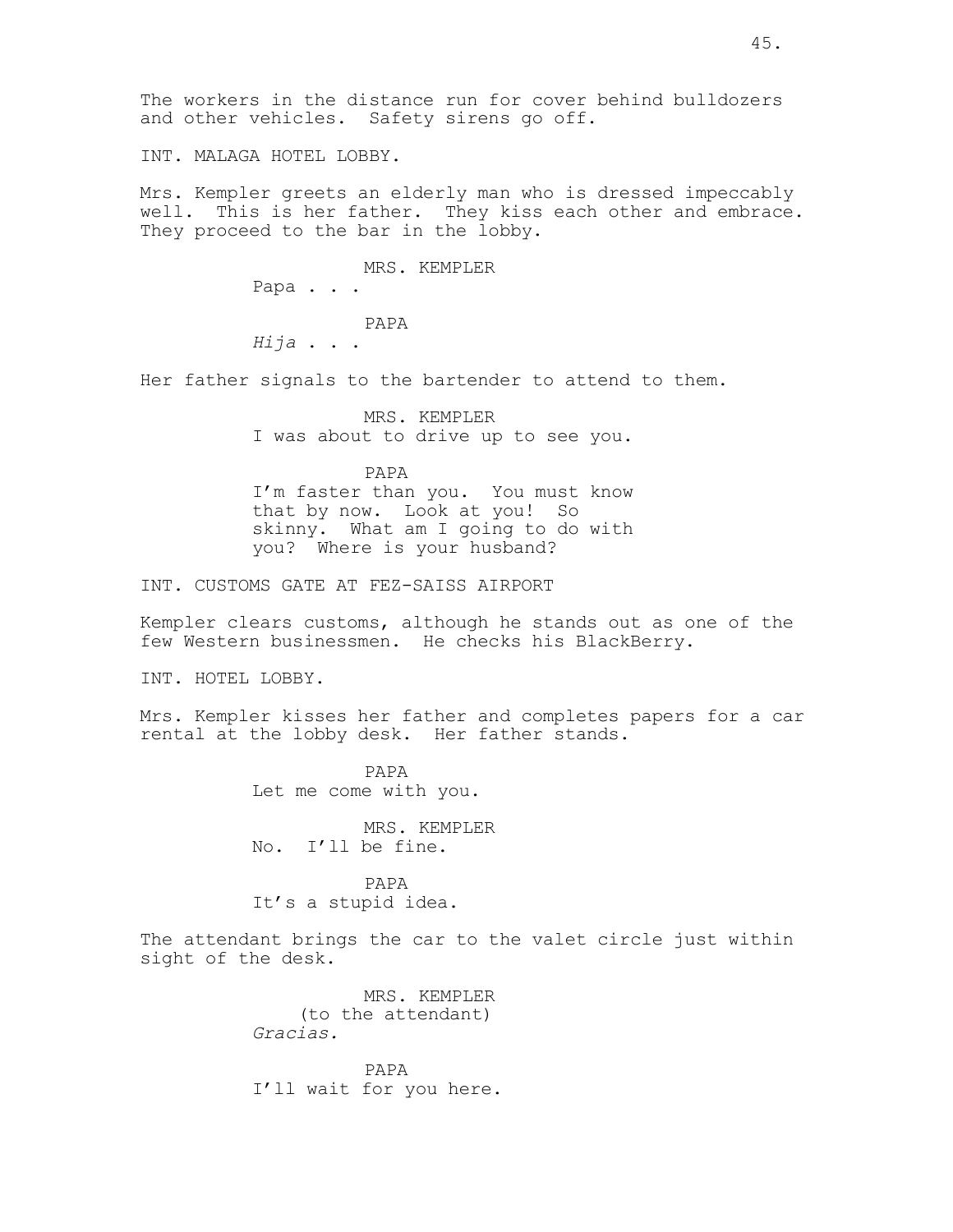MRS. KEMPLER Fine. Stay in my room.

She walks him to the elevator and gives him her hotel key. The elevator takes him upstairs. Mrs. Kempler crosses the hotel lobby and as she reaches the hotel doors, Vitreux grabs her arm.

## VITREUX

Abril.

MRS. KEMPLER What are you doing here?

VITREUX

There was some business with a holding company in Spain. Still, I had to see you. What a difference a few days can do. You look so much better. How are you?

MRS. KEMPLER Etienne, really this is crazy.

VITREUX Nothing's crazy.

MRS. KEMPLER I think we've reached a threshold.

VITREUX Is that good or bad?

MRS. KEMPLER You figure it out.

VITREUX I can't. Damn it. I'm in love

with you. Look what I'm risking in my life for you. Look what I can offer you.

MRS. KEMPLER We're not well matched and I am married.

VITREUX Happily married?

MRS. KEMPLER

Yes.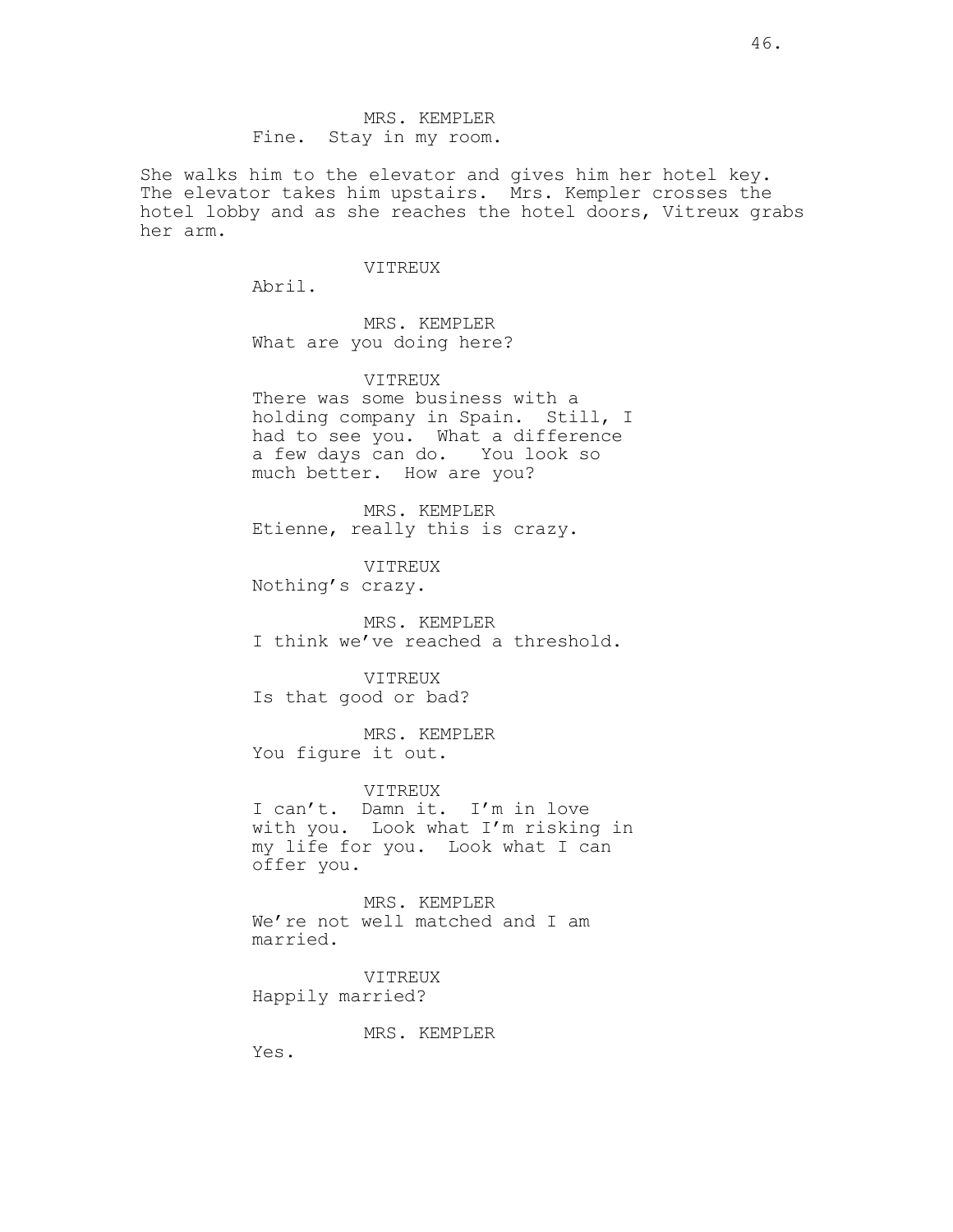VITREUX Stop lying to me.

MRS. KEMPLER I'm running late to meet my father. Excuse me.

She pulls away and steps quickly to exit the hotel. Vitreux sees her enter her rental and drive off.

EXT. COASTAL ROAD OUTSIDE MALAGA.

Rounding a sharp corner, Mrs. Kempler's sports car swipes a passing car. It's a minor accident, no one is hurt. However, an argument ensues between the driver and Mrs. Kempler. We don't hear the dialogue and the angle is distant and upward.

EXT. CONSTRUCTION SITE. AFTERNOON

Kempler tours with his building contractor and the police the razed structure. Kempler is stunned beyond belief.

> BUILDER No deaths. A miracle.

KEMPLER Which group claimed responsibility?

## BUILDER

No one came forward but we believe it's GICM - Groupe Islamique Combattant Marocain - Moroccan Islamic Fighting Group - a large Suni terrorist cell tied with Al-Qaeda.

KEMPLER And will they come forward?

### BUILDER

Maybe. It doesn't really matter, Charles. The group has members in Europe and Canada. In 2003, they killed 45 people and the same group was responsible with the Madrid subway massacre killing almost 200 people. They have an offshoot group called Salafia Jihadia.

Lipton walks over to join the investigation.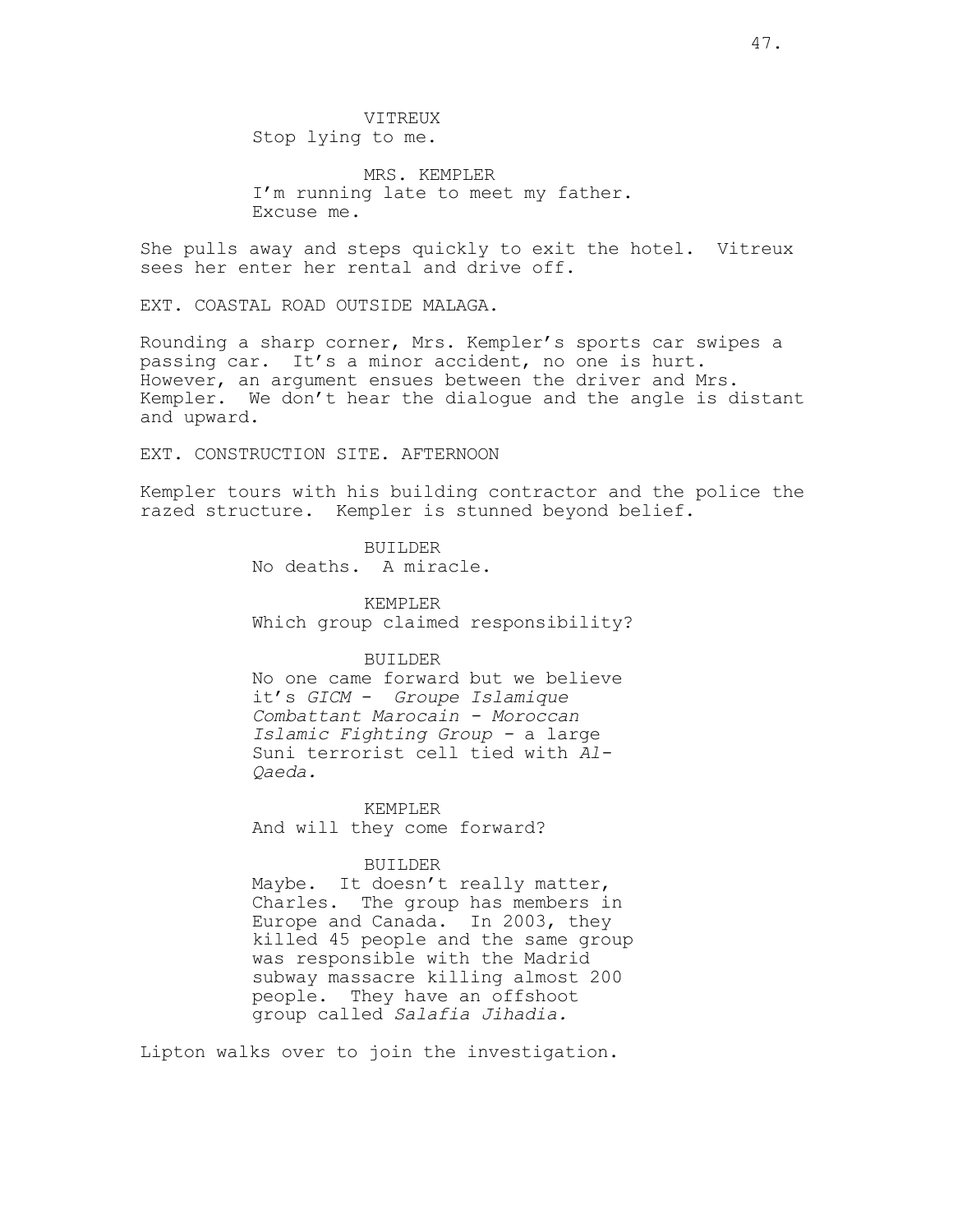LIPTON I'm surprised you came back, Mr. Kempler.

KEMPLER I don't think I had a choice. But this is beyond belief.

LIPTON You seem to have the luck of Job. I've had my share of misfortune.

### KEMPLER

Have you?

LIPTON I lost my husband in the Iraqi war two years ago. One of twenty eight Americans who died to friendly fire.

KEMPLER I'm sorry for you.

LIPTON I really advise you to leave the country.

KEMPLER Why did they target this site, Lipton?

LIPTON Anything multinational attracts the group, particularly if it's GICM. It has nothing to do with you per se. I know you're very angry.

BUILDER You don't look good, Charles. I'll drive you back to your hotel.

KEMPLER We were 80% done, Lipton. I'm not a quitter.

Kempler follows the builder to the builder's car. Lipton escorts Kempler, as if he needed a chaperon.

INT. FEZ-SAISS AIRPORT. AFTERNOON

Mrs. Kempler is next to clair customs. She is composed behind sunglasses and a head scarf.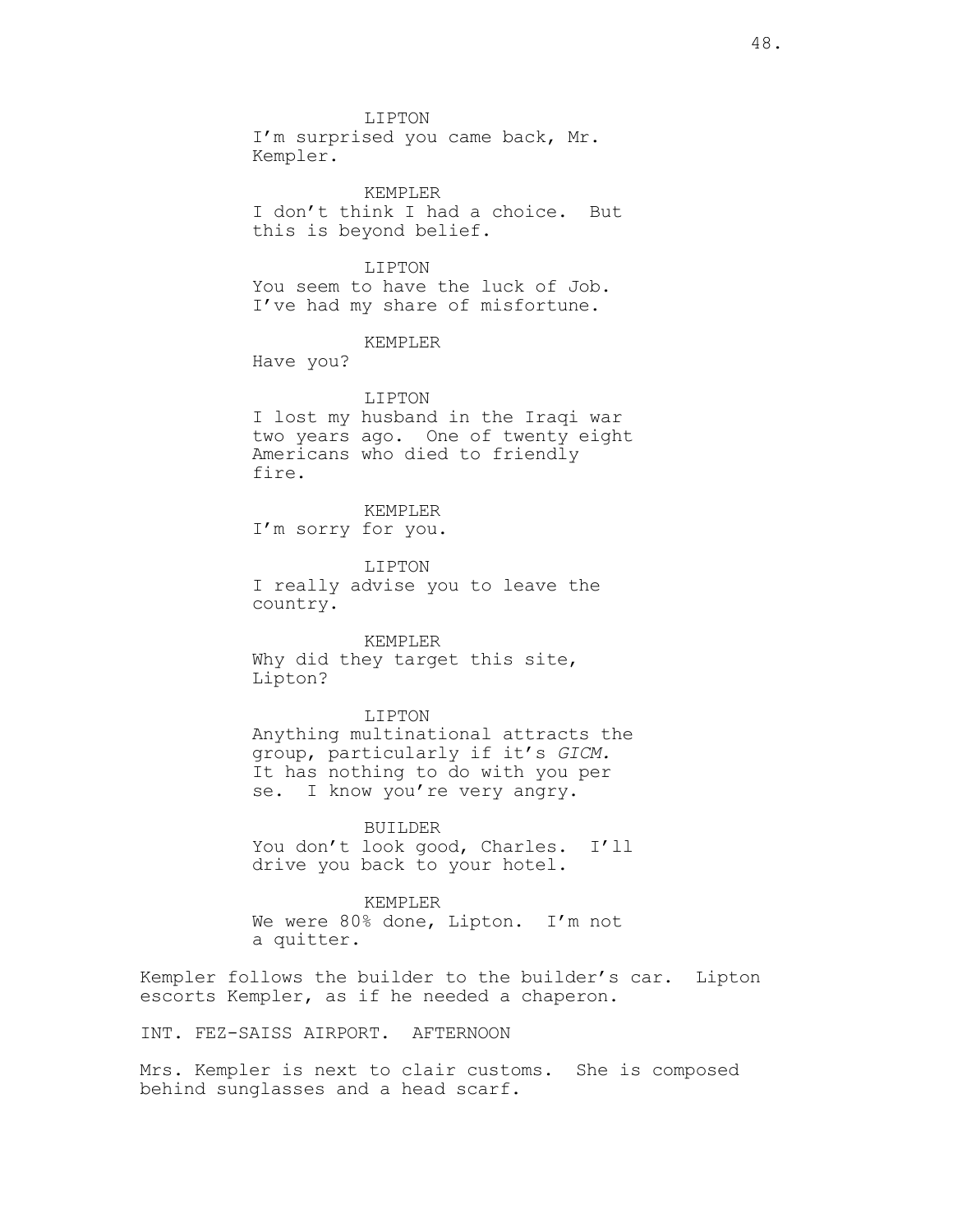The guard glances at her passport and she quickly removes her sunglasses. He waves her to go forward.

EXT. FEZ HOTEL. EARLY EVENING.

Builder drops Kempler in front of the hotel.

BUILDER Nothing scares me, Charles. But this project is cursed, I swear it. Come back in six months. Come back in a year. Don't stay around now.

Kempler smiles grimly and closes car door.

INT. FEZ HOTEL DESK.

CONCIERGE Welcome back, Mr. Kempler. Your wife is waiting for you in your room . . . pour s'amuser (for your pleasure).

#### KEMPLER

What?

Kempler is handed the room key.

INT. HOTEL CORRIDOR OUTSIDE HIS ROOM DOOR.

Kempler, his jacket in his arms, walks slowly to his hotel room door. He inserts the key and opens the door.

INT. HOTEL ROOM.

Entering, there is no sign of his wife, except for her luggage and her dress draped over the chair. He checks the bathroom and the tub is full of water and bubbles. Finally, he parts the balcony curtains and goes out on to the balcony. Mrs. Kempler, wearing just her bra and panties, is smoking a cigarette.

> MRS. KEMPLER Hello, Charles.

KEMPLER How can you stand here dressed like that?

MRS. KEMPLER Well, it's so hot tonight darling. Are you surprised to see me?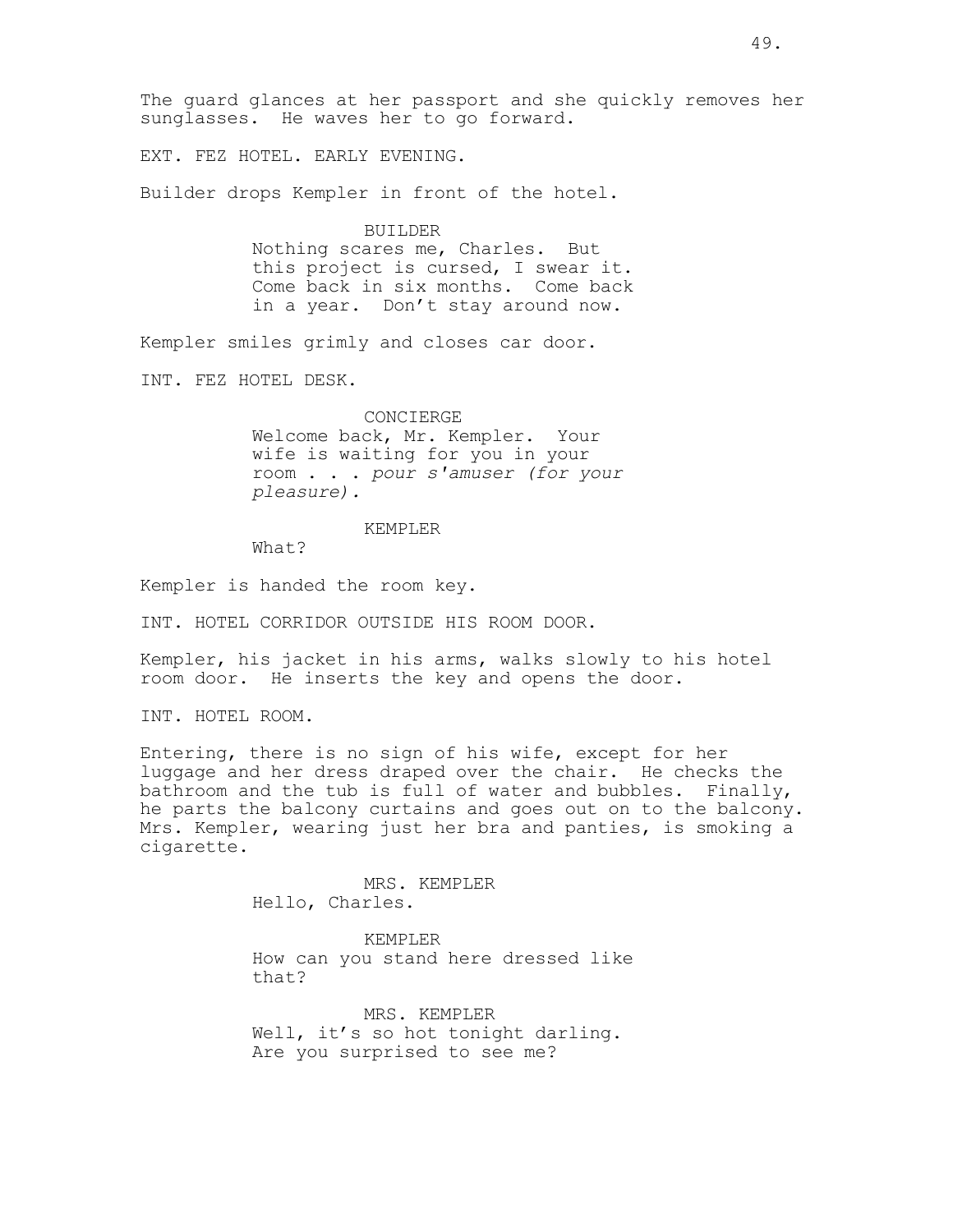Kempler retrieves a bathrobe from the room and returns to the balcony. He drapes the bathrobe over his wife.

> MRS. KEMPLER Now do you feel better?

KEMPLER Why the hell did you come?

MRS. KEMPLER I missed you more than oxygen, Charles. Why are you so stupid?

She kisses him all the while holding her cigarette. We now see the couple from a long distance away, as if someone were spying on the couple.

> MRS. KEMPLER Something bad happened?

KEMPLER Terrorist blew up the entire complex.

Mrs. Kempler finishes her glass of wine.

MRS. KEMPLER I'm so sorry, Charles. The Colonel from the prison phoned our room about two hours ago. I spoke to him and he knew about the attack.

KEMPLER Did he leave his phone number?

MRS. KEMPLER

No.

Kempler goes back into the room and puts on his jacket. He finds his car keys. She reenters the room and looks puzzled.

> MRS. KEMPLER Where are you going?

KEMPLER To the prison. I'll be right back.

MRS. KEMPLER

No, darling . . .

She grabs him with both hands and he pushes her hard knocking over a table lamp.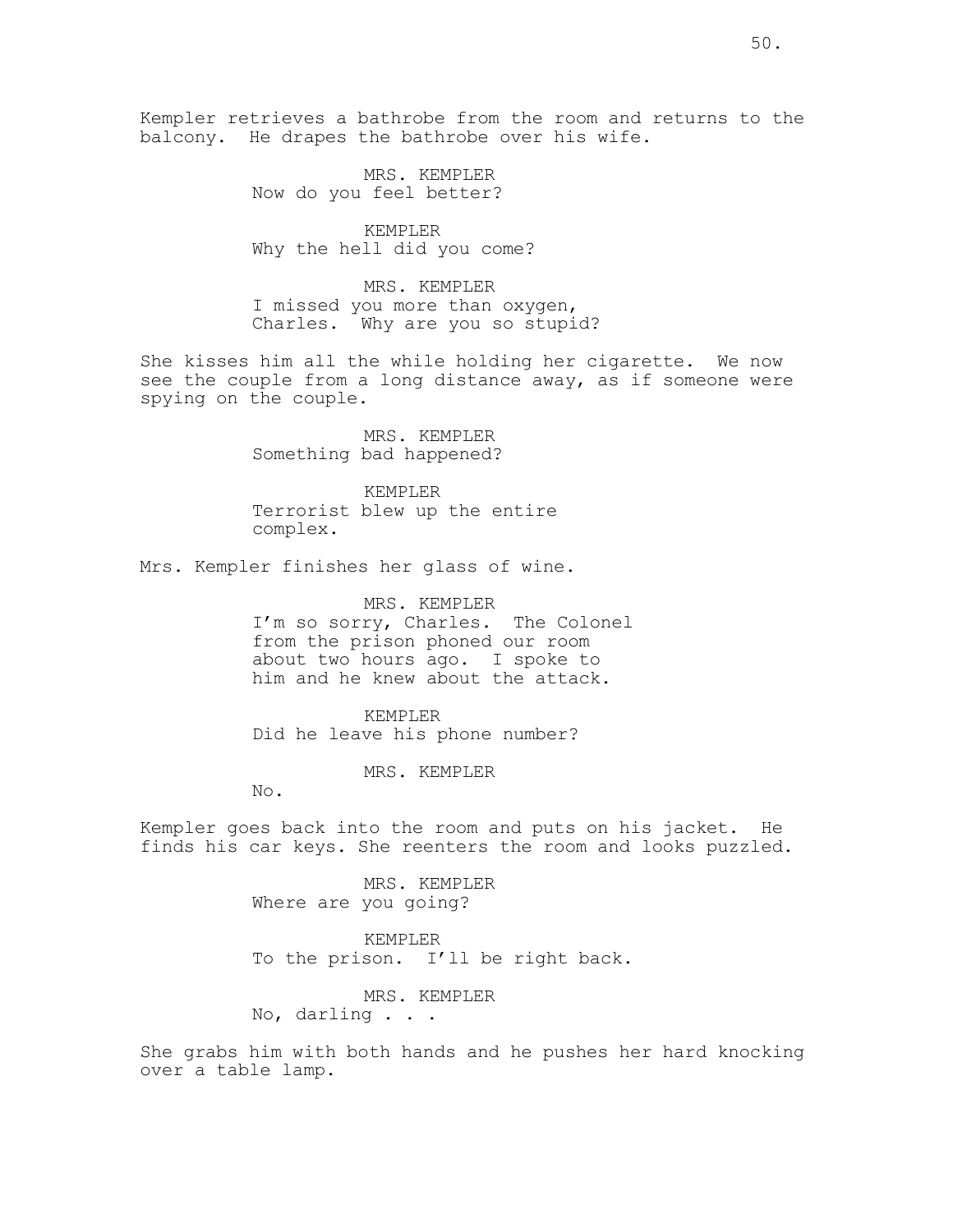MRS. KEMPLER Damn it, Charles!

KEMPLER I got to do this.

She throws the telephone book at his head. Kempler is roiled. She drew blood and there is rage on his face.

EXT. ROAD NEAR JAIL.

Kempler's car races along the familiar road.

EXT. FEZ JAIL.

The car screeches to a loud stop.

INT. JAIL.

Kempler enters the jail's public room and approaches the sentry, who remembers the American.

INT. COLONEL'S OFFICE.

The Colonel's shirt is unbuttoned and stained by perspiration. He is filling out some official forms under a dim electric light. The room assumes an eerie atmosphere under such poor lighting. Kempler and his military escort are at the door. Kempler has a band aid on his forehead from the tossed phone book.

> COLONEL What are you doing here?

KEMPLER To protect what's important.

COLONEL I understand. That's why I wrote you a note. I knew danger was imminent. And now someone blew up your building, Mr. Kempler. I'm very sorry for you. I'm glad no one was hurt. But I also thought you had left the country for good. Your wife answered the phone and I called on a whim.

The Colonel stands up and walks over to turn on another lamp. He signals to Kempler to sit. Kempler sits.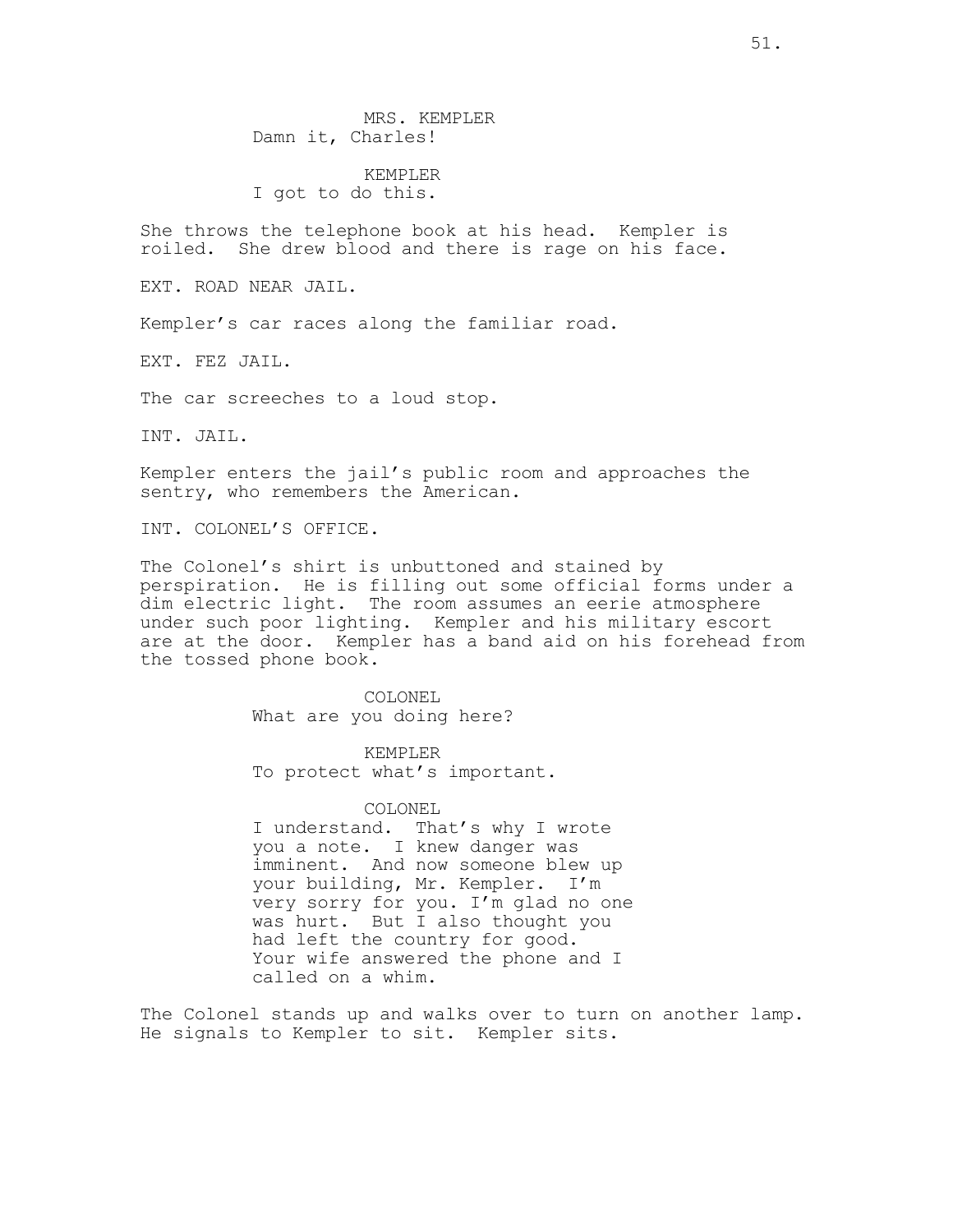COLONEL You could have been killed, Mr. Kempler. KEMPLER I'm very lucky. COLONEL Maybe you are. Don't press your luck. KEMPLER How well do you know my wife? COLONEL Not very well. KEMPLER You speak her language. COLONEL And you don't? KEMPLER You took advantage of her. COLONEL No, Mr. Kempler. KEMPLER Why did you phone me today? COLONEL You're at great risk now. KEMPLER At great risk? COLONEL Look. I'm a very busy man. If your building is destroyed, why be here at all? Why bring back your wife? Are you insane?

KEMPLER I caught her again.

KEMPLER'S FANTASY/ CHEAP HOTEL ROOM

Soldiers occupy a room and guard the door. Mrs. Kempler, half naked, lies on an unmade bed. An officer is seen from behind and resembles the Colonel.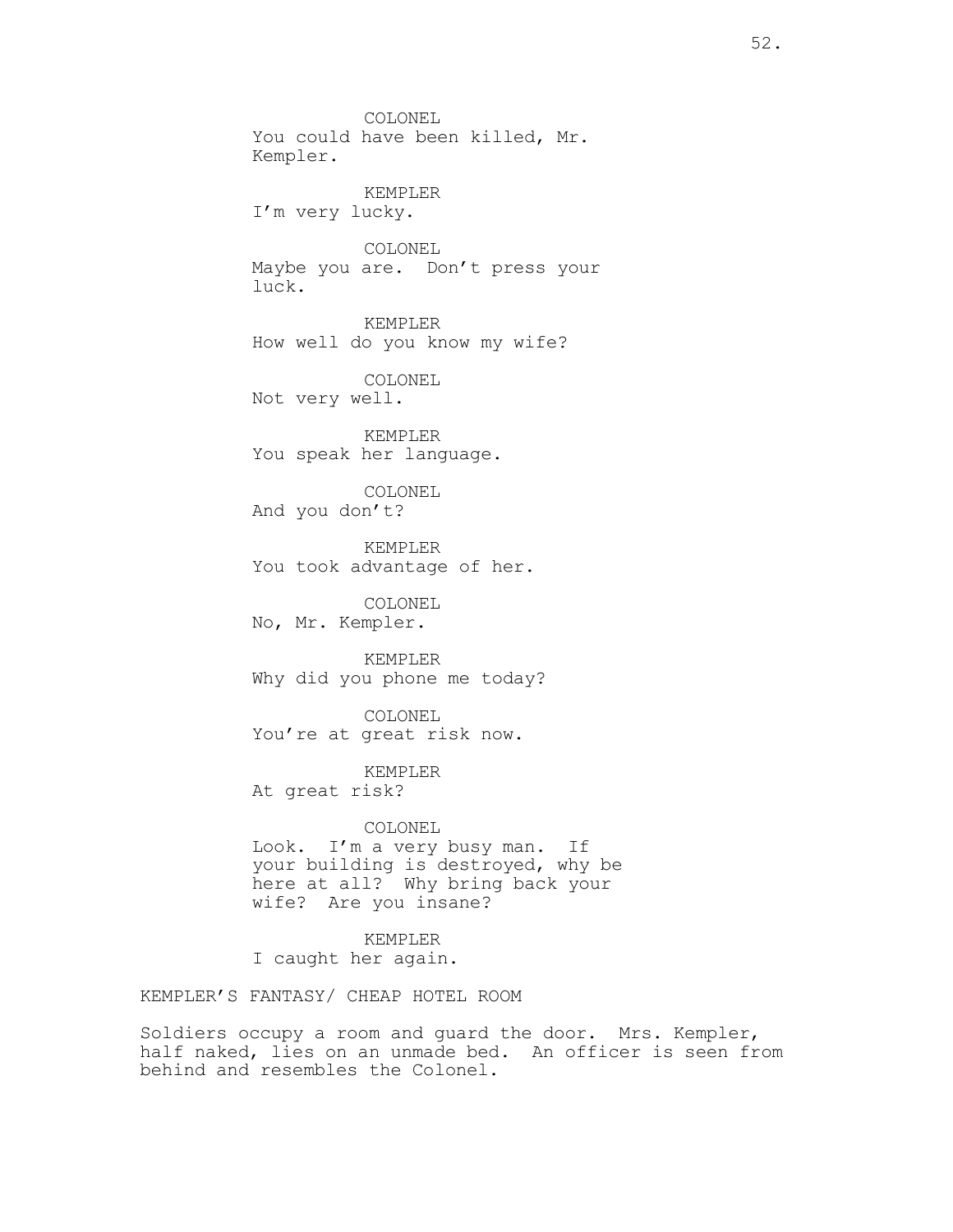COLONEL (V.O.) You caught her doing what?

KEMPLER (V.O.) I can tell by which earrings she has on. What would you do in this instance?

BACK TO SCENE

COLONEL What instance?

KEMPLER You found her in bed.

COLONEL

I cannot say.

KEMPLER You would torture her, as you did in your jail.

COLONEL Torture is arcane.

KEMPLER Two Arab brothers would sooner kill a woman than let her come between them. Your culture since creation.

The Colonel pours two drinks of liquor.

COLONEL Why overpraise my people? We're all thieves, beggars, addicts, murderers. And you are Dagwood Bumstead. Yes?

He laughs and motions for Kempler to pick up his glass.

COLONEL You sleep on the couch, the dog barks, and your wife Blondie has purchased a new dress with your seventeen credit cards.

They drink in unison and stare at one another.

COLONEL Yet your wife loves you very much.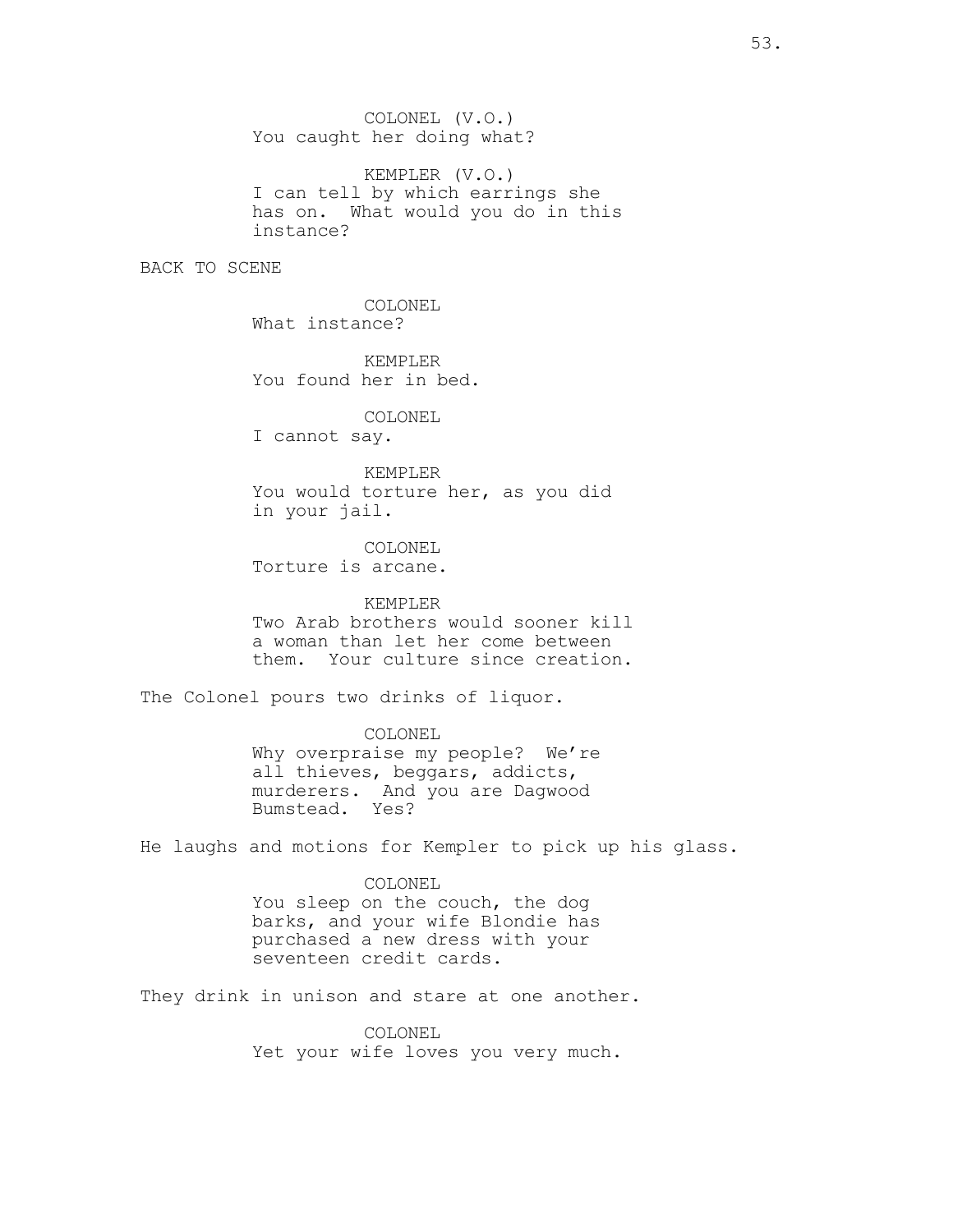KEMPLER

No.

COLONEL You are fooling yourself.

KEMPLER You're so wise.

COLONEL I am not Mohammed.

KEMPLER Your advice is late in coming.

COLONEL So is the Messiah.

Kempler finishes his drink.

COLONEL

You're very gifted, Mr. Kempler. You've plenty of nerve. Americans charading with French names, working for European firms under a crescent moon. Nerve to appear unquestionably American. That you admire our mosques, restaurants and women. Nerve to marry one of us. (silence) Where is your wife?

KEMPLER I threatened to kill her while we were in Malaga. She cheats.

The Colonel puts his gun in his holster, rises, and closes the wood shutters.

> COLONEL We all cheat. Your wife is from Gibraltar. Once a crazy place.

KEMPLER I'd like the photos back.

COLONEL

Certainly.

KEMPLER What would you say if I told you she disappeared.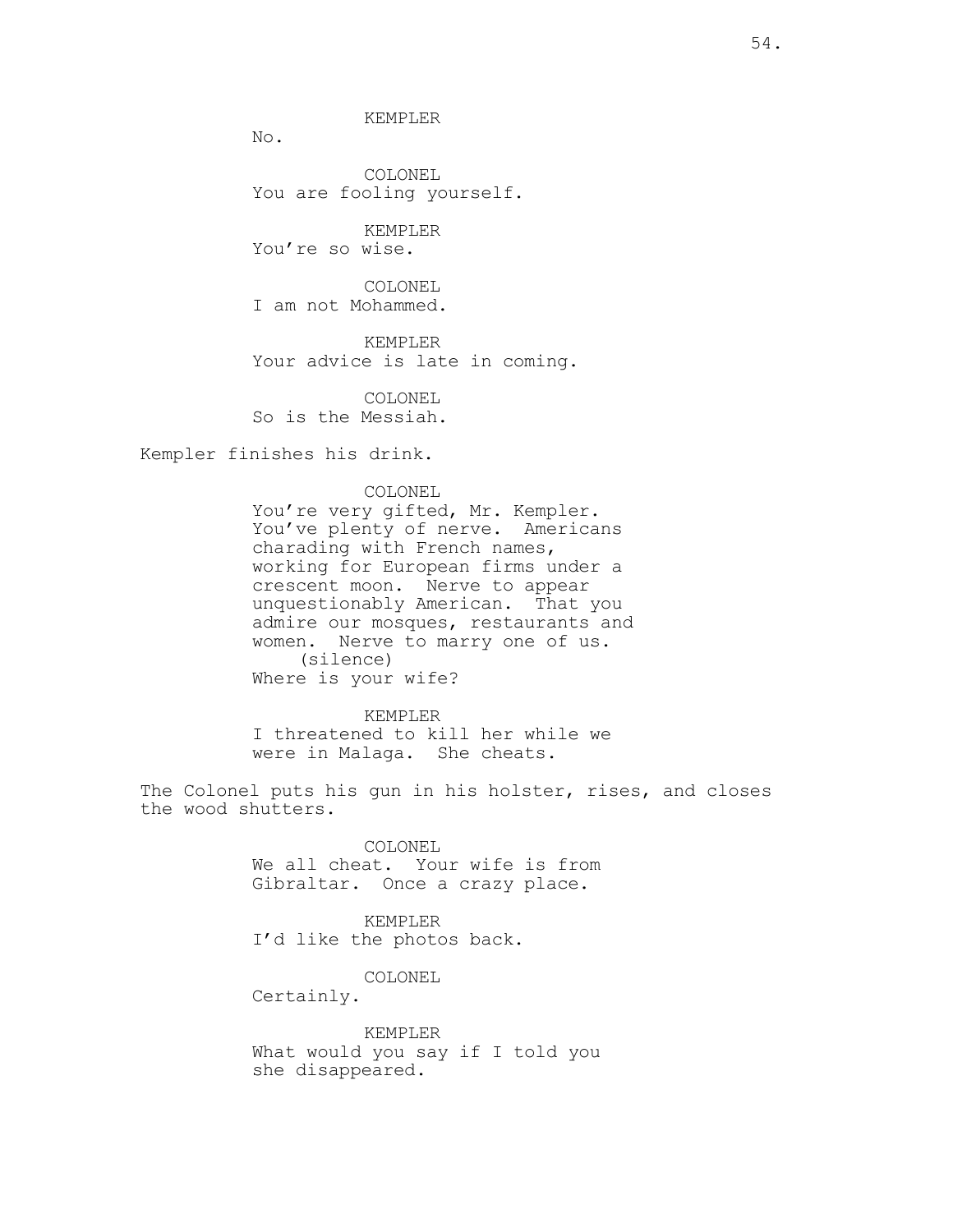COLONEL Has she? In the last two hours?

KEMPLER Yes. Kidnapped.

COLONEL Should I call the police?

KEMPLER

You are the police.

COLONEL Why did you marry this woman? You've magnificent dreams of creating monuments and buildings, dignity few men achieve. But in the time I've known you, I cannot see your dignity.

KEMPLER No one spotted her as you had. No one at her office.

COLONEL They're all whores at the bank. Go home and tend to your wife.

The Colonel finishes his drink.

KEMPLER If God were only so kind.

COLONEL

God barters.

KEMPLER God is barbaric.

COLONEL Only in the movies.

KEMPLER Do you go to the movies, Colonel?

COLONEL Yes. I like the cowboy movies. We all like the cowboy movies, Mr. Kempler. Try to act like a cowboy. Make campfire and kiss your horse sweet dreams.

He pours one more round of drinks.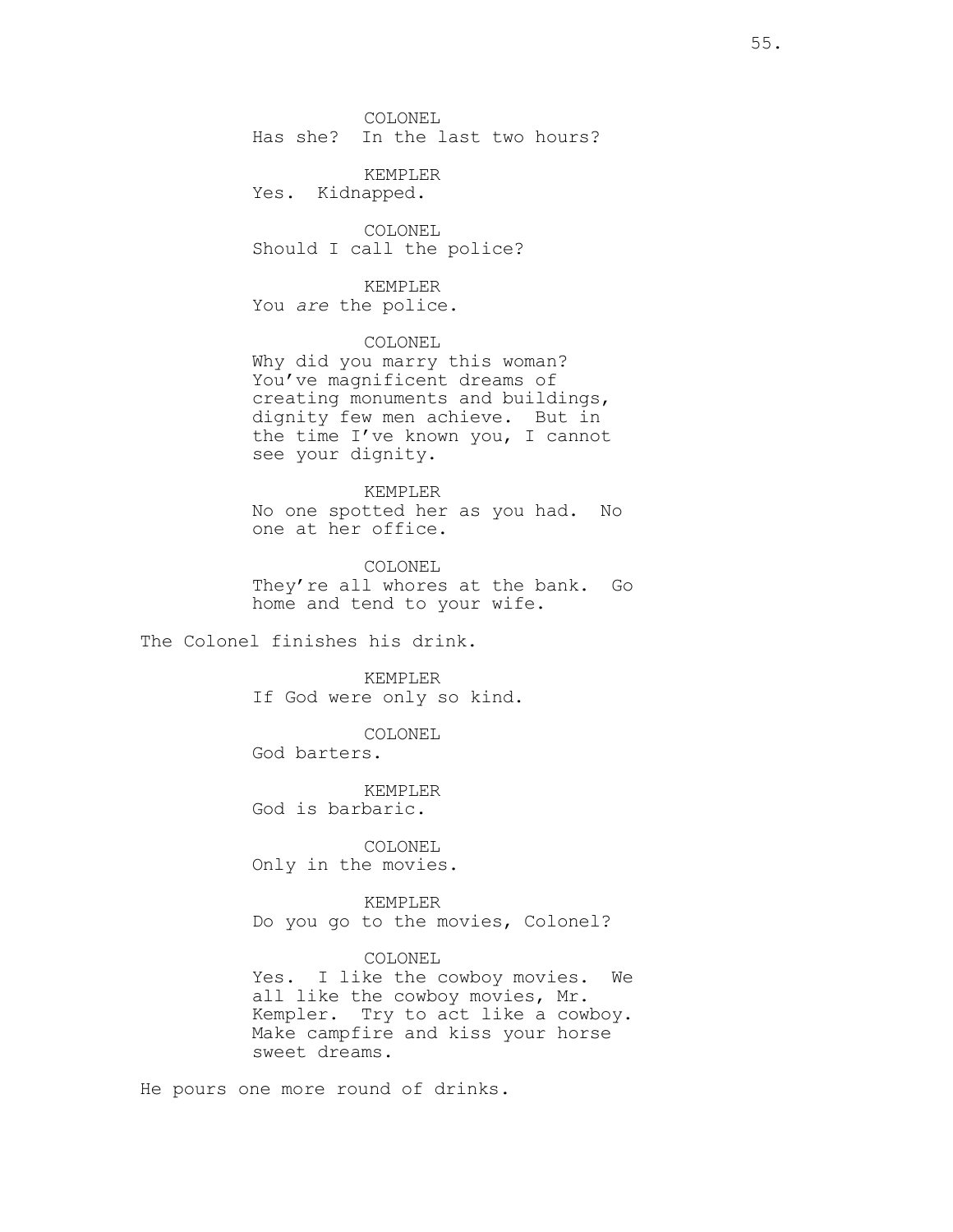COLONEL

You never told me how you met your wife.

KEMPLER

We met a building project a dozen years ago. She was different than. Very chaste. When I courted her, I did miraculous things. Sex alone could not spoil my wife.

#### COLONEL

I don't know what spoils a woman. Rich living? Perhaps she's taken the worst your world has given her. Perhaps she is possessed by your Devil. She cannot be taught another way. Not her. Devil or no Devil.

Kempler's eyes hold back pain and tears.

COLONEL Where is your wife, Mr. Kempler?

KEMPLER

I killed her.

COLONEL Where is she?

#### KEMPLER

Hell.

COLONEL It is a joke in poor taste.

KEMPLER Take down my confession. I'll make it easy for you. We had a fight. Her body's in the hotel room.

KEMPLER'S FANTASY/ HOTEL ROOM

Kempler, alone with his wife, and the lights blackout. In silhouette, she has a violent fall to the floor. Mrs. Kempler is motionless. Footsteps are heard.

> KEMPLER (V.O.) I picked up a clothes iron from the hotel. It was as though I were sleepwalking. I paced the hotel room and I must have lost my mind.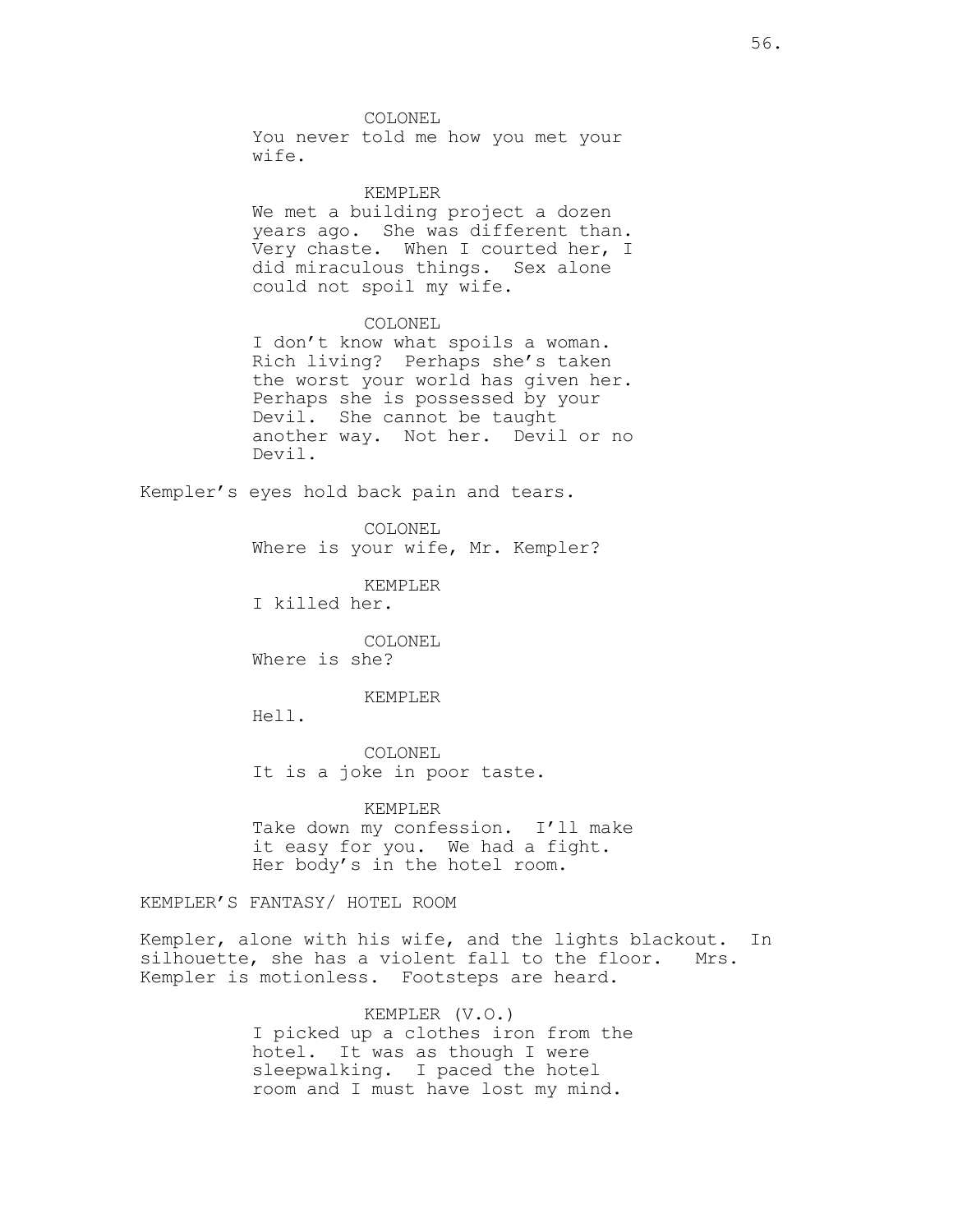COLONEL (V.O.) You don't have the fury to kills a housefly. You should have married a Jew, Mr. Kempler. You would be happier today. I think your<br>blindness is in poor taste. I pray blindness is in poor taste. for you and your wife. If you have done something wrong, do not make me an accomplice.

BACK TO SCENE

### KEMPLER

I don't need an accomplice.

He focuses on the whirling of the ceiling fan.

I couldn't hear her cry. I couldn't explain to her the meaning of her punishment. I couldn't express myself with more urgency than with a shot to the head. It really was the best that I could do. She was very high and taunting me in English and Arabic.

#### COLONEL

I did not hear any of this.

#### KEMPLER

There's nothing you didn't hear. Nothing you didn't see. You can't hurt me anymore.

From the corridor there is a shadow of a woman approaching. It is Mrs. Kempler in the same clothes as she wore when she left Spain. She is accompanied by a guard. The Colonel notices her appearance first. The guard returns to his post.

### MRS. KEMPLER

Charles.

Kempler turns and spots her.

MRS. KEMPLER I want you home. You must come home with me.

The Colonel walks away from Kempler in silence.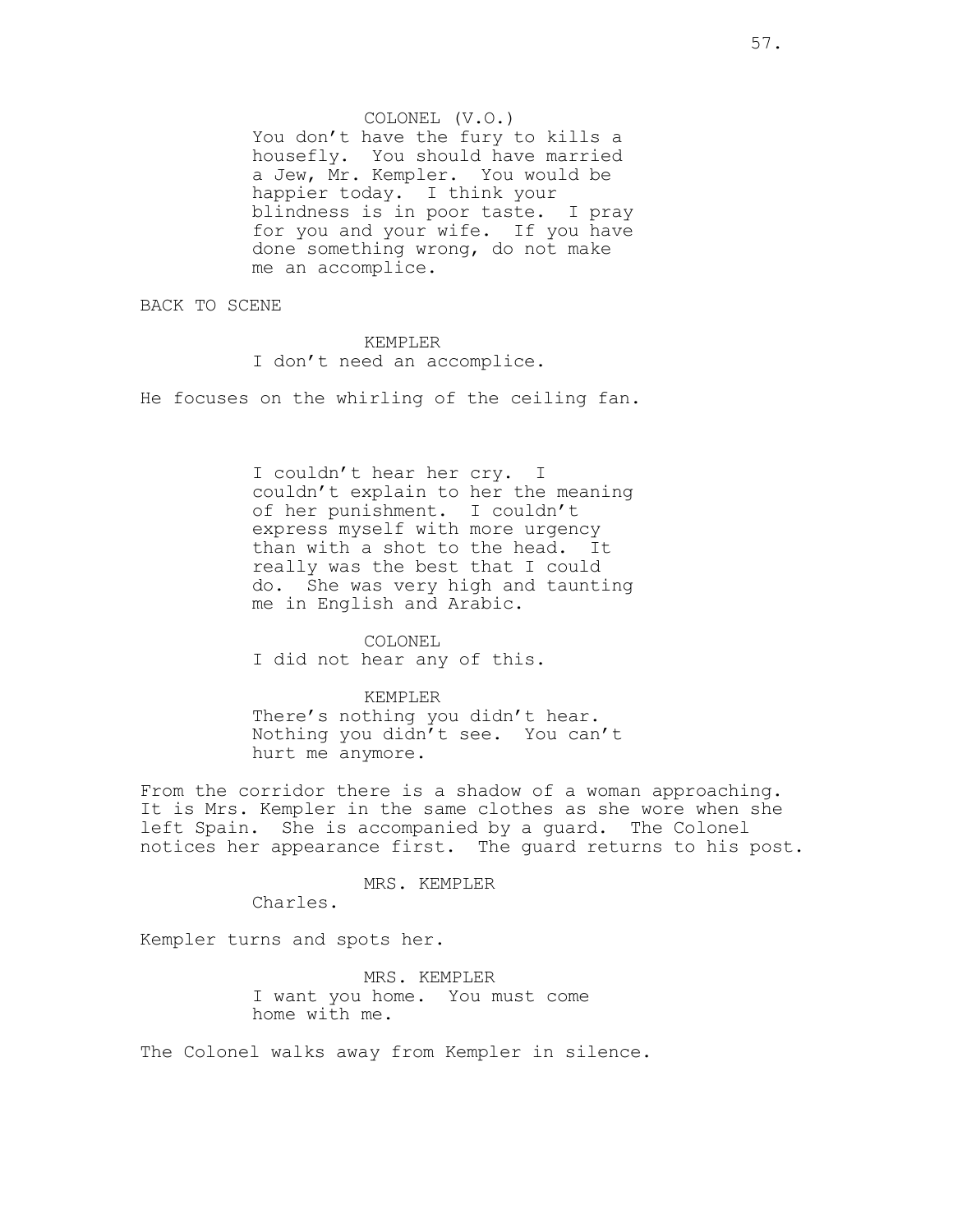COLONEL Go home, Mr. Kempler. It's time I close the office.

The Colonel and Mrs. Kempler hold each other's attention. He takes a few steps towards her.

> COLONEL How nice to see you, Mrs. Kempler. Your husband is very entertaining.

Sustained eye contact between the Kemplers. Mrs. Kempler controls the moment.

> MRS. KEMPLER Any further business?

COLONEL No further business.

MRS. KEMPLER What did you tell my husband?

The Colonel is silent. She approaches him boldly.

MRS. KEMPLER Wash kedebti-l-rejali? (Did you say anthing wrong?)

COLONEL La abadan. (No, never)

MRS. KEMPLER Wakha. Kul shi mezyen. (Fine. Everything is alright)

COLONEL Ma kaynsh sabab. Barakallafikum. (There'd be no reason. God's blessing on you.)

The Colonel, ready to leave, picks up a folder and riding crop. He nods deferentially.

> COLONEL God's blessing on you.

> > MRS. KEMPLER

Charles?

Kempler stands, takes his wife arm in arm.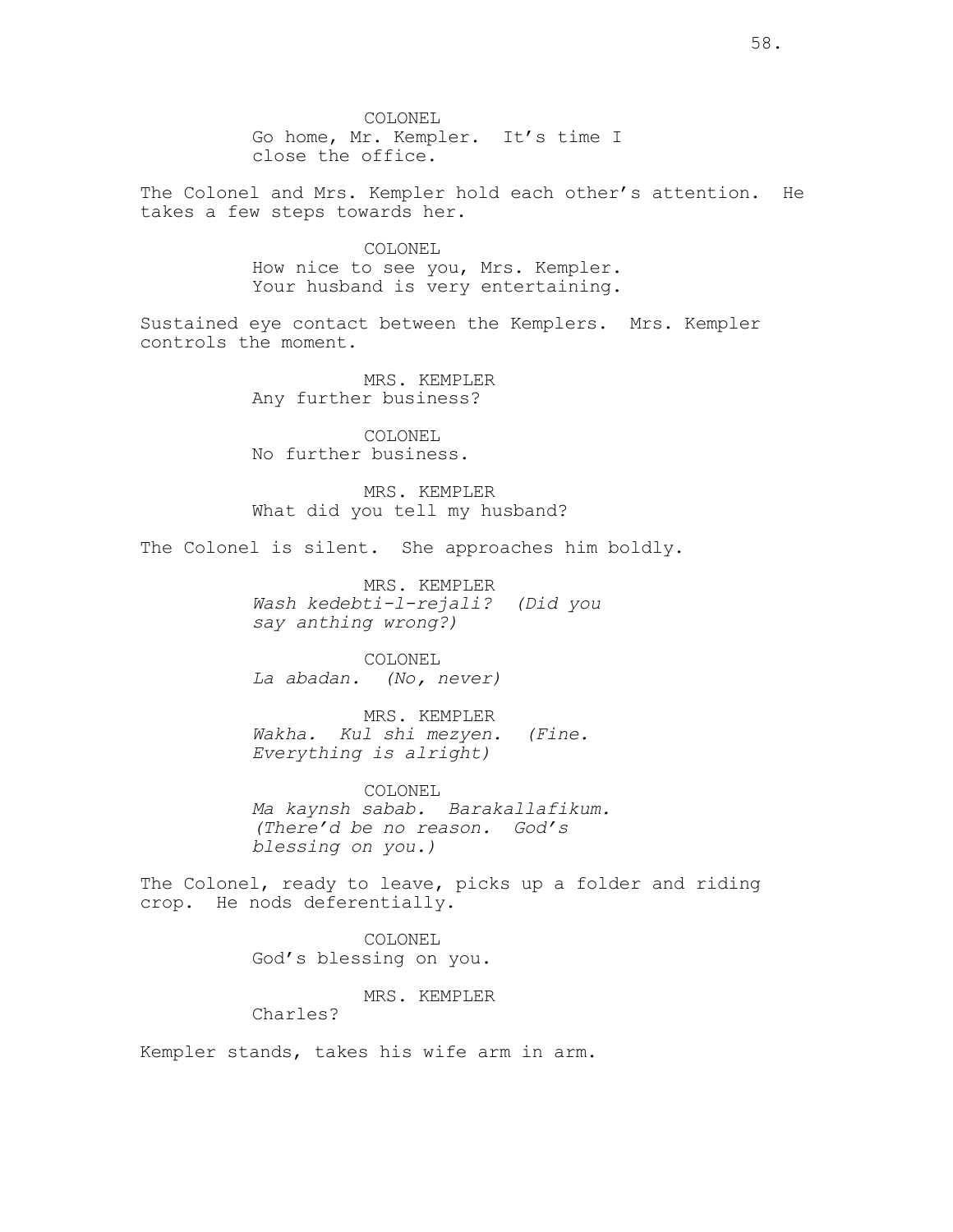MRS. KEMPLER Saida. (Goodbye)

COLONEL Maa-sa-lama. (Goodbye)

The Colonel removes photos from folder and extends his hand to Kempler. Kempler accepts the photos. Kempler and his wife walk into the chiaroscuro corridor. Their footsteps are audible as the Colonel tosses the empty folder over his desk.

EXT. JAIL.

The Kemplers pass the final sentry and leave the building compound. For a brief moment, Kempler turns his head to gaze back one last time.

> MRS. KEMPLER I took a cab from the hotel.

They walk over to his car and Kempler opens the passenger door for his wife. She lights a cigarette. The car pulls away along the curving road.

EXT. ROAD OUTSIDE FEZ. NIGHT

A full moon grins over an arid, hilly landscape. The car snakes along a road without quard rails. At a turn-out, they stop to get out of their car.

Mrs. Kempler is crying. Kempler removes his handkerchief and dries her face. Her expression is painful to his eyes. Kempler has aged.

> MRS. KEMPLER You're driving too fast, Charles.

EXT. FEZ HOTEL.

Mrs. Kempler is assisted out of the car by the hotel valet. Kempler tips him. She walks ahead of Kempler as they enter the hotel.

INT. FEZ HOTEL LOBBY.

Mrs. Kempler removes her shoes and walks barefoot to the elevator. Two hotel guests notice her. Kempler strays to the front desk to check his messages. He calls out quietly to his wife.

> KEMPLER Abril . . .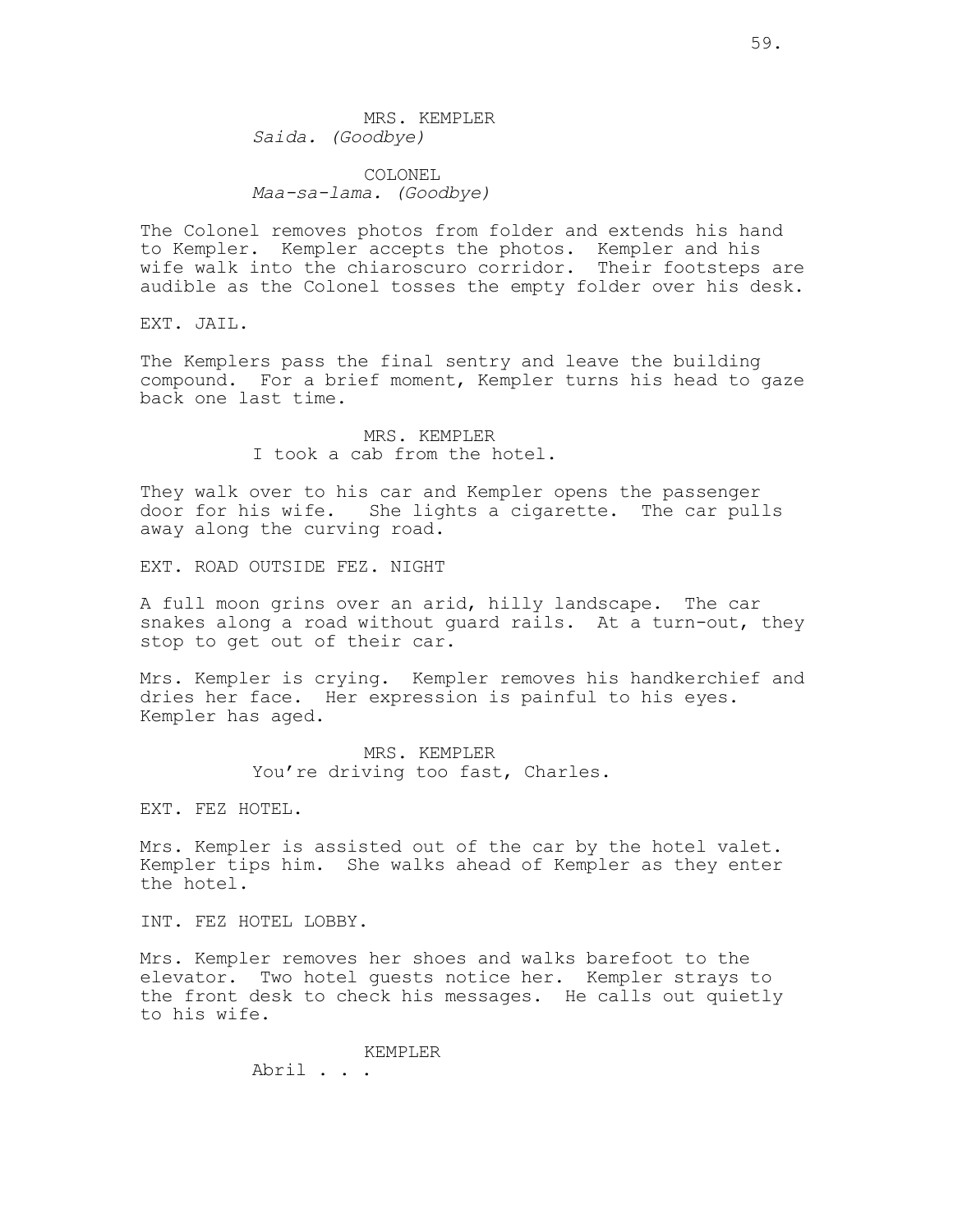INT. HOTEL ELEVATOR.

The Kemplers ride up to their room floor. She hums a Spanish melody to herself. He reads one of three memos.

INT. HOTEL CORRIDOR OUTSIDE ROOM DOOR.

They walk down from the elevator. She begins to disrobe on route. At the door, her dress is partly unzipped. The door opens with their entrance.

INT. HOTEL ROOM.

Mrs. Kempler flings her shoes with abandon. She loses her dress. He goes to the balcony to shut the doors since the wind has picked up. She is kittenish.

> MRS. KEMPLER I'll shower in the morning. Let's make love to make falling asleep easier . . . I've missed you terribly.

He pours himself a scotch while she slips into bed. Kempler reads the last memo from the hotel desk.

> KEMPLER My office downtown was broken into late today. Files and several computers were stolen.

MRS. KEMPLER Oh, God . . . let it go until tomorrow . . .

They kiss passionately. He enjoys the pleasure of her touch. She truly loves holding him close to her. Kempler goes into the bathroom and he is jumped by two hooded men. Kempler is knocked unconscious and falls to the floor.

PASSAGE OF TIME - ONE OR TWO HOURS

Kempler comes to and is confused. He gets to his feet and notices the wound to his forehead.

# KEMPLER

Abril?

He dashes out of the bathroom. His wife is gone. Several pairs of her shes are scattered about. Loose money is all over the bureau. Her passport acts as a coaster for a half empty mixed drink. He looks out the window and sees two men escorted his wife into a black Mercedes.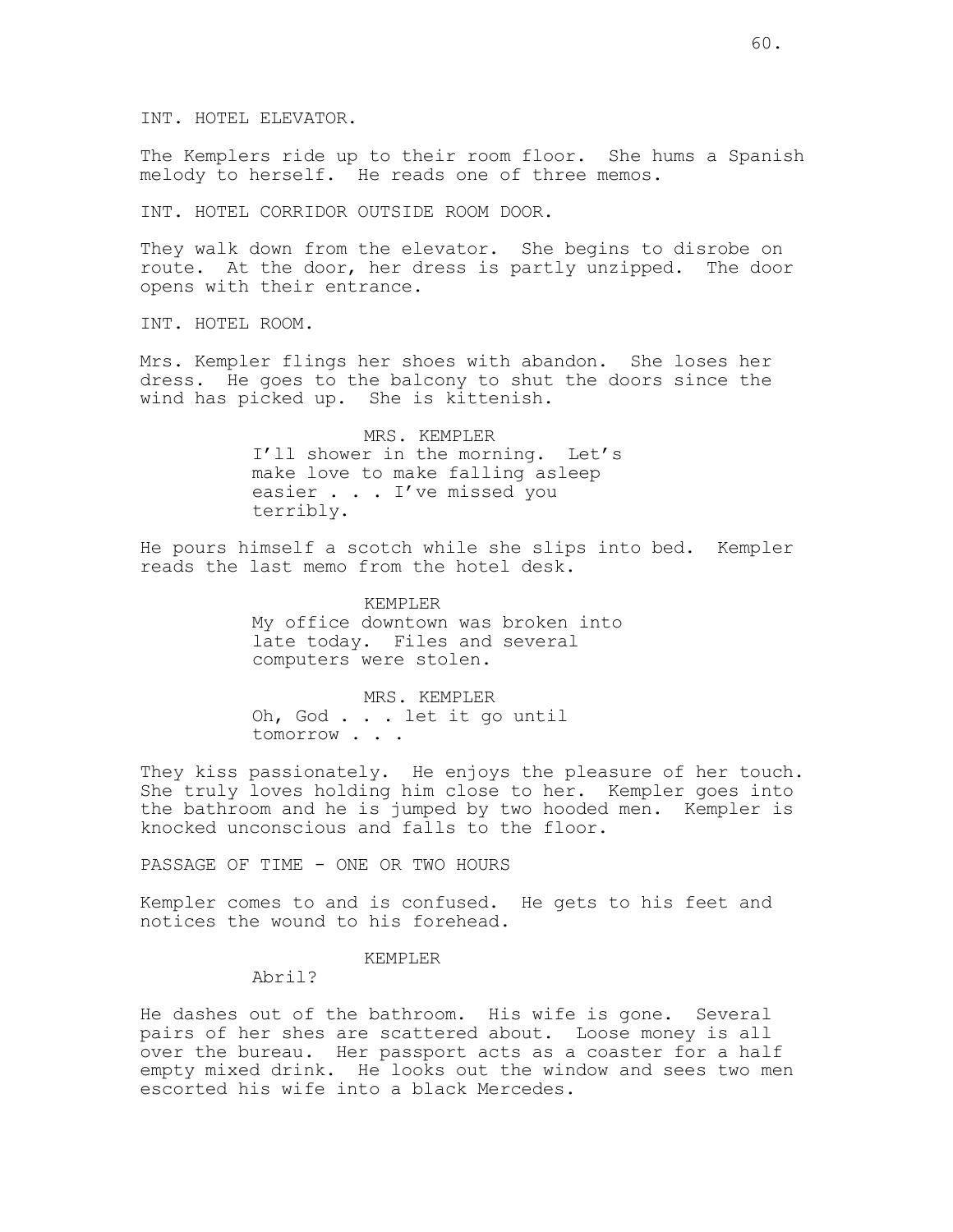Kempler picks up hotel phone, then decides to hang up. He dons his jacket and frantically leaves the hotel room.

EXT. BOULEVARD OUTSIDE HOTEL.

From a distance, Kempler looks insignificant against the large white government buildings of Fez. At this late hour, he is totally alone. A truck drives by quickly. He blazes across the boulevard. It begins to shower lightly, with heavier rain to come. He makes no effort to find shelter. A pack of dogs roam a side street. The moon which was so visible earlier has receded behind clouds. Under a building canopy, Kempler takes out his BlackBerry and phones Lipton.

#### KEMPLER

Mrs. Lipton? This is Charles Kempler. I'm sorry to call so late, but my wife was kidnapped from our hotel room. No, I'm not in my car.

Kempler sees a taxi and hails it. He gets inside.

#### KEMPLER

The United States Embassy please. 2 Avenue de Mohamed El Fassi.

The taxi drives off as the rain comes down harder.

EXT. U.S. EMBASSY.

The taxi stops outside the guard station. Kempler gets out of the cab. He presents his passport to the American guard who has been alerted to Kempler's arrival.

INT. U.S. EMBASSY OFFICE IN FEZ.

LIPTON You're in serious jeopardy, Mr. Kempler, and I advise you not to travel anywhere alone from this moment forward. Do you understand what I'm saying?

#### KEMPLER

Yes.

## LIPTON

The fact that there was no ransom note doesn't make things easier. Best to let the Embassy work with the Moroccan police and Interpol. The CIA has also been contacted.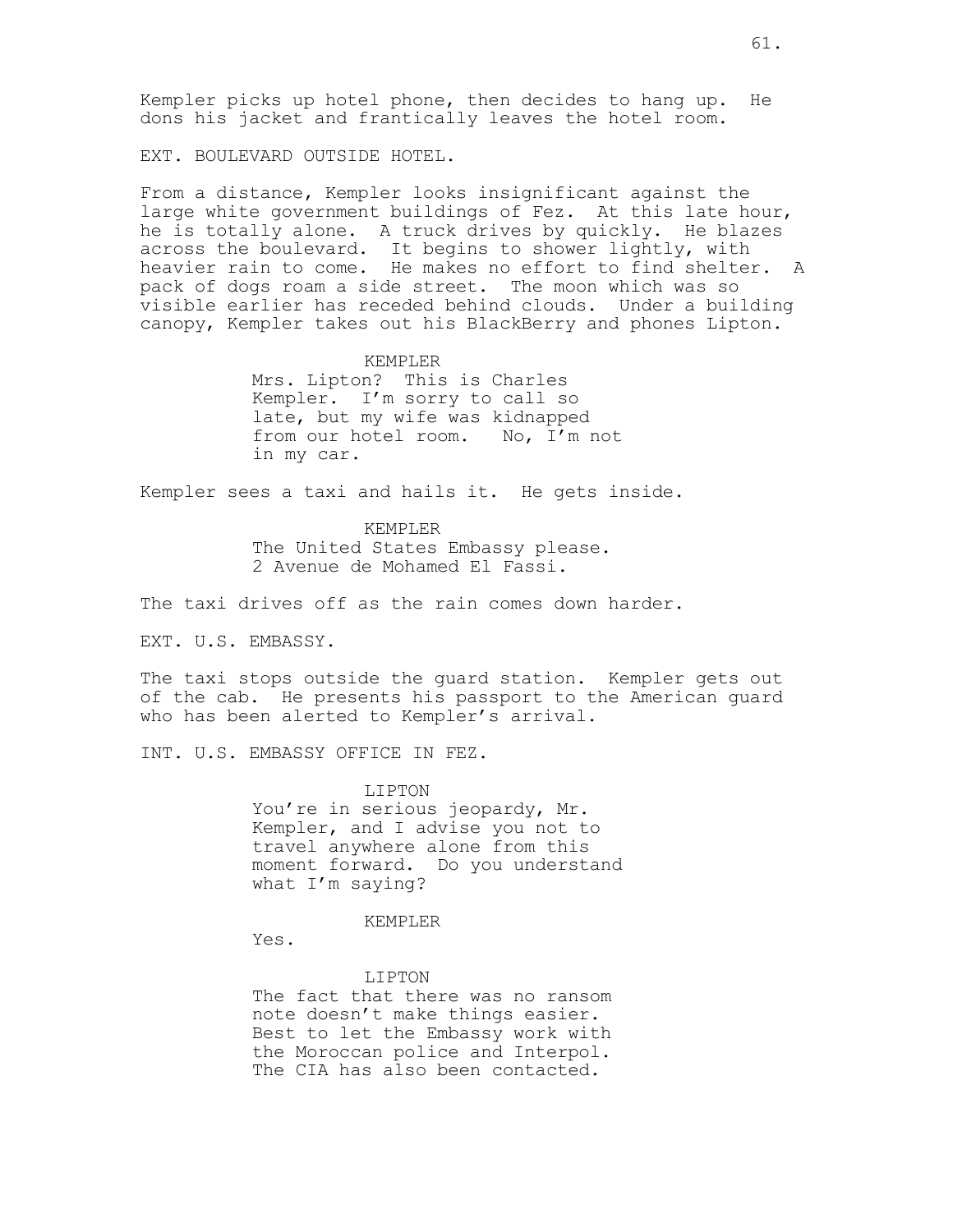KEMPLER

The CIA?

LIPTON These kidnaps are more prevalent in Algeria, but the pattern is common.

KEMPLER What am I supposed to do then?

LIPTON Act sane and trust the Embassy.

# KEMPLER

I had no trust before in the Embassy, why would I start now?

### LIPTON

You have no choice and we are your best hope. (Silence) The groups we're monitoring have spread Morocco's southern border. The groups are mostly involved in an ideological driven militancy, dominated by Mokhtar Amar, a mysterious figure reported killed or captured only to reappear again in Moroccan press reports.

#### KEMPLER

Mokhtar Amar. Great name.

## LIPTON

Your wife's bank is alerted and is working with us. Although some banks have in the past, Citigroup won't respond to ransom requests and they are experienced in these criminal situations. We do expect a ransom demand in the next 72 hours.

KEMPLER What makes you say that?

## LIPTON

Because the kidnappers had targeted you inside your hotel room and they had help from the hotel staff.

Her office phone rings. She picks it up and looks at Kempler.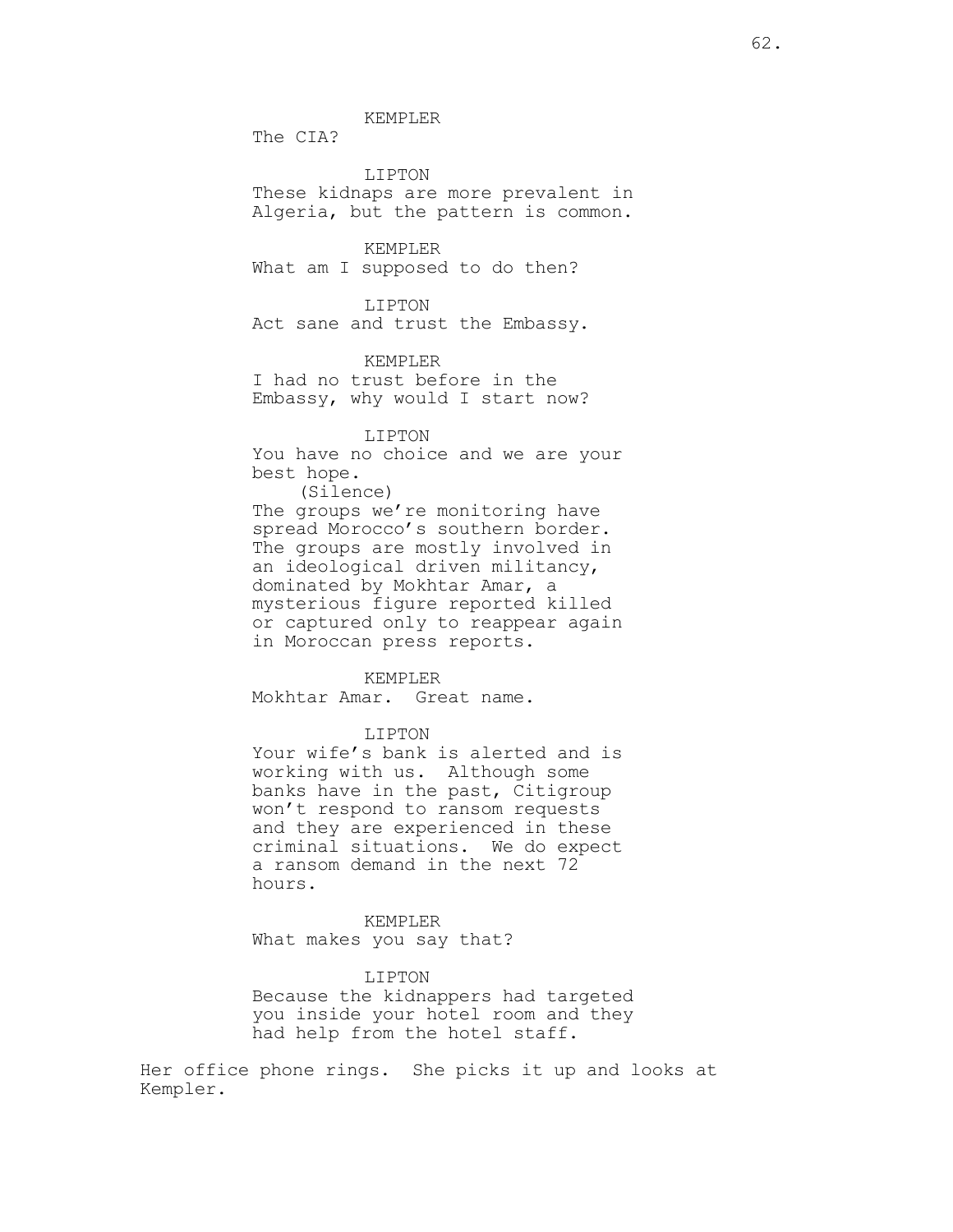LIPTON The police detective is here to talk to you. It's a good idea to have your conference inside this office, Mr. Kempler.

LIPTON

Fine.

She stands and leads him to the adjacent conference room where the Moroccan detective is waiting.

INT. EMBASSY CONFERENCE ROOM.

Kempler sits down. The detective is a reed thin man with a lit cigarette. Lipton leaves them temporarily.

> DETECTIVE Mr. Kempler, after the attack, where did you go last night?

KEMPLER Down the boulevard. Maybe for several blocks.

DETECTIVE How long were you unconscious?

KEMPLER About an hour.

DETECTIVE Did you see their faces?

KEMPLER No. They had masks.

DETECTIVE Did you fight with your wife before you were attacked?

## KEMPLER

No.

DETECTIVE Why did she come back to Morocco? Her bank thought she would be away for two weeks.

KEMPLER My wife and I had intended to vacation in Spain for a fortnight.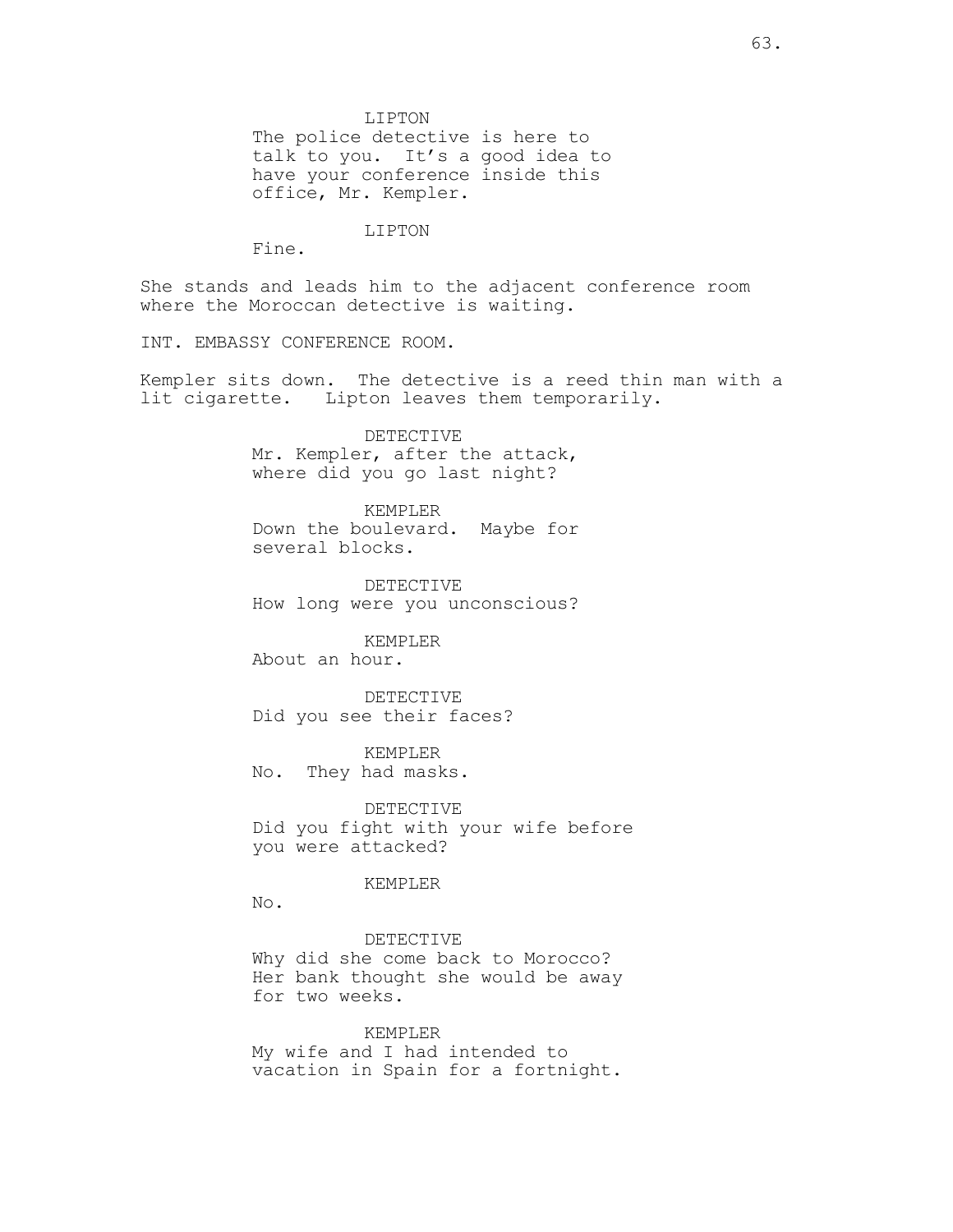DETECTIVE

Yes?

KEMPLER

I came back early because of turmoil with my new building construction. Abril surprised me by following me here.

DETECTIVE Isn't that poor judgment?

## KEMPLER

What is your point?

### DETECTIVE

We know who's responsible for the bombing of your building and we're trying to connect this to your wife. You've hired many illegals and that has complicated the matter. You may be contacted by pretenders who claim to have your wife. And you may be contacted by the actual kidnappers. Either way, you must not negotiate with them, Mr. Kempler. Is that clear?

Lipton reenters the room.

## KEMPLER

Yes.

#### DETECTIVE

Al Jazeera is prominent in our world and will televise the news soon. Please don't give an interview with Al Jazeera's news team.

#### LIPTON

He's right.

#### DETECTIVE

Let me be honest, Mr. Kempler. You wife may be dead and you have to brace yourself for any outcome. You told your Embassy that her cell phone is gone.

#### KEMPLER

That's right.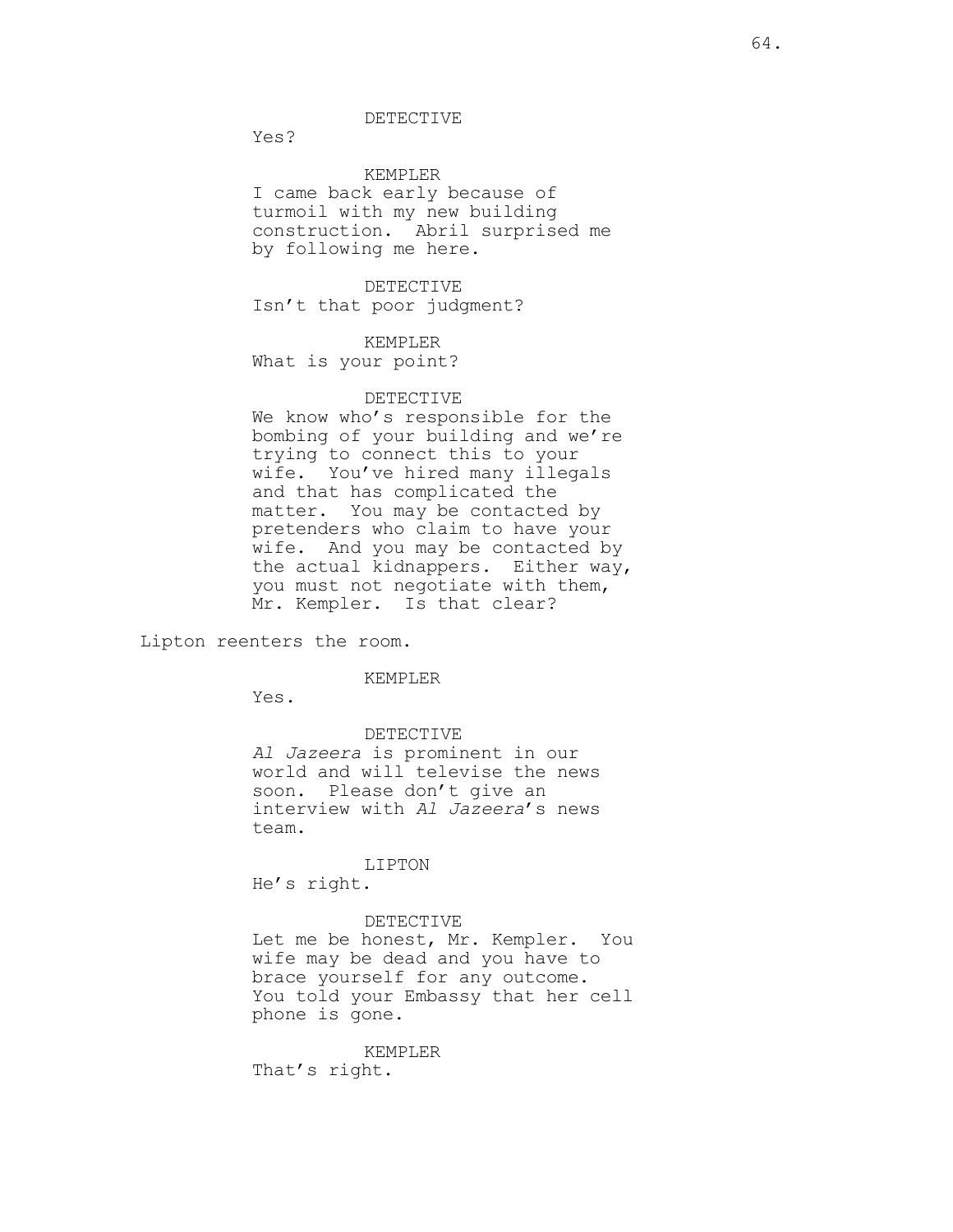DETECTIVE Here's my card, Mr. Kempler. I wish to talk to you on a daily basis.

Kempler accepts the card and gives the detective his architect's card.

> KEMPLER My cell phone's on the card.

The detective stands and tucks in his shirt.

DETECTIVE After September 11, the world has changed forever, my friend. It's as if we're back in the middle ages. And we all must suffer for it.

The detective exits and Lipton sits down.

LIPTON The hotel staff report no unusual sightings, but a chambermaid did tell us that you were fighting with your wife.

KEMPLER

What?

LIPTON It really doesn't factor into what we are wrestling with at the moment, but the local police assume that you're in a troubled marriage.

#### KEMPLER

What the hell does this have to do with the kidnapping?

# LIPTON

Well, the Moroccans had heard you wanted to kill your wife. The police haven't eliminated that possibility.

Kempler reacts silently.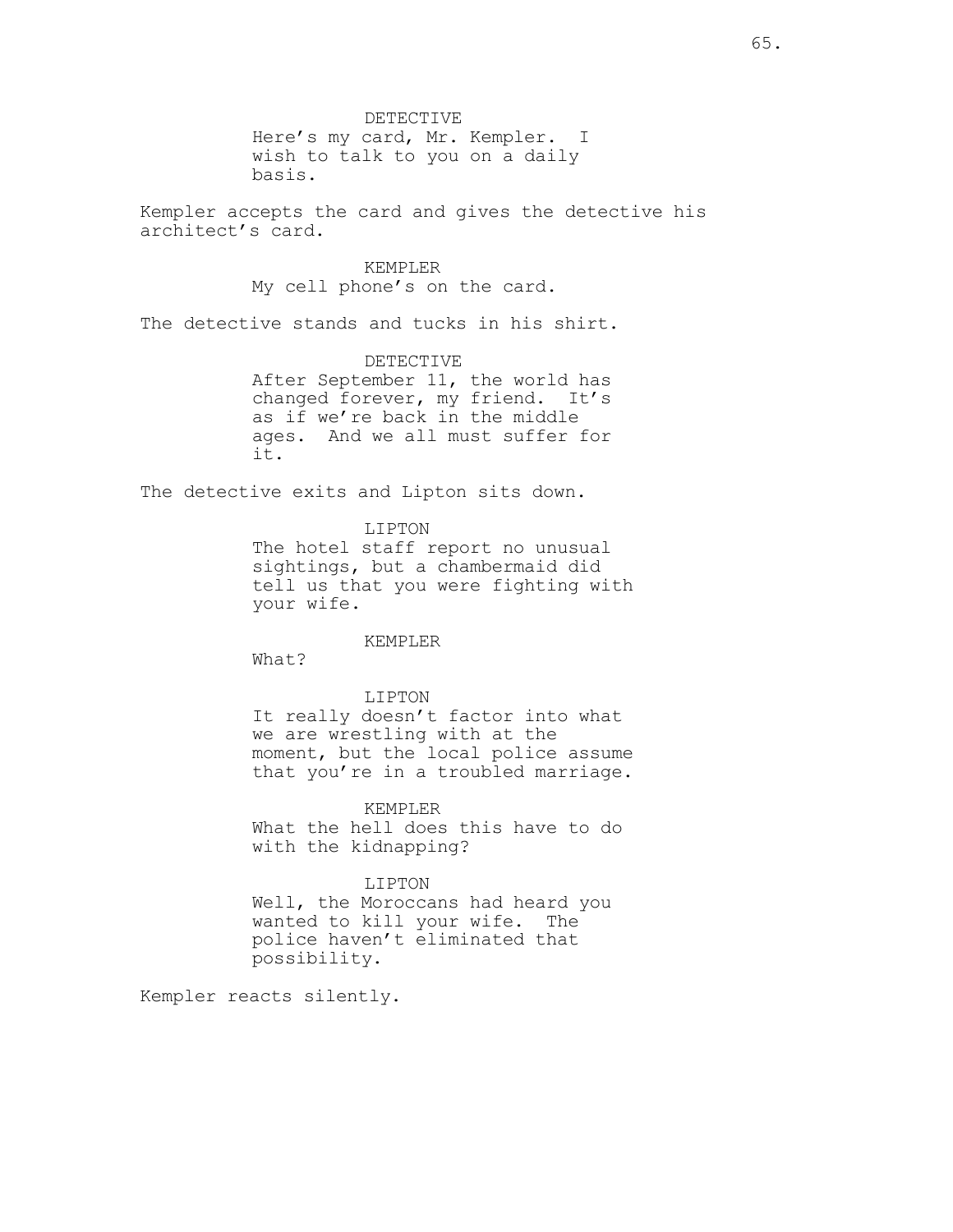LIPTON

So the sooner a ransom note surfaces, the better it will be in trying to save her life and to prevent any harm to you.

EXT. EMBASSY BUILDING.

Kempler leaves the building and a cab driver is waiting for him.

> KEMPLER Crown Palace Hotel.

Kempler gets into the taxi.

EXT. FEZ ROADS.

Kempler looks at the window and is processing all that has happened. More powerful images of the city filter through: street vendors, cloaked pedestrians, bicyclists, gangs of children, goats, wheel barrows, crooked alleys, poverty and affluence enmeshed.

EXT. CROWN PALACE HOTEL.

Kempler exits cab and enters the hotel. He is met by Colonel Safir from the jail.

> COLONEL Mr. Kempler . . .

> > KEMPLER

What?

COLONEL I must talk to you.

Kempler doesn't know how to respond. He keeps walking forward and the Colonel follows him into the lobby.

> COLONEL You need my help.

#### KEMPLER

Do I?

COLONEL I have police friends and this kidnapping is not like others in my country.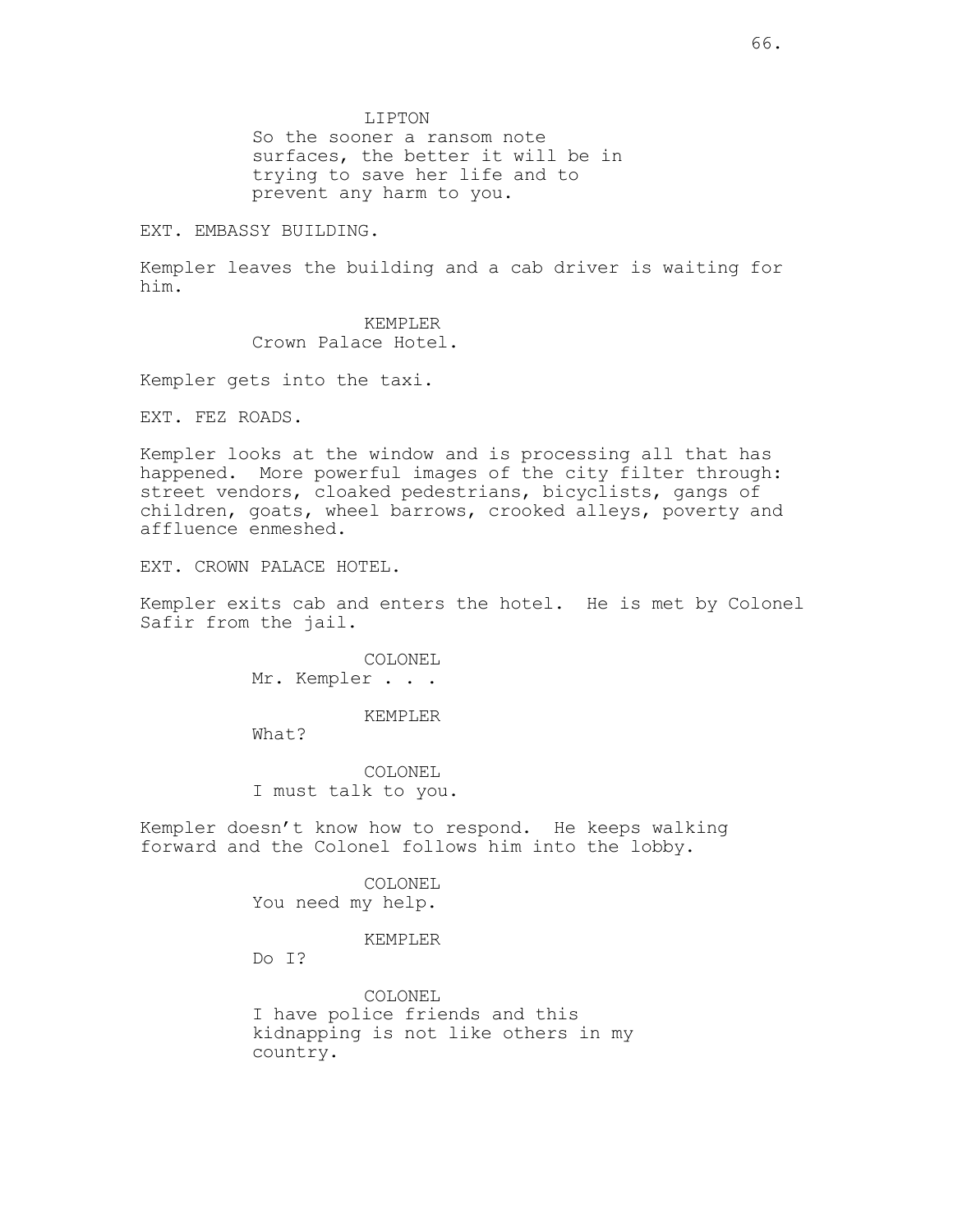KEMPLER

What the hell are you saying?

### COLONEL

You have work to do, Mr. Kempler, because the police will not solve this case. And the bank will not take any risks to help your wife either.

KEMPLER Then what are you saying?

### COLONEL

Let me investigate if you will be able to trust me. I know the underbelly of this city and the militants plotting at your expense. The police won't crack the through the wall. Your Embassy won't be any better at it. And soon they will all suspect you had more to do with your wife's disappearance.

KEMPLER You're a jailer.

### COLONEL

Yes, I am not Sherlock Holmes. But I know more than you think. And you have less than 24 hours to save your wife. The group who took her will enjoy ruining you far beyond the building that fell. This is their sense of violence. They don't want money. It is so plain to see, Mr. Kempler.

> (reaches for Kempler's arm)

Come with me. I will show you what I know and maybe together we will get lucky.

KEMPLER Why are you doing this?

COLONEL Because I don't wish your wife die a young death.

#### KEMPLER

I don't believe you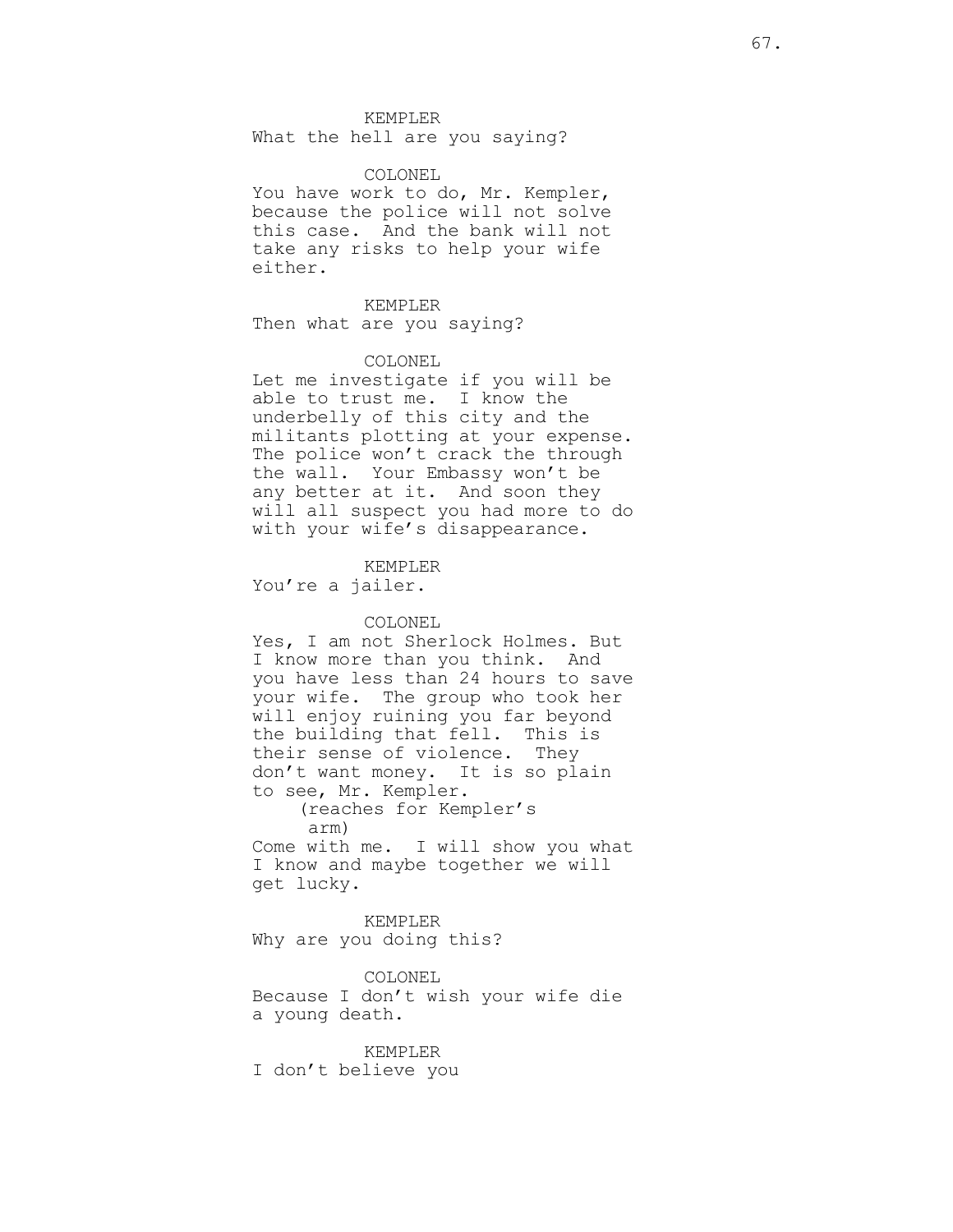COLONEL You have no choice. My car is outside. Mr. Kempler, look at my face . . .

Kempler studies the Colonel's features.

KEMPLER How do I know you won't finish

their scheme?

COLONEL

What . . . and kill you my pistol? I'm not a shadow. I am a man of quality. I hold a position. I'll take you to my home and then you judge for yourself. It's on the way to where we have to end up. Come, meet my wife.

Kempler follows the Colonel out of the hotel.

EXT. HOTEL PARKING LOT.

Kempler and the Colonel get into the Colonel's jeep. The jeep starts right up and off they go.

> COLONEL If you get cold, I can put up the top.

EXT. FEZ ROADS.

The jeep snakes through a winding road. We hear the dialogue from a distance.

> COLONEL The group responsible for your wife's disappearance is clever. They hold jobs in the city and many of the members pretend to be ordinary. A few are in my jail and they work under me. That's right. I should murder them, but it is better to know what goes underground, Mr. Kempler. Terrorism is destroying the world I inhabit.

EXT. COLONEL'S HOUSE.

The jeep stops. The men get out. The Colonel opens the front door for Kempler.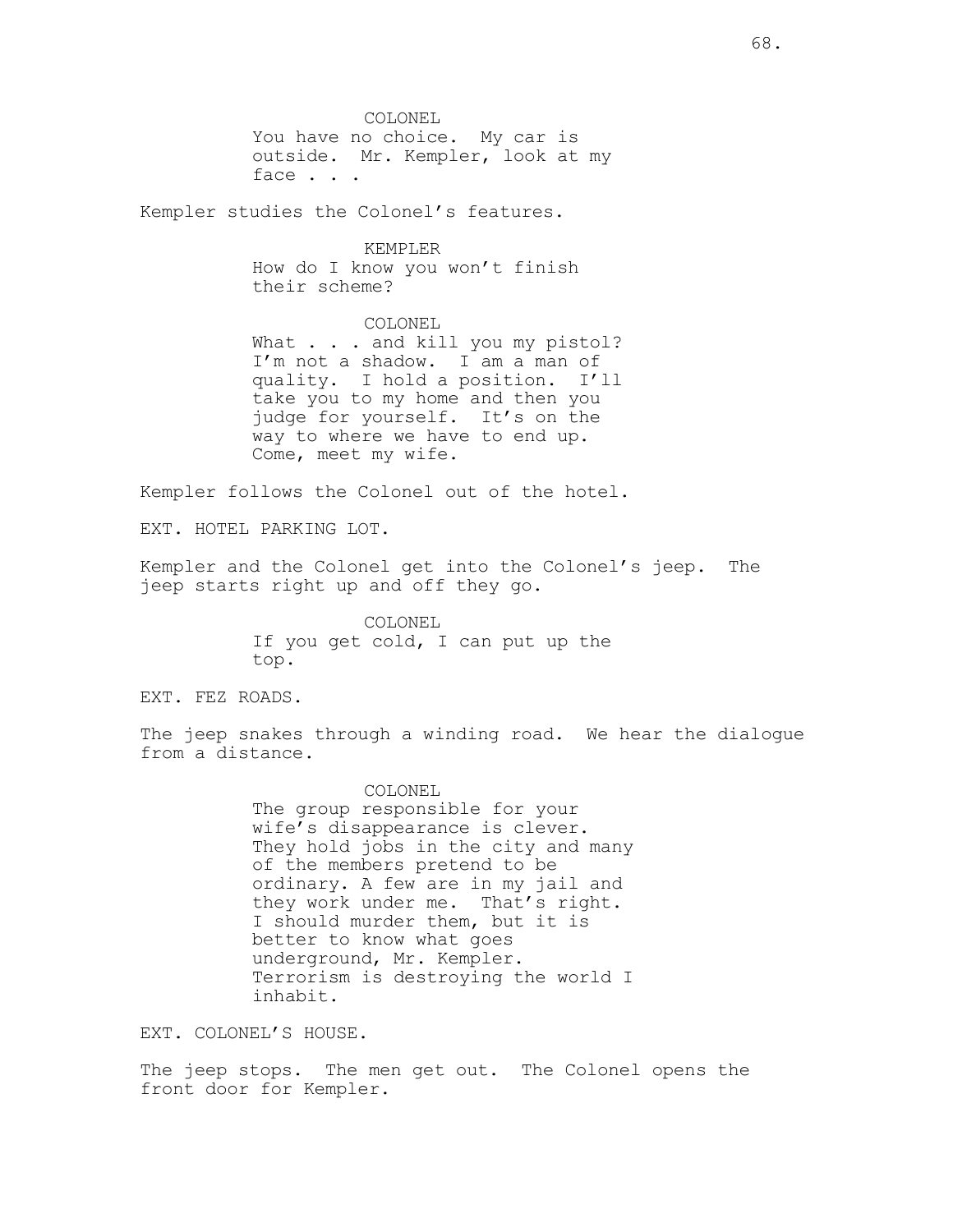COLONEL My wife is home. She will make you a meal and tea.

Kempler leaves the jeep and tries to find his composure in the midst of the Colonel's family. The Colonel's wife and teenage son are in the living room.

> COLONEL'S WIFE Maljadeed? (What's this?)

COLONEL Lahda men fadlek. (One moment please).

Kempler manages a half smile and says the one sentence he knows in Arabic.

> KEMPLER Al maghrib baladun jameel. (Morocco is a wonderful country.)

COLONEL'S WIFE You are American.

The son laughs quietly and Colonel gestures to the boy.

COLONEL'S SON Hada shay'un jameel. (Oh, that's good.)

The Colonel takes Kempler into the Colonel's home office.

COLONEL I have news that is unpleasant. Your wife's supervisor from the bank is not honorable. Do you know what I mean? Etienne Vitreux has dealings with all sorts of people in my country and he wants things from your wife.

KEMPLER Why are you telling me this?

COLONEL Because he's tied to this crime.

KEMPLER How do you know?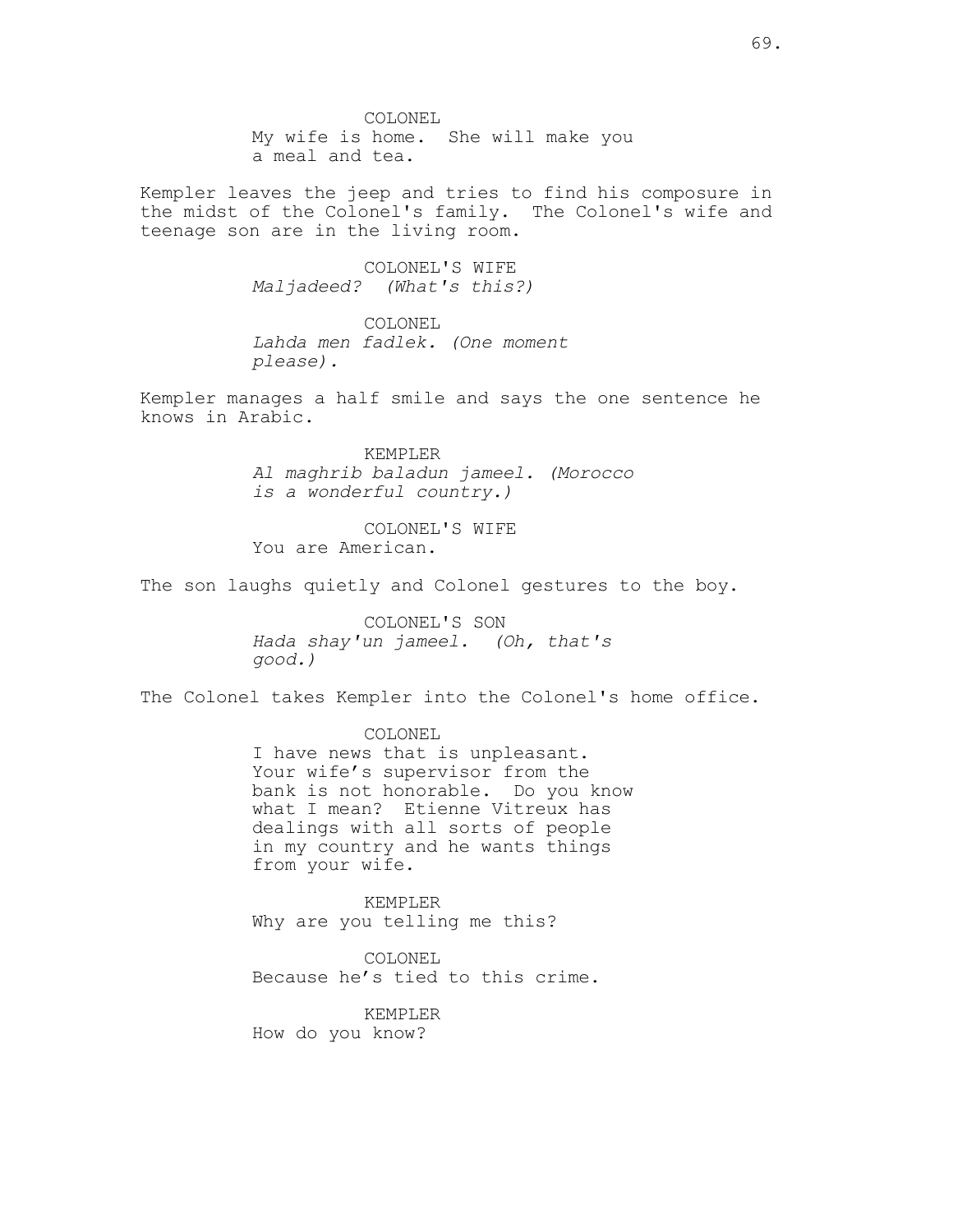COLONEL It's my feeling and Vitreux has told me of his passion for Mrs. Kempler.

KEMPLER You're saying he kidnapped her?

# COLONEL

No, but he encouraged others to make this happen. Any maybe there is no direct link back to him. I say this because his name might surface and you should not be surprised. And you must confront Vitreux soon. There is more to this, Mr. Kempler. The group who is holding your wife hides within Fez and I can barter. We cannot fight them. You come with me if you wish to help. I have a stronger hand to play if you join me. The men want to see you beg. And money will sweeten the visit.

#### KEMPLER

How the hell can I trust you?

#### COLONEL

I don't know. Again, the police will not find her. Think it over now please. We must drive to several locations right away.

Kempler is silent. The Colonel places a hand on Kempler's shoulder.

#### COLONEL

I don't want to see your wife dead, please.

Kempler acquiesces and the Colonel keeps his hand on Kempler.

COLONEL Good. We first go to a very old mosque and I will protect you.

EXT. COLONEL'S HOUSE.

The two men leave the house and hop into the jeep. They drive into the heart of the city.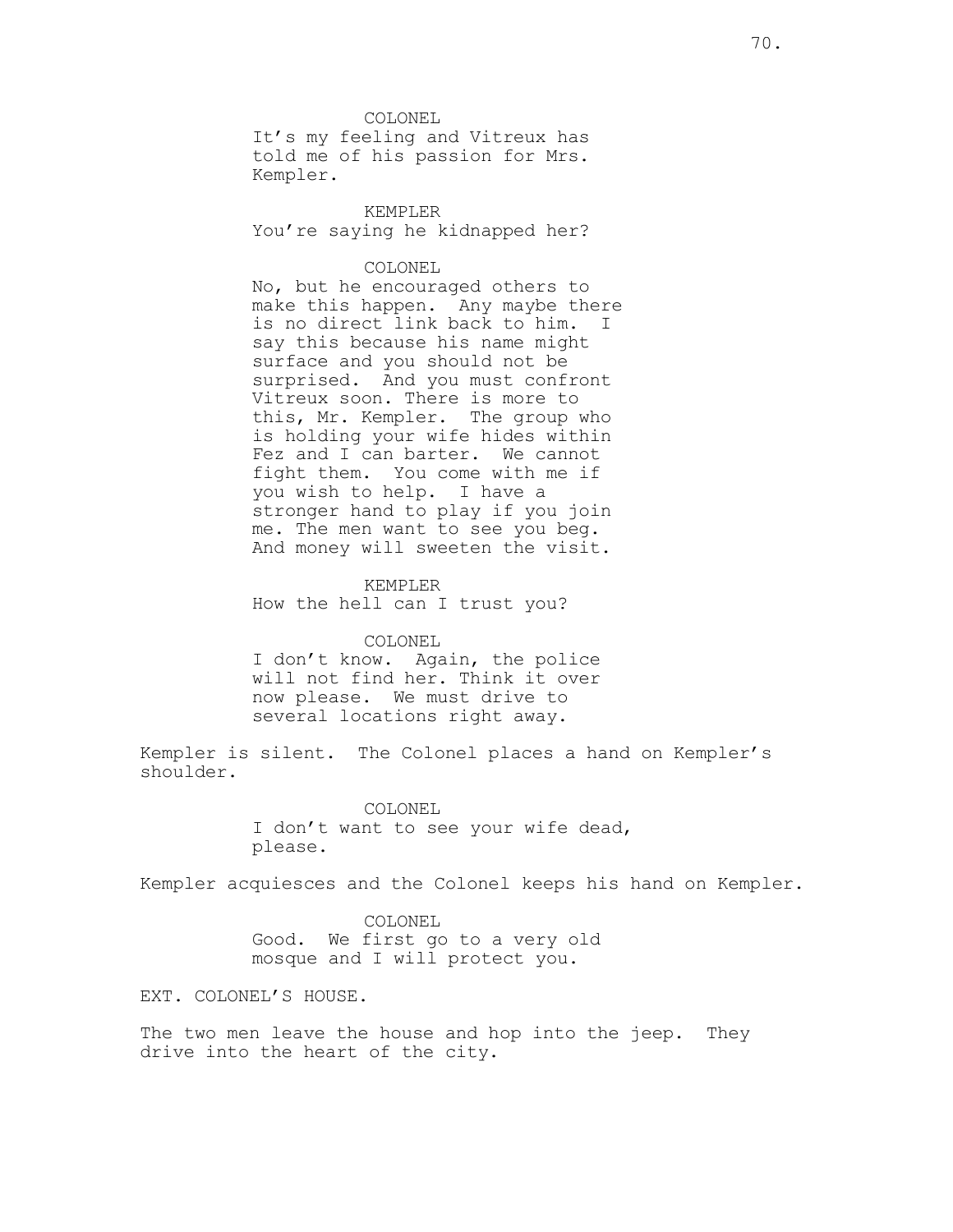INT. CONCRETE BUNKER.

The room is tight, empty and cold. Mrs. Kempler is tied to a wood chair. An exposed electric light bulb affords the only illumination. A young boy enters and brings her something to drink. He also places a moist towel on her head. He seems sympathetic to her. He sits on the floor by her side and there is nothing but silence.

## EXT. MOSQUE IN THE MEDIA.

The Colonel parks his car a block away from a very worn and decrepit mosque. The minaret is tilted and several stone blocks are missing. The Colonel locks his gun inside the jeep's glove compartment.

## COLONEL Take off your necktie, Mr. Kempler.

Kempler removes his tie and hands it to the Colonel. The Colonel pockets the tie inside his thin uniform jacket. They walk from the jeep to the mosque. The Colonel gestures to two men outside the mosque. Everyone is nonchalant. The Colonel removes his shoes and points to Kempler's shoes. Kempler removes his shoes. The Colonel gestures to Kempler where to store the shoes - a long wooden shelf outside the mosque. They enter the mosque.

Men are kneeling. The ceiling is high. Kempler's anxiety is palpable. A few men inside take notice of Kempler. The Colonel taps Kempler and he shows Kempler that they both must kneel. Both kneel. The Colonel drops his head to the carpet. Kempler can only make half an effort to drop his head.

One of the clerics walks the perimeter of the mosque's interior. He zeroes in on the Colonel and Kempler. Within moments the cleric is standing over them. The Colonel notices the intrusion, expects the cleric, and he rises to his feet. Kempler follows.

> CLERIC Ta'ala ma'ee! (Come with me!)

The Colonel accepts the invitation. They proceed into an adjacent room and pass a few more men. The cleric knocks on a wood door.

> CLERIC Abhatu 'an Ahmed. (I'm looking for Ahmed).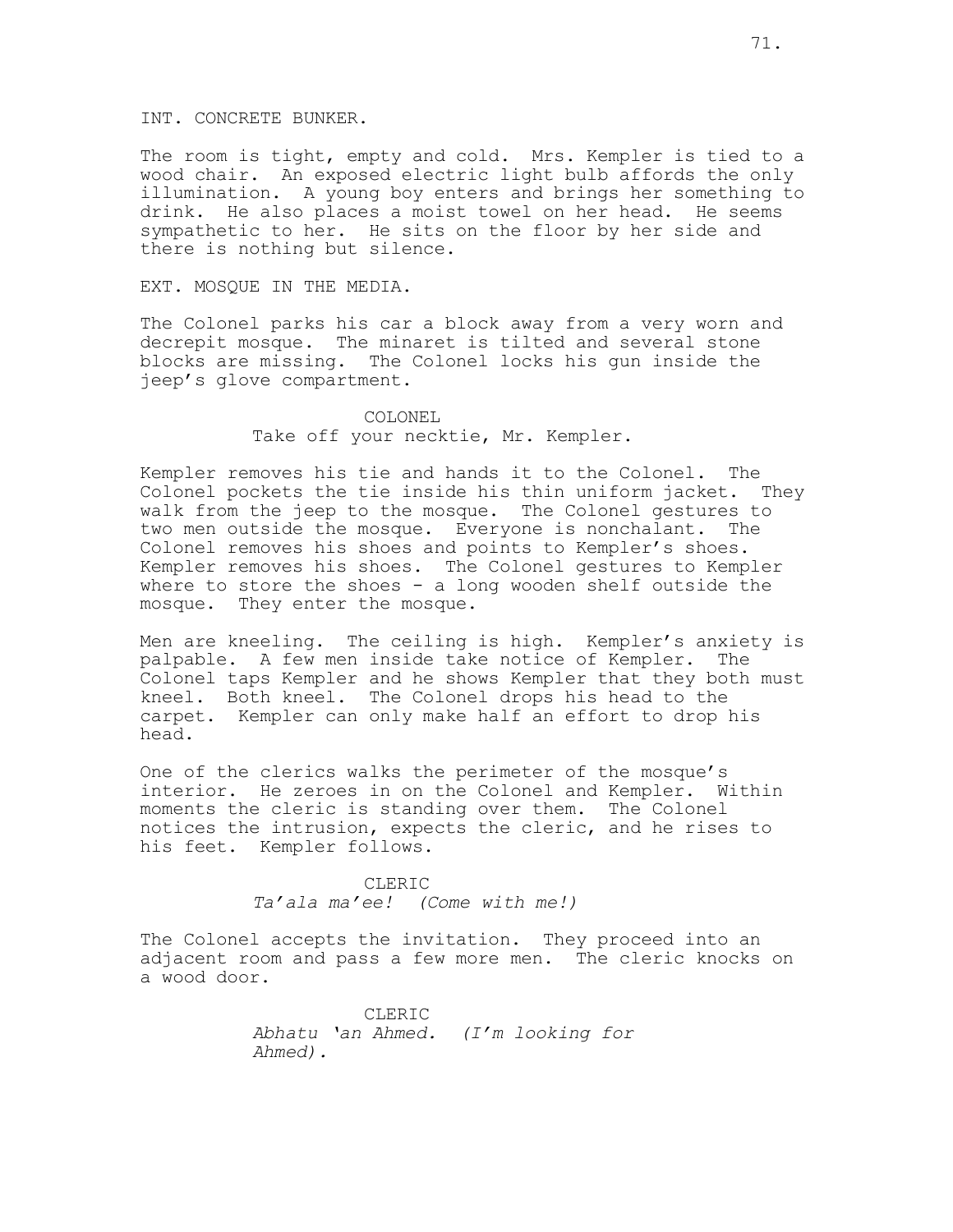then Kempler. The Cleric follows them. COLONEL Ayna ajedu Maghreb? (Where is the Maghreb? CLERIC La afham! (I don't understand) COLONEL He will pay. This is the husband, Mr. Kempler. CLERIC Motasharefon, Mr. Kempler. (Nice to meet you). COLONEL. Where is his wife? CLERIC La Adri! (I have no idea!) COLONEL Is she alive? CLERIC Yes, of course. COLONEL Here? Cleric shakes his head and sits at a wood table. He opens up a ledger book. He dashes off a note to give to the Colonel. The Colonel reads it. COLONEL Shokran. (Thank you). The Cleric frowns. He doesn't want to be thanked and he addresses Kempler. CLERIC Very lucky man. Yes. A few men enter the chamber. They have pistols. They check the Colonel and Kempler for weapons. CLERIC Your wife is outside Fez in a home. I promise no bad will happen. (MORE)

The door opens. The Colonel is expected to enter first and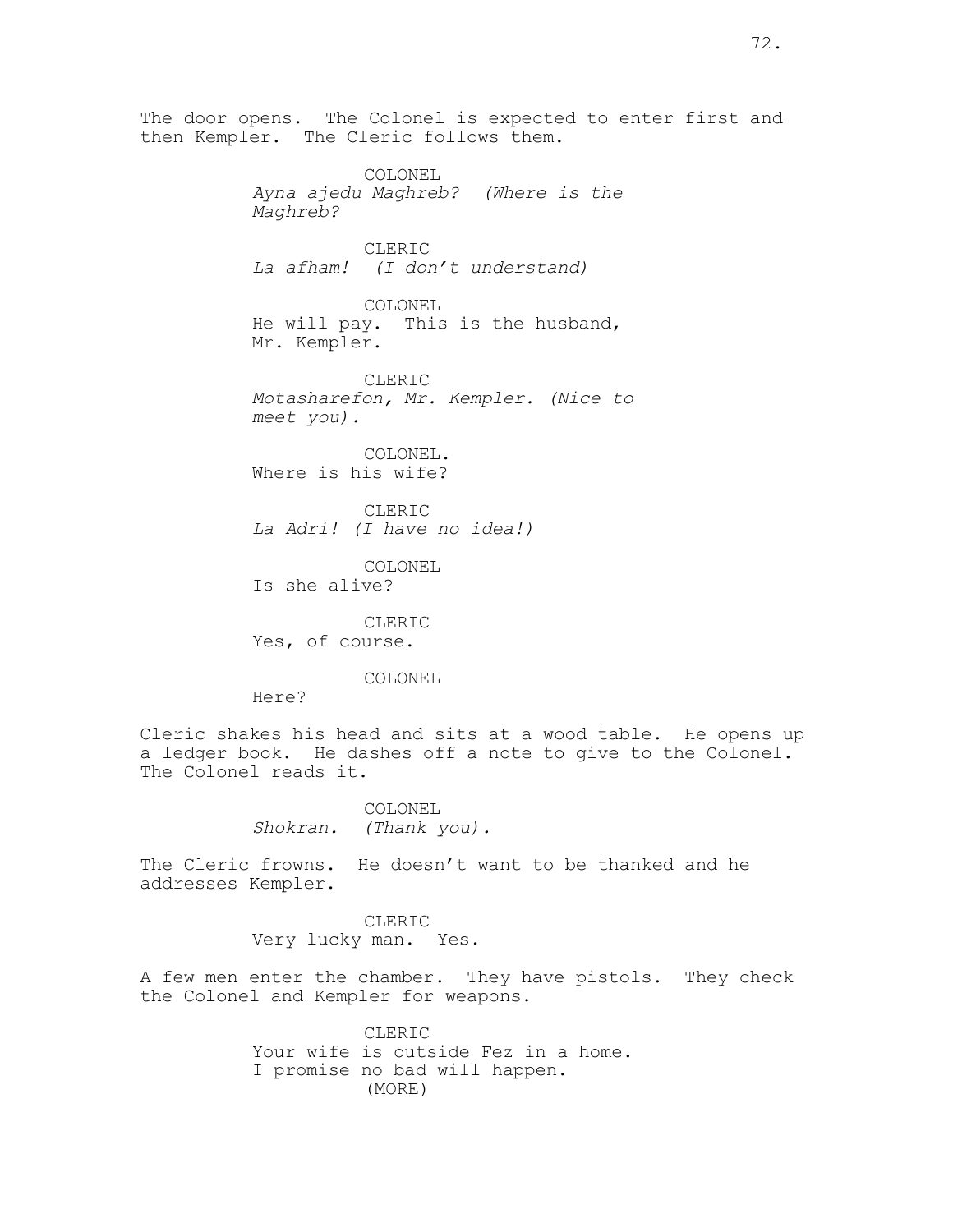You bring half a million dollars and you tell the bank half a million dollars. I will get the group to accept the money. The money is small, but it will pay for the children's school. If you bring the police, she will die. Help the children, help your wife. The bank will believe you because Colonel Shafir is here as your witness. He is honest and he not part of this trade. When you get her back tonight, you go back to America. You didn't learn your lesson before and this must scare you. Islam knows mercy, Mr. Kempler. You must take that home with you. What do you say? CLERIC (cont'd)

KEMPLER

I'll get the money.

CLERIC

Good.

KEMPLER What time?

CLERIC I am here all day and all night.

## KEMPLER

Okay.

CLERIC This is your first mosque.

### KEMPLER

Yes.

CLERIC And you are an architect.

## KEMPLER

Yes.

CLERIC Then today you have the eyes of a child. I saw you kneeling with Colonel Shafir. It is always good to kneel. And you are sincere.

The two men with guns leave.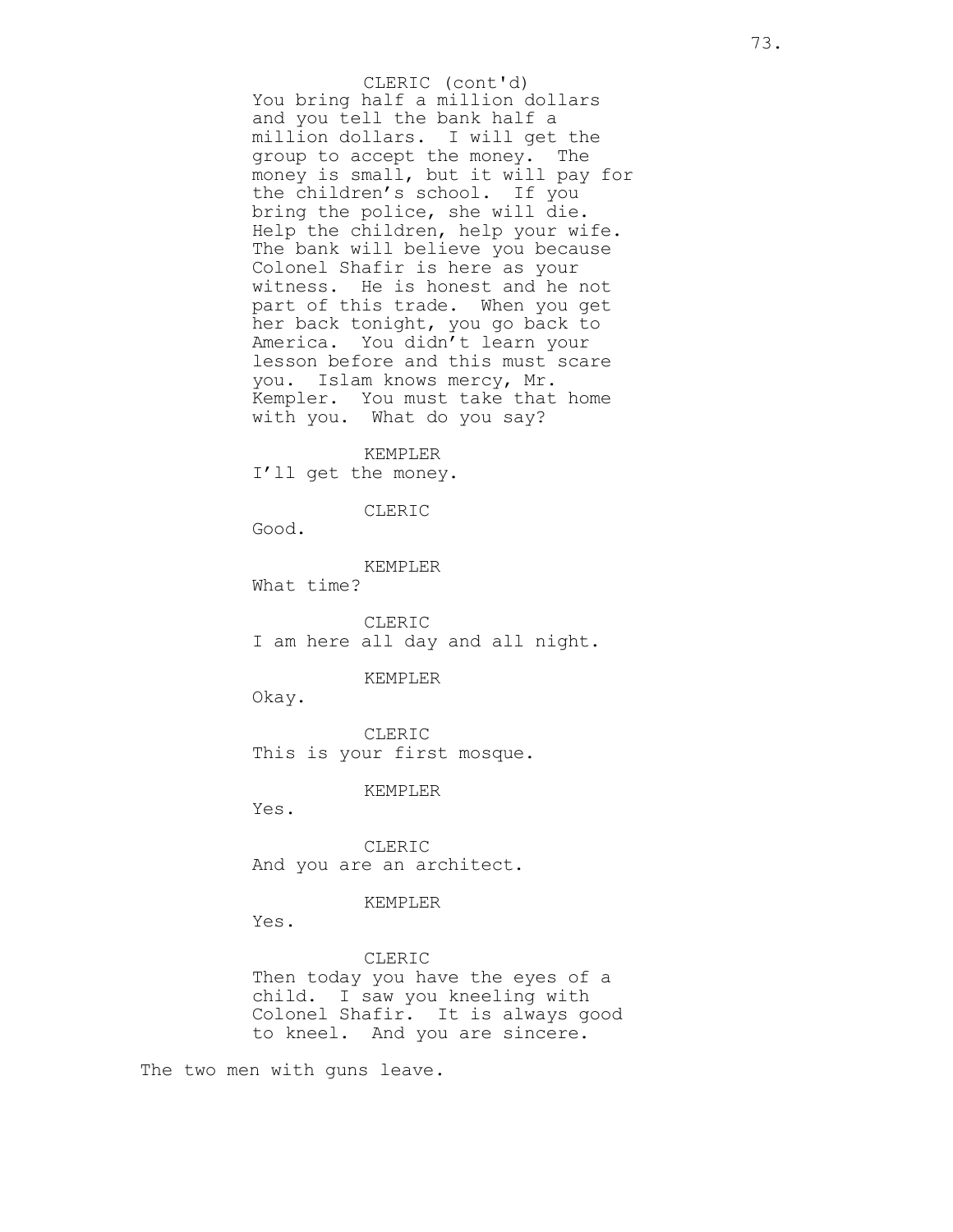#### CLERIC

Osama bin Laden kneels, Mr. Kempler, but I do not believe him. I am a heretic who has earned the love of Mohamed. I have terrorists and killers, young men who cry to me. They confess everything over time. I must kiss them and I must embrace them. These men have no secrets. They want to see paradise. And paradise is an Arabesque. This is no beginning and each pattern goes on forever. Paradise begins on earth. Colonel Shafir, has a prison full of women. He must embrace them as well. Do you understand what you did wrong?

Kempler says nothing.

CLERIC I must go and so must you.

Cleric stands and exits.

KEMPLER Why is he doing this?

COLONEL Because he can.

KEMPLER What assurances are there to make this a safe trade?

COLONEL There are no assurances but I believe this can work.

KEMPLER And if they kill her after getting the money?

COLONEL They will also have to kill me.

KEMPLER How stupid do you think I am?

COLONEL I care deeply for your wife's life. More than I should. (silence) (MORE)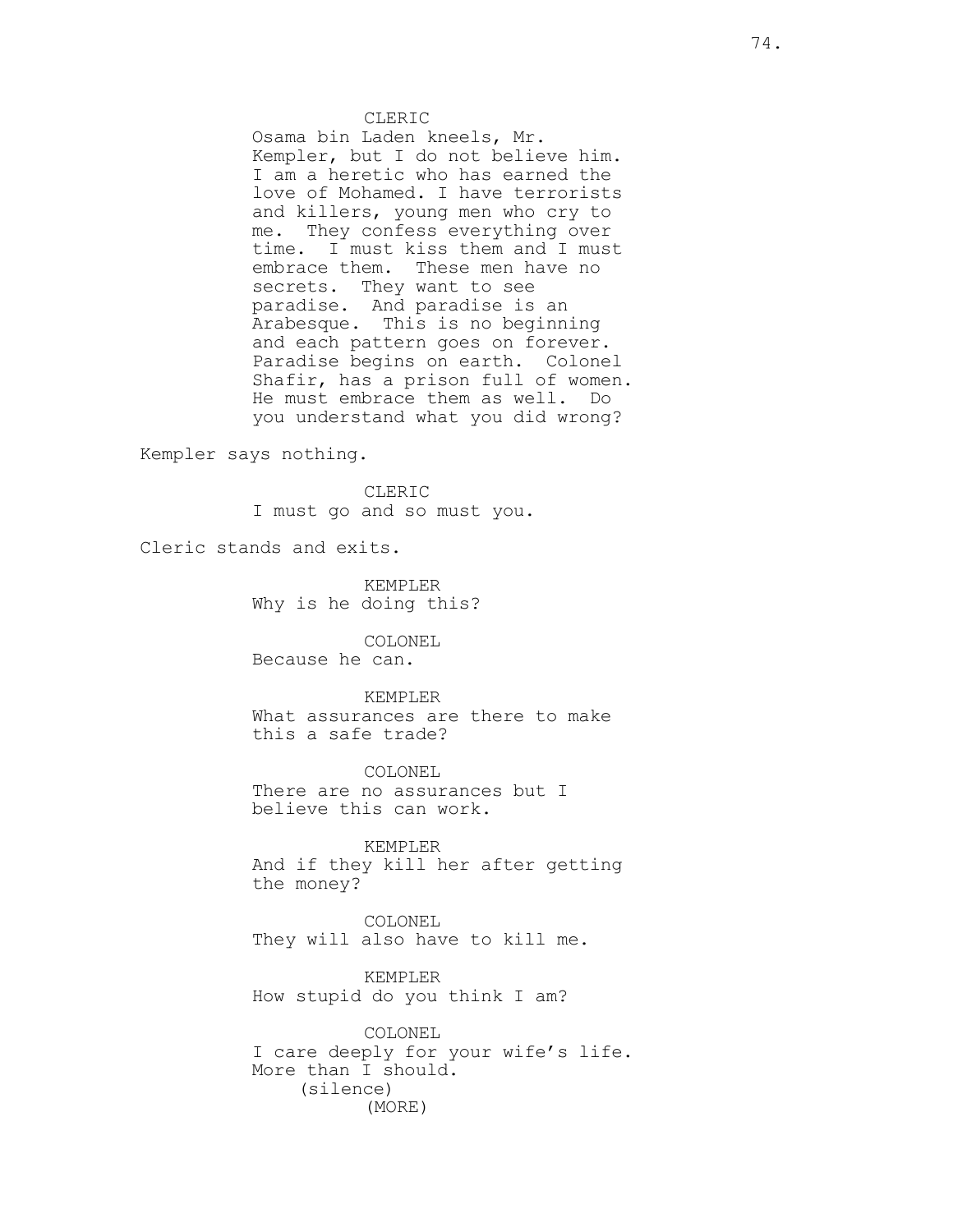Stop projecting things on me. I'm not your enemy. COLONEL (cont'd)

KEMPLER You're one of them. You're working with them.

## COLONEL

I am my own man. I gave your wife some sanctuary and I feel responsible for this danger.

KEMPLER Take me to the bank office. I need to talk to Vitreux. On route, I have to go to my office. Two streets before Citigroup.

The Colonel and Kempler leave the mosque and find their discarded shoes.

EXT. MOSQUE IN THE MEDIA.

They approach the jeep and drive away.

INT. CONCRETE BUNKER.

A mosque cleric under the age of forty enters and signals to the boy to stand. The boy does. Mrs. Kempler is dozing. The cleric approaches Mrs. Kempler and lifts her head with his hands. Her eyes open.

EXT. KEMPLER'S BUSINESS OFFICE IN FEZ.

Kempler gets out of jeep and enters his office.

INT. KEMPLER'S OFFICE.

Kempler has a secreted wall safe and opens it. There is a pile of cash and he piles the money into an attache. He rushes back to the Colonel's jeep.

EXT. CITIGROUP BANK HEADQUARTERS.

The Colonel's jeep goes into the bank garage.

INT. CITIGROUP GARAGE.

The two men walk to the garage elevator. The Colonel gives Kempler his pistol. Kempler pockets the pistol and takes the attache with him.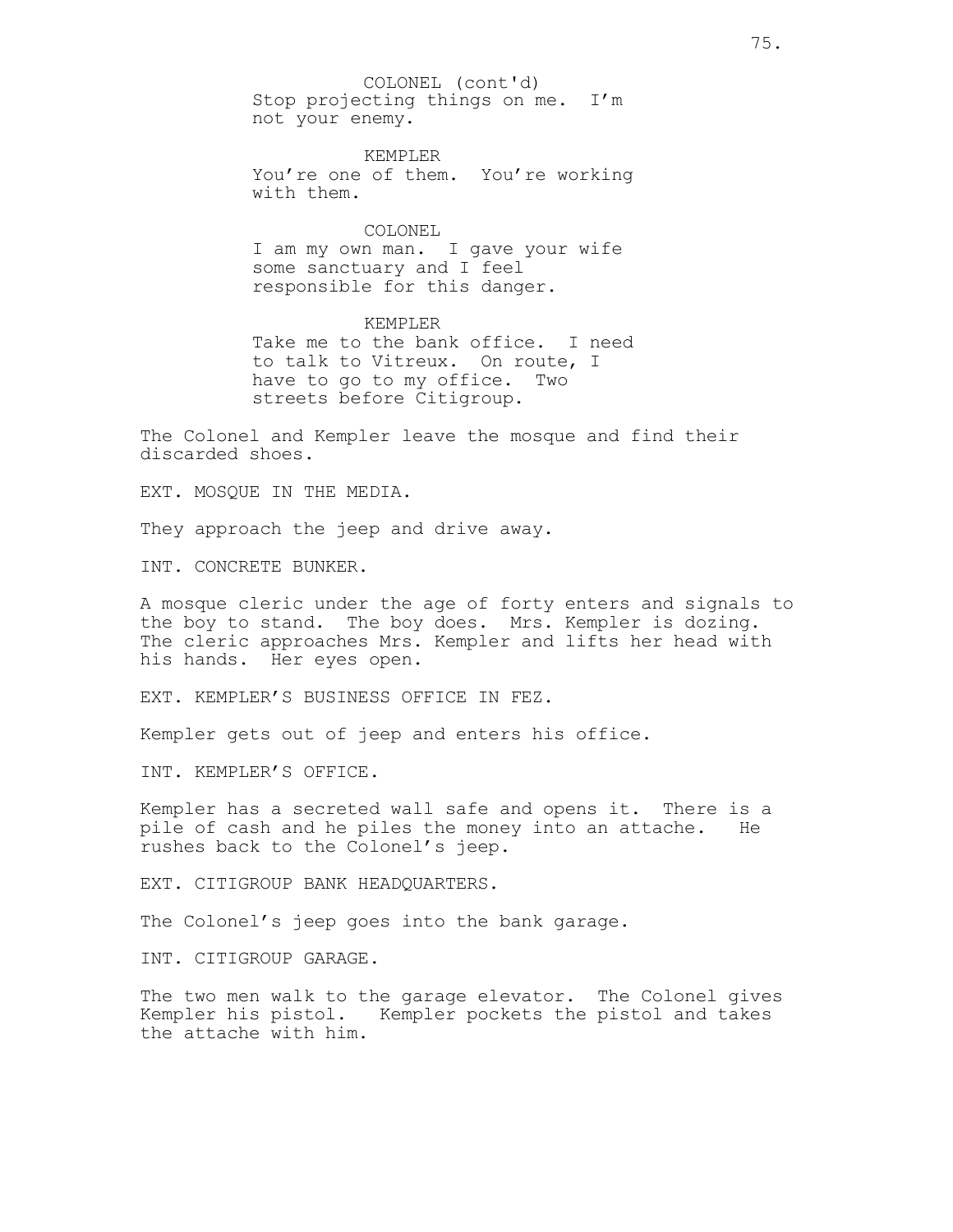COLONEL

I can stay down here. Go alone. If you're in trouble, I'll come up in fifteen minutes.

Kempler enters the elevator and gets off at Vitreux's floor.

INT. BANK HEADQUARTERS.

Elevator opens and Kempler exits. He approaches the floor's receptionist.

> KEMPLER I'm here to see Etienne Vitreux.

RECEPTIONIST Do you have an appointment?

KEMPLER It's urgent. He knows what it is about. Charles Kempler.

The receptionist communicates electronically with Vitreux's personal assistant. In a few moments, the receptionist returns to Kempler.

## RECEPTIONIST

Mr. Vitreux's not in.

Kempler barges through the lobby and forces his way past a locked door.

KEMPLER

Thank you.

Kempler finds Vitreux inside his office.

VITREUX

Charles?

KEMPLER We've located Abril.

VITREUX Superb news. Does the Embassy know?

#### KEMPLER

No.

VITREUX

What now?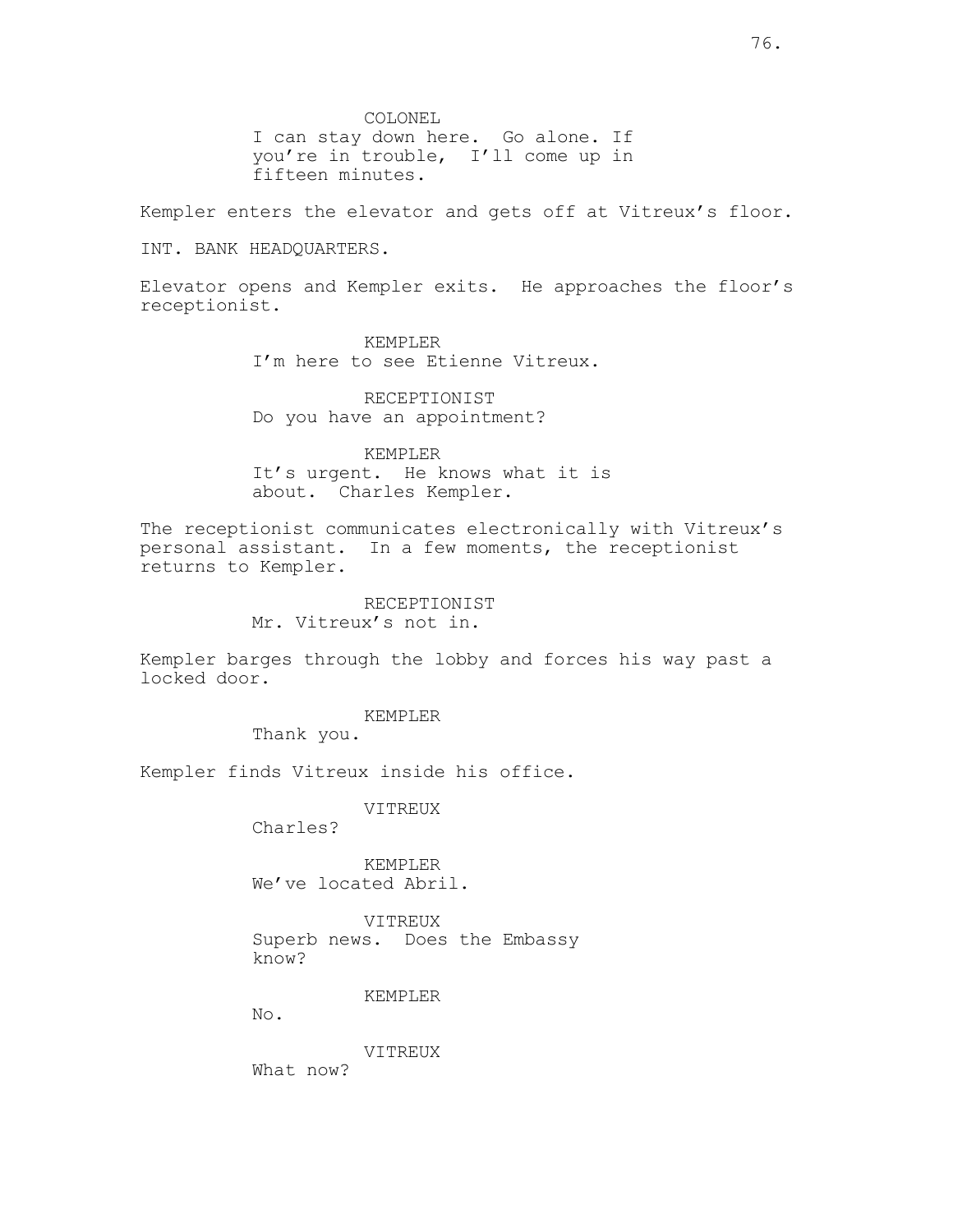KEMPLER

Money.

VITREUX

Ransom.

KEMPLER

Yes.

VITREUX From both of us?

KEMPLER Were you contacted?

VITREUX

My heart goes out to you. I would go mad. This is all unthinkable.

### KEMPLER

I need one million dollars by the end of the day. Half to come from your bank. Do you hear what I'm saying?

## VITREUX

Maghreb is playing you. Ransom doesn't guarantee the return of a loved one, Charles.

KEMPLER

Colonel Safir is brokering this.

# VITREUX

Safir?

KEMPLER

He's down in the garage waiting in his jeep.

VITREUX And what makes you think he's beyond reproach?

# KEMPLER

He would be risking a lot if he's part of Maghreb. He kept his word when my wife was released from prison.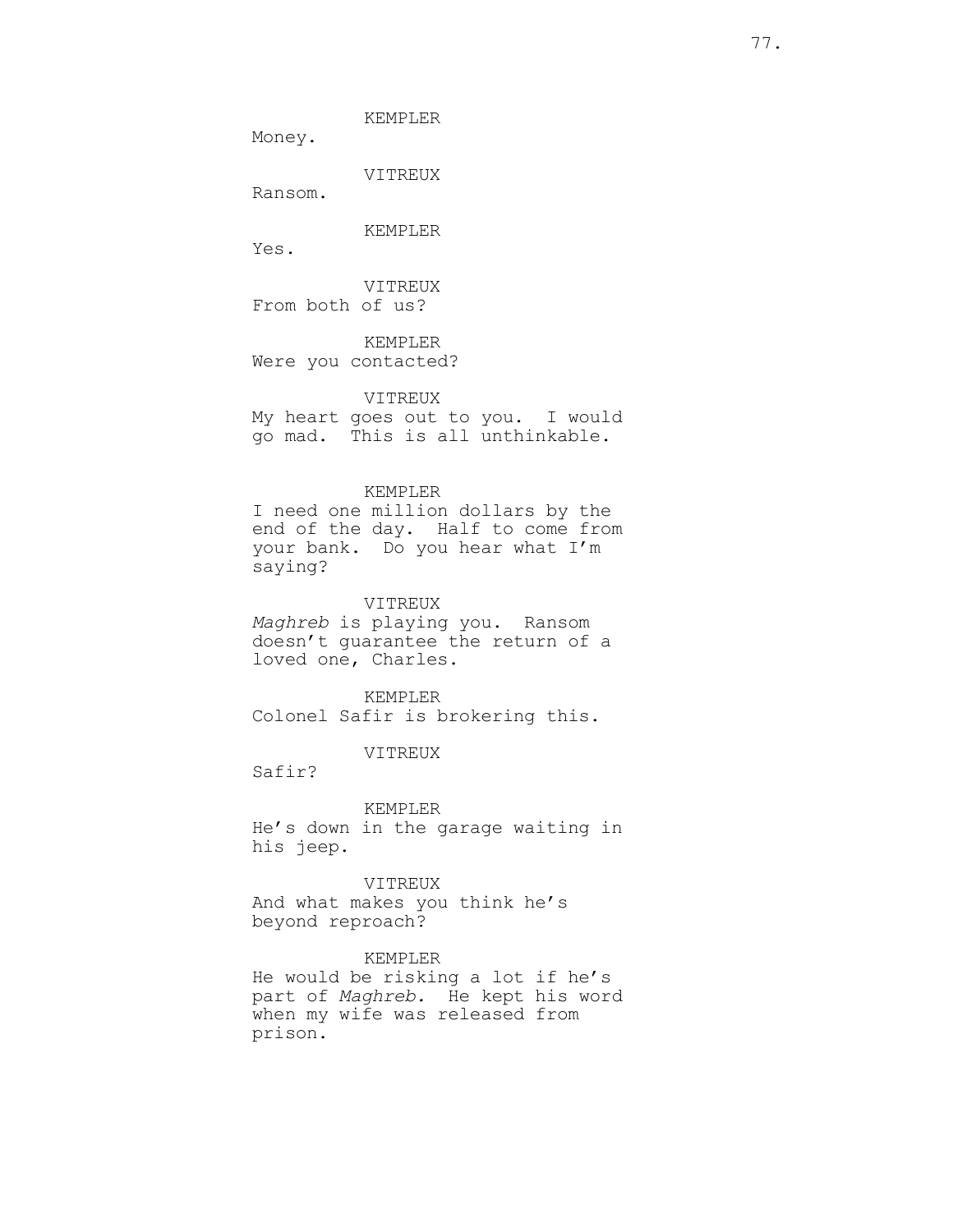VITREUX

If I were I would only trust the police detective's unit.

KEMPLER You know Safir. He knows you. Cut the bullshit.

VITREUX

How will you get your half million on the table?

# KEMPLER

I had wired money to me two weeks ago during Abril's arrest and I put the cash inside a safe. Look, I know the internal mechanisms. Citigroup has a discretionary fund for these matters, Vitreux. Abril told me so. You have to meet me halfway.

VITREUX

Why?

KEMPLER

I'm begging you.

## VITREUX

There's no longer any discretionary fund, Charles. There's a resolution to the UN Security Council banning ransoms to terrorist groups. I'll ask the board if we can arrange something, but we're hard pressed to resolve this by the end of the day.

KEMPLER

Pick up the goddamn phone now.

VITREUX

I'm on your side, Charles.

KEMPLER

Safir said you enabled the terrorists in grabbing my wife.

#### VITREUX

Because everyone on this executive floor is a terrorist . . .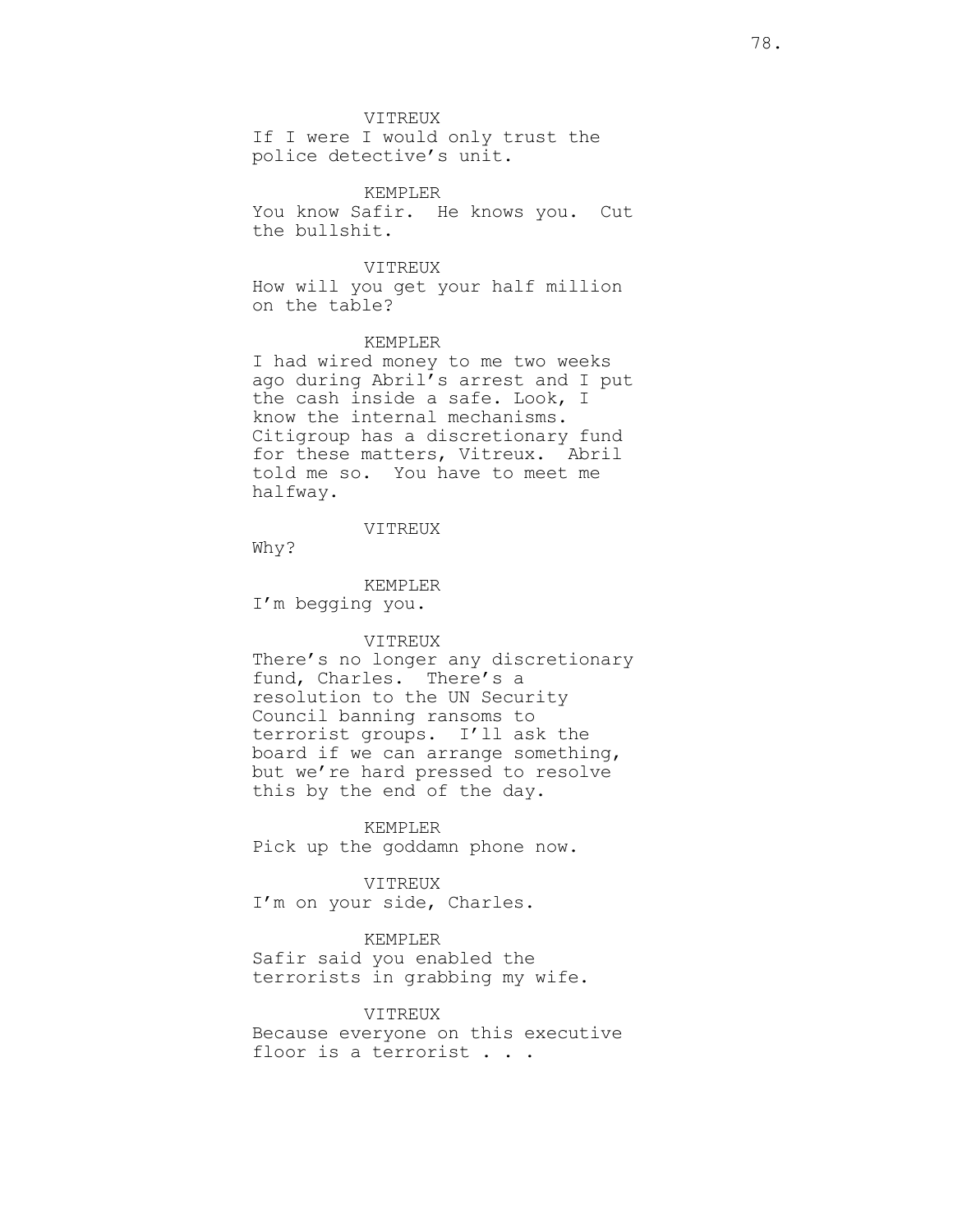KEMPLER If you won't pick up that phone, I'm going to drag your ass to Maghreb.

Kempler removes the Colonel's pistol.

VITREUX You really have lost your mind.

KEMPLER Maybe. I've nothing to lose anymore.

Kempler reaches for Vitreux's arm and grabs him.

KEMPLER I'm dragging your ass with me.

Kempler forces him out of his office.

INT. CONCRETE BUNKER.

The young cleric unties the rope which held Mrs. Kempler's hands. She is attentive to his actions. He forces a smile. She looks the other way.

INT. BANK HEADQUARTERS CORRIDOR.

Kempler holds the gun inside his jacket pocket. They walk at a brisk pace.

> VITREUX You know I cannot help you like this, Charles. Don't be a fool.

INT. BANK ELEVATOR.

Kempler and Vitreux are alone in the elevator.

INT. BANK GARAGE.

The elevator opens and Kempler leads Vitreux to the Colonel's jeep. The Colonel, smoking, is sitting inside.

> VITREUX Safir, you've filled his head with nonsense. And now you have the nerve to collect cash from all of us?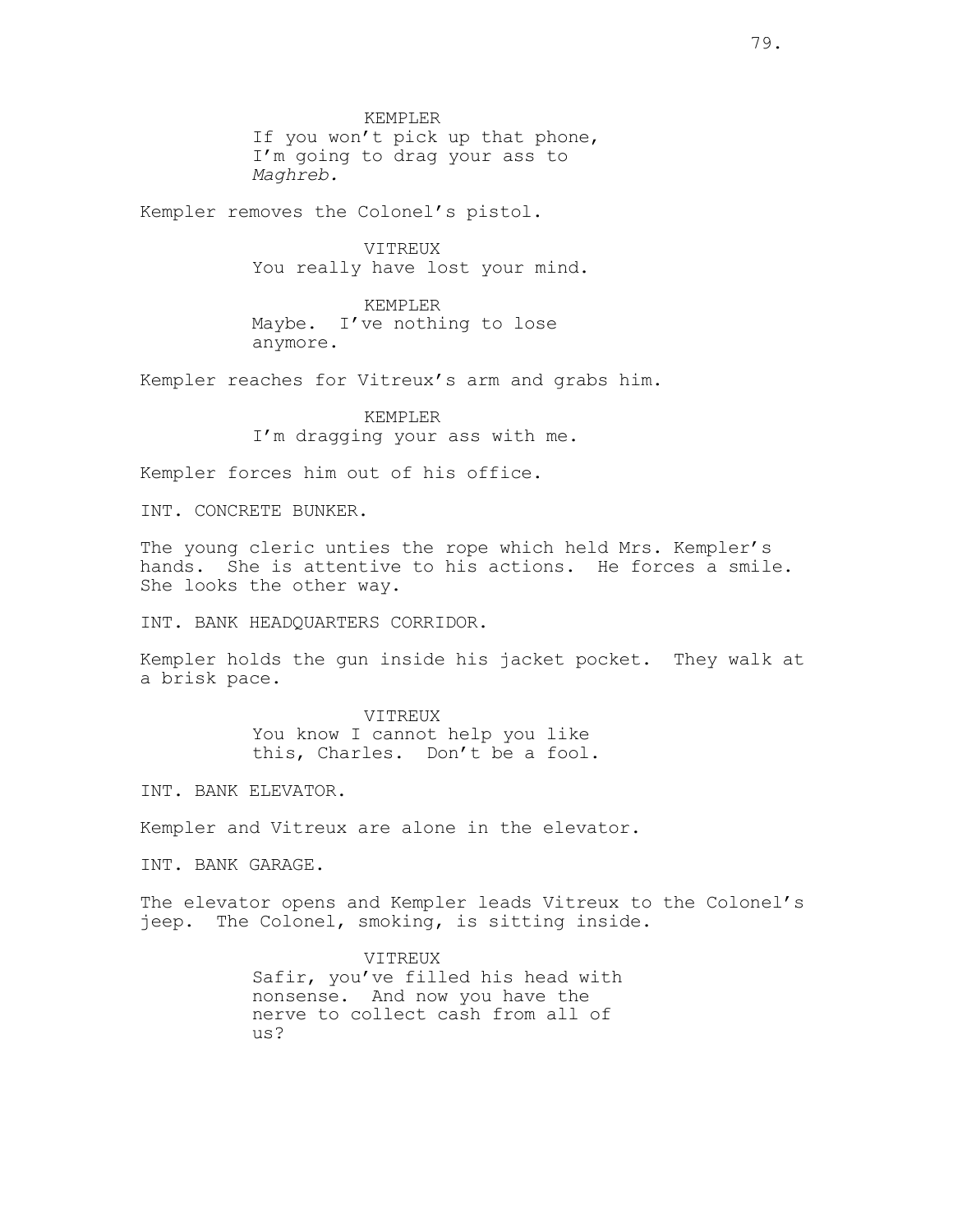COLONEL Give him back his wife. You have the means and you have an obligation.

VITREUX Funny words from the Moroccan jailer.

COLONEL Very funny, yes. We're driving you to Maghreb. And you can laugh your head off there.

KEMPLER Get the fuck in the jeep. I don't care how many video cameras on catching this.

Kempler forces Vitreux inside the jeep.

COLONEL This is not what you wanted.

VITREUX This is a police matter.

COLONEL You are right but let's go for a drive.

The jeep speeds along until reaching the guard at the booth. The Colonel flashes his badge and Vitreux remains silent.

INT. CONCRETE BUNKER.

The young cleric removes the moist towel around Mrs. Kempler's head.

> YOUNG CLERIC This room is very cool. Are you cold?

He puts his hand on Mrs. Kempler's forehead.

YOUNG CLERIC My name is Ahmed. I am sorry this happened to you.

EXT. BANK HEADQUARTERS.

The jeep journeys into the streets.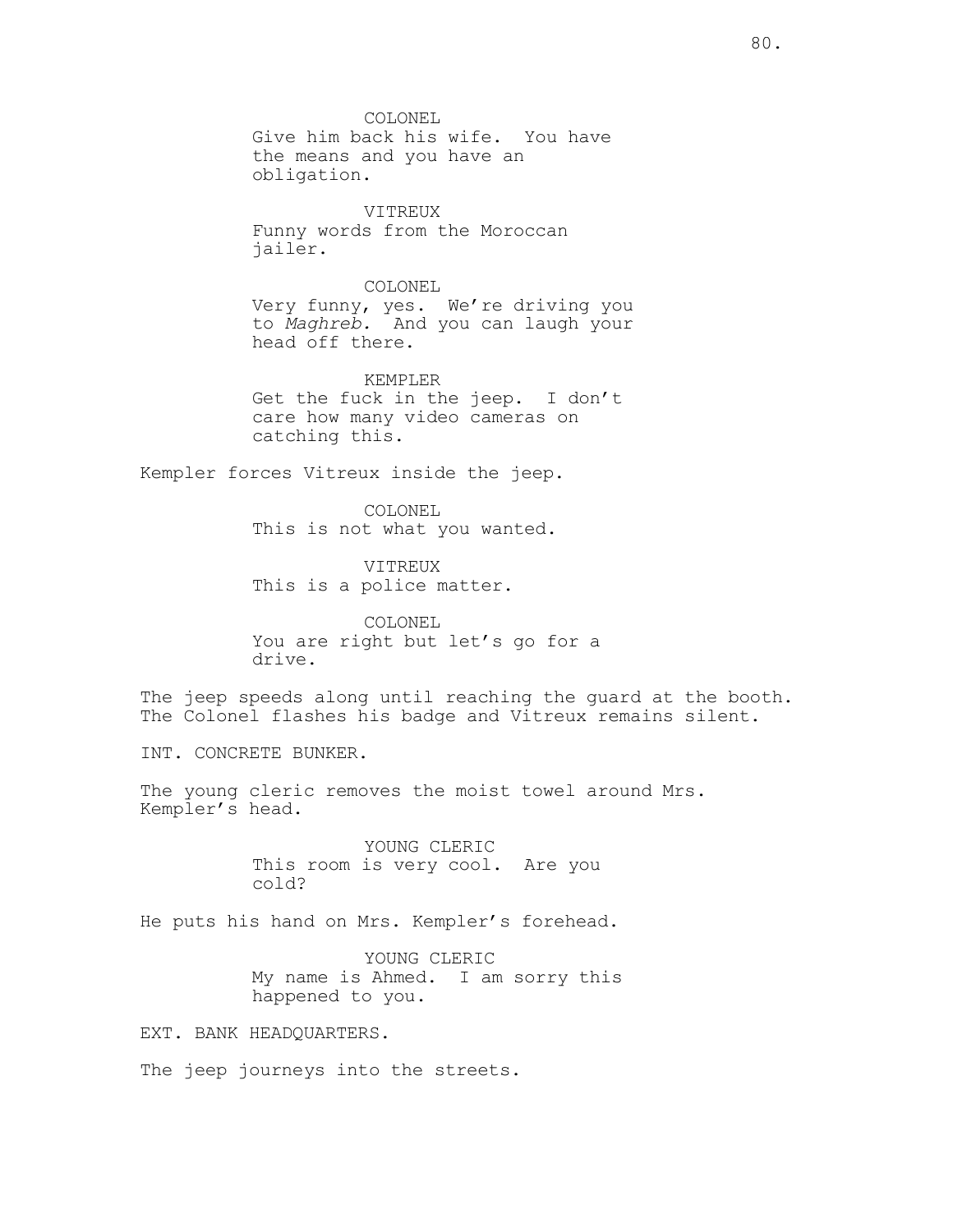The jeep eventually gets to the Maghreb headquarters at the mosque.

> VITREUX I'll get the money, Charles. Work with me.

COLONEL Mr. Kempler?

KEMPLER Vitreux, call your office and have them deliver an attache with unmarked bills to this mosque before 4 o'clock.

COLONEL Are we going inside?

KEMPLER It's up to Mr. Vitreux.

VITREUX

I'll try.

Vitreux calls his office. We see a view of the jeep from a distance up high and from the POV of a sniper atop the mosque. We then see the sniper with long range telescopic firepower.

> KEMPLER I'll work with you, Vitreux.

COLONEL You know the men inside this mosque.

VITREUX

I do.

COLONEL We cannot sit inside the jeep, or they will soon shoot at us.

VITREUX What do you want me to say?

COLONEL Are you involved with Mrs. Kempler?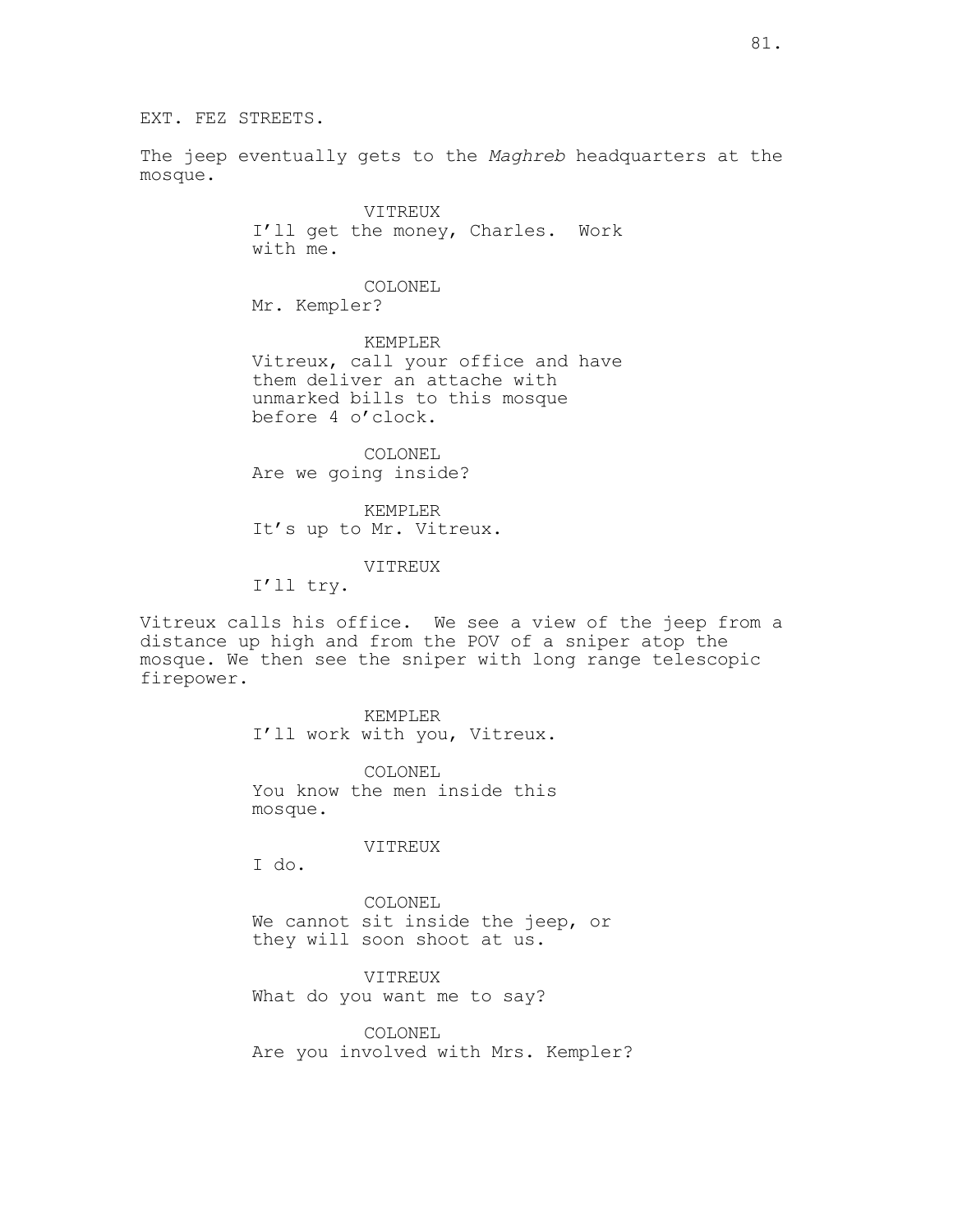Only professionally. Why are you asking this?

The Colonel looks sharply at Vitreux and then turns away. The jeep moves away from the mosque and flows into the street traffic.

## KEMPLER

You assigned my wife to your office.

## VITREUX

So?

KEMPLER She's told me how you conduct yourself.

## VITREUX

Don't presume things about me. She has a habit of exaggerating, your wife. Abril will survive this ordeal, Charles. But will you? Do you have your cash on hand?

#### KEMPLER

I do. And nothing's going to screw this up, or I will kill you.

VITREUX You surprise me so late in the game.

EXT. FEZ MEDINA. AERIAL VIEW

The city's light changes into a golden hue. There is a passage of time. The Colonel's jeep is seen and we get a closer view.

## EXT. FEZ MEDINA. AERIAL VIEW

The city's light changes into a golden hue. There is a passage of time. The Colonel's jeep is seen and we get a closer view.

INT. COLONEL'S JEEP.

Vitreux's cell phone rings. He picks it up.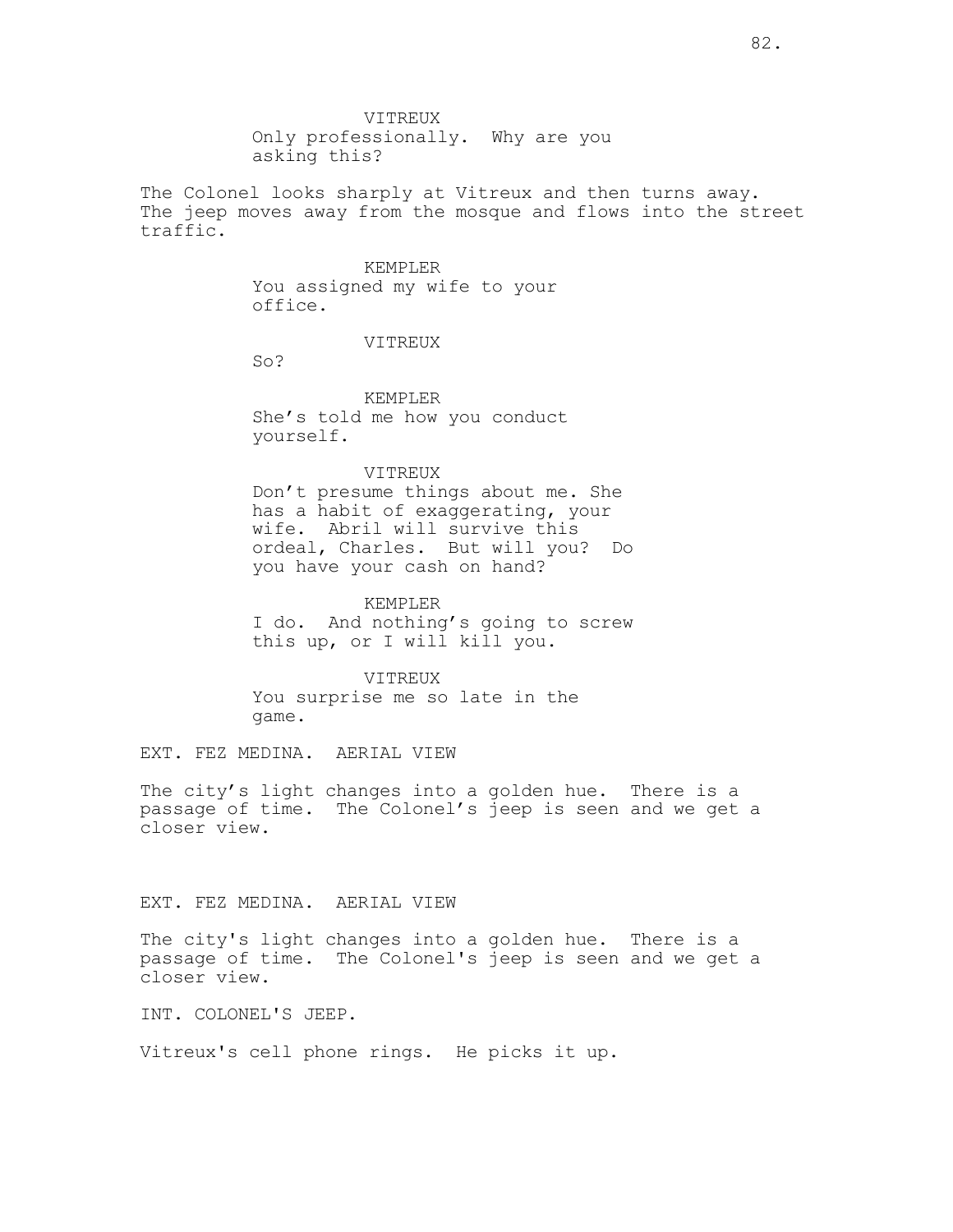VITREUX My office is ready to deliver the money in an attache. COLONEL Have them drop it off at the prison with my personal assistant - a corporal in uniform - Habib Aziz. VITREUX They will not bring it to a third party. COLONEL Don't lie, Vitreux. The drop is safe, but not anywhere else and not with you present. VITREUX (to the phone) Bring the attache to the prison in the old city. I don't care, do so! EXT. COLONEL'S JEEP. The jeep makes a sharp u-turn. KEMPLER Did you set up my wife? VITREUX No. But believe what you want. COLONEL He does. VITREUX Many men loved your wife. KEMPLER How do you play both sides? VITREUX I don't. But your new friend does. INT. CONCRETE BUNKER. The young cleric pour water from a canteen into a cup. YOUNG CLERIC You will go free before tomorrow. I know this to be a fact. I can

see how awful you feel.

(MORE)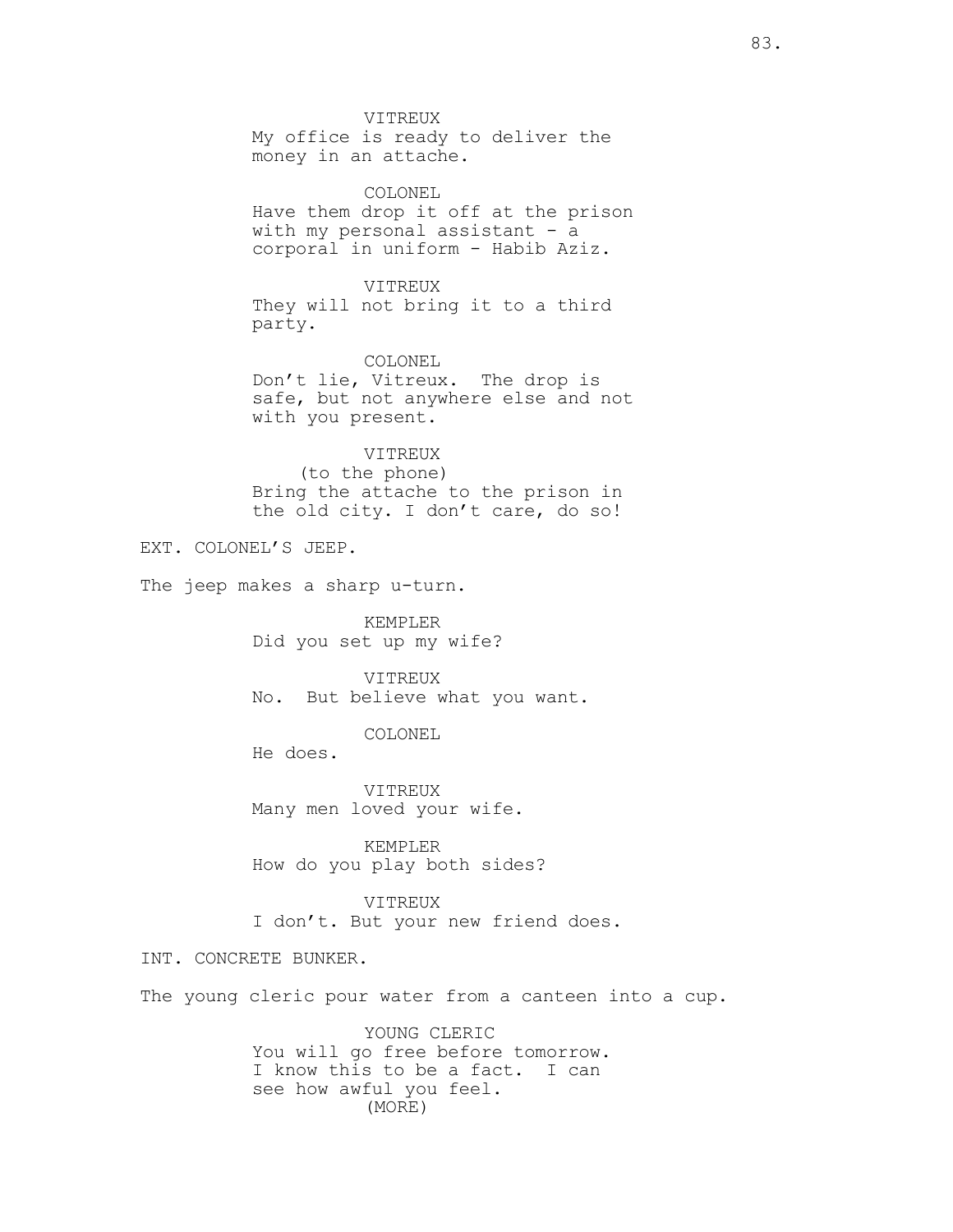You are in an old mosque. No one knows you are here. We are not easy to find, but you were easy to get. You are the only woman in this mosque. An honor if this can be said. When you need the toilet, tell the boy. YOUNG CLERIC (cont'd)

#### EXT. FEZ STREETS.

The Jeep is making its way to the prison.

INT. COLONEL'S JEEP.

#### VITREUX

I never slept with your wife and I never touched her. I did love her the first months of her employment, but I was honorable, Charles. If you think she had flirted and betrayed you, you're dead wrong. We had drinks together, we went out for meals. Nothing more. I had nothing to do with Maghreb and I know they will kill for sheer sport. I think Maghreb found you an inviting target. The building site was only half of their goal. And you cannot reason with them, so money is no guarantee. And money can be a drug, making things even worse. Don't you understand this by now?

Kempler is quiet.

#### VITREUX

You realize they may release Abril but take all of us hostage. They can honor half of their pledge and that will be enough for them. You should fear them, Charles. They will take delight in torturing you.

EXT. FEZ JAIL.

#### VITREUX

At least I admit I was in love with her. What about Safir? Will he not say the same? You must have seen through him. Is he ashamed to say that he was in love with your wife?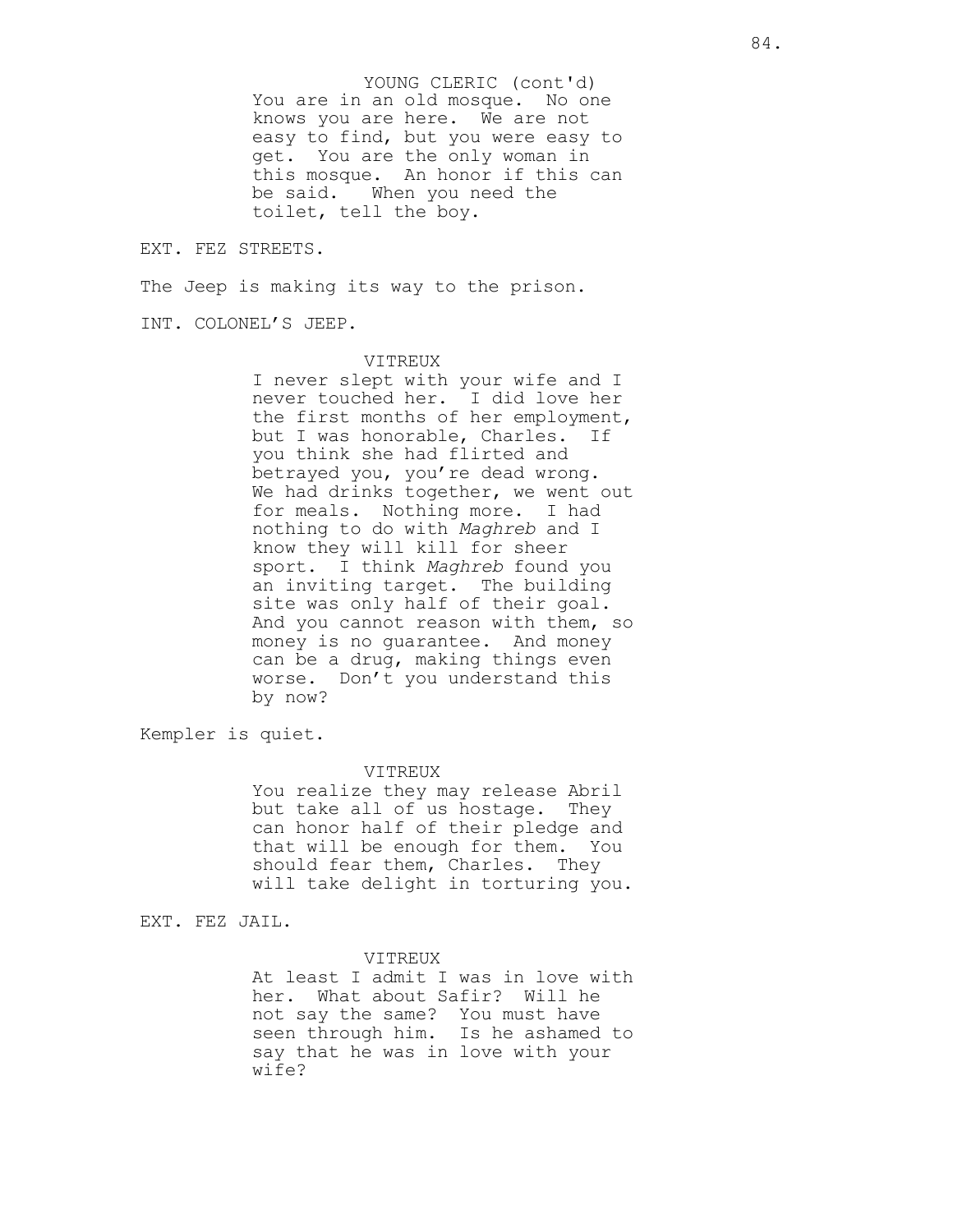Colonel, with one hand, grabs Vitreux.

COLONEL Enough. We're here.

The Jeep stops abruptly. The three men get out of the jeep and enter the prison.

INT. JAIL LOBBY.

Lipton is waiting for them in the lobby and she addresses Kempler.

> LIPTON The bank called us. I know what's happening.

> > KEMPLER

Good.

LIPTON Don't go to the mosque.

KEMPLER We have no choice.

LIPTON They will kill your wife if you bring them what they want without back up. That is the game they play.

KEMPLER How the hell do you know what's in their fucking minds?

LIPTON We are trying to protect you as well as save your wife.

COLONEL I am the back up. And I knows these people better than you. Believe me I do.

The Colonel pushes ahead to find Habib Aziz to see if the drop was made by the bank.

> LIPTON We know that your wife is alive. The group that holds us skyped us. (MORE)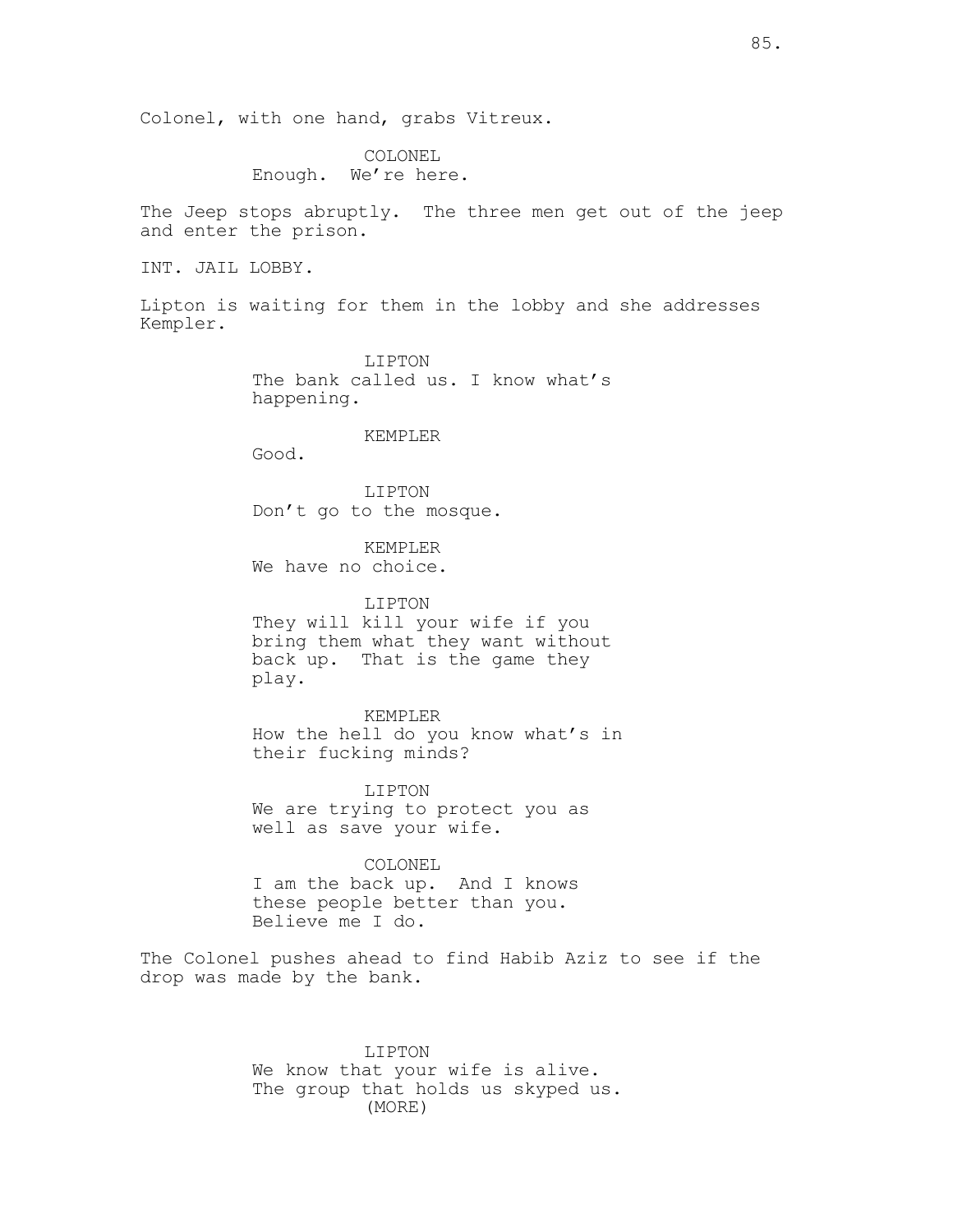I've seen her face. They want publicity more than anything else. They don't want a brief case of cash. LIPTON (cont'd)

KEMPLER You're just guessing, Lipton.

INT. CONCRETE ADJACENT BUNKER.

Mrs. Kempler is led by the boy to the toilet. She kneels and throws up into the toilet.

INT. COLONEL'S JAIL OFFICE.

The Colonel gets the briefcase from Aziz and opens it up. To his satisfaction, there is a ton of cash inside. The Colonel counts one pile and is satisfied that the right amount is probably enclosed. He exits his office.

INT. JAIL LOBBY.

COLONEL Mr. Kempler. We are set.

The Colonel shoots a firm look at Lipton. She is exasperated by his behavior.

> LIPTON I can't prevent you from this action, but you're risking everything.

VITREUX I said the same to both men. It's a folly of untold proportion.

Kempler grabs Vitreux's arm and follows the Colonel out of the jail.

EXT. JAIL.

The Colonel, Kempler and Vitreux cram into the jeep. The two attache cases are with Kempler in the front seat.

EXT. ROAD NEAR JAIL.

The jeep flies to the mosque in the old city.

EXT. MOSQUE IN THE MEDIA.

The jeep screeches to a halt.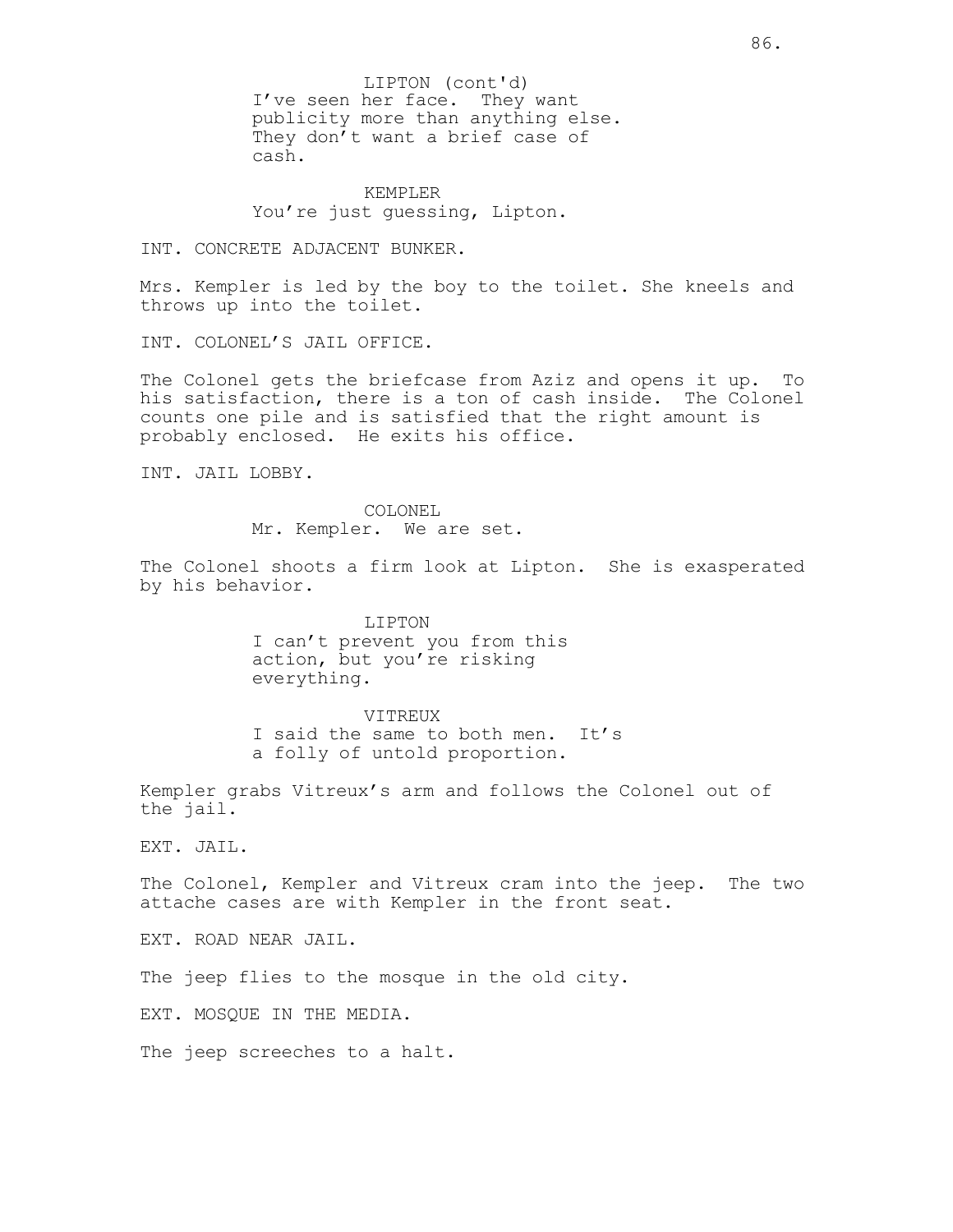VITREUX

You don't need me now. You have the money. They will see me from a distance. You should let me go.

COLONEL No, you should come along until we are done.

KEMPLER That's right.

Kempler still has the pistol in his possession. The three men approach the mosque. The Colonel holds one brief case and Kempler holds the other brief case.

> COLONEL Mr. Kempler, you will have to surrender the gun at the door.

At the mosque entrance, one of the cleric's underlings recognizes the Colonel and waves him to come into the building. The Colonel motions to the underling that Kempler and Vitreux are part of his entourage. The underling wags a finger signalling that only the Colonel can proceed. The Colonel turns to Kempler and Vitreux.

> COLONEL I will be right back.

KEMPLER I have to come with you.

COLONEL Not yet. Please.

The Colonel hands Kempler the brief case so that Kempler now holds two brief cases.

INT. MOSQUE.

The Colonel, removing his shoes, is led into the back corridor to meet the Cleric. The Colonel is frisked for weapons in one of the rooms by one of the mosque men.

The Colonel is blindfolded. He is led into a chair and forced to sit down. The Cleric arrives.

EXT. MOSQUE.

An underling attends to Kempler and Vitreux.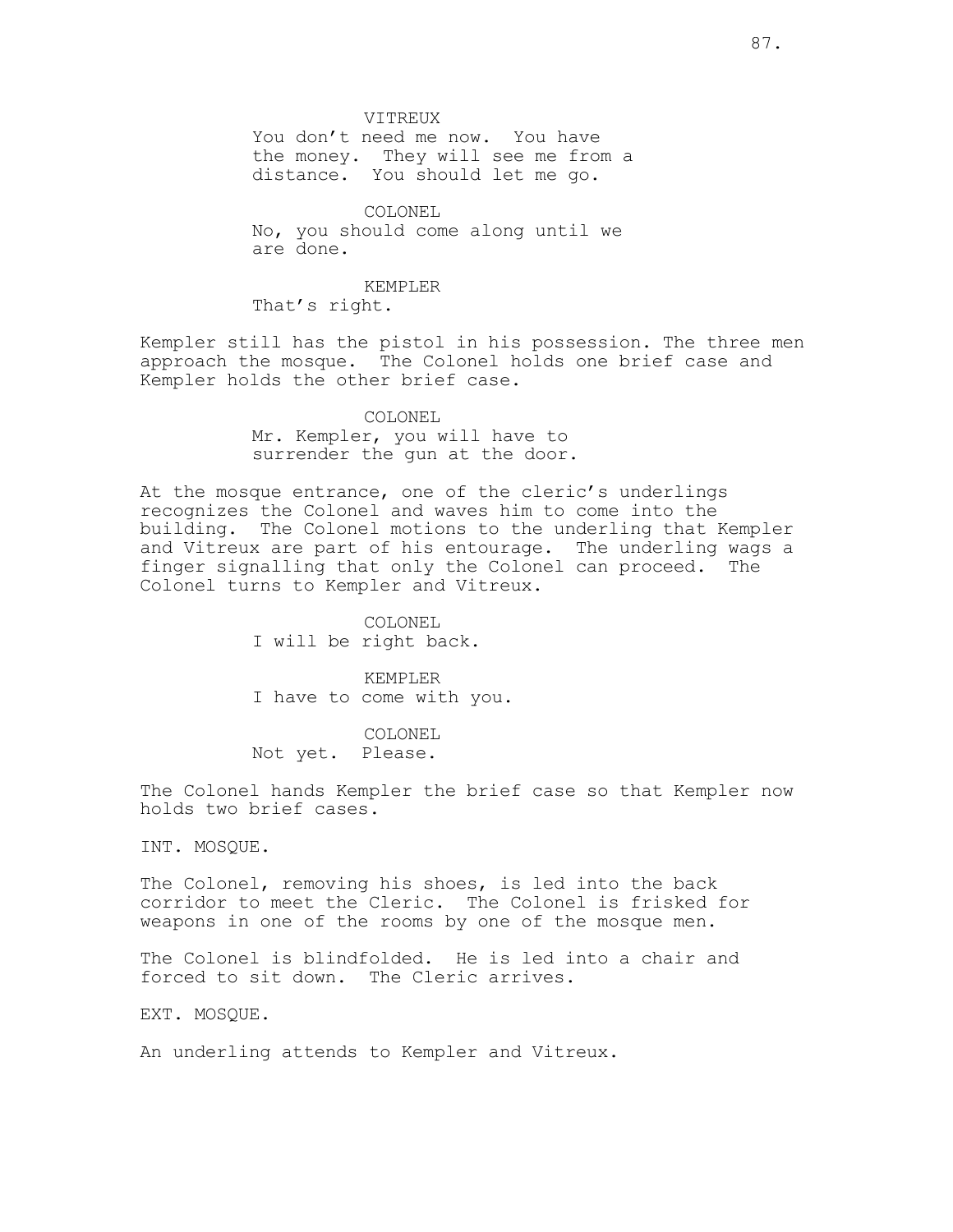VITREUX

Charles, you can still walk away from this madness. There was no reason for Safir to go in alone unless he is a conspirator. Don't you get it by now?

KEMPLER Then why did he leave the brief cases?

VITREUX It's an act. A dumb show.

KEMPLER We'll soon see.

VITREUX Lipton was right.

Kempler, on impulse, kicks off his shoes and proceeds into the mosque. One underling pursues him and in the other direction Vitreux tries to leave the mosque. The second underling stops Vitreux from getting away.

INT. MOSQUE. BACK ROOM

The Colonel and the Cleric are in the middle of a heated exchange in Arabic. The Colonel stresses his role in securing a measure of safety for Abril Kempler. He insists the money is not tainted and totals one million American dollars. The Cleric argues that the Colonel has become an infidel due to his alliance with Charles Kempler and for locking up many Moroccans linked to this mosque. During the argument, Mrs. Kempler is brought into the room.

She has her hands bound behind her back and is wearing a white djellaba robe. A hood covers her head. Immediately the Colonel turns his attention from the Cleric to Mrs. Kempler.

> CLERIC Maa-i-khussni (it is not my problem).

The Colonel stands and faces Mrs. Kempler.

COLONEL Are you alright?

Mrs. Kempler nods almost imperceptive.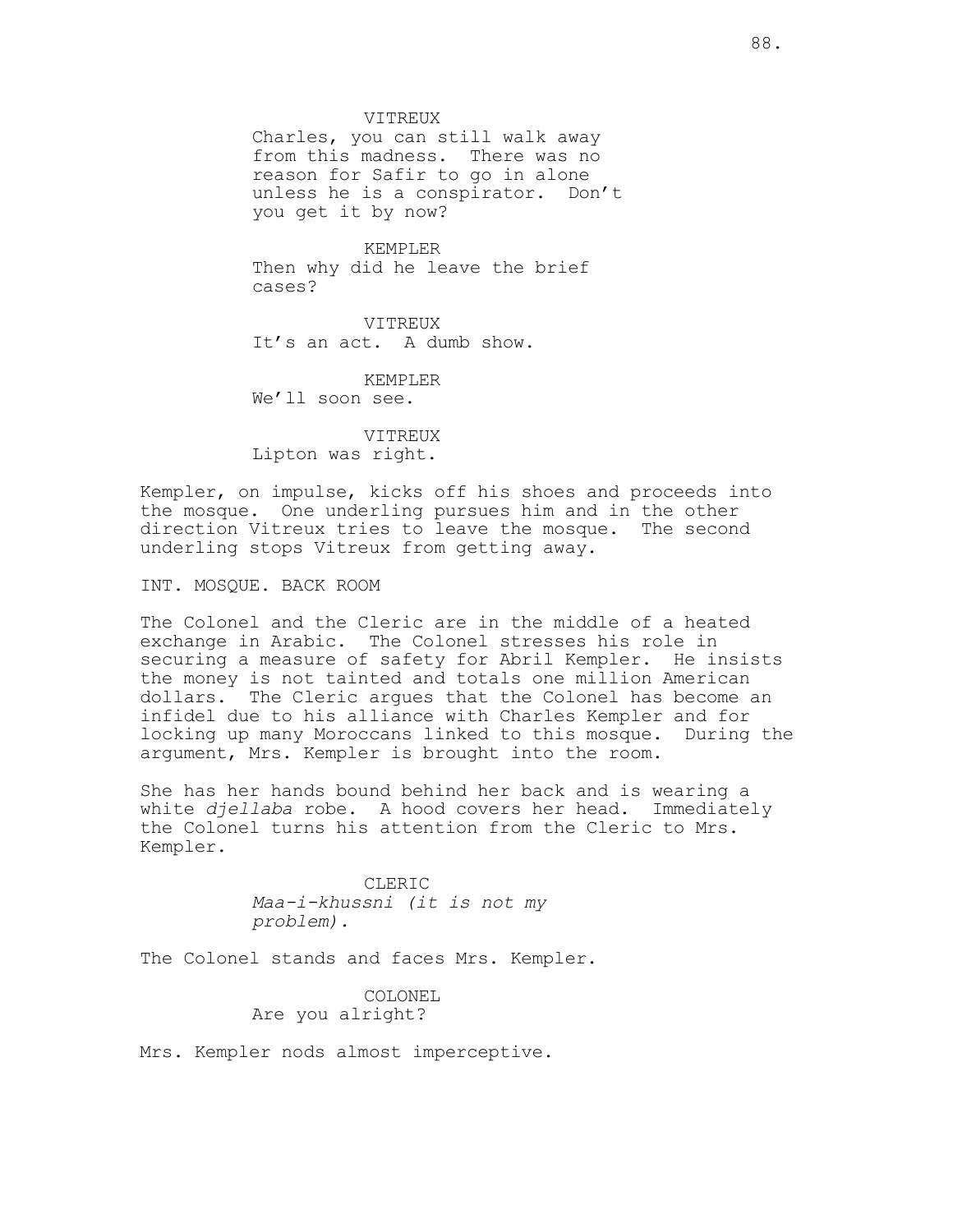COLONEL Your husband is here. The Cleric signals to one of the men in the room. COLONEL Everything will work out. We have an argument but I stake my life on this exchange. MRS. KEMPLER Why would you do such a thing? COLONEL I don't know. MRS. KEMPLER How insane you must be. COLONEL Yes. In a moment, Vitreux is brought into the room. MRS. KEMPLER You?

Vitreux is silent. One the Clerics men has a rifle.

COLONEL (To Vitreux) Where is Kempler?

The Cleric drinks a glass of water and addresses everyone present.

## CLERIC

We are counting the money. If the money is short, we will stop this business. I know something feels wrong, and I can only warn you of bad things to come if we stop. Who needs water? We have plenty of water for you. It is good water. Believe me. Clean water is our salvation because money will always be tainted. Water leads to paradise. Water is transparent. People are not transparent. And Colonel Safir is a man of mystery. Yet he is a Moroccan officer.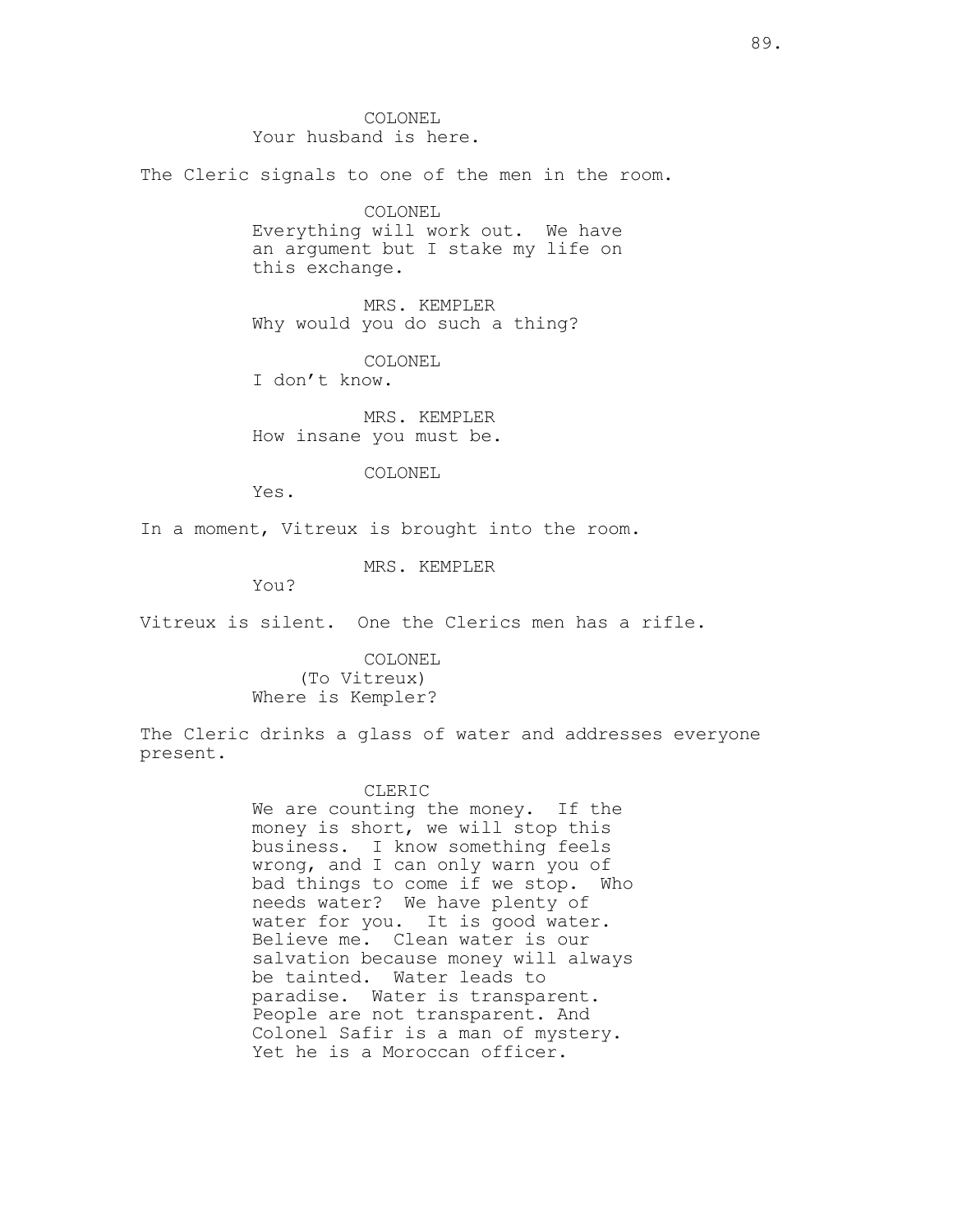COLONEL And you are a mystery as well.

CLERIC Of course not. I am an iman. That is a word of integrity and a promise of faith.

COLONEL Where is Kempler?

CLERIC He asked for a tour of the mosque so we are giving him a tour.

COLONEL The arrangement means Kempler and his wife will go free. You gave your word.

CLERIC I did give my word. I have to battle cancer inside my body, Colonel Safir. What are you battling inside your body? Or are you very healthy?

Kempler is brought into the room. He has a few bruisers on his face.

> CLERIC Now everyone is here. Yes?

Kempler and his wife exchange eye contact.

COLONEL

Thank you.

CLERIC And thank you.

COLONEL Are we finished?

CLERIC (to Kempler) Did you get a tour of our fine mosque?

Kempler is silent.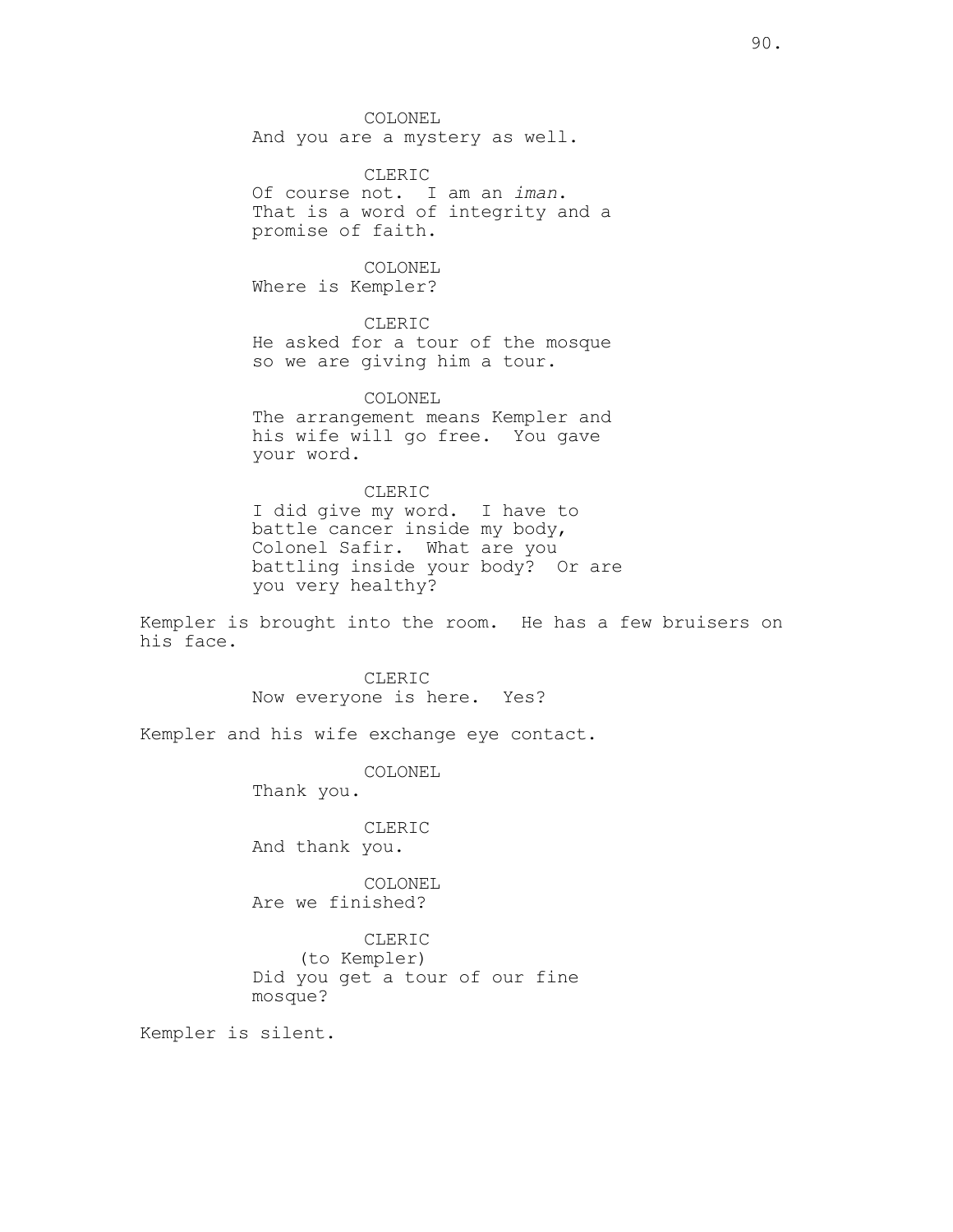CLERIC This is an historic mosque despite the poor condition of the bricks and stones. An architect can make a great difference. So here we are together. That is your wife. A beautiful woman and I am blind in one eye. She has trouble always in Morocco. So I say to you it is time to leave this land. Al Jazeera televises the news of your wife's kidnapping and the Arab world cannot mourn this at all. Al Jazeera informs us of a bombing and again the Arab world cannot mourn for you. But the Arab world mourns for Colonel Safir. And I will tell you why. He is like Anwar Sadat. Egypt did not know what to do with their president. Did their president disgrace Egypt?

The Cleric signals to one of the men to untie Mrs. Kempler.

CLERIC I think so. Yes. I know Safir well. He can be trusted but he is also Morocco's disgrace.

The men blindfold the Colonel.

CLERIC The Colonel has a family. You can take this back home with you. He worked hard for his family.

COLONEL Why are you doing this?

The Cleric signals to the men.

CLERIC I act for Mohammed. I am an empty vessel. Light from heaven blinds us all. Death is quick.

Two men shoot the Colonel dead. There are scream in the room. Vitreux is horrified and vomits. Kempler throws an arm around his wife.

> CLERIC My men will escort you out of the mosque. (MORE)

91.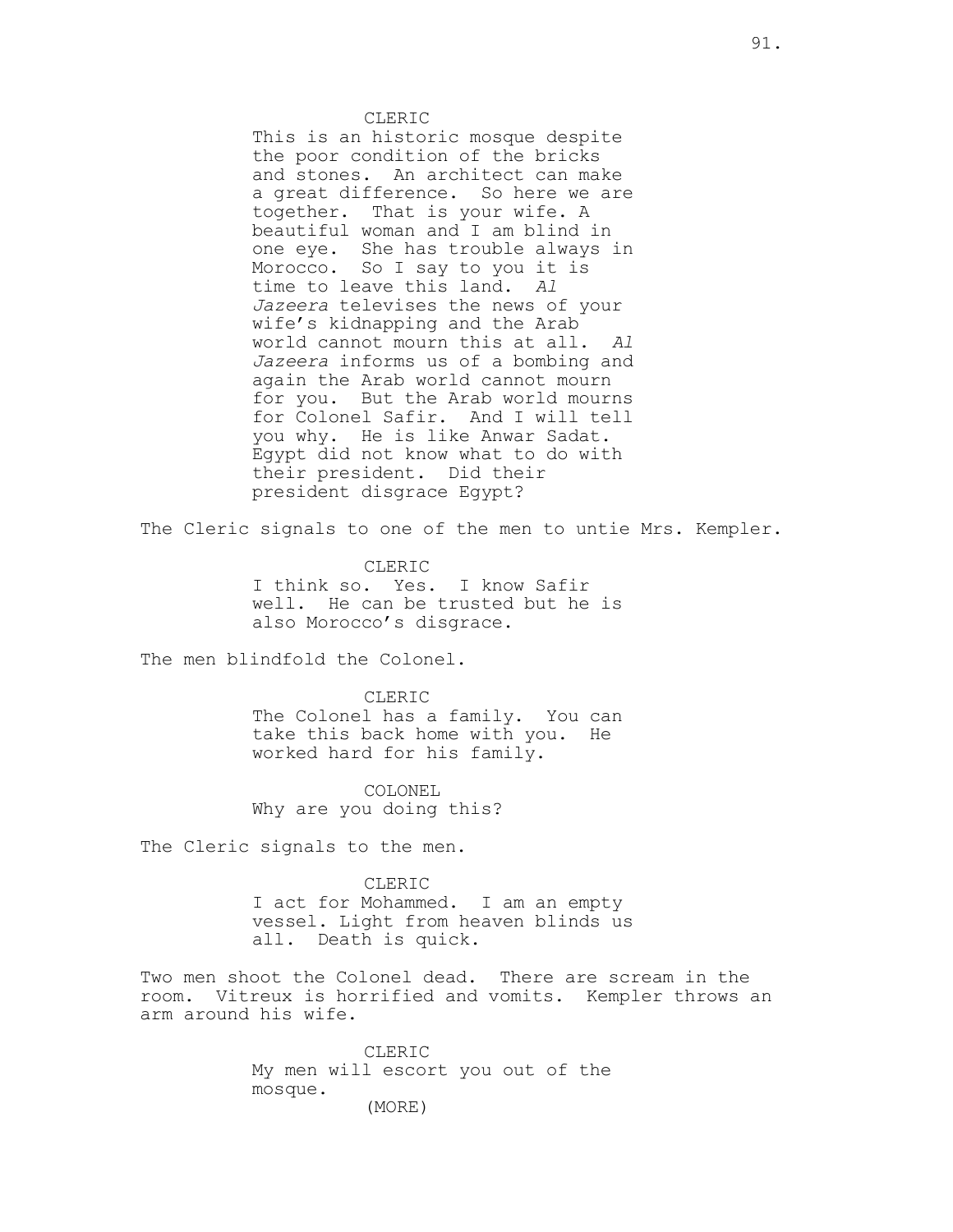The day is over and you can see the business ran its course. Allah is great. Now you know with your eyes. Mercy upon you all. CLERIC (cont'd)

INT. MOSQUE. CORRIDOR.

Vitreux, Kempler and Mrs. Kempler are taken down the hallway.

EXT. MOSQUE.

Vitreux, Kempler and Mrs. Kempler are pushed into a black car. The car is driven by one of the men from the mosque.

EXT. ROAD LEADING FROM MOSQUE.

A long shot of the black car taking Vitreux, Kempler and Mrs. Kempler away.

INT. BLACK CAR.

Kempler, Mrs. Kempler and Vitreux are in the back seat. We hear the call to prayer from one of the minarets. Vitreux finally gets the nerve to speak to the car driver.

> VITREUX Where are you taking us?

The second man in the car in the front passenger seat turns to face Vitreux.

> SECOND MAN Maalesh (never mind).

EXT. ROAD OUTSIDE FEZ.

The car pulls along side a country field. The second man in the passenger seat orders Vitreux to leave the car.

VITREUX

Me? Why?

The second man opens up the car door and pulls Vitreux out. He waves a gun at Vitreux and laughs.

> SECOND MAN Rehala saeeda (have a good journey).

The man gets back into the car and the car drives off.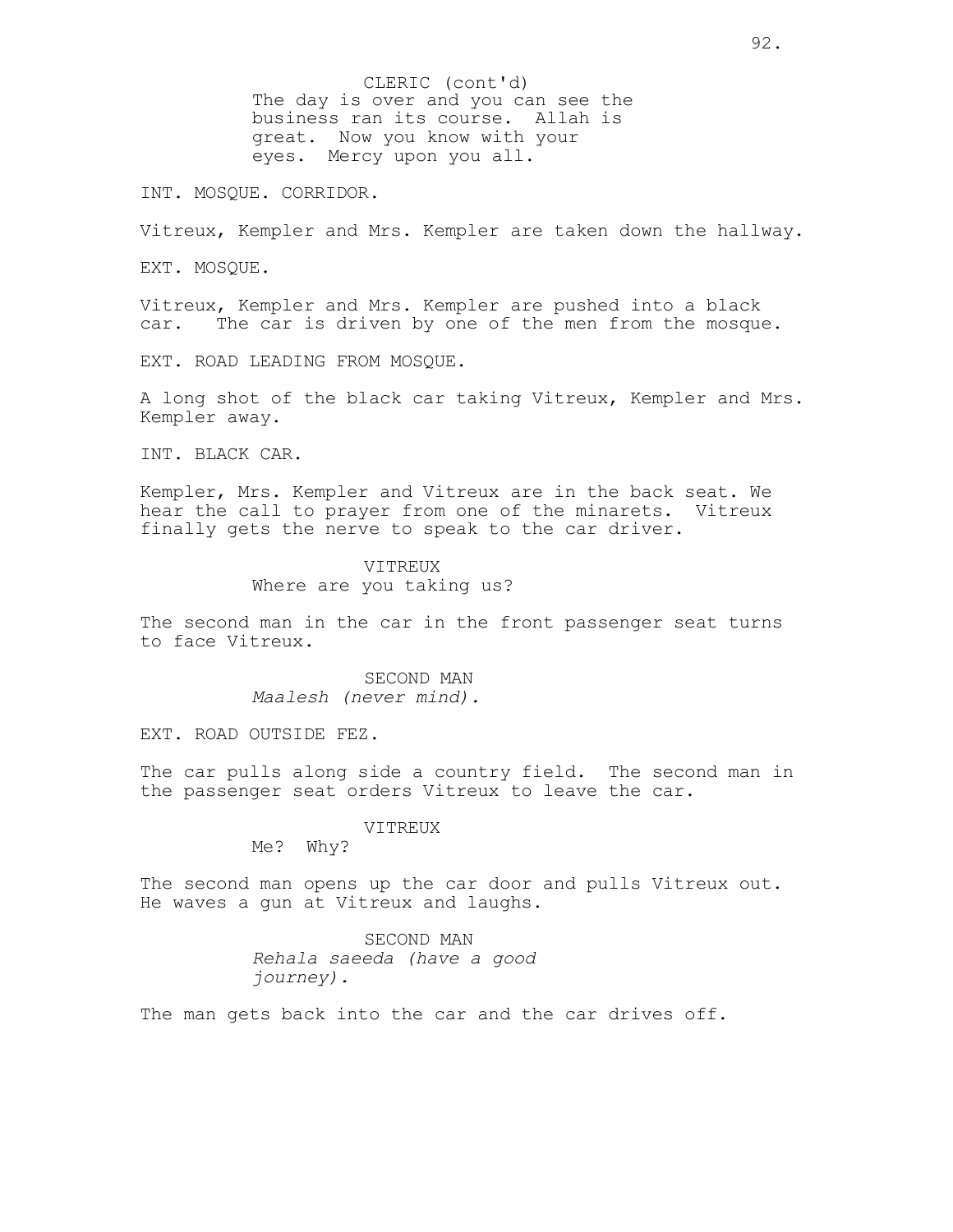EXT. HOTEL.

The black car pulls up to Kempler's hotel. There is TV and other news media waiting. The second man opens the car door and lets out Mrs. Kempler first.

## AL JAZEERA TELEVISION

We see a television report on the live coverage of the Kemplers entering the hotel's lobby. There is a cutaway shot of Colonel Safir's photograph. The news report in progress is in Arabic but we read the subtitles:

#### SUBTITLES

. . . American architect Charles Kempler and his banker wife Abril Kempler are reported to be safe, after an extended kidnapping which lasted almost 72 hours. We have live coverage at the Crown Plaza Hotel in Fez, Morocco. Abril Kempler was last seen at this hotel three evenings ago when she was abducted from her hotel room . . .

Another photograph of Colonel Safir.

# SUBTITLES . . . unconfirmed reports suggest that Moroccan Colonel Abdul Safir was shot during the freeing of Abril Kempler.

INT. HOTEL LOBBY.

Lipton and some other Embassy staff are in the lobby along with police officials. We cannot hear the dialogue, and Moroccan instrumental music is heard. Lipton and Kempler see one another. The police, hotel and Embassy staff escort the Kemplers to the elevator.

INT. HOTEL CORRIDOR.

With a phalanx of officials outside their door, the Kemplers enter their hotel room.

> LIPTON Take a few minutes to be alone. The police and the Embassy have a lot of things to cover with you, Mr. Kempler. It's good to know that you and your wife are alive and safe.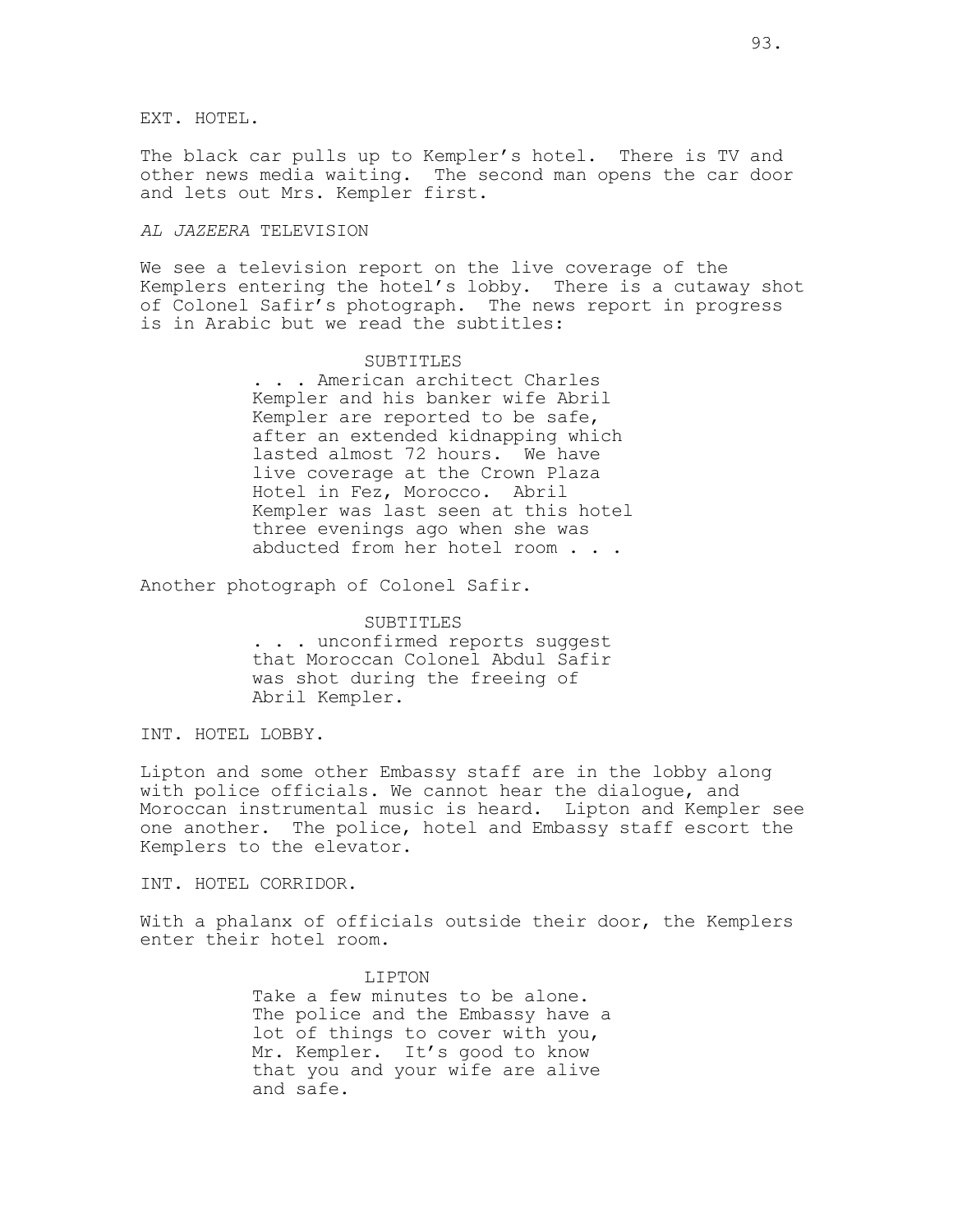INT. HOTEL ROOM. NIGHT.

Mrs. Kempler, still wearing the white djellaba robe, crosses directly to the hotel balcony. Kempler follows her. They both are silent. He kisses her neck, standing from behind her. She reaches for his hands. Silence.

We see a view of them from another angle - and a greater distance. He puts his arms around her from behind her. His head leans in, over her shoulder.

Kempler takes off her djellaba. She is wearing a slip underneath the robe. We hear the call to prayer from a minaret. The sun is setting.

END OF SCREENPLAY